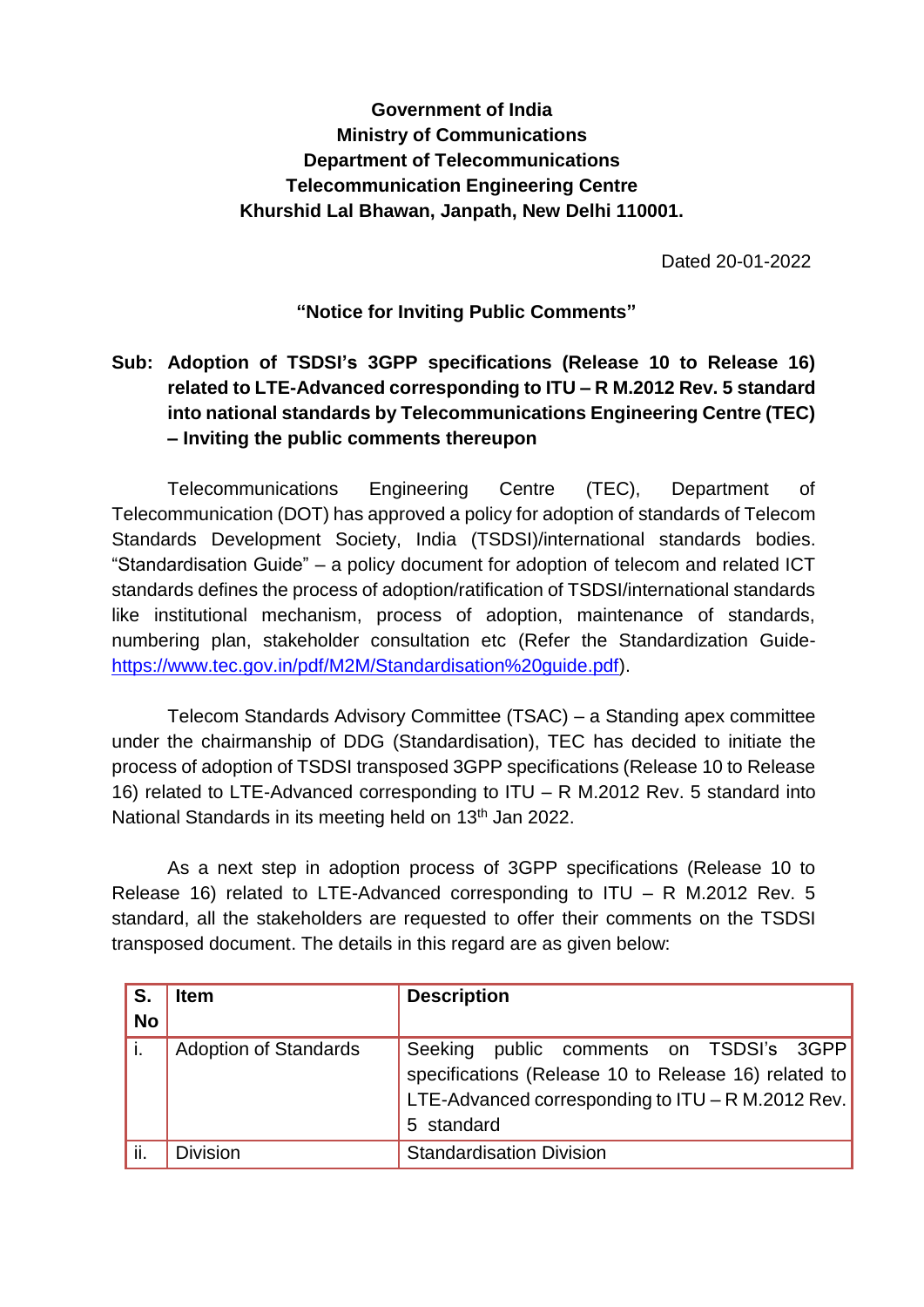| vi    | Document                                                       | Document links given in attached Annexures |
|-------|----------------------------------------------------------------|--------------------------------------------|
|       | Comments to be mailed to $\frac{1}{2}$ dirsted tec-dot @gov.in |                                            |
| iv.   | Date of Closing                                                | 18 Feb 2022                                |
| ∪iii. | Date of Release                                                | 20 January 2022                            |

All the stakeholders are requested to mail their comments by 18.02.2022 at [dirsted.tec-dot@gov.in](mailto:dirsted.tec-dot@gov.in) / adgs.tec-dot@gov.in. It may be kept into consideration while offering the comments that only technical content or the amendments affecting the technical content of standard shall be open for public comments, as per Para 6.2.4 of the Standardisation Guide.

For any query or clarification, please contact [dirsted.tec-dot@gov.in](mailto:dirsted.tec-dot@gov.in) / [adgs.tec](mailto:adgs.tec-dot@gov.in)[dot@gov.in](mailto:adgs.tec-dot@gov.in)

Durah

(Deepak Pathak) Director (Std.) Telecommunication Engineer Centre 9560907777

To,

- i) Director (IT), TEC to host the documents on TEC website
- ii) Director (IT), DOT to host the documents on DoT website
- iii) DG, TSDSI to host the documents on TSDSI website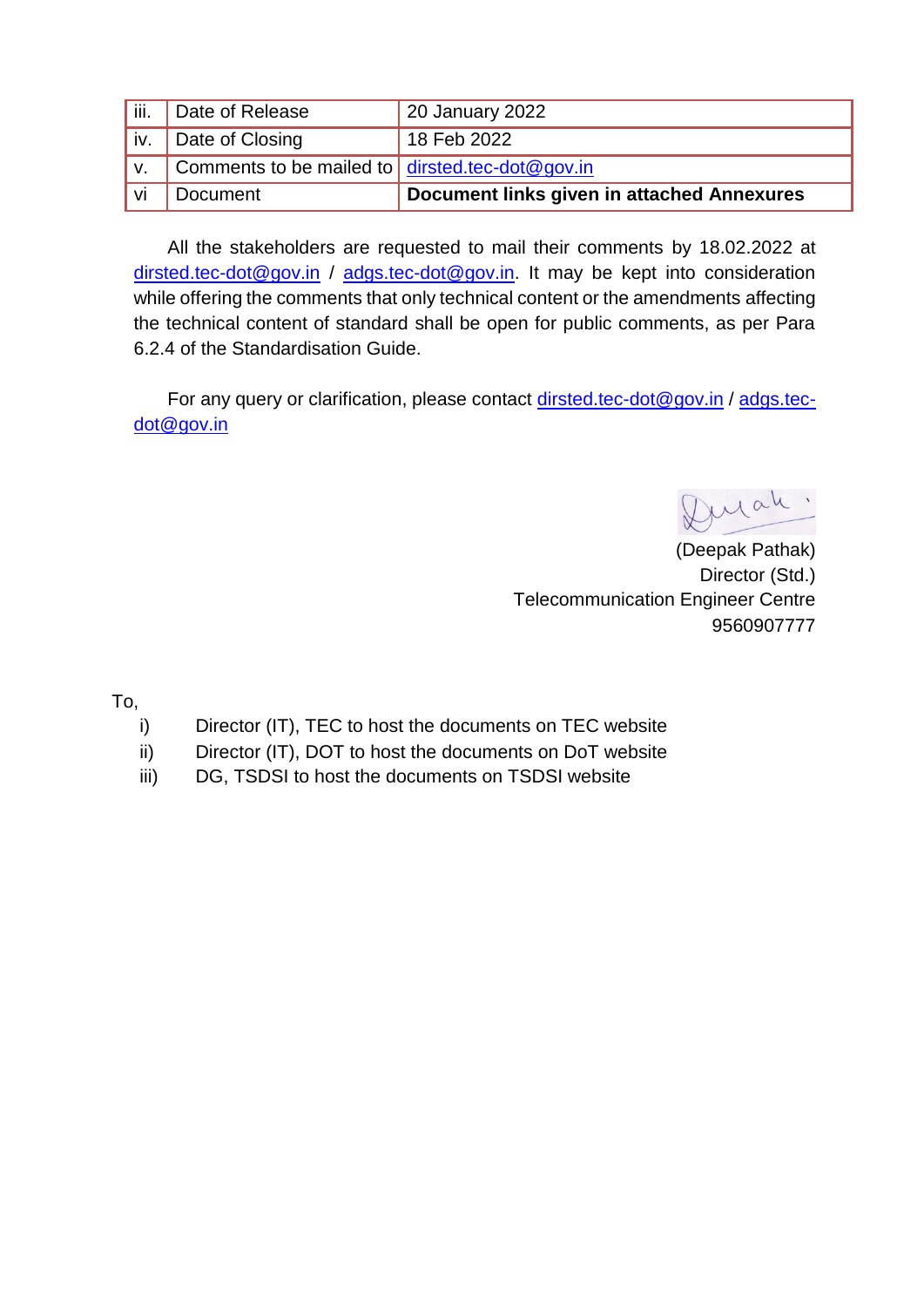|                                                    | ipecificatio               |                                                                                                                                                                   |                                                                                                                                                                                                                                                                                                                                                    |                                        |                               |                                                                                                                                                    |                                                |                                                  |                                                                                                                                                                      |
|----------------------------------------------------|----------------------------|-------------------------------------------------------------------------------------------------------------------------------------------------------------------|----------------------------------------------------------------------------------------------------------------------------------------------------------------------------------------------------------------------------------------------------------------------------------------------------------------------------------------------------|----------------------------------------|-------------------------------|----------------------------------------------------------------------------------------------------------------------------------------------------|------------------------------------------------|--------------------------------------------------|----------------------------------------------------------------------------------------------------------------------------------------------------------------------|
| 1, 2, 1, 2, 1                                      | Numb<br>36.201             |                                                                                                                                                                   | <b>Title</b><br>Evolved Universal Terrestrial Radio Access (E-UTRA); LTE physical layer; General description                                                                                                                                                                                                                                       | <b>SDO Versi</b><br>Release 10         | Numl<br>10.0.0                | <b>TSDSI Full Specification Numbers</b><br>TSDSI STD T1.3GPP 36.201-10.0.0 V1.0.0                                                                  | <b>Status</b><br>Published                     | Date<br>30.08.2021                               | ittps://members.tsdsi.in/index.php/s/CHXbJzapAmAcHJ                                                                                                                  |
| 2, 2, 1, 2, 1<br>3 2.1.2.1                         | 36.201<br>36.201           |                                                                                                                                                                   | Evolved Universal Terrestrial Radio Access (E-UTRA); LTE physical layer; General description<br>Evolved Universal Terrestrial Radio Access (E-UTRA): LTE physical layer: General description                                                                                                                                                       | telease 11<br>Release 12               | 11.1.0<br>12.2.0              | SDSI STD T1.3GPP 36.201-11.1.0 V1.0.0<br>SDSI STD T1.3GPP 36.201-12.2.0 V1.0.0                                                                     | Published<br>Published                         | 30.08.2021<br>30.08.2021                         | tps://members.tsdsi.in/index.php/s/mrNtac65YwHtTAi                                                                                                                   |
| 42.1.2.1<br>52.1.2.1<br>2.1.2.1                    | 36.201<br>36.201<br>36.201 |                                                                                                                                                                   | Evolved Universal Terrestrial Radio Access (E-UTRA); LTE physical layer; General description<br>Evolved Universal Terrestrial Radio Access (E-UTRA); LTE physical layer; General description                                                                                                                                                       | Release 13<br>telease 14               | 13.3.0<br>14.1.0<br>15.3.0    | TSDSI STD T1.3GPP 36.201-13.3.0 V1.0.0<br>SDSI STD T1.3GPP 36.201-14.1.0 V1.0.0<br>SDSI STD T1.3GPP 36.201-15.3.0 V1.0.0                           | Published<br>Published                         | 30.08.2021<br>30.08.2021<br>30.08.2021           |                                                                                                                                                                      |
| 72.1.2.1<br>$8$ <sub>2.1.2.2</sub>                 | 36.201<br>36.211           |                                                                                                                                                                   | Evolved Universal Terrestrial Radio Access (E-UTRA); LTE physical layer; General description<br>Evolved Universal Terrestrial Radio Access (E-UTRA); LTE physical layer; General description<br>Evolved Universal Terrestrial Radio Access (E-UTRA); Physical channels and modulation                                                              | Release 15<br>Release 16<br>Release 10 | 16.0.0<br>10.7.0              | TSDSI STD T1.3GPP 36.201-16.0.0 V1.0.0<br>TSDSI STD T1.3GPP 36.211-10.7.0 V1.0.0                                                                   | Published<br>Published<br>Published            | 30.08.2021<br>30.08.2021                         |                                                                                                                                                                      |
| 9, 2, 1, 2, 2<br>10 2.1.2.2                        | 36.211<br>36.211           |                                                                                                                                                                   | Evolved Universal Terrestrial Radio Access (E-UTRA); Physical channels and modulation<br>volved Universal Terrestrial Radio Access (E-UTRA); Physical channels and modulatior                                                                                                                                                                      | Release 11<br>Release 12               | 11.7.0<br>12.9.0              | SDSI STD T1.3GPP 36.211-11.7.0 V1.0.0<br>SDSI STD T1.3GPP 36.211-12.9.0 V1.0.0                                                                     | Published<br>Published                         | 30.08.2021<br>30.08.2021                         |                                                                                                                                                                      |
| 11 2.1.2.2<br>12 2.1.2.2                           | 36.211<br>36.211           |                                                                                                                                                                   | Evolved Universal Terrestrial Radio Access (E-UTRA); Physical channels and modulation<br>Evolved Universal Terrestrial Radio Access (E-UTRA); Physical channels and modulation                                                                                                                                                                     | Release 13<br>Release 14               | 13.13.0<br>14.15.0            | SDSI STD T1.3GPP 36.211-13.13.0 V1.1.0<br>[SDSI STD T1.3GPP 36.211-14.15.0 V1.1.0                                                                  | Published<br>Published                         | 30.08.2021<br>30.08.2021                         |                                                                                                                                                                      |
| 13 2.1.2.2<br>14 2.1.2.2                           | 36.211<br>36.211           |                                                                                                                                                                   | Evolved Universal Terrestrial Radio Access (E-UTRA); Physical channels and modulation<br>Evolved Universal Terrestrial Radio Access (E-UTRA); Physical channels and modulation                                                                                                                                                                     | telease 15<br>Release 16               | 15.10.0<br>16.2.0             | SDSI STD T1.3GPP 36.211-15.10.0 V1.0.0<br>ISDSI STD T1.3GPP 36.211-16.2.0 V1.0.0                                                                   | Published<br>Published                         | 30.08.2021<br>30.08.2021                         |                                                                                                                                                                      |
| 15 2.1.2.3<br>$16$ 2.1.2.3                         | 36.212<br>36.212           |                                                                                                                                                                   | Evolved Universal Terrestrial Radio Access (E-UTRA); Multiplexing and channel coding<br>Evolved Universal Terrestrial Radio Access (E-UTRA); Multiplexing and channel coding                                                                                                                                                                       | Release 10<br>telease 11               | 10.9.0<br>11.7.0              | TSDSI STD T1.3GPP 36.212-10.9.0 V1.0.0<br>SDSI STD T1.3GPP 36.212-11.7.0 V1.0.0                                                                    | Published<br>Published                         | 30.08.2021<br>30.08.2021                         |                                                                                                                                                                      |
| 17 2.1.2.3<br>18 2.1.2.3                           | 36.212<br>36.212           |                                                                                                                                                                   | volved Universal Terrestrial Radio Access (E-UTRA); Multiplexing and channel coding<br>Evolved Universal Terrestrial Radio Access (E-UTRA); Multiplexing and channel coding                                                                                                                                                                        | Release 12<br>Release 13               | 12.9.1<br>13.10.0             | SDSI STD T1.3GPP 36.212-12.9.1 V1.0.0<br>FSDSI STD T1.3GPP 36.212-13.10.0 V1.1.0                                                                   | Published<br>Published                         | 30.08.2021<br>30.08.2021                         |                                                                                                                                                                      |
| 19 2.1.2.3<br>20 2.1.2.3<br>21 2.1.2.3             | 36.212<br>36.212<br>36.212 |                                                                                                                                                                   | Evolved Universal Terrestrial Radio Access (E-UTRA); Multiplexing and channel coding<br>Evolved Universal Terrestrial Radio Access (E-UTRA); Multiplexing and channel coding<br>Evolved Universal Terrestrial Radio Access (E-UTRA); Multiplexing and channel coding                                                                               | telease 14<br>Release 15<br>Release 16 | 14.13.0<br>15.10.0<br>16.2.0  | SDSI STD T1.3GPP 36.212-14.13.0 V1.1.0<br>ESDSLSTD T1 3GPP 36 212-15 10 0 V1 0 0<br>TSDSI STD T1.3GPP 36.212-16.2.0 V1.0.0                         | Published<br>Published<br>Published            | 30.08.2021<br>30.08.2021<br>30.08.2021           |                                                                                                                                                                      |
| 22 2.1.2.4<br>23 2.1.2.4                           | 36.213<br>36.213           | Evolved Universal Terrestrial Radio Access (E-UTRA): Physical laver procedures<br>Evolved Universal Terrestrial Radio Access (E-UTRA); Physical layer procedures  |                                                                                                                                                                                                                                                                                                                                                    | Release 10<br>Release 11               | 10.13.0<br>11.13.0            | SDSI STD T1.3GPP 36.213-10.13.0 V1.0.0<br>TSDSI STD T1.3GPP 36.213-11.13.0 V1.0.0                                                                  | Published<br>Published                         | 30.08.2021<br>30.08.2021                         |                                                                                                                                                                      |
| 24 2.1.2.4<br>25 2.1.2.4                           | 36.213<br>36.213           | Evolved Universal Terrestrial Radio Access (E-UTRA); Physical layer procedures<br>Evolved Universal Terrestrial Radio Access (E-UTRA); Physical layer procedures  |                                                                                                                                                                                                                                                                                                                                                    | telease 12<br>Release 13               | 12.13.0<br>13.16.0            | SDSI STD T1.3GPP 36.213-12.13.0 V1.1.0<br>TSDSI STD T1.3GPP 36.213-13.16.0 V1.1.0                                                                  | Published<br>Published                         | 30.08.2021<br>30.08.2021                         |                                                                                                                                                                      |
| 26 2.1.2.4<br>27 2.1.2.4                           | 36.213<br>36.213           | Evolved Universal Terrestrial Radio Access (E-UTRA); Physical layer procedures<br>Evolved Universal Terrestrial Radio Access (E-UTRA); Physical layer procedures  |                                                                                                                                                                                                                                                                                                                                                    | Release 14<br>Release 15               | 14.15.0<br>15.10.0            | TSDSI STD T1.3GPP 36.213-14.15.0 V1.1.0<br>SDSI STD T1.3GPP 36.213-15.10.0 V1.0.0                                                                  | Published<br>Published                         | 30.08.2021<br>30.08.2021                         |                                                                                                                                                                      |
| 28 2.1.2.4<br>29 2.1.2.5<br>30 2.1.2.5             | 36.213<br>36.214<br>36.214 | volved Universal Terrestrial Radio Access (E-UTRA); Physical layer procedures<br>Evolved Universal Terrestrial Radio Access (E-UTRA); Physical layer; Measurement | Evolved Universal Terrestrial Radio Access (E-UTRA); Physical layer; Measurements                                                                                                                                                                                                                                                                  | telease 16<br>Release 10<br>telease 11 | 16.2.0<br>10.1.0<br>11.1.0    | SDSI STD T1.3GPP 36.213-16.2.0 V1.0.0<br>TSDSI STD T1.3GPP 36.214-10.1.0 V1.0.0<br>SDSI STD T1.3GPP 36.214-11.1.0 V1.0.0                           | Published<br>Published<br>Published            | 30.08.2021<br>30.08.2021<br>30.08.2021           |                                                                                                                                                                      |
| 31 2.1.2.5<br>32 2.1.2.5                           | 36.214<br>36.214           |                                                                                                                                                                   | Evolved Universal Terrestrial Radio Access (E-UTRA); Physical layer; Measurements<br>Evolved Universal Terrestrial Radio Access (E-UTRA); Physical layer; Measurements                                                                                                                                                                             | Release 12<br>Release 13               | 12.3.0<br>13.5.0              | SDSI STD T1.3GPP 36.214-12.3.0 V1.0.0<br>TSDSI STD T1.3GPP 36.214-13.5.0 V1.0.0                                                                    | Published<br>Published                         | 30.08.2021<br>30.08.2021                         |                                                                                                                                                                      |
| 33 2.1.2.5<br>34 2.1.2.5                           | 36.214<br>36.214           |                                                                                                                                                                   | Evolved Universal Terrestrial Radio Access (E-UTRA); Physical layer; Measurements<br>Evolved Universal Terrestrial Radio Access (E-UTRA); Physical layer; Measurements                                                                                                                                                                             | Release 14<br>Release 15               | 14.4.0<br>15.5.0              | TSDSI STD T1.3GPP 36.214-14.4.0 V1.0.0<br>FSDSI STD T1.3GPP 36.214-15.5.0 V1.0.0                                                                   | Published<br>Published                         | 30.08.2021<br>30.08.2021                         |                                                                                                                                                                      |
| 35 2.1.2.5<br>36 2.1.2.6                           | 36.214<br>36.216           | Evolved Universal Terrestrial Radio Access (E-UTRA); Physical layer; Measurements                                                                                 | Evolved Universal Terrestrial Radio Access (E-UTRA); Physical layer for relaying operation                                                                                                                                                                                                                                                         | Release 16<br>Release 10               | 16.1.0<br>10.3.1              | TSDSI STD T1.3GPP 36.214-16.1.0 V1.0.0<br>TSDSI STD T1.3GPP 36.216-10.3.1 V1.0.0                                                                   | Published<br>Published                         | 30.08.2021<br>30.08.2021                         |                                                                                                                                                                      |
| 37 2.1.2.6<br>38 2.1.2.6<br>39 2.1.2.6             | 36.216<br>36.216<br>36.216 |                                                                                                                                                                   | Evolved Universal Terrestrial Radio Access (E-UTRA); Physical layer for relaying operation<br>Evolved Universal Terrestrial Radio Access (E-UTRA); Physical layer for relaying operation<br>Evolved Universal Terrestrial Radio Access (E-UTRA); Physical layer for relaying operation                                                             | Release 11<br>telease 12<br>Release 13 | 11.0.0<br>12.0.0<br>13.0.0    | TSDSI STD T1.3GPP 36.216-11.0.0 V1.0.0<br>SDSI STD T1.3GPP 36.216-12.0.0 V1.0.0<br>TSDSI STD T1.3GPP 36.216-13.0.0 V1.0.0                          | Published<br>Published<br>Published            | 30.08.2021<br>30.08.2021<br>30.08.2021           |                                                                                                                                                                      |
| 40 2.1.2.6<br>41 2.1.2.6                           | 36.216<br>36.216           |                                                                                                                                                                   | Evolved Universal Terrestrial Radio Access (E-UTRA); Physical layer for relaying operation<br>Evolved Universal Terrestrial Radio Access (E-UTRA); Physical layer for relaying operation                                                                                                                                                           | Release 14<br>telease 15               | 14.0.0<br>15.0.0              | TSDSI STD T1.3GPP 36.216-14.0.0 V1.0.0<br>SDSI STD T1.3GPP 36.216-15.0.0 V1.0.0                                                                    | Published<br>Published                         | 30.08.2021<br>30.08.2021                         |                                                                                                                                                                      |
| 42 2.1.2.6<br>43 2.1.3.1                           | 36.216<br>36.300           |                                                                                                                                                                   | Evolved Universal Terrestrial Radio Access (E-UTRA); Physical layer for relaying operation<br>Evolved Universal Terrestrial Radio Access (E-UTRA) and Evolved Universal Terrestrial Radio Access                                                                                                                                                   | Release 16<br>Release 10               | 16.0.0<br>10.12.0             | SDSI STD T1.3GPP 36.216-16.0.0 V1.0.0<br>TSDSI STD T1.3GPP 36.300-10.12.0 V1.0.0                                                                   | Published<br>Published                         | 30.08.2021<br>30.08.2021                         |                                                                                                                                                                      |
| 44 2.1.3.1<br>45 2.1.3.1                           | 36.300<br>36,300           |                                                                                                                                                                   | Evolved Universal Terrestrial Radio Access (E-UTRA) and Evolved Universal Terrestrial Radio Access<br>Evolved Universal Terrestrial Radio Access (E-UTRA) and Evolved Universal Terrestrial Radio Access Release 12                                                                                                                                | Release 11                             | 11.14.0<br>12.10.0            | TSDSI STD T1.3GPP 36.300-11.14.0 V1.0.0<br>TSDSI STD T1.3GPP 36.300-12.10.0 V1.0.0                                                                 | Published<br>Published                         | 30.08.2021<br>30.08.2021                         |                                                                                                                                                                      |
| 46 2.1.3.1<br>47 2.1.3.1<br>48 2.1.3.1             | 36.300<br>36.300<br>36.300 |                                                                                                                                                                   | Evolved Universal Terrestrial Radio Access (E-UTRA) and Evolved Universal Terrestrial Radio Access<br>volved Universal Terrestrial Radio Access (E-UTRA) and Evolved Universal Terrestrial Radio Access                                                                                                                                            | Release 13<br>Release 14               | 13.14.0<br>14.12.0<br>15.10.0 | SDSI STD T1.3GPP 36.300-13.14.0 V1.1.0<br>SDSI STD T1.3GPP 36.300-14.12.0 V1.1.0<br>TSDSI STD T1.3GPP 36.300-15.10.0 V1.0.0                        | Published<br>Published<br>Published            | 30.08.2021<br>30.08.2021<br>30.08.2021           |                                                                                                                                                                      |
| 49 2.1.3.1<br>50 2.1.3.2                           | 36.300<br>36.302           |                                                                                                                                                                   | Evolved Universal Terrestrial Radio Access (E-UTRA) and Evolved Universal Terrestrial Radio Access   Release 15<br>Evolved Universal Terrestrial Radio Access (E-UTRA) and Evolved Universal Terrestrial Radio Access Release 16<br>Evolved Universal Terrestrial Radio Access (E-UTRA): Services provided by the physical layer                   | Release 10                             | 16.2.0<br>10.6.0              | SDSI STD T1.3GPP 36.300-16.2.0 V1.0.0<br>SDSI STD T1.3GPP 36.302-10.6.0 V1.0.0                                                                     | Published<br>Published                         | 30.08.202<br>30.08.2021                          |                                                                                                                                                                      |
| 51 2.1.3.2<br>52 2.1.3.2                           | 36.302<br>36.302           |                                                                                                                                                                   | Evolved Universal Terrestrial Radio Access (E-UTRA); Services provided by the physical layer<br>Evolved Universal Terrestrial Radio Access (E-UTRA); Services provided by the physical layer                                                                                                                                                       | Release 11<br>Release 12               | 11.5.0<br>12.8.0              | TSDSI STD T1.3GPP 36.302-11.5.0 V1.0.0<br>SDSI STD T1.3GPP 36.302-12.8.0 V1.0.0                                                                    | Published<br>Published                         | 30.08.2021<br>30.08.2021                         |                                                                                                                                                                      |
| 53 2.1.3.2<br>54 2.1.3.2                           | 36.302<br>36.302           |                                                                                                                                                                   | volved Universal Terrestrial Radio Access (E-UTRA); Services provided by the physical layer<br>Evolved Universal Terrestrial Radio Access (E-UTRA); Services provided by the physical layer                                                                                                                                                        | telease 13<br>Release 14               | 13.8.0<br>14.6.0              | SDSI STD T1.3GPP 36.302-13.8.0 V1.1.0<br>TSDSI STD T1.3GPP 36.302-14.6.0 V1.1.0                                                                    | Published<br>Published                         | 30.08.2021<br>30.08.2021                         |                                                                                                                                                                      |
| 55 2.1.3.2<br>56 2.1.3.2                           | 36.302<br>36.302           |                                                                                                                                                                   | Evolved Universal Terrestrial Radio Access (E-UTRA); Services provided by the physical layer<br>Evolved Universal Terrestrial Radio Access (E-UTRA); Services provided by the physical layer                                                                                                                                                       | Release 15<br>Release 16               | 15.3.0<br>16.1.0              | SDSI STD T1.3GPP 36.302-15.3.0 V1.0.0<br>SDSI STD T1.3GPP 36.302-16.1.0 V1.0.0                                                                     | Published<br>Published                         | 30.08.2021<br>30.08.2021                         |                                                                                                                                                                      |
| 57 2.1.3.3<br>58 2.1.3.3<br>59 2.1.3.3             | 36.304<br>36.304<br>36.304 |                                                                                                                                                                   | Evolved Universal Terrestrial Radio Access (E-UTRA); User Equipment (UE) procedures in idle mod<br>Evolved Universal Terrestrial Radio Access (E-UTRA); User Equipment (UE) procedures in idle mode Release 11<br>Evolved Universal Terrestrial Radio Access (E-UTRA); User Equipment (UE) procedures in idle mode Release 12                      | Release 10                             | 10.9.0<br>11.7.0<br>12.8.0    | TSDSI STD T1.3GPP 36.304-10.9.0 V1.0.0<br>SDSI STD T1.3GPP 36.304-11.7.0 V1.0.0<br>TSDSI STD T1.3GPP 36.304-12.8.0 V1.0.0                          | Published<br>Published<br>Published            | 30.08.2021<br>30.08.2021<br>30.08.2021           |                                                                                                                                                                      |
| 60 2.1.3.3<br>$61$ 2.1.3.3                         | 36.304<br>36.304           |                                                                                                                                                                   | Evolved Universal Terrestrial Radio Access (E-UTRA); User Equipment (UE) procedures in idle mode Release 13<br>Evolved Universal Terrestrial Radio Access (E-UTRA); User Equipment (UE) procedures in idle mode Release 14                                                                                                                         |                                        | 13.8.0<br>14.7.0              | SDSI STD T1.3GPP 36.304-13.8.0 V1.0.0<br>ISDSI STD T1.3GPP 36.304-14.7.0 V1.1.0                                                                    | Published<br>Published                         | 30.08.2021<br>30.08.2021                         |                                                                                                                                                                      |
| 62 2.1.3.3<br>63 2.1.3.3                           | 36.304<br>36.304           |                                                                                                                                                                   | Evolved Universal Terrestrial Radio Access (E-UTRA); User Equipment (UE) procedures in idle mode Release 15<br>Evolved Universal Terrestrial Radio Access (E-UTRA); User Equipment (UE) procedures in idle mode Release 16                                                                                                                         |                                        | 15.6.0<br>16.1.0              | TSDSI STD T1.3GPP 36.304-15.6.0 V1.0.0<br>SDSI STD T1.3GPP 36.304-16.1.0 V1.0.0                                                                    | Published<br>Published                         | 30.08.2021<br>30.08.2021                         |                                                                                                                                                                      |
| 64 2.1.3.4<br>65 2.1.3.4                           | 36.305<br>36.305           |                                                                                                                                                                   | Evolved Universal Terrestrial Radio Access Network (E-UTRAN); Stage 2 functional specification of L Release 10<br>Evolved Universal Terrestrial Radio Access Network (E-UTRAN); Stage 2 functional specification of L Release 11                                                                                                                   |                                        | 10.5.0<br>11.3.0<br>12.2.0    | TSDSI STD T1.3GPP 36.305-10.5.0 V1.0.0<br>TSDSI STD T1.3GPP 36.305-11.3.0 V1.0.0<br>SDSI STD T1.3GPP 36.305-12.2.0 V1.0.0                          | Published<br>Published<br>Published            | 30.08.2021<br>30.08.2021<br>30.08.2021           |                                                                                                                                                                      |
| 66 2.1.3.4<br>67 2.1.3.4<br>68 2.1.3.4             | 36.305<br>36.305<br>36.305 |                                                                                                                                                                   | Evolved Universal Terrestrial Radio Access Network (E-UTRAN); Stage 2 functional specification of<br>Evolved Universal Terrestrial Radio Access Network (E-UTRAN); Stage 2 functional specification of L<br>Evolved Universal Terrestrial Radio Access Network (E-UTRAN); Stage 2 functional specification of L Release 14                         | Release 12<br>Release 13               | 13.0.0<br>14.3.0              | SDSI STD T1.3GPP 36.305-13.0.0 V1.0.0<br>TSDSI STD T1.3GPP 36.305-14.3.0 V1.0.0                                                                    | Published<br>Published                         | 30.08.2021<br>30.08.2021                         |                                                                                                                                                                      |
| 69 2.1.3.4<br>70 2.1.3.4                           | 36.309<br>36.305           |                                                                                                                                                                   | Evolved Universal Terrestrial Radio Access Network (E-UTRAN); Stage 2 functional specification of L Release 15<br>Evolved Universal Terrestrial Radio Access Network (E-UTRAN); Stage 2 functional specification of L Release 16                                                                                                                   |                                        | 15.5.0<br>16.1.0              | TSDSI STD T1.3GPP 36.305-15.5.0 V1.0.0<br>FSDSI STD T1.3GPP 36.305-16.1.0 V1.0.0                                                                   | Published<br>Published                         | 30.08.2021<br>30.08.2021                         |                                                                                                                                                                      |
| 71 2.1.3.5<br>72 2.1.3.5                           | 36.306<br>36.306           |                                                                                                                                                                   | Evolved Universal Terrestrial Radio Access (E-UTRA); User Equipment (UE) radio access capabilities Release 10<br>Evolved Universal Terrestrial Radio Access (E-UTRA); User Equipment (UE) radio access capabilities Release 11                                                                                                                     |                                        | 10.15.0<br>11.14.0            | SDSI STD T1.3GPP 36.306-10.15.0 V1.0.0<br>SDSI STD T1.3GPP 36.306-11.14.0 V1.0.0                                                                   | Published<br>Published                         | 30.08.2021<br>30.08.2021                         |                                                                                                                                                                      |
| 73 2.1.3.5<br>74 2.1.3.5<br>75 2.1.3.5             | 36.306<br>36.306<br>36.306 |                                                                                                                                                                   | Evolved Universal Terrestrial Radio Access (E-UTRA); User Equipment (UE) radio access capabilities Release 12<br>Evolved Universal Terrestrial Radio Access (E-UTRA); User Equipment (UE) radio access capabilities Release 13<br>Evolved Universal Terrestrial Radio Access (E-UTRA); User Equipment (UE) radio access capabilities Release 14    |                                        | 12.13.0<br>13.13.0<br>14.12.0 | [SDSI STD T1.3GPP 36.306-12.13.0 V1.0.0<br>SDSI STD T1.3GPP 36.306-13.13.0 V1.1.0<br>SDSI STD T1.3GPP 36.306-14.12.0 V1.1.0                        | Published<br>Published<br>Published            | 30.08.2021<br>30.08.202<br>30.08.2021            |                                                                                                                                                                      |
| 76 2.1.3.5<br>77 2.1.3.5                           | 36.306<br>36.306           |                                                                                                                                                                   | Evolved Universal Terrestrial Radio Access (E-UTRA); User Equipment (UE) radio access capabilities Release 15<br>Evolved Universal Terrestrial Radio Access (E-UTRA); User Equipment (UE) radio access capabilities Release 16                                                                                                                     |                                        | 15.9.0<br>16.1.0              | TSDSI STD T1.3GPP 36.306-15.9.0 V1.0.0<br>SDSI STD T1.3GPP 36.306-16.1.0 V1.0.0                                                                    | Published<br>Published                         | 30.08.2021<br>30.08.2021                         |                                                                                                                                                                      |
| 78 2.1.3.6<br>79 2.1.3.6                           | 36.314<br>36.314           | volved Universal Terrestrial Radio Access (E-UTRA); Layer 2 - Measurements<br>Evolved Universal Terrestrial Radio Access (E-UTRA); Layer 2 - Measurements         |                                                                                                                                                                                                                                                                                                                                                    | telease 10<br>Release 11               | 10.2.0<br>11.1.0              | SDSI STD T1.3GPP 36.314-10.2.0 V1.0.0<br>ISDSI STD T1.3GPP 36.314-11.1.0 V1.0.0                                                                    | Published<br>Published                         | 30.08.2021<br>30.08.2021                         |                                                                                                                                                                      |
| 80 2.1.3.6<br>812.1.3.6                            | 36.314<br>36.314           | Evolved Universal Terrestrial Radio Access (E-UTRA): Laver 2 - Measurements<br>Evolved Universal Terrestrial Radio Access (E-UTRA); Layer 2 - Measurements        |                                                                                                                                                                                                                                                                                                                                                    | Release 12<br>Release 13               | 12.0.0<br>13.1.0              | SDSI STD T1.3GPP 36.314-12.0.0 V1.0.0<br>SDSI STD T1.3GPP 36.314-13.1.0 V1.0.0                                                                     | Published<br>Published                         | 30.08.2021<br>30.08.2021                         |                                                                                                                                                                      |
| 82 2.1.3.6<br>83 2.1.3.6<br>84 2.1.3.6             | 36.314<br>36.314<br>36.314 | volved Universal Terrestrial Radio Access (E-UTRA); Layer 2 - Measurements<br>Evolved Universal Terrestrial Radio Access (E-UTRA); Layer 2 - Measurements         |                                                                                                                                                                                                                                                                                                                                                    | Release 14<br>Release 15<br>Release 16 | 14.0.0<br>15.2.0<br>16.0.0    | SDSI STD T1.3GPP 36.314-14.0.0 V1.0.0<br>SDSI STD T1.3GPP 36.314-15.2.0 V1.0.0<br>SDSI STD T1.3GPP 36.314-16.0.0 V1.0.0                            | Published<br>Published<br>Published            | 30.08.2021<br>30.08.2021<br>30.08.2021           |                                                                                                                                                                      |
| 85 2.1.3.7<br>86 2.1.3.7                           | 36.321<br>36.321           | Evolved Universal Terrestrial Radio Access (E-UTRA); Layer 2 - Measurements                                                                                       | Evolved Universal Terrestrial Radio Access (E-UTRA); Medium Access Control (MAC) protocol speci<br>Evolved Universal Terrestrial Radio Access (E-UTRA); Medium Access Control (MAC) protocol specif Release 11                                                                                                                                     | Release 10                             | 10.10.0<br>11.6.0             | SDSI STD T1.3GPP 36.321-10.10.0 V1.0.0<br>TSDSI STD T1.3GPP 36.321-11.6.0 V1.0.0                                                                   | Published<br>Published                         | 30.08.202<br>30.08.2021                          |                                                                                                                                                                      |
| 87 2.1.3.7<br>88 2.1.3.7                           | 36.32<br>36.321            |                                                                                                                                                                   | Evolved Universal Terrestrial Radio Access (E-UTRA); Medium Access Control (MAC) protocol specif Release 12<br>Evolved Universal Terrestrial Radio Access (E-UTRA); Medium Access Control (MAC) protocol specif Release 13                                                                                                                         |                                        | 2.10.0<br>13.9.0              | TSDSI STD T1.3GPP 36.321-12.10.0 V1.0.0 Published<br>TSDSI STD T1.3GPP 36.321-13.9.0 V1.1.0                                                        | Published                                      | 30.08.2021<br>30.08.2021                         | ers.tsdsi.in/index.php/s/jqpKbKDfMyQyT3                                                                                                                              |
| 89 2.1.3.7<br>90 2.1.3.7                           | 36.321<br>36.321           |                                                                                                                                                                   | Evolved Universal Terrestrial Radio Access (E-UTRA); Medium Access Control (MAC) protocol specif Release 14<br>Evolved Universal Terrestrial Radio Access (E-UTRA); Medium Access Control (MAC) protocol specif Release 15                                                                                                                         |                                        | 14.12.0<br>15.9.0             | TSDSI STD T1.3GPP 36.321-14.12.0 V1.1.0 Published<br>TSDSI STD T1.3GPP 36.321-15.9.0 V1.0.0                                                        | Published 30.08.2021                           | 30.08.2021                                       | ttps://members.tsdsi.in/index.php/s/Scsmp4sCg3TfBYt<br>https://members.tsdsi.in/index.php/s/ezX8m4naxmEj24N                                                          |
| 91 2.1.3.7<br>$92\overline{2.1.3.8}$<br>93 2.1.3.8 | 36.321<br>36.322<br>36.322 |                                                                                                                                                                   | Evolved Universal Terrestrial Radio Access (E-UTRA); Medium Access Control (MAC) protocol specif Release 16<br>Evolved Universal Terrestrial Radio Access (E-UTRA); Radio Link Control (RLC) protocol specification Release 10<br>Evolved Universal Terrestrial Radio Access (E-UTRA); Radio Link Control (RLC) protocol specification Release 11  |                                        | 16.1.0<br>10.0.0<br>11.0.0    | SDSI STD T1.3GPP 36.321-16.1.0 V1.0.0<br>TSDSI STD T1.3GPP 36.322-10.0.0 V1.0.0<br>TSDSI STD T1.3GPP 36.322-11.0.0 V1.0.0                          | Published<br>Published<br>Published 30.08.2021 | 30.08.2021<br>30.08.2021                         | ttps://members.tsdsi.in/index.php/s/R8dkysc5p36JBAa<br>https://members.tsdsi.in/index.php/s/WKibimcf4Z7SB7b                                                          |
| 94 2.1.3.8<br>95 2.1.3.8                           | 36.322<br>36.322           |                                                                                                                                                                   | Evolved Universal Terrestrial Radio Access (E-UTRA); Radio Link Control (RLC) protocol specification Release 12<br>Evolved Universal Terrestrial Radio Access (E-UTRA); Radio Link Control (RLC) protocol specification Release 13                                                                                                                 |                                        | 12.4.0<br>13.4.0              | TSDSI STD T1.3GPP 36.322-12.4.0 V1.0.0<br>TSDSI STD T1.3GPP 36.322-13.4.0 V1.0.0                                                                   | Published<br>Published                         | 30.08.2021<br>30.08.2021                         | https://members.tsdsi.in/index.php/s/oaJLz9tA8wZ5GZ<br>ittps://members.tsdsi.in/index.php/s/kNWXwer5TafZ4N                                                           |
| 96 2.1.3.8<br>97 2.1.3.8                           | 36.322<br>36.322           |                                                                                                                                                                   | Evolved Universal Terrestrial Radio Access (E-UTRA); Radio Link Control (RLC) protocol specification Release 14<br>Evolved Universal Terrestrial Radio Access (E-UTRA); Radio Link Control (RLC) protocol specification Release 15                                                                                                                 |                                        | 14.1.0<br>15.4.0              | TSDSI STD T1.3GPP 36.322-14.1.0 V1.0.0<br>TSDSI STD T1.3GPP 36.322-15.4.0 V1.0.0                                                                   | Published 30.08.2021<br>Published              | 30.08.2021                                       | https://members.tsdsi.in/index.php/s/TzRoGfkECEGpqHn                                                                                                                 |
| 98 2.1.3.8<br>99 2.1.3.9                           | 36.322<br>36.323           |                                                                                                                                                                   | Evolved Universal Terrestrial Radio Access (E-UTRA); Radio Link Control (RLC) protocol specification Release 16<br>Evolved Universal Terrestrial Radio Access (E-UTRA); Packet Data Convergence Protocol (PDCP) spe Release 10                                                                                                                     |                                        | 16.0.0<br>10.3.0              | TSDSI STD T1.3GPP 36.322-16.0.0 V1.0.0<br>TSDSI STD T1.3GPP 36.323-10.3.0 V1.0.0                                                                   | Published<br>Published                         | 30.08.2021<br>30.08.2021                         | ttps://members.tsdsi.in/index.php/s/RjPMqqcxkMFt<br>https://members.tsdsi.in/index.php/s/w6b6yCNo7D636sw                                                             |
| 100 2.1.3.9<br>101 2.1.3.9<br>102 2.1.3.9          | 36.323<br>36.323<br>36.323 |                                                                                                                                                                   | Evolved Universal Terrestrial Radio Access (E-UTRA); Packet Data Convergence Protocol (PDCP) spe Release 11<br>Evolved Universal Terrestrial Radio Access (E-UTRA); Packet Data Convergence Protocol (PDCP) spe Release 12<br>Evolved Universal Terrestrial Radio Access (E-UTRA); Packet Data Convergence Protocol (PDCP) spe Release 13          |                                        | 11.4.0<br>12.6.0<br>13.6.0    | TSDSI STD T1.3GPP 36.323-11.4.0 V1.0.0<br>TSDSI STD T1.3GPP 36.323-12.6.0 V1.0.0<br>TSDSI STD T1.3GPP 36.323-13.6.0 V1.0.0                         | Published<br>Published<br>Published            | 30.08.2021<br>30.08.2021<br>30.08.2021           | https://members.tsdsi.in/index.php/s/aDjpo6iP6fLJpg8<br>https://members.tsdsi.in/index.php/s/DxEpbAatGw847zp<br>https://members.tsdsi.in/index.php/s/coH9DtTTyqcY9SD |
| 103 2.1.3.9<br>104 2.1.3.9                         | 36.323<br>36.323           |                                                                                                                                                                   | Evolved Universal Terrestrial Radio Access (E-UTRA); Packet Data Convergence Protocol (PDCP) spe Release 14<br>Evolved Universal Terrestrial Radio Access (E-UTRA); Packet Data Convergence Protocol (PDCP) spe Release 15                                                                                                                         |                                        | 14.5.0<br>15.6.0              | TSDSI STD T1.3GPP 36.323-14.5.0 V1.0.0<br>TSDSI STD T1.3GPP 36.323-15.6.0 V1.0.0                                                                   | Published<br>Published                         | 30.08.2021<br>30.08.2021                         | https://members.tsdsi.in/index.php/s/gcPzHTsWnM8grap<br>https://members.tsdsi.in/index.php/s/4dWRrYRBbNB4T2B                                                         |
| 105 2.1.3.9<br>106 2.1.3.10                        | 36.323<br>36.331           |                                                                                                                                                                   | Evolved Universal Terrestrial Radio Access (E-UTRA); Packet Data Convergence Protocol (PDCP) spe Release 16<br>Evolved Universal Terrestrial Radio Access (E-UTRA); Radio Resource Control (RRC); Protocol specifi Release 10                                                                                                                      |                                        | 16.1.0<br>10.22.0             | TSDSI STD T1.3GPP 36.323-16.1.0 V1.0.0<br>TSDSI STD T1.3GPP 36.331-10.22.0 V1.1.0                                                                  | Published<br>Published                         | 30.08.2021<br>30.08.2021                         | https://members.tsdsi.in/index.php/s/WXzm27ketNcKgoF<br>https://members.tsdsi.in/index.php/s/mgmeip5DCfsyHSN                                                         |
| 107 2.1.3.10<br>108 2.1.3.10                       | 36.331<br>36.331           |                                                                                                                                                                   | Evolved Universal Terrestrial Radio Access (E-UTRA); Radio Resource Control (RRC); Protocol specifi Release 11<br>Evolved Universal Terrestrial Radio Access (E-UTRA); Radio Resource Control (RRC); Protocol specifi Release 12                                                                                                                   |                                        | 11.19.0<br>12.18.0            | TSDSI STD T1.3GPP 36.331-11.19.0 V1.1.0<br>TSDSI STD T1.3GPP 36.331-12.18.0 V1.1.0                                                                 | Published<br>Published                         | 30.08.2021<br>30.08.2021                         | https://members.tsdsi.in/index.php/s/8Pmite7jcgPHbas<br>https://members.tsdsi.in/index.php/s/3onfgJPZiRgpfz9                                                         |
| 109 2.1.3.10<br>110 2.1.3.10<br>111 2.1.3.10       | 36.331<br>36.331<br>36.331 |                                                                                                                                                                   | Evolved Universal Terrestrial Radio Access (E-UTRA); Radio Resource Control (RRC); Protocol specifi Release 13<br>Evolved Universal Terrestrial Radio Access (E-UTRA); Radio Resource Control (RRC); Protocol specifi Release 14<br>Evolved Universal Terrestrial Radio Access (E-UTRA); Radio Resource Control (RRC); Protocol specifi Release 15 |                                        | 13.15.0<br>14.14.0<br>15.10.0 | TSDSI STD T1.3GPP 36.331-13.15.0 V1.1.0 Published 30.08.2021<br>TSDSI STD T1.3GPP 36.331-14.14.0 V1.1.0<br>TSDSI STD T1.3GPP 36.331-15.10.0 V1.0.0 | Published<br>Published                         | 30.08.2021<br>30.08.2021                         | https://members.tsdsi.in/index.php/s/yaotn9TMr5fijPF<br>(ttps://members.tsdsi.in/index.php/s/rpcLyFYwifXFQ<br>https://members.tsdsi.in/index.php/s/TWZ8oG2x57sjXC    |
| 112 2.1.3.10<br>113 2.1.3.11                       | 36.331<br>36.360           |                                                                                                                                                                   | Evolved Universal Terrestrial Radio Access (E-UTRA); Radio Resource Control (RRC); Protocol specifi Release 16<br>Evolved Universal Terrestrial Radio Access (E-UTRA); LTE-WLAN Aggregation Adaptation Protocol (L Release 13                                                                                                                      |                                        | 16.1.1<br>13.1.0              | TSDSI STD T1.3GPP 36.331-16.1.1 V1.0.0<br>TSDSI STD T1.3GPP 36.360-13.1.0 V1.0.0                                                                   | Published 30.08.2021<br>Published              | 30.08.2021                                       | https://members.tsdsi.in/index.php/s/57SMo8DNRw7yYK<br>https://members.tsdsi.in/index.php/s/ZpCnoGW2Dgiwprp                                                          |
| 114 2.1.3.11<br>115 2.1.3.11                       | 36.360<br>36.360           |                                                                                                                                                                   | Evolved Universal Terrestrial Radio Access (E-UTRA); LTE-WLAN Aggregation Adaptation Protocol (L Release 14<br>Evolved Universal Terrestrial Radio Access (E-UTRA); LTE-WLAN Aggregation Adaptation Protocol (LRelease 15                                                                                                                          |                                        | 14.0.0<br>15.0.0              | TSDSI STD T1.3GPP 36.360-14.0.0 V1.0.0<br>TSDSI STD T1.3GPP 36.360-15.0.0 V1.0.0                                                                   | Published<br>Published 30.08.2021              | 30.08.2021                                       | https://members.tsdsi.in/index.php/s/535Tro5jY2y9NSA<br>https://members.tsdsi.in/index.php/s/W3F5oEyY8jYZH8f                                                         |
| 116 2.1.3.11<br>117 2.1.3.12                       | 36.360<br>36.361           |                                                                                                                                                                   | Evolved Universal Terrestrial Radio Access (E-UTRA); LTE-WLAN Aggregation Adaptation Protocol (LRelease 16<br>Evolved Universal Terrestrial Radio Access (E-UTRA); LTE-WLAN Radio Level Integration Using Ipsec Release 13                                                                                                                         |                                        | 16.0.0<br>13.2.0              | TSDSI STD T1.3GPP 36.360-16.0.0 V1.0.0<br>TSDSI STD T1.3GPP 36.361-13.2.0 V1.0.0                                                                   | Published<br>Published                         | 30.08.2021<br>30.08.2021                         | ttps://members.tsdsi.in/index.php/s/eHY2d<br>https://members.tsdsi.in/index.php/s/7QmsAB733fzwHM2                                                                    |
| 118 2.1.3.12<br>119 2.1.3.12<br>120 2.1.3.12       | 36.361<br>36.361<br>36.361 |                                                                                                                                                                   | Evolved Universal Terrestrial Radio Access (E-UTRA); LTE-WLAN Radio Level Integration Using Ipsec Release 14<br>Evolved Universal Terrestrial Radio Access (E-UTRA); LTE-WLAN Radio Level Integration Using Ipsec Release 15<br>Evolved Universal Terrestrial Radio Access (E-UTRA); LTE-WLAN Radio Level Integration Using Ipsec Release 16       |                                        | 14.1.0<br>15.0.0<br>16.0.0    | TSDSI STD T1.3GPP 36.361-14.1.0 V1.0.0<br>TSDSI STD T1.3GPP 36.361-15.0.0 V1.0.0<br>TSDSI STD T1.3GPP 36.361-16.0.0 V1.0.0                         | Published 30.08.2021<br>Published<br>Published | 30.08.2021<br>30.08.2021                         | https://members.tsdsi.in/index.php/s/eZW8axwjCpmZL8N<br>https://members.tsdsi.in/index.php/s/FMT7KpL9YbN92ZX<br>https://members.tsdsi.in/index.php/s/A3bNCZcF7t9Q5f7 |
| 121 2.1.3.13<br>122 2.1.3.13                       | 37.320<br>37.320           |                                                                                                                                                                   | Universal Terrestrial Radio Access (UTRA) and Evolved Universal Terrestrial Radio Access (E-UTRA); Release 10<br>Universal Terrestrial Radio Access (UTRA) and Evolved Universal Terrestrial Radio Access (E-UTRA); Release 11                                                                                                                     |                                        | 10.4.0<br>11.4.0              | TSDSI STD T1.3GPP 37.320-10.4.0 V1.0.0<br>TSDSI STD T1.3GPP 37.320-11.4.0 V1.0.0                                                                   | Published                                      | Published 30.08.2021<br>30.08.2021               | https://members.tsdsi.in/index.php/s/rxR7fMpK38e8gfq<br>https://members.tsdsi.in/index.php/s/65JxwsKLxHkWsps                                                         |
| 123 2.1.3.13<br>124 2.1.3.13                       | 37.320<br>37.320           |                                                                                                                                                                   | Universal Terrestrial Radio Access (UTRA) and Evolved Universal Terrestrial Radio Access (E-UTRA); Release 12<br>Universal Terrestrial Radio Access (UTRA) and Evolved Universal Terrestrial Radio Access (E-UTRA); Release 13                                                                                                                     |                                        | 12.2.0<br>13.1.0              | TSDSI STD T1.3GPP 37.320-12.2.0 V1.0.0<br>FSDSI STD T1.3GPP 37.320-13.1.0 V1.0.0                                                                   | Published<br>Published                         | 30.08.2021<br>30.08.2021                         | https://members.tsdsi.in/index.php/s/fAkXpxKFT66cAkw<br>https://members.tsdsi.in/index.php/s/BGbEfeNY9b56YeC                                                         |
| 125 2.1.3.13<br>126 2.1.3.13                       | 37.320<br>37.320           |                                                                                                                                                                   | Universal Terrestrial Radio Access (UTRA) and Evolved Universal Terrestrial Radio Access (E-UTRA);<br>Universal Terrestrial Radio Access (UTRA) and Evolved Universal Terrestrial Radio Access (E-UTRA); Release 15                                                                                                                                | Release 14                             | 14.0.0<br>15.0.0              | SDSI STD T1.3GPP 37.320-14.0.0 V1.0.0<br>TSDSI STD T1.3GPP 37.320-15.0.0 V1.0.0                                                                    | Published<br>Published                         | 30.08.2021<br>30.08.2021                         | https://members.tsdsi.in/index.php/s/87HnW9ocwo55Cs<br>ttps://members.tsdsi.in/index.php/s/ZonFpABk5TG4HS                                                            |
| 127 2.1.3.13<br>128 2.1.3.14                       | 37.320<br>36.355<br>36.355 |                                                                                                                                                                   | Universal Terrestrial Radio Access (UTRA) and Evolved Universal Terrestrial Radio Access (E-UTRA); Release 16<br>Evolved Universal Terrestrial Radio Access (E-UTRA); LTE Positioning Protocol (LPP)                                                                                                                                               | Release 10<br>Release 11               | 16.1.0<br>10.12.0             | TSDSI STD T1.3GPP 37.320-16.1.0 V1.0.0<br>SDSI STD T1.3GPP 36.355-10.12.0 V1.0.0                                                                   | Published<br>Published                         | 30.08.2021<br>30.08.2021                         | ttps://members.tsdsi.in/index.php/s/Hm8dwf2YdJqExMv<br>https://members.tsdsi.in/index.php/s/aZLPDx7H3TjYLeJ                                                          |
| 129 2.1.3.14<br>130 2.1.3.14<br>131 2.1.3.14       | 36.355<br>36.355           |                                                                                                                                                                   | Evolved Universal Terrestrial Radio Access (E-UTRA); LTE Positioning Protocol (LPP)<br>Evolved Universal Terrestrial Radio Access (E-UTRA); LTE Positioning Protocol (LPP)<br>Evolved Universal Terrestrial Radio Access (E-UTRA); LTE Positioning Protocol (LPP)                                                                                  | Release 12<br>Release 13               | 11.6.0<br>12.5.0<br>13.3.0    | TSDSI STD T1.3GPP 36.355-11.6.0 V1.0.0<br>TSDSI STD T1.3GPP 36.355-12.5.0 V1.0.0<br>TSDSI STD T1.3GPP 36.355-13.3.0 V1.0.0                         | Published<br>Published<br>Published            | 30.08.2021<br>30.08.2021<br>30.08.2021           | https://members.tsdsi.in/index.php/s/KpeCgfsYnotjYBc<br>https://members.tsdsi.in/index.php/s/y29QxrGNSt4xwAN<br>https://members.tsdsi.in/index.php/s/wK5HwSZmXZxJrmZ |
| 132 2.1.3.14<br>133 2.1.3.14                       | 36.355<br>37.355           | LTE Positioning Protocol (LPP)                                                                                                                                    | Evolved Universal Terrestrial Radio Access (E-UTRA); LTE Positioning Protocol (LPP)                                                                                                                                                                                                                                                                | Release 14<br>Release 15               | 14.7.0<br>15.0.0              | TSDSI STD T1.3GPP 36.355-14.7.0 V1.1.0<br>TSDSI STD T1.3GPP 37.355-15.0.0 V1.0.0                                                                   | Published<br>Published 30.08.2021              | 30.08.2021                                       | https://members.tsdsi.in/index.php/s/ECRLwraJTTfq4Cp<br>https://members.tsdsi.in/index.php/s/sKCWFBteSQo6Qb                                                          |
| 134 2.1.3.14<br>135 2.1.4.1                        | 37.355<br>36.401           | LTE Positioning Protocol (LPP)                                                                                                                                    | Evolved Universal Terrestrial Radio Access Network (E-UTRAN); Architecture description                                                                                                                                                                                                                                                             | Release 16<br>Release 10               | 16.1.0<br>10.4.0              | TSDSI STD T1.3GPP 37.355-16.1.0 V1.0.0<br>TSDSI STD T1.3GPP 36.401-10.4.0 V1.0.0                                                                   | Published 30.08.2021<br>Published              | 30.08.2021                                       | https://members.tsdsi.in/index.php/s/nzpHnNfo33WQSyK<br>https://members.tsdsi.in/index.php/s/2j8sweYygNKjReb                                                         |
| 136 2.1.4.1<br>137 2.1.4.1<br>138 2.1.4.1          | 36.401<br>36.401<br>36.401 |                                                                                                                                                                   | Evolved Universal Terrestrial Radio Access Network (E-UTRAN); Architecture description<br>Evolved Universal Terrestrial Radio Access Network (E-UTRAN); Architecture description<br>Evolved Universal Terrestrial Radio Access Network (E-UTRAN); Architecture description                                                                         | Release 11<br>Release 12<br>Release 13 | 11.2.0<br>12.3.0<br>13.2.0    | TSDSI STD T1.3GPP 36.401-11.2.0 V1.0.0<br>TSDSI STD T1.3GPP 36.401-12.3.0 V1.0.0<br>TSDSI STD T1.3GPP 36.401-13.2.0 V1.0.0                         | Published<br>Published                         | 30.08.2021<br>Published 30.08.2021<br>30.08.2021 | https://members.tsdsi.in/index.php/s/CNtEs9rPRQXb7nC<br>https://members.tsdsi.in/index.php/s/pRdCWrD7mXZD6To<br>https://members.tsdsi.in/index.php/s/YE4ECWCiNb7pPXi |
| 139 2.1.4.1<br>140 2.1.4.1                         | 36.401<br>36.401           |                                                                                                                                                                   | Evolved Universal Terrestrial Radio Access Network (E-UTRAN); Architecture description<br>Evolved Universal Terrestrial Radio Access Network (E-UTRAN); Architecture description                                                                                                                                                                   | Release 14<br>Release 15               | 14.0.0<br>15.1.0              | TSDSI STD T1.3GPP 36.401-14.0.0 V1.0.0<br>TSDSI STD T1.3GPP 36.401-15.1.0 V1.0.0                                                                   | Published<br>Published 30.08.2021              | 30.08.2021                                       | https://members.tsdsi.in/index.php/s/gb9YPBLbRz5Sii.<br>https://members.tsdsi.in/index.php/s/keKTFKqYJxrPbk0                                                         |
| 141 2.1.4.1<br>142 2.1.4.2                         | 36.401<br>36.410           |                                                                                                                                                                   | Evolved Universal Terrestrial Radio Access Network (E-UTRAN); Architecture description<br>Evolved Universal Terrestrial Radio Access Network (E-UTRAN); S1 general aspects and principles                                                                                                                                                          | Release 16<br>Release 10               | 16.0.0<br>10.3.0              | TSDSI STD T1.3GPP 36.401-16.0.0 V1.0.0<br>TSDSI STD T1.3GPP 36.410-10.3.0 V1.0.0                                                                   | Published<br>Published                         | 30.08.2021<br>30.08.2021                         | https://members.tsdsi.in/index.php/s/8RRny8po3XJAFWH                                                                                                                 |
| 143 2.1.4.2                                        | 36.410                     |                                                                                                                                                                   | Evolved Universal Terrestrial Radio Access Network (E-UTRAN); S1 general aspects and principles Release 11                                                                                                                                                                                                                                         |                                        | 11.1.0                        | TSDSI STD T1.3GPP 36.410-11.1.0 V1.0.0                                                                                                             |                                                |                                                  | Published 30.08.2021 https://members.tsdsi.in/index.php/s/8CybmdLzF5gCzWs                                                                                            |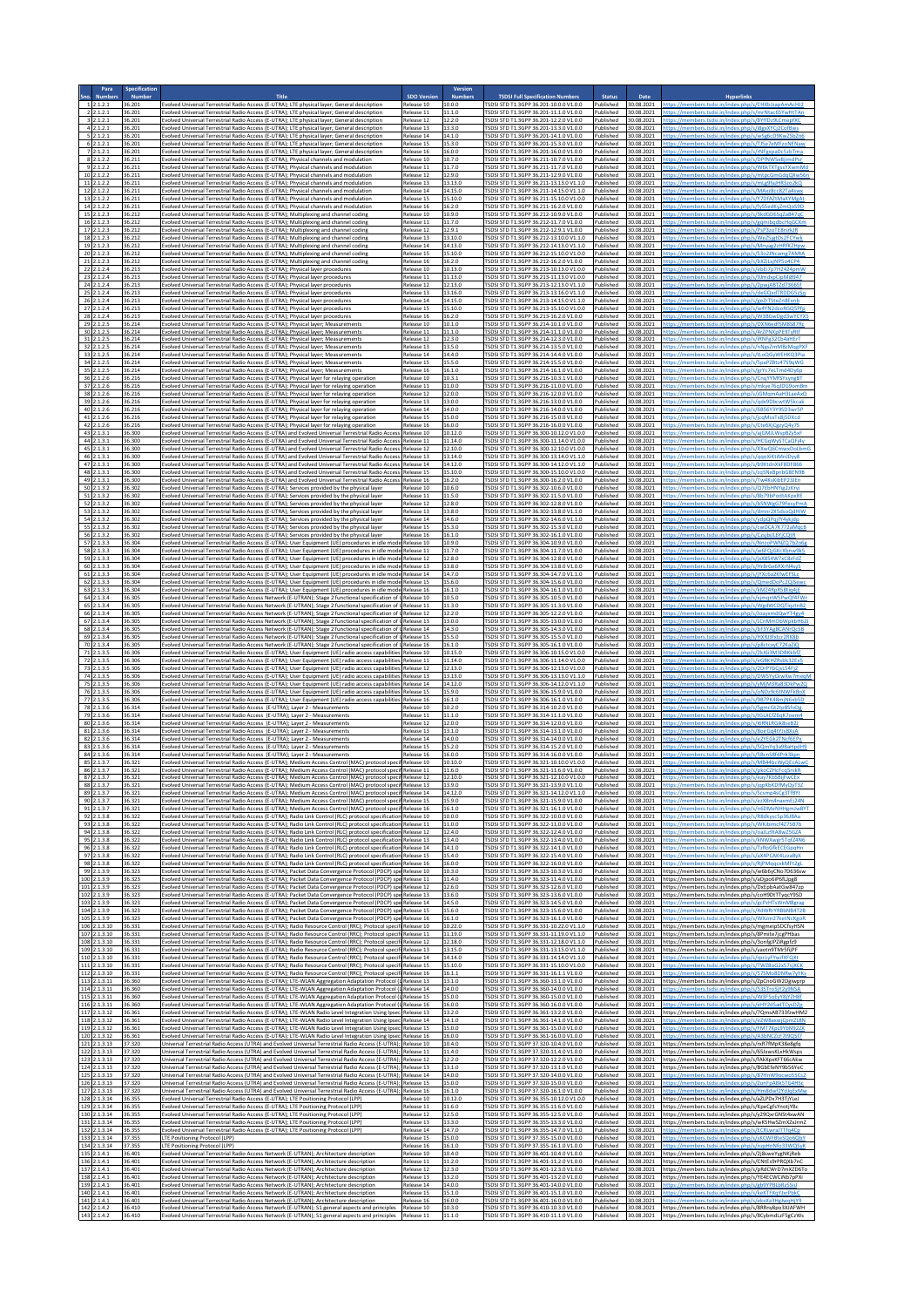| 146 2.1.4.2<br>36.410<br>Release 14<br>14.0.0<br>TSDSI STD T1.3GPP 36.410-14.0.0 V1.0.0<br>30.08.2021<br>Evolved Universal Terrestrial Radio Access Network (E-UTRAN); S1 general aspects and principles<br>Published<br>ttns://members.tsdsi.in/index.nbn/s/M7DNCvRrxNein21<br>147 2.1.4.2<br>36.410<br>Evolved Universal Terrestrial Radio Access Network (E-UTRAN); S1 general aspects and principles<br>Release 15<br>15.0.0<br>TSDSI STD T1.3GPP 36.410-15.0.0 V1.0.0<br>ublished<br>30.08.2021<br>ttps://members.tsdsi.in/index.php/s/wLNHBt3xXET4Rk3<br>148 2.1.4.2<br>36.410<br>volved Universal Terrestrial Radio Access Network (E-UTRAN); S1 general aspects and principles<br>16.0.0<br>SDSI STD T1.3GPP 36.410-16.0.0 V1.0.0<br>ublished<br>30.08.2021<br>Release 16<br>149 2.1.4.3<br>10.1.0<br>TSDSI STD T1.3GPP 36.411-10.1.0 V1.0.0<br>36.411<br>volved Universal Terrestrial Radio Access Network (E-UTRAN); S1 layer 1<br>Release 10<br>ublished<br>30.08.2021<br>ttps://members.tsdsi.in/index.php/s/NqJrPasswMRginl<br>150 2.1.4.3<br>36.411<br>Evolved Universal Terrestrial Radio Access Network (E-UTRAN); S1 layer 1<br>Release 11<br>11.0.0<br>TSDSI STD T1.3GPP 36.411-11.0.0 V1.0.0<br>Published<br>30.08.2021<br>https://members.tsdsi.in/index.php/s/TixPjqJfq3792NY<br>151 2.1.4.3<br>36.411<br>Evolved Universal Terrestrial Radio Access Network (E-UTRAN); S1 layer 1<br>12.0.0<br>TSDSI STD T1.3GPP 36.411-12.0.0 V1.0.0<br>Published<br>30.08.2021<br>Release 12<br>https://members.tsdsi.in/index.php/s/CKjMft8Cm5bs4Pm<br>152 2.1.4.3<br>13.0.0<br>TSDSI STD T1.3GPP 36.411-13.0.0 V1.0.0<br>36.411<br>Evolved Universal Terrestrial Radio Access Network (E-UTRAN); S1 layer 1<br>Release 13<br>Published<br>30.08.2021<br>https://members.tsdsi.in/index.php/s/pGE3oTrZ7xMWRel<br>153 2.1.4.3<br>36.411<br>Evolved Universal Terrestrial Radio Access Network (E-UTRAN); S1 layer 1<br>TSDSI STD T1.3GPP 36.411-14.0.0 V1.0.0<br>Release 14<br>14.0.0<br>Published<br>30.08.2021<br>https://members.tsdsi.in/index.php/s/P7HzonDTN3Yin8<br>154 2.1.4.3<br>36.411<br>Evolved Universal Terrestrial Radio Access Network (E-UTRAN): S1 laver 1<br>15.0.0<br>TSDSI STD T1.3GPP 36.411-15.0.0 V1.0.0<br>30.08.2021<br>Release 15<br>Published<br>155 2.1.4.3<br>36.411<br>Evolved Universal Terrestrial Radio Access Network (E-UTRAN); S1 layer 1<br>Release 16<br>16.0.0<br>TSDSI STD T1.3GPP 36.411-16.0.0 V1.0.0<br>ublished<br>30.08.2021<br>156 2.1.4.4<br>36.412<br>volved Universal Terrestrial Radio Access Network (E-UTRAN); S1 signalling transport<br>Release 10<br>10.1.0<br>TSDSI STD T1.3GPP 36.412-10.1.0 V1.0.0<br>ublished<br>30.08.2021<br>ttps://members.tsdsi.in/index.php/s/XTrKKa9Yod4Jotw<br>157 2.1.4.4<br>36.412<br>Evolved Universal Terrestrial Radio Access Network (E-UTRAN); S1 signalling transport<br>11.0.0<br>ISDSI STD T1.3GPP 36.412-11.0.0 V1.0.0<br>Published<br>30.08.2021<br>Release 11<br>https://members.tsdsi.in/index.php/s/p8mxwmnS84F8ntW<br>158 2.1.4.4<br>12.0.0<br>TSDSI STD T1.3GPP 36.412-12.0.0 V1.0.0<br>36.412<br>Evolved Universal Terrestrial Radio Access Network (E-UTRAN); S1 signalling transport<br>Release 12<br>Published<br>30.08.2021<br>https://members.tsdsi.in/index.php/s/oJeSp7rBNygQDSt<br>159 2.1.4.4<br>36.412<br>volved Universal Terrestrial Radio Access Network (E-UTRAN); S1 signalling transport<br>Release 13<br>13.0.0<br>TSDSI STD T1.3GPP 36.412-13.0.0 V1.0.0<br>ublished<br>30.08.2021<br>https://members.tsdsi.in/index.php/s/CWAa9gXX5CxjW6C<br>160 2.1.4.4<br>36.412<br>volved Universal Terrestrial Radio Access Network (E-UTRAN); S1 signalling transport<br>14.0.0<br>ISDSI STD T1.3GPP 36.412-14.0.0 V1.0.0<br>ublished<br>30.08.2021<br>Release 14<br>161 2.1.4.4<br>36.412<br>ivolved Universal Terrestrial Radio Access Network (E-UTRAN); S1 signalling transport<br>15.0.0<br>TSDSI STD T1.3GPP 36.412-15.0.0 V1.0.0<br>Published<br>30.08.2021<br>Release 15<br>162 2.1.4.4<br>36.412<br>volved Universal Terrestrial Radio Access Network (E-UTRAN); S1 signalling transport<br>Release 16<br>16.0.0<br>TSDSI STD T1.3GPP 36.412-16.0.0 V1.0.0<br>ublished<br>30.08.2021<br>163 2.1.4.5<br>6.413<br>10.9.0<br>TSDSI STD T1.3GPP 36.413-10.9.0 V1.0.0<br>30.08.2021<br>volved Universal Terrestrial Radio Access Network (E-UTRAN): S1 Application Protocol (S1AP):<br>Release 10<br>ublished<br>https://members.tsdsi.in/index.php/s/BBewMzKtdwD9MZ<br>164 2.1.4.<br>11.8.0<br>TSDSI STD T1.3GPP 36.413-11.8.0 V1.0.0<br>36.413<br>volved Universal Terrestrial Radio Access Network (E-UTRAN); S1 Application Protocol (S1AP)<br>Release 11<br>ublished<br>30.08.2021<br>https://members.tsdsi.in/index.php/s/r8pWPjdCgeJn36c<br>165 2.1.4.5<br>36.413<br>Evolved Universal Terrestrial Radio Access Network (E-UTRAN); S1 Application Protocol (S1AP)<br>Release 12<br>12.7.0<br>TSDSI STD T1.3GPP 36.413-12.7.0 V1.0.0<br>ublished<br>30.08.2021<br>https://members.tsdsi.in/index.php/s/k5KzafaXDrLxZBM<br>166 2.1.4.5<br>6.413<br>Evolved Universal Terrestrial Radio Access Network (E-UTRAN): S1 Application Protocol (S1AP)<br>13.8.0<br>TSDSLSTD T1 3GPP 36 413-13 8 0 V1 1 0<br>30.08.2021<br>Release 13<br>ublished<br>https://members.tsdsi.in/index.php/s/326q2kceP4B7is2<br>14.9.0<br>2.1.4.5<br>36.413<br>volved Universal Terrestrial Radio Access Network (E-UTRAN); S1 Application Protocol (S1AP):<br>Release 14<br>TSDSI STD T1.3GPP 36.413-14.9.0 V1.1.0<br>ublished<br>30.08.2021<br>168<br>2.1.4.5<br>36.413<br>[Volved Universal Terrestrial Radio Access Network (E-UTRAN); S1 Application Protocol (S1AP)<br>15.9.0<br>ISDSI STD T1.3GPP 36.413-15.9.0 V1.0.0<br>ublished<br>30.08.2021<br>Release 15<br>169 2.1.4.5<br>36.413<br>Evolved Universal Terrestrial Radio Access Network (E-UTRAN); S1 Application Protocol (S1AP)<br>Release 16<br>16.2.0<br>TSDSI STD T1.3GPP 36.413-16.2.0 V1.0.0<br>ublished<br>30.08.2021<br>170<br>2.1.4.6<br>6.414<br>volved Universal Terrestrial Radio Access Network (E-UTRAN): S1 data transport<br>Release 10<br>10.1.0<br>ISDSI STD T1.3GPP 36.414-10.1.0 V1.0.0<br>ublished<br>30.08.2021<br>https://members.tsdsi.in/index.php/s/Xfy2Y9MPn7oZEW\<br>171 2.1.4.6<br>11.0.0<br>TSDSI STD T1.3GPP 36.414-11.0.0 V1.0.0<br>36.414<br>Release 11<br>Published<br>30.08.2021<br>Evolved Universal Terrestrial Radio Access Network (E-UTRAN); S1 data transport<br>https://members.tsdsi.in/index.php/s/G98tLbnMSFPLwTz<br>172 2.1.4.6<br>36.414<br>Evolved Universal Terrestrial Radio Access Network (E-UTRAN); S1 data transport<br>Release 12<br>12.1.0<br>TSDSI STD T1.3GPP 36.414-12.1.0 V1.0.0<br>ublished<br>30.08.2021<br>https://members.tsdsi.in/index.php/s/F5MisjaTMYnN4Pn<br>173<br>2.1.4.6<br>6.414<br>volved Universal Terrestrial Radio Access Network (E-UTRAN); S1 data transport<br>13.0.0<br>ISDSI STD T1.3GPP 36.414-13.0.0 V1.0.0<br>ublished<br>30.08.2021<br>Release 13<br>https://members.tsdsi.in/index.php/s/gTDtCkyJGRqE6fX<br>174 2.1.4.6<br>TSDSI STD T1.3GPP 36.414-14.1.0 V1.0.0<br>36.414<br>volved Universal Terrestrial Radio Access Network (E-UTRAN); S1 data transport<br>Release 14<br>14.1.0<br>ublished<br>30.08.2021<br>ittps://members.tsdsi.in/index.php/s/rBGf3Fwbb5PDgb<br>175 2.1.4.6<br>36.414<br>Evolved Universal Terrestrial Radio Access Network (E-UTRAN); S1 data transport<br>Release 15<br>15.0.0<br>TSDSI STD T1.3GPP 36.414-15.0.0 V1.0.0<br>Published<br>30.08.2021<br>ttns://members.tsdsi.in/index.php/s/rRhRvPfSeO7rIsm<br>176 2.1.4.6<br>36.414<br>Evolved Universal Terrestrial Radio Access Network (E-UTRAN); S1 data transport<br>16.0.0<br>TSDSI STD T1.3GPP 36.414-16.0.0 V1.0.0<br>ublished<br>30.08.2021<br>Release 16<br>tps://members.tsdsi.in/index.php/s/y6R7B<br>177 2.1.4.7<br>10.2.0<br>36.420<br>Evolved Universal Terrestrial Radio Access Network (E-UTRAN); X2 general aspects and principles<br>Release 10<br>TSDSI STD T1.3GPP 36.420-10.2.0 V1.0.0<br>ublished<br>30.08.2021<br>https://members.tsdsi.in/index.php/s/b4YnSNsXJRNKPdg<br>178 2.1.4.7<br>volved Universal Terrestrial Radio Access Network (E-UTRAN); X2 general aspects and principles<br>11.0.0<br>TSDSI STD T1.3GPP 36.420-11.0.0 V1.0.0<br>36.420<br>Release 11<br>Published<br>30.08.2021<br>https://members.tsdsi.in/index.php/s/k4Rg3553TR4WpP><br>179<br>2.1.4.7<br>36.420<br>Evolved Universal Terrestrial Radio Access Network (E-UTRAN); X2 general aspects and principles<br>12.1.0<br>TSDSI STD T1.3GPP 36.420-12.1.0 V1.0.0<br>30.08.2021<br>Release 12<br>Published<br>https://members.tsdsi.in/index.php/s/ckko6be79jfmkM\<br>180 2.1.4.7<br>13.0.0<br>36.420<br>Evolved Universal Terrestrial Radio Access Network (E-UTRAN); X2 general aspects and principles<br>Release 13<br>TSDSI STD T1.3GPP 36.420-13.0.0 V1.0.0<br>ublished<br>30.08.2021<br>https://members.tsdsi.in/index.php/s/axe2kmzetbjdFSa<br>181 2.1.4.7<br>36.420<br>volved Universal Terrestrial Radio Access Network (E-UTRAN); X2 general aspects and principles<br>Release 14<br>14.0.1<br>TSDSI STD T1.3GPP 36.420-14.0.1 V1.0.0<br>ublished<br>30.08.202<br>ttps://members.tsdsi.in/index.php/s/gMLAZP63YtoitKo<br>2.1.4.7<br>volved Universal Terrestrial Radio Access Network (E-UTRAN); X2 general aspects and principles<br>15.2.0<br>ISDSI STD T1.3GPP 36.420-15.2.0 V1.0.0<br>30.08.2021<br>36.420<br>Release 15<br>ublished<br>183 2 1 4 7<br>36.420<br>Evolved Universal Terrestrial Radio Access Network (E-UTRAN); X2 general aspects and principles<br>Release 16<br>16.0.0<br>TSDSI STD T1.3GPP 36.420-16.0.0 V1.0.0<br>Published<br>30.08.2021<br>184 2.1.4.8<br>36.421<br>volved Universal Terrestrial Radio Access Network (E-UTRAN); X2 layer 1<br>Release 10<br>10.0.1<br>TSDSI STD T1.3GPP 36.421-10.0.1 V1.0.0<br>ublished<br>30.08.2021<br>https://members.tsdsi.in/index.php/s/4fM5mcG9QGDfWn<br>185<br>2.1.4.8<br>volved Universal Terrestrial Radio Access Network (E-UTRAN); X2 layer 1<br>11.1.0<br>ISDSI STD T1.3GPP 36.421-11.1.0 V1.0.0<br>ublished<br>30.08.2021<br>36.421<br>Release 11<br>https://members.tsdsi.in/index.php/s/tdiTrWZCfPtfpHM<br>186 2.1.4.8<br>36.421<br>volved Universal Terrestrial Radio Access Network (E-UTRAN); X2 layer 1<br>12.0.0<br>TSDSI STD T1.3GPP 36.421-12.0.0 V1.0.0<br>30.08.2021<br>Release 12<br>Published<br>https://members.tsdsi.in/index.php/s/cYsRfCyepzNRFLp<br>187 2.1.4.8<br>36.421<br>volved Universal Terrestrial Radio Access Network (E-UTRAN); X2 layer 1<br>Release 13<br>13.0.0<br>TSDSI STD T1.3GPP 36.421-13.0.0 V1.0.0<br>ublished<br>30.08.2021<br>https://members.tsdsi.in/index.php/s/oq2HeaewSmEf4Ko<br>188<br>2.1.4.8<br>6.421<br>14.0.0<br>TSDSI STD T1.3GPP 36.421-14.0.0 V1.0.0<br>30.08.2023<br>ivolved Universal Terrestrial Radio Access Network (E-UTRAN); X2 layer 1<br>Release 14<br>ublished<br>ttps://members.tsdsi.in/index.php/s/ZraGo2r4o9iLrkQ<br>15.0.0<br>2.1.4.8<br>36.421<br>volved Universal Terrestrial Radio Access Network (E-UTRAN); X2 layer 1<br>Release 15<br>TSDSI STD T1.3GPP 36.421-15.0.0 V1.0.0<br>ublished<br>30.08.2021<br>190 2.1.4.8<br>36.421<br>16.0.0<br>TSDSI STD T1.3GPP 36.421-16.0.0 V1.0.0<br>30.08.2021<br>ivolved Universal Terrestrial Radio Access Network (E-UTRAN); X2 layer 1<br>Release 16<br>Published<br>191 2.1.4.9<br>36.422<br>Evolved Universal Terrestrial Radio Access Network (E-UTRAN); X2 signalling transport<br>Release 10<br>10.1.0<br>TSDSI STD T1.3GPP 36.422-10.1.0 V1.0.0<br>ublished<br>30.08.2021<br>https://members.tsdsi.in/index.php/s/Z4dmgsmpzdrXbf;<br>192<br>11.0.0<br>2.1.4.9<br>36.422<br>volved Universal Terrestrial Radio Access Network (E-UTRAN); X2 signalling transport<br>Release 11<br>TSDSI STD T1.3GPP 36.422-11.0.0 V1.0.0<br>ublished<br>30.08.2021<br>https://members.tsdsi.in/index.php/s/YGxoigTMfNW7J80<br>2.1.4.9<br>36.422<br>12.0.0<br>ISDSI STD T1.3GPP 36.422-12.0.0 V1.0.0<br>ublished<br>30.08.2021<br>Evolved Universal Terrestrial Radio Access Network (E-UTRAN); X2 signalling transport<br>Release 12<br>https://members.tsdsi.in/index.php/s/rscoj6P4LDN9CWI<br>194 2.1.4.9<br>36.422<br>Evolved Universal Terrestrial Radio Access Network (E-UTRAN); X2 signalling transport<br>Release 13<br>13.0.0<br>TSDSI STD T1.3GPP 36.422-13.0.0 V1.0.0<br>ublished<br>30.08.2021<br>https://members.tsdsi.in/index.php/s/nY5L5tsaoq2zXKR<br>2.1.4.9<br>36.422<br>volved Universal Terrestrial Radio Access Network (E-UTRAN); X2 signalling transport<br>Release 14<br>14.0.0<br>ISDSI STD T1.3GPP 36.422-14.0.0 V1.0.0<br>ublished<br>30.08.2021<br>196 2.1.4.9<br>15.1.0<br>36.422<br>Evolved Universal Terrestrial Radio Access Network (E-UTRAN); X2 signalling transport<br>Release 15<br>TSDSI STD T1.3GPP 36.422-15.1.0 V1.0.0<br>Published<br>30.08.2021<br>197 2.1.4.9<br>36.422<br>Evolved Universal Terrestrial Radio Access Network (E-UTRAN); X2 signalling transport<br>Release 16<br>16.0.0<br>TSDSI STD T1.3GPP 36.422-16.0.0 V1.0.0<br>30.08.2021<br>ublished<br>1.4.10<br>6.423<br>10.7.0<br>ISDSI STD T1.3GPP 36.423-10.7.0 V1.0.0<br>ublished<br>30.08.2021<br>volved Universal Terrestrial Radio Access Network (E-UTRAN); X2 Application Protocol (X2AP)<br>Release 10<br>nttps://members.tsdsi.in/index.php/s/mxzbkpFbiaoiMm<br>199 2.1.4.10<br>36.423<br>11.9.0<br>TSDSI STD T1.3GPP 36.423-11.9.0 V1.0.0<br>ublished<br>30.08.2021<br>volved Universal Terrestrial Radio Access Network (E-UTRAN); X2 Application Protocol (X2AP)<br>Release 11<br>https://members.tsdsi.in/index.php/s/w4Ao2ZZ94Gp5nS<br>200 2.1.4.10<br>36.423<br>Evolved Universal Terrestrial Radio Access Network (E-UTRAN); X2 Application Protocol (X2AP)<br>12.9.0<br>TSDSI STD T1.3GPP 36.423-12.9.0 V1.0.0<br>Release 12<br>Published<br>30.08.2021<br>https://members.tsdsi.in/index.php/s/RiCkioem5p4DDKM<br>2.1.4.10<br>36.423<br>Evolved Universal Terrestrial Radio Access Network (E-UTRAN); X2 Application Protocol (X2AP)<br>13.8.0<br>TSDSI STD T1.3GPP 36.423-13.8.0 V1.1.0<br>Published<br>30.08.2021<br>https://members.tsdsi.in/index.php/s/cP4rFMMYayjyxZX<br>Release 13<br>202 2.1.4.10<br>14.8.0<br>TSDSI STD T1.3GPP 36.423-14.8.0 V1.1.0<br>36.423<br>Evolved Universal Terrestrial Radio Access Network (E-UTRAN); X2 Application Protocol (X2AP)<br>Release 14<br>ublished<br>30.08.2021<br>203 2.1.4.10<br>36.423<br>(volved Universal Terrestrial Radio Access Network (E-UTRAN); X2 Application Protocol (X2AP)<br>15.10.0<br>TSDSI STD T1.3GPP 36.423-15.10.0 V1.0.0<br>Release 15<br>Published<br>30.08.2021<br>204<br>2.1.4.10<br>TSDSI STD T1.3GPP 36.423-16.2.0 V1.0.0<br>36.423<br>Evolved Universal Terrestrial Radio Access Network (E-UTRAN); X2 Application Protocol (X2AP)<br>16.2.0<br>ublished<br>30.08.2021<br>Release 16<br>205 2.1.4.11<br>10.1.0<br>36.424<br>Evolved Universal Terrestrial Radio Access Network (E-UTRAN); X2 data transpor<br>Release 10<br>TSDSI STD T1.3GPP 36.424-10.1.0 V1.0.0<br>ublished<br>30.08.2021<br>206 2.1.4.11<br>6.424<br>volved Universal Terrestrial Radio Access Network (E-UTRAN); X2 data transport<br>Release 11<br>11.0.0<br>TSDSI STD T1.3GPP 36.424-11.0.0 V1.0.0<br>ublished<br>30.08.202<br>https://members.tsdsi.in/index.php/s/3AYwwFW6bFgXTi5<br>207<br>.1.4.11<br>36.424<br>12.2.0<br>ISDSI STD T1.3GPP 36.424-12.2.0 V1.0.0<br>volved Universal Terrestrial Radio Access Network (E-UTRAN); X2 data transport<br>Release 12<br>ublished<br>30.08.2021<br>https://members.tsdsi.in/index.php/s/24FjXtt6Zcn4ZCa<br>2.1.4.11<br>36.424<br>Evolved Universal Terrestrial Radio Access Network (E-UTRAN); X2 data transport<br>Release 13<br>13.1.0<br>TSDSI STD T1.3GPP 36.424-13.1.0 V1.0.0<br>Published<br>30.08.2021<br>https://members.tsdsi.in/index.php/s/iL3MY7HYyJRPyW<br>209 2.1.4.11<br>36.424<br>volved Universal Terrestrial Radio Access Network (E-UTRAN); X2 data transport<br>Release 14<br>14.1.0<br>TSDSI STD T1.3GPP 36.424-14.1.0 V1.0.0<br>ublished<br>30.08.202<br>210<br>2.1.4.11<br>36.424<br>15.1.0<br>ISDSI STD T1.3GPP 36.424-15.1.0 V1.0.0<br>30.08.2021<br>volved Universal Terrestrial Radio Access Network (E-UTRAN); X2 data transport<br>Release 15<br>ublished<br>2.1.4.11<br>36.424<br>ivolved Universal Terrestrial Radio Access Network (E-UTRAN); X2 data transport<br>16.0.0<br>TSDSI STD T1.3GPP 36.424-16.0.0 V1.0.0<br>30.08.2021<br>Release 16<br>ublished<br>212 2.1.4.12<br>36.425<br>Evolved Universal Terrestrial Radio Access Network (E-UTRAN); X2 interface user plane protocol<br>Release 12<br>12.1.0<br>TSDSI STD T1.3GPP 36.425-12.1.0 V1.0.0<br>ublished<br>30.08.2021<br>https://members.tsdsi.in/index.php/s/CR9oWoeQCDFbqF4<br>213 2.1.4.12<br>13.1.1<br>TSDSI STD T1.3GPP 36.425-13.1.1 V1.0.0<br>30.08.2021<br>36.425<br>Evolved Universal Terrestrial Radio Access Network (E-UTRAN); X2 interface user plane protocol<br>ublished<br>Release 13<br>https://members.tsdsi.in/index.php/s/TZSfNZsiTPbf6Ql<br>214<br>1.4.12<br>36.425<br>volved Universal Terrestrial Radio Access Network (E-UTRAN); X2 interface user plane protocol<br>Release 14<br>14.2.0<br>TSDSI STD T1.3GPP 36.425-14.2.0 V1.1.0<br>ublished<br>30.08.2021<br>215 2.1.4.12<br>36.425<br>Release 15<br>15.0.0<br>TSDSI STD T1.3GPP 36.425-15.0.0 V1.0.0<br>30.08.2021<br>volved Universal Terrestrial Radio Access Network (E-UTRAN); X2 interface user plane protocol<br>ublished<br>216 2.1.4.12<br>36.425<br>Evolved Universal Terrestrial Radio Access Network (E-UTRAN); X2 interface user plane protocol<br>Release 16<br>16.0.0<br>TSDSI STD T1.3GPP 36.425-16.0.0 V1.0.0<br>ublished<br>30.08.2021<br>217<br>2.1.4.13<br>36.440<br>volved Universal Terrestrial Radio Access Network (E-UTRAN); General aspects and principles for<br>10.3.0<br>ISDSI STD T1.3GPP 36.440-10.3.0 V1.0.0<br>ublished<br>30.08.2021<br>Release 10<br>/1ttps://members.tsdsi.in/index.php<br>218 2.1.4.13<br>36,440<br>11.2.0<br>TSDSI STD T1.3GPP 36.440-11.2.0 V1.0.0<br>Evolved Universal Terrestrial Radio Access Network (E-UTRAN); General aspects and principles for i Release 11<br>ublished<br>30.08.2021<br>https://members.tsdsi.in/index.php/s/Hq2PdH3FxzHEDXi<br>219 2.1.4.13<br>36.440<br>Evolved Universal Terrestrial Radio Access Network (E-UTRAN); General aspects and principles for i Release 12<br>12.0.0<br>TSDSI STD T1.3GPP 36.440-12.0.0 V1.0.0<br>ublished<br>30.08.2021<br>https://members.tsdsi.in/index.php/s/HFv2BR48fRwf2CM<br>2.1.4.13<br>6.440<br>volved Universal Terrestrial Radio Access Network (E-UTRAN): General aspects and principles for i Release 13:<br>13.0.0<br>ISDSI STD T1.3GPP 36.440-13.0.0 V1.0.0<br>ublished<br>30.08.2021<br>https://members.tsdsi.in/index.php/s/nS32bACrPNLs4XJ<br>14.0.0<br>TSDSI STD T1.3GPP 36.440-14.0.0 V1.0.0<br>2.1.4.13<br>36,440<br>Evolved Universal Terrestrial Radio Access Network (E-UTRAN); General aspects and principles for i Release 14<br>ublished<br>30.08.2021<br>2.1.4.13<br>36.440<br>Evolved Universal Terrestrial Radio Access Network (E-UTRAN); General aspects and principles for i Release 15<br>15.0.0<br>TSDSI STD T1.3GPP 36.440-15.0.0 V1.0.0<br>Published<br>30.08.2021<br>tos://members.tsdsi.in/index.php/s/3Jm8Z92BtjqmArd<br>1.4.13<br>6.440<br>16.0.0<br>ISDSI STD T1.3GPP 36.440-16.0.0 V1.0.0<br>ublished<br>volved Universal Terrestrial Radio Access Network (E-UTRAN); General aspects and principles for<br>Release 16<br>30.08.2021<br>224 2.1.4.14<br>36.441<br>10.1.0<br>TSDSI STD T1.3GPP 36.441-10.1.0 V1.0.0<br>ivolved Universal Terrestrial Radio Access Network (E-UTRAN); Layer 1 for interfaces supporting M Release 10<br>ublished<br>30.08.2021<br>https://members.tsdsi.in/index.php/s/JYSQ5DDgFAMGia!<br>2.1.4.14<br>36.441<br>11.0.0<br>TSDSI STD T1.3GPP 36.441-11.0.0 V1.0.0<br>Evolved Universal Terrestrial Radio Access Network (E-UTRAN); Layer 1 for interfaces supporting M Release 11<br>Published<br>30.08.2021<br>https://members.tsdsi.in/index.php/s/FGSZY9eddGKHpFa<br>2.1.4.14<br>12.0.0<br>TSDSI STD T1.3GPP 36.441-12.0.0 V1.0.0<br>36.443<br>Evolved Universal Terrestrial Radio Access Network (E-UTRAN): Laver 1 for interfaces supporting M Release 12<br>Published<br>30.08.2021<br>https://members.tsdsi.in/index.php/s/3qRBR9xRoSfSmg<br>227 2.1.4.14<br>13.0.0<br>36.441<br>Evolved Universal Terrestrial Radio Access Network (E-UTRAN); Layer 1 for interfaces supporting M Release 13<br>TSDSI STD T1.3GPP 36.441-13.0.0 V1.0.0<br>ublished<br>30.08.2021<br>https://members.tsdsi.in/index.php/s/rPpc5ggcKPbd5jr<br>228 2.1.4.14<br>36.441<br>ivolved Universal Terrestrial Radio Access Network (E-UTRAN); Layer 1 for interfaces supporting M Release 14<br>TSDSI STD T1.3GPP 36.441-14.0.0 V1.0.0<br>14.0.0<br>Published<br>30.08.2021<br>https://members.tsdsi.in/index.php/s/SSedrwSgHyHXpCW<br>229<br>2.1.4.14<br>TSDSI STD T1.3GPP 36.441-15.0.0 V1.0.0<br>36.441<br>volved Universal Terrestrial Radio Access Network (E-UTRAN): Laver 1 for interfaces supporting M Release 15<br>15.0.0<br>ublished<br>30.08.2021<br>230 2.1.4.14<br>TSDSI STD T1.3GPP 36.441-16.0.0 V1.0.0<br>36.441<br>Evolved Universal Terrestrial Radio Access Network (E-UTRAN); Layer 1 for interfaces supporting M Release 16<br>16.0.0<br>ublished<br>30.08.2021<br>231 2.1.4.15<br>36.442<br>Evolved Universal Terrestrial Radio Access Network (E-UTRAN); Signalling Transport for interfaces s Release 10<br>10.2.0<br>TSDSI STD T1.3GPP 36.442-10.2.0 V1.0.0<br>ublished<br>30.08.2021<br>https://members.tsdsi.in/index.php/s/j4ReMoQkfDJ6LtB<br>6.44<br>Evolved Universal Terrestrial Radio Access Network (E-UTRAN): Signalling Transport for interfaces slRelease 1:<br>SI STD T1.3GPP 36.442-11.0.0 V1<br>Published<br>30.08.202<br>https://members.tsdsi.in/index.php/s/ZAcSdwiCAJ<br>233 2.1.4.15<br>36.442<br>Evolved Universal Terrestrial Radio Access Network (E-UTRAN); Signalling Transport for interfaces s Release 12<br>12.0.0<br>TSDSI STD T1.3GPP 36.442-12.0.0 V1.0.0<br>Published<br>30.08.2021<br>https://members.tsdsi.in/index.php/s/j7i9bPMb3gb2jLe<br>TSDSI STD T1.3GPP 36.442-13.0.0 V1.0.0<br>234 2.1.4.15<br>36.442<br>Evolved Universal Terrestrial Radio Access Network (E-UTRAN); Signalling Transport for interfaces s Release 13<br>13.0.0<br>Published<br>30.08.2021<br>https://members.tsdsi.in/index.php/s/Lze7pDDTkZm8mnq<br>235 2.1.4.15<br>36.442<br>volved Universal Terrestrial Radio Access Network (E-UTRAN): Signalling Transport for interfaces s Release 14:<br>14.0.0<br>ESDSLSTD T1 3GPP 36 442-14 0.0 V1 0.0<br>ublished<br>30.08.2021<br>ttps://members.tsdsi.in/index.php/s/NtGnpsvFSKDGisN<br>236 2.1.4.15<br>Evolved Universal Terrestrial Radio Access Network (E-UTRAN); Signalling Transport for interfaces s Release 15<br>15.0.0<br>TSDSI STD T1.3GPP 36.442-15.0.0 V1.0.0<br>Published<br>30.08.2021<br>ths://members.tsdsi.in/index.php/s/SdnLi2EkrIRE430<br>36.442<br>237 2.1.4.15<br>36.442<br>Evolved Universal Terrestrial Radio Access Network (E-UTRAN); Signalling Transport for interfaces s Release 16<br>16.0.0<br>TSDSI STD T1.3GPP 36.442-16.0.0 V1.0.0<br>Published<br>30.08.2021<br>tps://members.tsdsi.in/index.php/s/CXyeK6nEpoFWC<br>TSDSI STD T1.3GPP 36.443-10.5.0 V1.0.0<br>238 2.1.4.16<br>Evolved Universal Terrestrial Radio Access Network (E-UTRAN); M2 Application Protocol (M2AP)<br>10.5.0<br>30.08.2021<br>36.443<br>Release 10<br>Published<br>https://members.tsdsi.in/index.php/s/5gQsCJRAyiCg2B8<br>239 2.1.4.16<br>Evolved Universal Terrestrial Radio Access Network (E-UTRAN); M2 Application Protocol (M2AP)<br>11.4.0<br>TSDSI STD T1.3GPP 36.443-11.4.0 V1.0.0<br>ublished<br>36.443<br>Release 11<br>30.08.2021<br>https://members.tsdsi.in/index.php/s/Jk2stbJA46gTRP<br>240 2.1.4.16<br>Evolved Universal Terrestrial Radio Access Network (E-UTRAN); M2 Application Protocol (M2AP)<br>TSDSI STD T1.3GPP 36.443-12.2.0 V1.0.0<br>36.443<br>Release 12<br>12.2.0<br>Published<br>30.08.2021<br>https://members.tsdsi.in/index.php/s/CmafAeSF3psntq5<br>TSDSI STD T1.3GPP 36.443-13.3.0 V1.0.0<br>Evolved Universal Terrestrial Radio Access Network (E-UTRAN); M2 Application Protocol (M2AP)<br>241 2.1.4.16<br>36.443<br>Release 13<br>13.3.0<br>Published<br>30.08.2021<br>https://members.tsdsi.in/index.php/s/HgX53BkGFNtf4CD<br>242 2.1.4.16<br>TSDSI STD T1.3GPP 36.443-14.1.0 V1.1.0<br>36.443<br>Evolved Universal Terrestrial Radio Access Network (E-UTRAN); M2 Application Protocol (M2AP)<br>Release 14<br>14.1.0<br>ublished<br>30.08.2021<br>ttps://members.tsdsi.in/index.php/s/4P5ZdAdaLcNj5z<br>TSDSI STD T1.3GPP 36.443-15.0.0 V1.0.0<br>243 2.1.4.16<br>Evolved Universal Terrestrial Radio Access Network (E-UTRAN); M2 Application Protocol (M2AP)<br>Release 15<br>15.0.0<br>Published<br>30.08.2021<br>ttps://members.tsdsi.in/index.php/s/witLz5XMM3CFHz<br>36.443<br>244 2.1.4.16<br>TSDSI STD T1.3GPP 36.443-16.0.0 V1.0.0<br>36.443<br>Evolved Universal Terrestrial Radio Access Network (E-UTRAN); M2 Application Protocol (M2AP)<br>Release 16<br>16.0.0<br>Published<br>30.08.2021<br>ttps://members.tsdsi.in/index.php/s/FYfpn77KfHiJnk9<br>2.1.4.17<br>36.444<br>Evolved Universal Terrestrial Radio Access Network (E-UTRAN); M3 Application Protocol (M3AP)<br>Release 10<br>10.4.0<br>TSDSI STD T1.3GPP 36.444-10.4.0 V1.0.0<br>ublished<br>30.08.2021<br>https://members.tsdsi.in/index.php/s/kxo4P2EH53HBPRF<br>246 2.1.4.17<br>36,444<br>Evolved Universal Terrestrial Radio Access Network (E-UTRAN); M3 Application Protocol (M3AP)<br>Release 11<br>11.6.0<br>TSDSI STD T1.3GPP 36.444-11.6.0 V1.0.0<br>Published<br>30.08.2021<br>https://members.tsdsi.in/index.php/s/6tJ8c9EGPJZgZe5<br>247 2.1.4.17<br>36,444<br>Evolved Universal Terrestrial Radio Access Network (E-UTRAN); M3 Application Protocol (M3AP)<br>Release 12<br>12.2.0<br>TSDSI STD T1.3GPP 36.444-12.2.0 V1.0.0<br>Published<br>30.08.2021<br>https://members.tsdsi.in/index.php/s/3YxtbgFmNz49SGw<br>248 2.1.4.17<br>36.444<br>volved Universal Terrestrial Radio Access Network (E-UTRAN); M3 Application Protocol (M3AP)<br>Release 13<br>13.2.0<br>TSDSI STD T1.3GPP 36.444-13.2.0 V1.0.0<br>ublished<br>30.08.2021<br>https://members.tsdsi.in/index.php/s/ybnTZzCL5k7nnBa<br>249 2.1.4.17<br>TSDSI STD T1.3GPP 36.444-14.1.0 V1.0.0<br>36,444<br>Evolved Universal Terrestrial Radio Access Network (E-UTRAN); M3 Application Protocol (M3AP)<br>14.1.0<br>ublished<br>30.08.2021<br>ttps://members.tsdsi.in/index.php/s/BRp7P6Ce8Xws4LA<br>Release 14<br>250 2.1.4.17<br>36,444<br>Evolved Universal Terrestrial Radio Access Network (E-UTRAN); M3 Application Protocol (M3AP)<br>15.0.0<br>TSDSI STD T1.3GPP 36.444-15.0.0 V1.0.0<br>Published 30.08.2021<br>https://members.tsdsi.in/index.php/s/Wc5skLztikprFKr<br>Release 15<br>Evolved Universal Terrestrial Radio Access Network (E-UTRAN); M3 Application Protocol (M3AP)<br>TSDSI STD T1.3GPP 36.444-16.0.0 V1.0.0<br>251 2.1.4.17<br>36,444<br>16.0.0<br>Published<br>30.08.2021<br>Release 16<br>nbers.tsdsi.in/index.php/s/fp3fr<br>252 2.1.4.18<br>10.1.0<br>TSDSI STD T1.3GPP 36.445-10.1.0 V1.0.0<br>36,445<br>Evolved Universal Terrestrial Radio Access Network (E-UTRAN); M1 data transport<br>Release 10<br>Published<br>30.08.2021<br>https://members.tsdsi.in/index.php/s/9XFe3jtokxo5ezt<br>253 2.1.4.18<br>36.445<br>Evolved Universal Terrestrial Radio Access Network (E-UTRAN); M1 data transport<br>11.0.0<br>TSDSI STD T1.3GPP 36.445-11.0.0 V1.0.0<br>https://members.tsdsi.in/index.php/s/fqqPAYomZcrcCBK<br>Release 11<br>Published<br>30.08.2021<br>254 2.1.4.18<br>36.445<br>Evolved Universal Terrestrial Radio Access Network (E-UTRAN); M1 data transport<br>12.0.0<br>TSDSI STD T1.3GPP 36.445-12.0.0 V1.0.0<br>https://members.tsdsi.in/index.php/s/EJqrMzmmGiYaF5P<br>Release 12<br>Published<br>30.08.2021<br>255 2.1.4.18<br>36.445<br>13.0.0<br>TSDSLSTD T1 3GPP 36 445-13 0.0 V1 0.0<br>Evolved Universal Terrestrial Radio Access Network (E-UTRAN); M1 data transport<br>Release 13<br>Published<br>30.08.2021<br>https://members.tsdsi.in/index.php/s/eFYWsRG6DewxD5t<br>256 2.1.4.18<br>36.445<br>volved Universal Terrestrial Radio Access Network (E-UTRAN); M1 data transport<br>Release 14<br>14.0.0<br>TSDSI STD T1.3GPP 36.445-14.0.0 V1.0.0<br>ublished<br>30.08.2021<br>ttps://members.tsdsi.in/index.php/s/YyK76JaXxcnZ4gf<br>257 2.1.4.18<br>volved Universal Terrestrial Radio Access Network (E-UTRAN); M1 data transport<br>TSDSI STD T1.3GPP 36.445-15.0.0 V1.0.0<br>36.445<br>Release 15<br>15.0.0<br>ublished<br>30.08.2021<br>ttps://members.tsdsi.in/index.php/s/MdCjGc9BERPXbaA<br>258 2.1.4.18<br>36,445<br>Evolved Universal Terrestrial Radio Access Network (E-UTRAN); M1 data transport<br>Release 16<br>16.0.0<br>TSDSI STD T1.3GPP 36.445-16.0.0 V1.0.0<br>Published<br>30.08.2021<br>ttps://members.tsdsi.in/index.php/s/HEBzkYhR7w2KnPC<br>259 2.1.4.19<br>36.455<br>Evolved Universal Terrestrial Radio Access (E-UTRA); LTE Positioning Protocol A (LPPa)<br>Release 10<br>10.4.0<br>TSDSI STD T1.3GPP 36.455-10.4.0 V1.0.0<br>ublished<br>30.08.2021<br>https://members.tsdsi.in/index.php/s/HLXKWMYHNori4N9<br>volved Universal Terrestrial Radio Access (E-UTRA); LTE Positioning Protocol A (LPPa)<br>TSDSI STD T1.3GPP 36.455-11.3.0 V1.0.0<br>260 2.1.4.19<br>36.455<br>11.3.0<br>ublished<br>https://members.tsdsi.in/index.php/s/TnaifqzHGxnGJEw<br>Release 11<br>30.08.2021<br>261 2.1.4.19<br>Evolved Universal Terrestrial Radio Access (E-UTRA); LTE Positioning Protocol A (LPPa)<br>12.2.0<br>TSDSI STD T1.3GPP 36.455-12.2.0 V1.0.0<br>Published<br>36.455<br>Release 12<br>30.08.2021<br>https://members.tsdsi.in/index.php/s/fTqx9cf37KB3Rzp<br>Evolved Universal Terrestrial Radio Access (E-UTRA); LTE Positioning Protocol A (LPPa)<br>Release 13<br>13.1.0<br>TSDSI STD T1.3GPP 36.455-13.1.0 V1.0.0<br>262 2.1.4.19<br>36.455<br>Published<br>30.08.2021<br>https://members.tsdsi.in/index.php/s/2NpBdiokSNByKcF<br>TSDSI STD T1.3GPP 36.455-14.5.0 V1.1.0<br>Evolved Universal Terrestrial Radio Access (E-UTRA); LTE Positioning Protocol A (LPPa)<br>263 2.1.4.19<br>36.455<br>Release 14<br>14.5.0<br>Published<br>30.08.2021<br>https://members.tsdsi.in/index.php/s/8fZET4gi6d56BXz<br>264 2.1.4.19<br>Evolved Universal Terrestrial Radio Access (E-UTRA); LTE Positioning Protocol A (LPPa)<br>15.2.1<br>TSDSI STD T1.3GPP 36.455-15.2.1 V1.0.0<br>tps://members.tsdsi.in/index.php/s/yHwzCP7d52qtni<br>36.455<br>Release 15<br>ublished<br>30.08.2021<br>265 2.1.4.19<br>Evolved Universal Terrestrial Radio Access (E-UTRA); LTE Positioning Protocol A (LPPa)<br>TSDSI STD T1.3GPP 36.455-16.0.0 V1.0.0<br>36.455<br>16.0.0<br>Published<br>30.08.2021<br>Release 16<br>ttps://members.tsdsi.in/index.php/s/MTTTeNBSbNGtev<br>TSDSI STD T1.3GPP 36.456-11.0.0 V1.0.0<br>266 2.1.4.20<br>36.456<br>Evolved Universal Terrestrial Radio Access Network (E-UTRAN); SLm interface general aspects and ( Release 11<br>11.0.0<br>Published<br>30.08.2021<br>https://members.tsdsi.in/index.php/s/Yecb9JgRDmLDbrz<br>267 2.1.4.20<br>36.456<br>Evolved Universal Terrestrial Radio Access Network (E-UTRAN); SLm interface general aspects and g Release 12<br>12.0.0<br>TSDSI STD T1.3GPP 36.456-12.0.0 V1.0.0<br>ublished<br>30.08.2021<br>https://members.tsdsi.in/index.php/s/7ZNrFRPqAbte3mk<br>268 2.1.4.20<br>Evolved Universal Terrestrial Radio Access Network (E-UTRAN); SLm interface general aspects and ; Release 13<br>13.0.0<br>TSDSI STD T1.3GPP 36.456-13.0.0 V1.0.0<br>Published<br>36.456<br>30.08.2021<br>https://members.tsdsi.in/index.php/s/y88jaknLEqfsW45<br>269 2.1.4.20<br>36.456<br>Evolved Universal Terrestrial Radio Access Network (E-UTRAN); SLm interface general aspects and ; Release 14<br>14.0.0<br>TSDSI STD T1.3GPP 36.456-14.0.0 V1.0.0<br>Published<br>30.08.2021<br>https://members.tsdsi.in/index.php/s/kcMPCmtSHaPcZJM<br>270 2.1.4.20<br>36.456<br>Evolved Universal Terrestrial Radio Access Network (E-UTRAN); SLm interface general aspects and ; Release 15<br>15.0.0<br>TSDSI STD T1.3GPP 36.456-15.0.0 V1.0.0<br>ublished<br>30.08.2021<br>tps://members.tsdsi.in/index.php/s/o3sdASpA7tyGa<br>271 2.1.4.20<br>Evolved Universal Terrestrial Radio Access Network (E-UTRAN); SLm interface general aspects and ; Release 16<br>16.0.0<br>TSDSI STD T1.3GPP 36.456-16.0.0 V1.0.0<br>ttps://members.tsdsi.in/index.php/s/GtMXxWeAM5osgk<br>36.456<br>Published<br>30.08.2021<br>272 2.1.4.21<br>36.457<br>Evolved Universal Terrestrial Radio Access Network (E-UTRAN); SLm interface layer 1<br>Release 11<br>11.0.0<br>TSDSI STD T1.3GPP 36.457-11.0.0 V1.0.0<br>Published<br>30.08.2021<br>https://members.tsdsi.in/index.php/s/TtHCddJRsw7z6aj<br>273 2.1.4.21<br>36.457<br>Evolved Universal Terrestrial Radio Access Network (E-UTRAN); SLm interface layer 1<br>Release 12<br>12.0.0<br>TSDSI STD T1.3GPP 36.457-12.0.0 V1.0.0<br>ublished<br>30.08.2021<br>https://members.tsdsi.in/index.php/s/WwDznfZpnWCmfTF<br>13.0.0<br>274 2.1.4.21<br>36.457<br>Evolved Universal Terrestrial Radio Access Network (E-UTRAN); SLm interface layer 1<br>TSDSI STD T1.3GPP 36.457-13.0.0 V1.0.0<br>Release 13<br>Published<br>30.08.2021<br>https://members.tsdsi.in/index.php/s/Xkzp2KaCXcaHjxd<br>275 2.1.4.21<br>36.457<br>Evolved Universal Terrestrial Radio Access Network (E-UTRAN); SLm interface layer 1<br>14.0.0<br>TSDSI STD T1.3GPP 36.457-14.0.0 V1.0.0<br>30.08.2021<br>Release 14<br>Published<br>https://members.tsdsi.in/index.php/s/A5XrCnzW5tggbmM<br>276 2.1.4.21<br>Evolved Universal Terrestrial Radio Access Network (E-UTRAN); SLm interface layer 1<br>TSDSI STD T1.3GPP 36.457-15.0.0 V1.0.0<br>36.457<br>Release 15<br>15.0.0<br>Published<br>30.08.2021<br>ttps://members.tsdsi.in/index.php/s/frGMbay<br>277 2.1.4.21<br>TSDSI STD T1.3GPP 36.457-16.0.0 V1.0.0<br>36.457<br>Evolved Universal Terrestrial Radio Access Network (E-UTRAN); SLm interface layer 1<br>Release 16<br>16.0.0<br>Published<br>30.08.2021<br>ttns://members.tsdsi.in/index.php/s/WfDtPTxwia8HRD<br>278 2.1.4.22<br>36.458<br>volved Universal Terrestrial Radio Access Network (E-UTRAN); SLm interface signalling transport<br>Release 11<br>11.0.0<br>TSDSI STD T1.3GPP 36.458-11.0.0 V1.0.0<br>Published<br>30.08.2021<br>https://members.tsdsi.in/index.php/s/eacqsjWJjLLMKB8<br>279 2.1.4.22<br>Evolved Universal Terrestrial Radio Access Network (E-UTRAN); SLm interface signalling transport<br>TSDSI STD T1.3GPP 36.458-12.0.0 V1.0.0<br>36.458<br>12.0.0<br><sup>p</sup> ublished<br>30.08.2021<br>https://members.tsdsi.in/index.php/s/4E52XoPcxZzgxGC<br>Release 12<br>280 2.1.4.22<br>13.0.0<br>TSDSI STD T1.3GPP 36.458-13.0.0 V1.0.0<br>36.458<br>Evolved Universal Terrestrial Radio Access Network (E-UTRAN); SLm interface signalling transport   Release 13<br>Published<br>30.08.2021<br>https://members.tsdsi.in/index.php/s/7jzxgoQwXTafBX4<br>281 2.1.4.22<br>36.458<br>volved Universal Terrestrial Radio Access Network (E-UTRAN); SLm interface signalling transport<br>Release 14<br>14.0.0<br>TSDSI STD T1.3GPP 36.458-14.0.0 V1.0.0<br>ublished<br>30.08.2021<br>ttps://members.tsdsi.in/index.php/s/kKrsXngBGaKzS8r<br>volved Universal Terrestrial Radio Access Network (E-UTRAN); SLm interface signalling transport<br>TSDSI STD T1.3GPP 36.458-15.0.0 V1.0.0<br>282 2.1.4.22<br>36.458<br>15.0.0<br>ublished<br>30.08.2021<br>ttps://members.tsdsi.in/index.php/s/GC5wiixejnwfa7s<br>Release 15<br>283 2.1.4.22<br>36.458<br>Evolved Universal Terrestrial Radio Access Network (E-UTRAN); SLm interface signalling transport Release 16<br>16.0.0<br>TSDSI STD T1.3GPP 36.458-16.0.0 V1.0.0<br>Published<br>30.08.2021<br>ttps://members.tsdsi.in/index.php/s/4LdWNKHwzkhnic<br>284 2.1.4.23<br>36.459<br>Evolved Universal Terrestrial Radio Access Network (E-UTRAN); SLm interface Application Protocol Release 11<br>11.3.0<br>TSDSI STD T1.3GPP 36.459-11.3.0 V1.0.0<br>ublished<br>30.08.2021<br>https://members.tsdsi.in/index.php/s/cKt3x2cAx8SnoDi<br>285 2.1.4.23<br>36.459<br>Evolved Universal Terrestrial Radio Access Network (E-UTRAN); SLm interface Application Protocol Release 12<br>12.1.0<br>TSDSI STD T1.3GPP 36.459-12.1.0 V1.0.0<br>ublished<br>30.08.2021<br>https://members.tsdsi.in/index.php/s/o7xqSTgP3iJdfeq<br>286 2.1.4.23<br>Evolved Universal Terrestrial Radio Access Network (E-UTRAN); SLm interface Application Protocol Release 13<br>TSDSI STD T1.3GPP 36.459-13.1.0 V1.0.0<br>36.459<br>13.1.0<br>Published<br>30.08.2021<br>https://members.tsdsi.in/index.php/s/C7MjjATKtrgsetX<br>287 2.1.4.23<br>Evolved Universal Terrestrial Radio Access Network (E-UTRAN); SLm interface Application Protocol Release 14<br>TSDSI STD T1.3GPP 36.459-14.0.0 V1.0.0<br>https://members.tsdsi.in/index.php/s/a44xf76P2reseq<br>36.459<br>14.0.0<br>Published<br>30.08.2021<br>36.459<br>Evolved Universal Terrestrial Radio Access Network (E-UTRAN); SLm interface Application Protocol Release 15<br>TSDSI STD T1.3GPP 36.459-15.0.0 V1.0.0<br>288 2.1.4.23<br>15.0.0<br>Published<br>30.08.2021 |            | 144 2.1.4.2<br>145 2.1.4.2 | 36.410<br>36.410 |  | volved Universal Terrestrial Radio Access Network (E-UTRAN); S1 general aspects and principles<br>volved Universal Terrestrial Radio Access Network (E-UTRAN); S1 general aspects and principles | Release 12<br>Release 13 | 12.1.0<br>13.0.0 | TSDSI STD T1.3GPP 36.410-12.1.0 V1.0.0<br>TSDSI STD T1.3GPP 36.410-13.0.0 V1.0.0 | Published<br>ublished | 30.08.2021<br>30.08.2021 | https://members.tsdsi.in/index.php/s/QiYJ2bd2rAHaSNc<br>https://members.tsdsi.in/index.php/s/apkPye9jcExwoWv |
|---------------------------------------------------------------------------------------------------------------------------------------------------------------------------------------------------------------------------------------------------------------------------------------------------------------------------------------------------------------------------------------------------------------------------------------------------------------------------------------------------------------------------------------------------------------------------------------------------------------------------------------------------------------------------------------------------------------------------------------------------------------------------------------------------------------------------------------------------------------------------------------------------------------------------------------------------------------------------------------------------------------------------------------------------------------------------------------------------------------------------------------------------------------------------------------------------------------------------------------------------------------------------------------------------------------------------------------------------------------------------------------------------------------------------------------------------------------------------------------------------------------------------------------------------------------------------------------------------------------------------------------------------------------------------------------------------------------------------------------------------------------------------------------------------------------------------------------------------------------------------------------------------------------------------------------------------------------------------------------------------------------------------------------------------------------------------------------------------------------------------------------------------------------------------------------------------------------------------------------------------------------------------------------------------------------------------------------------------------------------------------------------------------------------------------------------------------------------------------------------------------------------------------------------------------------------------------------------------------------------------------------------------------------------------------------------------------------------------------------------------------------------------------------------------------------------------------------------------------------------------------------------------------------------------------------------------------------------------------------------------------------------------------------------------------------------------------------------------------------------------------------------------------------------------------------------------------------------------------------------------------------------------------------------------------------------------------------------------------------------------------------------------------------------------------------------------------------------------------------------------------------------------------------------------------------------------------------------------------------------------------------------------------------------------------------------------------------------------------------------------------------------------------------------------------------------------------------------------------------------------------------------------------------------------------------------------------------------------------------------------------------------------------------------------------------------------------------------------------------------------------------------------------------------------------------------------------------------------------------------------------------------------------------------------------------------------------------------------------------------------------------------------------------------------------------------------------------------------------------------------------------------------------------------------------------------------------------------------------------------------------------------------------------------------------------------------------------------------------------------------------------------------------------------------------------------------------------------------------------------------------------------------------------------------------------------------------------------------------------------------------------------------------------------------------------------------------------------------------------------------------------------------------------------------------------------------------------------------------------------------------------------------------------------------------------------------------------------------------------------------------------------------------------------------------------------------------------------------------------------------------------------------------------------------------------------------------------------------------------------------------------------------------------------------------------------------------------------------------------------------------------------------------------------------------------------------------------------------------------------------------------------------------------------------------------------------------------------------------------------------------------------------------------------------------------------------------------------------------------------------------------------------------------------------------------------------------------------------------------------------------------------------------------------------------------------------------------------------------------------------------------------------------------------------------------------------------------------------------------------------------------------------------------------------------------------------------------------------------------------------------------------------------------------------------------------------------------------------------------------------------------------------------------------------------------------------------------------------------------------------------------------------------------------------------------------------------------------------------------------------------------------------------------------------------------------------------------------------------------------------------------------------------------------------------------------------------------------------------------------------------------------------------------------------------------------------------------------------------------------------------------------------------------------------------------------------------------------------------------------------------------------------------------------------------------------------------------------------------------------------------------------------------------------------------------------------------------------------------------------------------------------------------------------------------------------------------------------------------------------------------------------------------------------------------------------------------------------------------------------------------------------------------------------------------------------------------------------------------------------------------------------------------------------------------------------------------------------------------------------------------------------------------------------------------------------------------------------------------------------------------------------------------------------------------------------------------------------------------------------------------------------------------------------------------------------------------------------------------------------------------------------------------------------------------------------------------------------------------------------------------------------------------------------------------------------------------------------------------------------------------------------------------------------------------------------------------------------------------------------------------------------------------------------------------------------------------------------------------------------------------------------------------------------------------------------------------------------------------------------------------------------------------------------------------------------------------------------------------------------------------------------------------------------------------------------------------------------------------------------------------------------------------------------------------------------------------------------------------------------------------------------------------------------------------------------------------------------------------------------------------------------------------------------------------------------------------------------------------------------------------------------------------------------------------------------------------------------------------------------------------------------------------------------------------------------------------------------------------------------------------------------------------------------------------------------------------------------------------------------------------------------------------------------------------------------------------------------------------------------------------------------------------------------------------------------------------------------------------------------------------------------------------------------------------------------------------------------------------------------------------------------------------------------------------------------------------------------------------------------------------------------------------------------------------------------------------------------------------------------------------------------------------------------------------------------------------------------------------------------------------------------------------------------------------------------------------------------------------------------------------------------------------------------------------------------------------------------------------------------------------------------------------------------------------------------------------------------------------------------------------------------------------------------------------------------------------------------------------------------------------------------------------------------------------------------------------------------------------------------------------------------------------------------------------------------------------------------------------------------------------------------------------------------------------------------------------------------------------------------------------------------------------------------------------------------------------------------------------------------------------------------------------------------------------------------------------------------------------------------------------------------------------------------------------------------------------------------------------------------------------------------------------------------------------------------------------------------------------------------------------------------------------------------------------------------------------------------------------------------------------------------------------------------------------------------------------------------------------------------------------------------------------------------------------------------------------------------------------------------------------------------------------------------------------------------------------------------------------------------------------------------------------------------------------------------------------------------------------------------------------------------------------------------------------------------------------------------------------------------------------------------------------------------------------------------------------------------------------------------------------------------------------------------------------------------------------------------------------------------------------------------------------------------------------------------------------------------------------------------------------------------------------------------------------------------------------------------------------------------------------------------------------------------------------------------------------------------------------------------------------------------------------------------------------------------------------------------------------------------------------------------------------------------------------------------------------------------------------------------------------------------------------------------------------------------------------------------------------------------------------------------------------------------------------------------------------------------------------------------------------------------------------------------------------------------------------------------------------------------------------------------------------------------------------------------------------------------------------------------------------------------------------------------------------------------------------------------------------------------------------------------------------------------------------------------------------------------------------------------------------------------------------------------------------------------------------------------------------------------------------------------------------------------------------------------------------------------------------------------------------------------------------------------------------------------------------------------------------------------------------------------------------------------------------------------------------------------------------------------------------------------------------------------------------------------------------------------------------------------------------------------------------------------------------------------------------------------------------------------------------------------------------------------------------------------------------------------------------------------------------------------------------------------------------------------------------------------------------------------------------------------------------------------------------------------------------------------------------------------------------------------------------------------------------------------------------------------------------------------------------------------------------------------------------------------------------------------------------------------------------------------------------------------------------------------------------------------------------------------------------------------------------------------------------------------------------------------------------------------------------------------------------------------------------------------------------------------------------------------------------------------------------------------------------------------------------------------------------------------------------------------------------------------------------------------------------------------------------------------------------------------------------------------------------------------------------------------------------------------------------------------------------------------------------------------------------------------------------------------------------------------------------------------------------------------------------------------------------------------------------------------------------------------------------------------------------------------------------------------------------------------------------------------------------------------------------------------------------------------------------------------------------------------------------------------------------------------------------------------------------------------------------------------------------------------------------------------------------------------------------------------------------------------------------------------------------------------------------------------------------------------------------------------------------------------------------------------------------------------------------------------------------------------------------------------------------------------------------------------------------------------------------------------------------------------------------------------------------------------------------------------------------------------------------------------------------------------------------------------------------------------------------------------------------------------------------------------------------------------------------------------------------------------------------------------------------------------------------------------------------------------------------------------------------------------------------------------------------------------------------------------------------------------------------------------------------------------------------------------------------------------------------------------------------------------------------------------------------------------------------------------------------------------------------------------------------------------------------------------------------------------------------------------------------------------------------------------------------------------------------------------------------------------------------------------------------------------------------------------------------------------------------------------------------------------------------------------------------------------------------------------------------------------------------------------------------------------------------------------------------------------------------------------------------------------------------------------------------------------------------------------------------------------------------------------------------------------------------------------------------------------------------------------------------------------------------------------------------------------------------------------------------------------------------------------------------------------------------------------------------------------------------------------------------------------------------------------------------------------------------------------------------------------------------------------------------------------------------------------------------------------------------------------------------------------------------------------------------------------------------------------------------------------------------------------------------------------------------------------------------------------------------------------------------------------------------------------------------------------------------------------------------------------------------------------------------------------------------------------------------------------------------------------------------------------------------------------------------------------------------------------------------------------------------------------------------------------------------------------------------------------------------------------------------------------------------------------------------------------------------------------------------------------------------------------------------------------------------------------------------------------------------------------------------------------------------------------------------------------------------------------------------------------------------------------------------------------------------------------------------------------------------------------------------------------------------------------------------------------------------------------------------------------------------------------------------------------------------------------------------------------------------------------------------------------------------------------------------------------------------------------------------------------------------------------------------------------------------------------------------------------------------------------------------------------------------------------------------------------------------------------------------------------------------------------------------------------------------------------------------------------------------------------------------------------------------------------------------------------------------------------------------------------------------------------------------------------------------------------------------------------------------------------------------------------------------------------------------------------------------------------------------------------------------------------------------------------------------------------------------------------------------------------------------------------------------------------------------------------------------------------------------------------------------------------------------------------------------------------------------------------------------------------------------------------------------------------------------------------------------------------------------------------------------------------------------------------------------------------------------------------------------------------------------------------------------------------------------------------------------------------------------------------------------------------------------------------------------------------------------------------------------------------------------------------------------------------------------------------------------------------------------------------------------------------------------------------------------------------------------------------------------------------------------------------------------------------------------------------------------------------------------------------------------------------------------------------------------------------------------------------------------------------------------------------------------------------------------------------------------------------------------------------------------------------------------------------------------------------------------------------------------------------------------------------------------------------------------------------------------------------------------------------------------------------------------------------------------------------------------------------------------------------------------------------------------------------------------------------------------------------------------------------------------------------------------------------------------------------------------------------------------------------------------------------------------------------------------------------------------------------------------------------------------------------------------------------------------------------------------------------------------------------------------------------------------------------------------------------------------------------------------------------------------------------------------------------------------------------------------------------------------------------------------------------------------------------------------------------------------------------------------------------------------------------------------------------------------------------------------------------------------------------------------------------------------------------------------------------------------------------------------------------------------------------------------------------------------------------------------------------------------------------------------------------------------------------------------------------------------------------------------------------------------------------------------------------------------------------------------------------------------------------------------------------------------------------------------------------------------------------------------------------------------------------------------------------------------------------------------------------------------------------------------------------------------------------------------------------------------------------------------------------------------------------------------------------------------------------------------------------------------------------------------------------------------------------------------------------------------------------------------------------------------------------------------------------------------------------------------------------------------------------------------------------------------------------------------------------------------------------------------------------------------------------------------------------------------------------------------------------------------------------------------------------------------------------------------------------------------------------------------------------------------------------------------------------------------------------------------------------------------------------------------------------------------------------------------------------------------------------------------------------------------------------------------------------------------------------------------------------------------------------------------------------------------------------------------------------------------------------------------------------------------------------------------------------------------------------------------------------------------------------------------------------------------------------------------------------------------------------------------------------------------------------------------------------------------------------------------------------------------------------------------------------------------------------------------------------------------------------------------------------------------------------------------------------------------------------------------------------------------------------------------------------------------------------------------------------------------------------------------------------------------------------------------------------------------------------------------------------------------------------------------------------------------------------------------------------------------------------------------------------------------------------------------------------------------------------------------------------------------------------------------------------------------------------------------------------------------------------------------------------------------------------------------------------------------------------------------------------------------------------------------------------------------------------------------------------------------------------------------------------------------------------------------------------------------------------------------------------------------------------------------------------------------------------------------------------------------------------------------------------------------------------------------------------------------------------------------------------------------------------------------------------------------------------------------------------------------------------------------------------------------------------------------------------------------------------------------------------------------------------------------------------------------------------------------------------------------------------------------------------------------------------------------------------------------------------------------------------------------------------------------------------------------------------------------------------------------------------------------------------------------------------------------------------------------------------------------------------------------------------------------------------------------------------------------------------------------------------------------------------------------------------------------------------------------------------------------------------------------------------------------------------------------------------------------------------------------------------------------------------------------------------------------------------------------------------------------------------------------------------------------------------------------------------------------------------------------------------------------------------------------------------------------------------------------------------------------------------------------------------------------------------------------------------------------------------------------------------------------------------------------------------------------------------------------------------------------------------------------------------------------------------------------------------------------------------------------------------------------------------------------------------------------------------------------------------------------------------------------------------------------------------------------------------------------------------------------------------------------------------------------------------------------------------------------------------------------------------------------------------------------------------------------------------------------------------------------------------------------------------------------------------------------------------------------------------------------------------------------------------------------------------------------------------------------------------------------------------------------------------------------------------------------------------------------------------------------------------------------------------------------------------------------------------------------------------------------------------------------------------------------------------------------------------------------------------------------------------------------------------------------------------------------------------------------------------------------------------------------------------------------------------------------------------------------------------------------------------------------------------------------------------------------------------------------------------------------------------------------------------------------------------------------------------------------------------------------------------------------------------------------------------------------------------------------------------------------------------------------------------------------------------------------------------------------------------------------------------------------------------------------------------------------------------------------------------------------------------------------------------------------------------------------------------------------------------------------------------------------------------------------------------------------------------------------------------------------------------------------------------------------------------------------------------------------------------------------------------------------------------------------------------------------------------------------------------------------------------------------------------------------------------------------------------------------------------------------------------------------------------------------------------------------------------------------------------------------------------------------------------------------------------------------------------------------------------------------------------------------------------------------------------------------------------------------------------------------------------------------------------------------------------------------------------------------------------------------------------------------------------------------------------------------------------------------------------------------------------------------------------------------------------------------------------------------------------------------------------------------------------------------------------------------------------------------------------------------------------------------------------------------------------------------------------------------------------------------------------------------------------------------------------------------------------------------------------------------------------------------------------------------------------------------------------------------------------------------------------------------------------------------------------------------------------------------------------------------------------------------------------------------------------------------------------------------------------------------------------------------------------------------------------------------------------------------------------------------------------------------------------------------------------------------------------------------------------------------------------------------------------------------------------------------------------------------------------------------------------------------------------------------------------------------------------------------------------------------------------------------------------------------------------------------------------------------------------------------------------------------------------------------------------------------------------------------------------------------------------------------------------------------------------------------------------------------------------------------------------------------------------------------------------------------------------------------------------------------------------------------------------------------------------------------------------------------------------------------------------------------------------------------------------------------------------------------------------------------------------------------------------------------------------------------------------------------------------------------------------------------------------------------------------------------------------------------------------------------------------------------------------------------------------------------------------------------------------------------------------------------------------------------------------------------------------------------------------------------------------------------------------------------------------------------------------------------------------------------------------------------------------------------------------------------------------------------------------------------------------------------------------------|------------|----------------------------|------------------|--|--------------------------------------------------------------------------------------------------------------------------------------------------------------------------------------------------|--------------------------|------------------|----------------------------------------------------------------------------------|-----------------------|--------------------------|--------------------------------------------------------------------------------------------------------------|
|                                                                                                                                                                                                                                                                                                                                                                                                                                                                                                                                                                                                                                                                                                                                                                                                                                                                                                                                                                                                                                                                                                                                                                                                                                                                                                                                                                                                                                                                                                                                                                                                                                                                                                                                                                                                                                                                                                                                                                                                                                                                                                                                                                                                                                                                                                                                                                                                                                                                                                                                                                                                                                                                                                                                                                                                                                                                                                                                                                                                                                                                                                                                                                                                                                                                                                                                                                                                                                                                                                                                                                                                                                                                                                                                                                                                                                                                                                                                                                                                                                                                                                                                                                                                                                                                                                                                                                                                                                                                                                                                                                                                                                                                                                                                                                                                                                                                                                                                                                                                                                                                                                                                                                                                                                                                                                                                                                                                                                                                                                                                                                                                                                                                                                                                                                                                                                                                                                                                                                                                                                                                                                                                                                                                                                                                                                                                                                                                                                                                                                                                                                                                                                                                                                                                                                                                                                                                                                                                                                                                                                                                                                                                                                                                                                                                                                                                                                                                                                                                                                                                                                                                                                                                                                                                                                                                                                                                                                                                                                                                                                                                                                                                                                                                                                                                                                                                                                                                                                                                                                                                                                                                                                                                                                                                                                                                                                                                                                                                                                                                                                                                                                                                                                                                                                                                                                                                                                                                                                                                                                                                                                                                                                                                                                                                                                                                                                                                                                                                                                                                                                                                                                                                                                                                                                                                                                                                                                                                                                                                                                                                                                                                                                                                                                                                                                                                                                                                                                                                                                                                                                                                                                                                                                                                                                                                                                                                                                                                                                                                                                                                                                                                                                                                                                                                                                                                                                                                                                                                                                                                                                                                                                                                                                                                                                                                                                                                                                                                                                                                                                                                                                                                                                                                                                                                                                                                                                                                                                                                                                                                                                                                                                                                                                                                                                                                                                                                                                                                                                                                                                                                                                                                                                                                                                                                                                                                                                                                                                                                                                                                                                                                                                                                                                                                                                                                                                                                                                                                                                                                                                                                                                                                                                                                                                                                                                                                                                                                                                                                                                                                                                                                                                                                                                                                                                                                                                                                                                                                                                                                                                                                                                                                                                                                                                                                                                                                                                                                                                                                                                                                                                                                                                                                                                                                                                                                                                                                                                                                                                                                                                                                                                                                                                                                                                                                                                                                                                                                                                                                                                                                                                                                                                                                                                                                                                                                                                                                                                                                                                                                                                                                                                                                                                                                                                                                                                                                                                                                                                                                                                                                                                                                                                                                                                                                                                                                                                                                                                                                                                                                                                                                                                                                                                                                                                                                                                                                                                                                                                                                                                                                                                                                                                                                                                                                                                                                                                                                                                                                                                                                                                                                                                                                                                                                                                                                                                                                                                                                                                                                                                                                                                                                                                                                                                                                                                                                                                                                                                                                                                                                                                                                                                                                                                                                                                                                                                                                                                                                                                                                                                                                                                                                                                                                                                                                                                                                                                                                                                                                                                                                                                                                                                                                                                                                                                                                                                                                                                                                                                                                                                                                                                                                                                                                                                                                                                                                                                                                                                                                                                                                                                                                                                                                                                                                                                                                                                                                                                                                                                                                                                                                                                                                                                                                                                                                                                                                                                                                                                                                                                                                                                                                                                                                                                                                                                                                                                                                                                                                                                                                                                                                                                                                                                                                                                                                                                                                                                                                                                                                                                                                                                                                                                                                                                                                                                                                                                                                                                                                                                                                                                                                                                                                                                                                                                                                                                                                                                                                                                                                                                                                                                                                                                                                                                                                                                                                                                                                                                                                                                                                                                                                                                                                                                                                                                                                                                                                                                                                                                                                                                                                                                                                                                                                                                                                                                                                                                                                                                                                                                                                                                                                                                                                                                                                                                                                                                                                                                                                                                                                                                                                                                                                                                                                                                                                                                                                                                                                                                                                                                                                                                                                                                                                                                                                                                                                                                                                                                                                                                                                                                                                                                                                                                                                                                                                                                                                                                                                                                                                                                                                                                                                                                                                                                                                                                                                                                                                                                                                                                                                                                                                                                                                                                                                                                                                                                                                                                                                                                                                                                                                                                                                                                                                                                                                                                                                                                                                                                                                                                                                                                                                                                                                                                                                                                                                                                                                                                                                                                                                                                                                                                                                                                                                                                                                                                                                                                                                                                                                                                                                                                                                                                                                                                                                                                                                                                                                                                                                                                                                                                                                                                                                                                                                                                                                                                                                                                                                                                                                                                                                                                                                                                                                                                                                                                                                                                                                                                                                                                                                                                                                                                                                                                                                                                                                                                                                                                                                                                                                                                                                                                                                                                                                                                                                                                                                                                                                                                                                                                                                                                                                                                                                                                                                                                                                                                                                                                                                                                                                                                                                                                                                                                                                                                                                                                                                                                                                                                                                                                                                                                                                                                                                                                                                                                                                                                                                                                                                                                                                                                                                                                                                                                                                                                                                                                                                                                                                                                                                                                                                                                                                                                                                                                                                                                                                                                                                                                                                                                                                                                                                                                                                                                                                                                                                                                                                                                                                                                                                                                                                                                                                                                                                                                                                                                                                                                                                                                                                                                                                                                                                                                                                                                                                                   |            |                            |                  |  |                                                                                                                                                                                                  |                          |                  |                                                                                  |                       |                          |                                                                                                              |
|                                                                                                                                                                                                                                                                                                                                                                                                                                                                                                                                                                                                                                                                                                                                                                                                                                                                                                                                                                                                                                                                                                                                                                                                                                                                                                                                                                                                                                                                                                                                                                                                                                                                                                                                                                                                                                                                                                                                                                                                                                                                                                                                                                                                                                                                                                                                                                                                                                                                                                                                                                                                                                                                                                                                                                                                                                                                                                                                                                                                                                                                                                                                                                                                                                                                                                                                                                                                                                                                                                                                                                                                                                                                                                                                                                                                                                                                                                                                                                                                                                                                                                                                                                                                                                                                                                                                                                                                                                                                                                                                                                                                                                                                                                                                                                                                                                                                                                                                                                                                                                                                                                                                                                                                                                                                                                                                                                                                                                                                                                                                                                                                                                                                                                                                                                                                                                                                                                                                                                                                                                                                                                                                                                                                                                                                                                                                                                                                                                                                                                                                                                                                                                                                                                                                                                                                                                                                                                                                                                                                                                                                                                                                                                                                                                                                                                                                                                                                                                                                                                                                                                                                                                                                                                                                                                                                                                                                                                                                                                                                                                                                                                                                                                                                                                                                                                                                                                                                                                                                                                                                                                                                                                                                                                                                                                                                                                                                                                                                                                                                                                                                                                                                                                                                                                                                                                                                                                                                                                                                                                                                                                                                                                                                                                                                                                                                                                                                                                                                                                                                                                                                                                                                                                                                                                                                                                                                                                                                                                                                                                                                                                                                                                                                                                                                                                                                                                                                                                                                                                                                                                                                                                                                                                                                                                                                                                                                                                                                                                                                                                                                                                                                                                                                                                                                                                                                                                                                                                                                                                                                                                                                                                                                                                                                                                                                                                                                                                                                                                                                                                                                                                                                                                                                                                                                                                                                                                                                                                                                                                                                                                                                                                                                                                                                                                                                                                                                                                                                                                                                                                                                                                                                                                                                                                                                                                                                                                                                                                                                                                                                                                                                                                                                                                                                                                                                                                                                                                                                                                                                                                                                                                                                                                                                                                                                                                                                                                                                                                                                                                                                                                                                                                                                                                                                                                                                                                                                                                                                                                                                                                                                                                                                                                                                                                                                                                                                                                                                                                                                                                                                                                                                                                                                                                                                                                                                                                                                                                                                                                                                                                                                                                                                                                                                                                                                                                                                                                                                                                                                                                                                                                                                                                                                                                                                                                                                                                                                                                                                                                                                                                                                                                                                                                                                                                                                                                                                                                                                                                                                                                                                                                                                                                                                                                                                                                                                                                                                                                                                                                                                                                                                                                                                                                                                                                                                                                                                                                                                                                                                                                                                                                                                                                                                                                                                                                                                                                                                                                                                                                                                                                                                                                                                                                                                                                                                                                                                                                                                                                                                                                                                                                                                                                                                                                                                                                                                                                                                                                                                                                                                                                                                                                                                                                                                                                                                                                                                                                                                                                                                                                                                                                                                                                                                                                                                                                                                                                                                                                                                                                                                                                                                                                                                                                                                                                                                                                                                                                                                                                                                                                                                                                                                                                                                                                                                                                                                                                                                                                                                                                                                                                                                                                                                                                                                                                                                                                                                                                                                                                                                                                                                                                                                                                                                                                                                                                                                                                                                                                                                                                                                                                                                                                                                                                                                                                                                                                                                                                                                                                                                                                                                                                                                                                                                                                                                                                                                                                                                                                                                                                                                                                                                                                                                                                                                                                                                                                                                                                                                                                                                                                                                                                                                                                                                                                                                                                                                                                                                                                                                                                                                                                                                                                                                                                                                                                                                                                                                                                                                                                                                                                                                                                                                                                                                                                                                                                                                                                                                                                                                                                                                                                                                                                                                                                                                                                                                                                                                                                                                                                                                                                                                                                                                                                                                                                                                                                                                                                                                                                                                                                                                                                                                                                                                                                                                                                                                                                                                                                                                                                                                                                                                                                                                                                                                                                                                                                                                                                                                                                                                                                                                                                                                                                                                                                                                                                                                                                                                                                                                                                                                                                                                                                                                                                                                                                                                                                                                                                                                                                                                                                                                                                                                                                                                                                                                                                                                                                                                                                                                                                                                                                                                                                                                                                                                                                                                                                                                                                                                                                                                                                                                                                                                                                                                                                                                                                                                                                                                                                                                                                                                                                                                                                                                                                                                                                                                                                                                                                                                                                                                                                                                                                                                                                                                                                                                                                                                                                                                                                                                                                                                                                                                                                                                                                                                                                                                                                                                                                                                                                                                                                                                                                                                                                                                                                                                                                                                                                                                                                                                                                                                                                                                                                                                                                                                                                                                                                                                                                                                                                                                                                                                                                                                                                                                                                                                                                                                                                                                                                                                                                                                                                                                                                                                                                                                                                                                                                                                                                                                                                                                                                                                                                                                                                                                                                                                                                                                                                                                                                                                                                                                                                                                                                                                                                                                                                                                                                                                                                                                                                                                                                                                                                                                                                                                                                                                                                                                                                                                                                                                                                                                                                                                                                                                                                                                                                                                                                                                                                                                                                                                                                                                                                                                                                                                                                                                                                                                                                                                                                                                                                                                                                                                                                                                                                                                                                                                                                                                                                                                                                                                                                                                                                                                                   |            |                            |                  |  |                                                                                                                                                                                                  |                          |                  |                                                                                  |                       |                          |                                                                                                              |
|                                                                                                                                                                                                                                                                                                                                                                                                                                                                                                                                                                                                                                                                                                                                                                                                                                                                                                                                                                                                                                                                                                                                                                                                                                                                                                                                                                                                                                                                                                                                                                                                                                                                                                                                                                                                                                                                                                                                                                                                                                                                                                                                                                                                                                                                                                                                                                                                                                                                                                                                                                                                                                                                                                                                                                                                                                                                                                                                                                                                                                                                                                                                                                                                                                                                                                                                                                                                                                                                                                                                                                                                                                                                                                                                                                                                                                                                                                                                                                                                                                                                                                                                                                                                                                                                                                                                                                                                                                                                                                                                                                                                                                                                                                                                                                                                                                                                                                                                                                                                                                                                                                                                                                                                                                                                                                                                                                                                                                                                                                                                                                                                                                                                                                                                                                                                                                                                                                                                                                                                                                                                                                                                                                                                                                                                                                                                                                                                                                                                                                                                                                                                                                                                                                                                                                                                                                                                                                                                                                                                                                                                                                                                                                                                                                                                                                                                                                                                                                                                                                                                                                                                                                                                                                                                                                                                                                                                                                                                                                                                                                                                                                                                                                                                                                                                                                                                                                                                                                                                                                                                                                                                                                                                                                                                                                                                                                                                                                                                                                                                                                                                                                                                                                                                                                                                                                                                                                                                                                                                                                                                                                                                                                                                                                                                                                                                                                                                                                                                                                                                                                                                                                                                                                                                                                                                                                                                                                                                                                                                                                                                                                                                                                                                                                                                                                                                                                                                                                                                                                                                                                                                                                                                                                                                                                                                                                                                                                                                                                                                                                                                                                                                                                                                                                                                                                                                                                                                                                                                                                                                                                                                                                                                                                                                                                                                                                                                                                                                                                                                                                                                                                                                                                                                                                                                                                                                                                                                                                                                                                                                                                                                                                                                                                                                                                                                                                                                                                                                                                                                                                                                                                                                                                                                                                                                                                                                                                                                                                                                                                                                                                                                                                                                                                                                                                                                                                                                                                                                                                                                                                                                                                                                                                                                                                                                                                                                                                                                                                                                                                                                                                                                                                                                                                                                                                                                                                                                                                                                                                                                                                                                                                                                                                                                                                                                                                                                                                                                                                                                                                                                                                                                                                                                                                                                                                                                                                                                                                                                                                                                                                                                                                                                                                                                                                                                                                                                                                                                                                                                                                                                                                                                                                                                                                                                                                                                                                                                                                                                                                                                                                                                                                                                                                                                                                                                                                                                                                                                                                                                                                                                                                                                                                                                                                                                                                                                                                                                                                                                                                                                                                                                                                                                                                                                                                                                                                                                                                                                                                                                                                                                                                                                                                                                                                                                                                                                                                                                                                                                                                                                                                                                                                                                                                                                                                                                                                                                                                                                                                                                                                                                                                                                                                                                                                                                                                                                                                                                                                                                                                                                                                                                                                                                                                                                                                                                                                                                                                                                                                                                                                                                                                                                                                                                                                                                                                                                                                                                                                                                                                                                                                                                                                                                                                                                                                                                                                                                                                                                                                                                                                                                                                                                                                                                                                                                                                                                                                                                                                                                                                                                                                                                                                                                                                                                                                                                                                                                                                                                                                                                                                                                                                                                                                                                                                                                                                                                                                                                                                                                                                                                                                                                                                                                                                                                                                                                                                                                                                                                                                                                                                                                                                                                                                                                                                                                                                                                                                                                                                                                                                                                                                                                                                                                                                                                                                                                                                                                                                                                                                                                                                                                                                                                                                                                                                                                                                                                                                                                                                                                                                                                                                                                                                                                                                                                                                                                                                                                                                                                                                                                                                                                                                                                                                                                                                                                                                                                                                                                                                                                                                                                                                                                                                                                                                                                                                                                                                                                                                                                                                                                                                                                                                                                                                                                                                                                                                                                                                                                                                                                                                                                                                                                                                                                                                                                                                                                                                                                                                                                                                                                                                                                                                                                                                                                                                                                                                                                                                                                                                                                                                                                                                                                                                                                                                                                                                                                                                                                                                                                                                                                                                                                                                                                                                                                                                                                                                                                                                                                                                                                                                                                                                                                                                                                                                                                                                                                                                                                                                                                                                                                                                                                                                                                                                                                                                                                                                                                                                                                                                                                                                                                                                                                                                                                                                                                                                                                                                                                                                                                                                                                                                                                                                                                                                                                                                                                                                                                                                                                                                                                                                                                                                                                                                                                                                                                                                                                                                                                                                                                                                                                                                                                                                                                                                                                                                                                                                                                                                                                                                                                                                                                                                                                                                                                                                                                                                                                                                                                                                                                                                                                                                                                                                                                                                                                                                                                                                                                                                                                                                                                                                                                                                                                                                                                                                                                                                                                                                                                                                                                                                                                                                                                                                                                                                                                                                                                                                                                                                                                                                                                                                                                                                                                                                                                                                                                                                                                                                                                                                                                                                                                                                                                                                                                                                                                                                                                                                                                                                                                                                                                                                                                                                                                                                                                                                                                                                                                                                                                                                                                                                                                                                                                                                                                                                                                                                                                                                                                                                                                                                                                                                                                                                                                                                                                                                                                                                                                                                                                                                                                                                                                                                                                                                                                                                                                                                                                                                                                                                                                                                                                                                                                                                                                                   |            |                            |                  |  |                                                                                                                                                                                                  |                          |                  |                                                                                  |                       |                          |                                                                                                              |
|                                                                                                                                                                                                                                                                                                                                                                                                                                                                                                                                                                                                                                                                                                                                                                                                                                                                                                                                                                                                                                                                                                                                                                                                                                                                                                                                                                                                                                                                                                                                                                                                                                                                                                                                                                                                                                                                                                                                                                                                                                                                                                                                                                                                                                                                                                                                                                                                                                                                                                                                                                                                                                                                                                                                                                                                                                                                                                                                                                                                                                                                                                                                                                                                                                                                                                                                                                                                                                                                                                                                                                                                                                                                                                                                                                                                                                                                                                                                                                                                                                                                                                                                                                                                                                                                                                                                                                                                                                                                                                                                                                                                                                                                                                                                                                                                                                                                                                                                                                                                                                                                                                                                                                                                                                                                                                                                                                                                                                                                                                                                                                                                                                                                                                                                                                                                                                                                                                                                                                                                                                                                                                                                                                                                                                                                                                                                                                                                                                                                                                                                                                                                                                                                                                                                                                                                                                                                                                                                                                                                                                                                                                                                                                                                                                                                                                                                                                                                                                                                                                                                                                                                                                                                                                                                                                                                                                                                                                                                                                                                                                                                                                                                                                                                                                                                                                                                                                                                                                                                                                                                                                                                                                                                                                                                                                                                                                                                                                                                                                                                                                                                                                                                                                                                                                                                                                                                                                                                                                                                                                                                                                                                                                                                                                                                                                                                                                                                                                                                                                                                                                                                                                                                                                                                                                                                                                                                                                                                                                                                                                                                                                                                                                                                                                                                                                                                                                                                                                                                                                                                                                                                                                                                                                                                                                                                                                                                                                                                                                                                                                                                                                                                                                                                                                                                                                                                                                                                                                                                                                                                                                                                                                                                                                                                                                                                                                                                                                                                                                                                                                                                                                                                                                                                                                                                                                                                                                                                                                                                                                                                                                                                                                                                                                                                                                                                                                                                                                                                                                                                                                                                                                                                                                                                                                                                                                                                                                                                                                                                                                                                                                                                                                                                                                                                                                                                                                                                                                                                                                                                                                                                                                                                                                                                                                                                                                                                                                                                                                                                                                                                                                                                                                                                                                                                                                                                                                                                                                                                                                                                                                                                                                                                                                                                                                                                                                                                                                                                                                                                                                                                                                                                                                                                                                                                                                                                                                                                                                                                                                                                                                                                                                                                                                                                                                                                                                                                                                                                                                                                                                                                                                                                                                                                                                                                                                                                                                                                                                                                                                                                                                                                                                                                                                                                                                                                                                                                                                                                                                                                                                                                                                                                                                                                                                                                                                                                                                                                                                                                                                                                                                                                                                                                                                                                                                                                                                                                                                                                                                                                                                                                                                                                                                                                                                                                                                                                                                                                                                                                                                                                                                                                                                                                                                                                                                                                                                                                                                                                                                                                                                                                                                                                                                                                                                                                                                                                                                                                                                                                                                                                                                                                                                                                                                                                                                                                                                                                                                                                                                                                                                                                                                                                                                                                                                                                                                                                                                                                                                                                                                                                                                                                                                                                                                                                                                                                                                                                                                                                                                                                                                                                                                                                                                                                                                                                                                                                                                                                                                                                                                                                                                                                                                                                                                                                                                                                                                                                                                                                                                                                                                                                                                                                                                                                                                                                                                                                                                                                                                                                                                                                                                                                                                                                                                                                                                                                                                                                                                                                                                                                                                                                                                                                                                                                                                                                                                                                                                                                                                                                                                                                                                                                                                                                                                                                                                                                                                                                                                                                                                                                                                                                                                                                                                                                                                                                                                                                                                                                                                                                                                                                                                                                                                                                                                                                                                                                                                                                                                                                                                                                                                                                                                                                                                                                                                                                                                                                                                                                                                                                                                                                                                                                                                                                                                                                                                                                                                                                                                                                                                                                                                                                                                                                                                                                                                                                                                                                                                                                                                                                                                                                                                                                                                                                                                                                                                                                                                                                                                                                                                                                                                                                                                                                                                                                                                                                                                                                                                                                                                                                                                                                                                                                                                                                                                                                                                                                                                                                                                                                                                                                                                                                                                                                                                                                                                                                                                                                                                                                                                                                                                                                                                                                                                                                                                                                                                                                                                                                                                                                                                                                                                                                                                                                                                                                                                                                                                                                                                                                                                                                                                                                                                                                                                                                                                                                                                                                                                                                                                                                                                                                                                                                                                                                                                                                                                                                                                                                                                                                                                                                                                                                                                                                                                                                                                                                                                                                                                                                                                                                                                                                                                                                                                                                                                                                                                                                                                                                                                                                                                                                                                                                                                                                                                                                                                                                                                                                                                                                                                                                                                                                                                                                                                                                                                                                                                                                                                                                                                                                                                                                                                                                                                                                                                                                                                                                                                                                                                                                                                                                                                                                                                                                                                                                                                                                                                                                                                                                                                                                                                                                                                                                                                                                                                                                                                                                                                                                                                                                                                                                                                                                                                                                                                                                                                                                                                                                                                                                                                                                                                                                                                                                                                                                                                                                                                                                                                                                                                                                                                                                                                                                                                                                                                                                                                                                                                                                                                                                                                                                                                                                                                                                                                                                                                                                                                                                                                                                                                                                                                                                                                                                                                                                                                                                                                                                                                                                                                                                                                                                                                                                                                                                                                                                                   |            |                            |                  |  |                                                                                                                                                                                                  |                          |                  |                                                                                  |                       |                          |                                                                                                              |
|                                                                                                                                                                                                                                                                                                                                                                                                                                                                                                                                                                                                                                                                                                                                                                                                                                                                                                                                                                                                                                                                                                                                                                                                                                                                                                                                                                                                                                                                                                                                                                                                                                                                                                                                                                                                                                                                                                                                                                                                                                                                                                                                                                                                                                                                                                                                                                                                                                                                                                                                                                                                                                                                                                                                                                                                                                                                                                                                                                                                                                                                                                                                                                                                                                                                                                                                                                                                                                                                                                                                                                                                                                                                                                                                                                                                                                                                                                                                                                                                                                                                                                                                                                                                                                                                                                                                                                                                                                                                                                                                                                                                                                                                                                                                                                                                                                                                                                                                                                                                                                                                                                                                                                                                                                                                                                                                                                                                                                                                                                                                                                                                                                                                                                                                                                                                                                                                                                                                                                                                                                                                                                                                                                                                                                                                                                                                                                                                                                                                                                                                                                                                                                                                                                                                                                                                                                                                                                                                                                                                                                                                                                                                                                                                                                                                                                                                                                                                                                                                                                                                                                                                                                                                                                                                                                                                                                                                                                                                                                                                                                                                                                                                                                                                                                                                                                                                                                                                                                                                                                                                                                                                                                                                                                                                                                                                                                                                                                                                                                                                                                                                                                                                                                                                                                                                                                                                                                                                                                                                                                                                                                                                                                                                                                                                                                                                                                                                                                                                                                                                                                                                                                                                                                                                                                                                                                                                                                                                                                                                                                                                                                                                                                                                                                                                                                                                                                                                                                                                                                                                                                                                                                                                                                                                                                                                                                                                                                                                                                                                                                                                                                                                                                                                                                                                                                                                                                                                                                                                                                                                                                                                                                                                                                                                                                                                                                                                                                                                                                                                                                                                                                                                                                                                                                                                                                                                                                                                                                                                                                                                                                                                                                                                                                                                                                                                                                                                                                                                                                                                                                                                                                                                                                                                                                                                                                                                                                                                                                                                                                                                                                                                                                                                                                                                                                                                                                                                                                                                                                                                                                                                                                                                                                                                                                                                                                                                                                                                                                                                                                                                                                                                                                                                                                                                                                                                                                                                                                                                                                                                                                                                                                                                                                                                                                                                                                                                                                                                                                                                                                                                                                                                                                                                                                                                                                                                                                                                                                                                                                                                                                                                                                                                                                                                                                                                                                                                                                                                                                                                                                                                                                                                                                                                                                                                                                                                                                                                                                                                                                                                                                                                                                                                                                                                                                                                                                                                                                                                                                                                                                                                                                                                                                                                                                                                                                                                                                                                                                                                                                                                                                                                                                                                                                                                                                                                                                                                                                                                                                                                                                                                                                                                                                                                                                                                                                                                                                                                                                                                                                                                                                                                                                                                                                                                                                                                                                                                                                                                                                                                                                                                                                                                                                                                                                                                                                                                                                                                                                                                                                                                                                                                                                                                                                                                                                                                                                                                                                                                                                                                                                                                                                                                                                                                                                                                                                                                                                                                                                                                                                                                                                                                                                                                                                                                                                                                                                                                                                                                                                                                                                                                                                                                                                                                                                                                                                                                                                                                                                                                                                                                                                                                                                                                                                                                                                                                                                                                                                                                                                                                                                                                                                                                                                                                                                                                                                                                                                                                                                                                                                                                                                                                                                                                                                                                                                                                                                                                                                                                                                                                                                                                                                                                                                                                                                                                                                                                                                                                                                                                                                                                                                                                                                                                                                                                                                                                                                                                                                                                                                                                                                                                                                                                                                                                                                                                                                                                                                                                                                                                                                                                                                                                                                                                                                                                                                                                                                                                                                                                                                                                                                                                                                                                                                                                                                                                                                                                                                                                                                                                                                                                                                                                                                                                                                                                                                                                                                                                                                                                                                                                                                                                                                                                                                                                                                                                                                                                                                                                                                                                                                                                                                                                                                                                                                                                                                                                                                                                                                                                                                                                                                                                                                                                                                                                                                                                                                                                                                                                                                                                                                                                                                                                                                                                                                                                                                                                                                                                                                                                                                                                                                                                                                                                                                                                                                                                                                                                                                                                                                                                                                                                                                                                                                                                                                                                                                                                                                                                                                                                                                                                                                                                                                                                                                                                                                                                                                                                                                                                                                                                                                                                                                                                                                                                                                                                                                                                                                                                                                                                                                                                                                                                                                                                                                                                                                                                                                                                                                                                                                                                                                                                                                                                                                                                                                                                                                                                                                                                                                                                                                                                                                                                                                                                                                                                                                                                                                                                                                                                                                                                                                                                                                                                                                                                                                                                                                                                                                                                                                                                                                                                                                                                                                                                                                                                                                                                                                                                                                                                                                                                                                                                                                                                                                                                                                                                                                                                                                                                                                                                                                                                                                                                                                                                                                                                                                                                                                                                                                                                                                                                                                                                                                                                                                                                                                                                                                                                                                                                                                                                                                                                                                                                                                                                                                                                                                                                                                                                                                                                                                                                                                                                                                                                                                                                                                                                                                                                                                                                                                                                                                                                                                                                                                                                                                                                                                                                                                                                                                                                                                                                                                                                                                                                                                                                                                                                                                                                                                                                                                                                                                                                                                                                                                                                                                                                                                                                                                                                                                                                                                                                                                                                                                                                                   |            |                            |                  |  |                                                                                                                                                                                                  |                          |                  |                                                                                  |                       |                          |                                                                                                              |
|                                                                                                                                                                                                                                                                                                                                                                                                                                                                                                                                                                                                                                                                                                                                                                                                                                                                                                                                                                                                                                                                                                                                                                                                                                                                                                                                                                                                                                                                                                                                                                                                                                                                                                                                                                                                                                                                                                                                                                                                                                                                                                                                                                                                                                                                                                                                                                                                                                                                                                                                                                                                                                                                                                                                                                                                                                                                                                                                                                                                                                                                                                                                                                                                                                                                                                                                                                                                                                                                                                                                                                                                                                                                                                                                                                                                                                                                                                                                                                                                                                                                                                                                                                                                                                                                                                                                                                                                                                                                                                                                                                                                                                                                                                                                                                                                                                                                                                                                                                                                                                                                                                                                                                                                                                                                                                                                                                                                                                                                                                                                                                                                                                                                                                                                                                                                                                                                                                                                                                                                                                                                                                                                                                                                                                                                                                                                                                                                                                                                                                                                                                                                                                                                                                                                                                                                                                                                                                                                                                                                                                                                                                                                                                                                                                                                                                                                                                                                                                                                                                                                                                                                                                                                                                                                                                                                                                                                                                                                                                                                                                                                                                                                                                                                                                                                                                                                                                                                                                                                                                                                                                                                                                                                                                                                                                                                                                                                                                                                                                                                                                                                                                                                                                                                                                                                                                                                                                                                                                                                                                                                                                                                                                                                                                                                                                                                                                                                                                                                                                                                                                                                                                                                                                                                                                                                                                                                                                                                                                                                                                                                                                                                                                                                                                                                                                                                                                                                                                                                                                                                                                                                                                                                                                                                                                                                                                                                                                                                                                                                                                                                                                                                                                                                                                                                                                                                                                                                                                                                                                                                                                                                                                                                                                                                                                                                                                                                                                                                                                                                                                                                                                                                                                                                                                                                                                                                                                                                                                                                                                                                                                                                                                                                                                                                                                                                                                                                                                                                                                                                                                                                                                                                                                                                                                                                                                                                                                                                                                                                                                                                                                                                                                                                                                                                                                                                                                                                                                                                                                                                                                                                                                                                                                                                                                                                                                                                                                                                                                                                                                                                                                                                                                                                                                                                                                                                                                                                                                                                                                                                                                                                                                                                                                                                                                                                                                                                                                                                                                                                                                                                                                                                                                                                                                                                                                                                                                                                                                                                                                                                                                                                                                                                                                                                                                                                                                                                                                                                                                                                                                                                                                                                                                                                                                                                                                                                                                                                                                                                                                                                                                                                                                                                                                                                                                                                                                                                                                                                                                                                                                                                                                                                                                                                                                                                                                                                                                                                                                                                                                                                                                                                                                                                                                                                                                                                                                                                                                                                                                                                                                                                                                                                                                                                                                                                                                                                                                                                                                                                                                                                                                                                                                                                                                                                                                                                                                                                                                                                                                                                                                                                                                                                                                                                                                                                                                                                                                                                                                                                                                                                                                                                                                                                                                                                                                                                                                                                                                                                                                                                                                                                                                                                                                                                                                                                                                                                                                                                                                                                                                                                                                                                                                                                                                                                                                                                                                                                                                                                                                                                                                                                                                                                                                                                                                                                                                                                                                                                                                                                                                                                                                                                                                                                                                                                                                                                                                                                                                                                                                                                                                                                                                                                                                                                                                                                                                                                                                                                                                                                                                                                                                                                                                                                                                                                                                                                                                                                                                                                                                                                                                                                                                                                                                                                                                                                                                                                                                                                                                                                                                                                                                                                                                                                                                                                                                                                                                                                                                                                                                                                                                                                                                                                                                                                                                                                                                                                                                                                                                                                                                                                                                                                                                                                                                                                                                                                                                                                                                                                                                                                                                                                                                                                                                                                                                                                                                                                                                                                                                                                                                                                                                                                                                                                                                                                                                                                                                                                                                                                                                                                                                                                                                                                                                                                                                                                                                                                                                                                                                                                                                                                                                                                                                                                                                                                                                                                                                                                                                                                                                                                                                                                                                                                                                                                                                                                                                                                                                                                                                                                                                                                                                                                                                                                                                                                                                                                                                                                                                                                                                                                                                                                                                                                                                                                                                                                                                                                                                                                                                                                                                                                                                                                                                                                                                                                                                                                                                                                                                                                                                                                                                                                                                                                                                                                                                                                                                                                                                                                                                                                                                                                                                                                                                                                                                                                                                                                                                                                                                                                                                                                                                                                                                                                                                                                                                                                                                                                                                                                                                                                                                                                                                                                                                                                                                                                                                                                                                                                                                                                                                                                                                                                                                                                                                                                                                                                                                                                                                                                                                                                                                                                                                                                                                                                                                                                                                                                                                                                                                                                                                                                                                                                                                                                                                                                                                                                                                                                                                                                                                                                                                                                                                                                                                                                                                                                                                                                                                                                                                                                                                                                                                                                                                                                                                                                                                                                                                                                                                                                                                                                                                                                                                                                                                                                                                                                                                                                                                                                                                                                                                                                                                                                                                                                                                                                                                                                                                                                                                                                                                                                                                                                                                                                                                                                                                                                                                                                                                                                                                                                                                                                                                                                                                                                                                                                                                                                                                                                                                                                                                                                                                                                                                                                                                                                                                                                                                                                                                                                                                                                                                                                                                                                                                                                                                                                                                                                                                                                                                                                                                                                                                                                                                                                                   |            |                            |                  |  |                                                                                                                                                                                                  |                          |                  |                                                                                  |                       |                          |                                                                                                              |
|                                                                                                                                                                                                                                                                                                                                                                                                                                                                                                                                                                                                                                                                                                                                                                                                                                                                                                                                                                                                                                                                                                                                                                                                                                                                                                                                                                                                                                                                                                                                                                                                                                                                                                                                                                                                                                                                                                                                                                                                                                                                                                                                                                                                                                                                                                                                                                                                                                                                                                                                                                                                                                                                                                                                                                                                                                                                                                                                                                                                                                                                                                                                                                                                                                                                                                                                                                                                                                                                                                                                                                                                                                                                                                                                                                                                                                                                                                                                                                                                                                                                                                                                                                                                                                                                                                                                                                                                                                                                                                                                                                                                                                                                                                                                                                                                                                                                                                                                                                                                                                                                                                                                                                                                                                                                                                                                                                                                                                                                                                                                                                                                                                                                                                                                                                                                                                                                                                                                                                                                                                                                                                                                                                                                                                                                                                                                                                                                                                                                                                                                                                                                                                                                                                                                                                                                                                                                                                                                                                                                                                                                                                                                                                                                                                                                                                                                                                                                                                                                                                                                                                                                                                                                                                                                                                                                                                                                                                                                                                                                                                                                                                                                                                                                                                                                                                                                                                                                                                                                                                                                                                                                                                                                                                                                                                                                                                                                                                                                                                                                                                                                                                                                                                                                                                                                                                                                                                                                                                                                                                                                                                                                                                                                                                                                                                                                                                                                                                                                                                                                                                                                                                                                                                                                                                                                                                                                                                                                                                                                                                                                                                                                                                                                                                                                                                                                                                                                                                                                                                                                                                                                                                                                                                                                                                                                                                                                                                                                                                                                                                                                                                                                                                                                                                                                                                                                                                                                                                                                                                                                                                                                                                                                                                                                                                                                                                                                                                                                                                                                                                                                                                                                                                                                                                                                                                                                                                                                                                                                                                                                                                                                                                                                                                                                                                                                                                                                                                                                                                                                                                                                                                                                                                                                                                                                                                                                                                                                                                                                                                                                                                                                                                                                                                                                                                                                                                                                                                                                                                                                                                                                                                                                                                                                                                                                                                                                                                                                                                                                                                                                                                                                                                                                                                                                                                                                                                                                                                                                                                                                                                                                                                                                                                                                                                                                                                                                                                                                                                                                                                                                                                                                                                                                                                                                                                                                                                                                                                                                                                                                                                                                                                                                                                                                                                                                                                                                                                                                                                                                                                                                                                                                                                                                                                                                                                                                                                                                                                                                                                                                                                                                                                                                                                                                                                                                                                                                                                                                                                                                                                                                                                                                                                                                                                                                                                                                                                                                                                                                                                                                                                                                                                                                                                                                                                                                                                                                                                                                                                                                                                                                                                                                                                                                                                                                                                                                                                                                                                                                                                                                                                                                                                                                                                                                                                                                                                                                                                                                                                                                                                                                                                                                                                                                                                                                                                                                                                                                                                                                                                                                                                                                                                                                                                                                                                                                                                                                                                                                                                                                                                                                                                                                                                                                                                                                                                                                                                                                                                                                                                                                                                                                                                                                                                                                                                                                                                                                                                                                                                                                                                                                                                                                                                                                                                                                                                                                                                                                                                                                                                                                                                                                                                                                                                                                                                                                                                                                                                                                                                                                                                                                                                                                                                                                                                                                                                                                                                                                                                                                                                                                                                                                                                                                                                                                                                                                                                                                                                                                                                                                                                                                                                                                                                                                                                                                                                                                                                                                                                                                                                                                                                                                                                                                                                                                                                                                                                                                                                                                                                                                                                                                                                                                                                                                                                                                                                                                                                                                                                                                                                                                                                                                                                                                                                                                                                                                                                                                                                                                                                                                                                                                                                                                                                                                                                                                                                                                                                                                                                                                                                                                                                                                                                                                                                                                                                                                                                                                                                                                                                                                                                                                                                                                                                                                                                                                                                                                                                                                                                                                                                                                                                                                                                                                                                                                                                                                                                                                                                                                                                                                                                                                                                                                                                                                                                                                                                                                                                                                                                                                                                                                                                                                                                                                                                                                                                                                                                                                                                                                                                                                                                                                                                                                                                                                                                                                                                                                                                                                                                                                                                                                                                                                                                                                                                                                                                                                                                                                                                                                                                                                                                                                                                                                                                                                                                                                                                                                                                                                                                                                                                                                                                                                                                                                                                                                                                                                                                                                                                                                                                                                                                                                                                                                                                                                                                                                                                                                                                                                                                                                                                                                                                                                                                                                                                                                                                                                                                                                                                                                                                                                                                                                                                                                                                                                                                                                                                                                                                                                                                                                                                                                                                                                                                                                                                                                                                                                                                                                                                                                                                                                                                                                                                                                                                                                                                                                                                                                                                                                                                                                                                                                                                                                                                                                                                                                                                                                                                                                                                                                                                                                                                                                                                                                                                                                                                                                                                                                                                                                                                                                                                                                                                                                                                                                                                                                                                                                                                                                                                                                                                                                                                                                                                                                                                                                                                                                                                                                                                                                                                                                                                                                                                                                                                                                                                                                                                                                                                                                                                                                                                                                                                                                                                                                                                                                                                                                                                                                                                                                                                                                                                                                                                                                                                                                                                                                                                                                                                                                                                                                                                                                                                                                                                                                                                                                                                                                                                                                                                                                                                                                                                                                                                                                                   |            |                            |                  |  |                                                                                                                                                                                                  |                          |                  |                                                                                  |                       |                          |                                                                                                              |
|                                                                                                                                                                                                                                                                                                                                                                                                                                                                                                                                                                                                                                                                                                                                                                                                                                                                                                                                                                                                                                                                                                                                                                                                                                                                                                                                                                                                                                                                                                                                                                                                                                                                                                                                                                                                                                                                                                                                                                                                                                                                                                                                                                                                                                                                                                                                                                                                                                                                                                                                                                                                                                                                                                                                                                                                                                                                                                                                                                                                                                                                                                                                                                                                                                                                                                                                                                                                                                                                                                                                                                                                                                                                                                                                                                                                                                                                                                                                                                                                                                                                                                                                                                                                                                                                                                                                                                                                                                                                                                                                                                                                                                                                                                                                                                                                                                                                                                                                                                                                                                                                                                                                                                                                                                                                                                                                                                                                                                                                                                                                                                                                                                                                                                                                                                                                                                                                                                                                                                                                                                                                                                                                                                                                                                                                                                                                                                                                                                                                                                                                                                                                                                                                                                                                                                                                                                                                                                                                                                                                                                                                                                                                                                                                                                                                                                                                                                                                                                                                                                                                                                                                                                                                                                                                                                                                                                                                                                                                                                                                                                                                                                                                                                                                                                                                                                                                                                                                                                                                                                                                                                                                                                                                                                                                                                                                                                                                                                                                                                                                                                                                                                                                                                                                                                                                                                                                                                                                                                                                                                                                                                                                                                                                                                                                                                                                                                                                                                                                                                                                                                                                                                                                                                                                                                                                                                                                                                                                                                                                                                                                                                                                                                                                                                                                                                                                                                                                                                                                                                                                                                                                                                                                                                                                                                                                                                                                                                                                                                                                                                                                                                                                                                                                                                                                                                                                                                                                                                                                                                                                                                                                                                                                                                                                                                                                                                                                                                                                                                                                                                                                                                                                                                                                                                                                                                                                                                                                                                                                                                                                                                                                                                                                                                                                                                                                                                                                                                                                                                                                                                                                                                                                                                                                                                                                                                                                                                                                                                                                                                                                                                                                                                                                                                                                                                                                                                                                                                                                                                                                                                                                                                                                                                                                                                                                                                                                                                                                                                                                                                                                                                                                                                                                                                                                                                                                                                                                                                                                                                                                                                                                                                                                                                                                                                                                                                                                                                                                                                                                                                                                                                                                                                                                                                                                                                                                                                                                                                                                                                                                                                                                                                                                                                                                                                                                                                                                                                                                                                                                                                                                                                                                                                                                                                                                                                                                                                                                                                                                                                                                                                                                                                                                                                                                                                                                                                                                                                                                                                                                                                                                                                                                                                                                                                                                                                                                                                                                                                                                                                                                                                                                                                                                                                                                                                                                                                                                                                                                                                                                                                                                                                                                                                                                                                                                                                                                                                                                                                                                                                                                                                                                                                                                                                                                                                                                                                                                                                                                                                                                                                                                                                                                                                                                                                                                                                                                                                                                                                                                                                                                                                                                                                                                                                                                                                                                                                                                                                                                                                                                                                                                                                                                                                                                                                                                                                                                                                                                                                                                                                                                                                                                                                                                                                                                                                                                                                                                                                                                                                                                                                                                                                                                                                                                                                                                                                                                                                                                                                                                                                                                                                                                                                                                                                                                                                                                                                                                                                                                                                                                                                                                                                                                                                                                                                                                                                                                                                                                                                                                                                                                                                                                                                                                                                                                                                                                                                                                                                                                                                                                                                                                                                                                                                                                                                                                                                                                                                                                                                                                                                                                                                                                                                                                                                                                                                                                                                                                                                                                                                                                                                                                                                                                                                                                                                                                                                                                                                                                                                                                                                                                                                                                                                                                                                                                                                                                                                                                                                                                                                                                                                                                                                                                                                                                                                                                                                                                                                                                                                                                                                                                                                                                                                                                                                                                                                                                                                                                                                                                                                                                                                                                                                                                                                                                                                                                                                                                                                                                                                                                                                                                                                                                                                                                                                                                                                                                                                                                                                                                                                                                                                                                                                                                                                                                                                                                                                                                                                                                                                                                                                                                                                                                                                                                                                                                                                                                                                                                                                                                                                                                                                                                                                                                                                                                                                                                                                                                                                                                                                                                                                                                                                                                                                                                                                                                                                                                                                                                                                                                                                                                                                                                                                                                                                                                                                                                                                                                                                                                                                                                                                                                                                                                                                                                                                                                                                                                                                                                                                                                                                                                                                                                                                                                                                                                                                                                                                                                                                                                                                                                                                                                                                                                                                                                                                                                                                                                                                                                                                                                                                                                                                                                                                                                                                                                                                                                                                                                                                                                                                                                                                                                                                                                                                                                                                                                                                                                                                                                                                                                                                                                                                                                                                                                                                                                                                                                                                                                                                                                                                                                                                                                                                                                                                                                                                                                                                                                                                                                                                                                                                                                                                                                                                                                                                                                                                                                                                                                                                                                                                                                                                                                                                                                                                                                                                                                                                                                                                                                                                                                                                                                                                                                                                                                                                                                                                                                                                                                                                                                                                                                                                                                                                                                                                                                                                                                                                                                                                                                                                                                                                                                                                                                                                                                                                                                                                                                                                                                                                                                                                                                                                                                                                                                                                                                                                                                                                                                                                                                                                                                                                                                                                                                                                                                                                                                                                                                                                                                                                                                                                                                                                                                                                                                                   |            |                            |                  |  |                                                                                                                                                                                                  |                          |                  |                                                                                  |                       |                          |                                                                                                              |
|                                                                                                                                                                                                                                                                                                                                                                                                                                                                                                                                                                                                                                                                                                                                                                                                                                                                                                                                                                                                                                                                                                                                                                                                                                                                                                                                                                                                                                                                                                                                                                                                                                                                                                                                                                                                                                                                                                                                                                                                                                                                                                                                                                                                                                                                                                                                                                                                                                                                                                                                                                                                                                                                                                                                                                                                                                                                                                                                                                                                                                                                                                                                                                                                                                                                                                                                                                                                                                                                                                                                                                                                                                                                                                                                                                                                                                                                                                                                                                                                                                                                                                                                                                                                                                                                                                                                                                                                                                                                                                                                                                                                                                                                                                                                                                                                                                                                                                                                                                                                                                                                                                                                                                                                                                                                                                                                                                                                                                                                                                                                                                                                                                                                                                                                                                                                                                                                                                                                                                                                                                                                                                                                                                                                                                                                                                                                                                                                                                                                                                                                                                                                                                                                                                                                                                                                                                                                                                                                                                                                                                                                                                                                                                                                                                                                                                                                                                                                                                                                                                                                                                                                                                                                                                                                                                                                                                                                                                                                                                                                                                                                                                                                                                                                                                                                                                                                                                                                                                                                                                                                                                                                                                                                                                                                                                                                                                                                                                                                                                                                                                                                                                                                                                                                                                                                                                                                                                                                                                                                                                                                                                                                                                                                                                                                                                                                                                                                                                                                                                                                                                                                                                                                                                                                                                                                                                                                                                                                                                                                                                                                                                                                                                                                                                                                                                                                                                                                                                                                                                                                                                                                                                                                                                                                                                                                                                                                                                                                                                                                                                                                                                                                                                                                                                                                                                                                                                                                                                                                                                                                                                                                                                                                                                                                                                                                                                                                                                                                                                                                                                                                                                                                                                                                                                                                                                                                                                                                                                                                                                                                                                                                                                                                                                                                                                                                                                                                                                                                                                                                                                                                                                                                                                                                                                                                                                                                                                                                                                                                                                                                                                                                                                                                                                                                                                                                                                                                                                                                                                                                                                                                                                                                                                                                                                                                                                                                                                                                                                                                                                                                                                                                                                                                                                                                                                                                                                                                                                                                                                                                                                                                                                                                                                                                                                                                                                                                                                                                                                                                                                                                                                                                                                                                                                                                                                                                                                                                                                                                                                                                                                                                                                                                                                                                                                                                                                                                                                                                                                                                                                                                                                                                                                                                                                                                                                                                                                                                                                                                                                                                                                                                                                                                                                                                                                                                                                                                                                                                                                                                                                                                                                                                                                                                                                                                                                                                                                                                                                                                                                                                                                                                                                                                                                                                                                                                                                                                                                                                                                                                                                                                                                                                                                                                                                                                                                                                                                                                                                                                                                                                                                                                                                                                                                                                                                                                                                                                                                                                                                                                                                                                                                                                                                                                                                                                                                                                                                                                                                                                                                                                                                                                                                                                                                                                                                                                                                                                                                                                                                                                                                                                                                                                                                                                                                                                                                                                                                                                                                                                                                                                                                                                                                                                                                                                                                                                                                                                                                                                                                                                                                                                                                                                                                                                                                                                                                                                                                                                                                                                                                                                                                                                                                                                                                                                                                                                                                                                                                                                                                                                                                                                                                                                                                                                                                                                                                                                                                                                                                                                                                                                                                                                                                                                                                                                                                                                                                                                                                                                                                                                                                                                                                                                                                                                                                                                                                                                                                                                                                                                                                                                                                                                                                                                                                                                                                                                                                                                                                                                                                                                                                                                                                                                                                                                                                                                                                                                                                                                                                                                                                                                                                                                                                                                                                                                                                                                                                                                                                                                                                                                                                                                                                                                                                                                                                                                                                                                                                                                                                                                                                                                                                                                                                                                                                                                                                                                                                                                                                                                                                                                                                                                                                                                                                                                                                                                                                                                                                                                                                                                                                                                                                                                                                                                                                                                                                                                                                                                                                                                                                                                                                                                                                                                                                                                                                                                                                                                                                                                                                                                                                                                                                                                                                                                                                                                                                                                                                                                                                                                                                                                                                                                                                                                                                                                                                                                                                                                                                                                                                                                                                                                                                                                                                                                                                                                                                                                                                                                                                                                                                                                                                                                                                                                                                                                                                                                                                                                                                                                                                                                                                                                                                                                                                                                                                                                                                                                                                                                                                                                                                                                                                                                                                                                                                                                                                                                                                                                                                                                                                                                                                                                                                                                                                                                                                                                                                                                                                                                                                                                                                                                                                                                                                                                                                                                                                                                                                                                                                                                                                                                                                                                                                                                                                                                                                                                                                                                                                                                                                                                                                                                                                                                                                                                                                                                                                                                                                                                                                                                                                                                                                                                                                                                                                                                                                                                                                                                                                                                                                                                                                                                                                                                                                                                                                                                                                                                                                                                                                                                                                                                                                                                                                                                                                                                                                                                                                                                                                                                                                                                                                                                                                                                                                                                                                                                                                                                                                                                                                                                                                                                                                                                                                                                                                                                                                                                                                                                                                                                                                                                                                                                                                                                                                                                                                                                                                                                                                                                                                                                                                                                                                                                                                                                                                                                                                                                                                                                                                                                                                                                                                                                                                                                                                                                                                                                                                                                                                                                                                                                                                                                                                                                                                                                                   |            |                            |                  |  |                                                                                                                                                                                                  |                          |                  |                                                                                  |                       |                          |                                                                                                              |
|                                                                                                                                                                                                                                                                                                                                                                                                                                                                                                                                                                                                                                                                                                                                                                                                                                                                                                                                                                                                                                                                                                                                                                                                                                                                                                                                                                                                                                                                                                                                                                                                                                                                                                                                                                                                                                                                                                                                                                                                                                                                                                                                                                                                                                                                                                                                                                                                                                                                                                                                                                                                                                                                                                                                                                                                                                                                                                                                                                                                                                                                                                                                                                                                                                                                                                                                                                                                                                                                                                                                                                                                                                                                                                                                                                                                                                                                                                                                                                                                                                                                                                                                                                                                                                                                                                                                                                                                                                                                                                                                                                                                                                                                                                                                                                                                                                                                                                                                                                                                                                                                                                                                                                                                                                                                                                                                                                                                                                                                                                                                                                                                                                                                                                                                                                                                                                                                                                                                                                                                                                                                                                                                                                                                                                                                                                                                                                                                                                                                                                                                                                                                                                                                                                                                                                                                                                                                                                                                                                                                                                                                                                                                                                                                                                                                                                                                                                                                                                                                                                                                                                                                                                                                                                                                                                                                                                                                                                                                                                                                                                                                                                                                                                                                                                                                                                                                                                                                                                                                                                                                                                                                                                                                                                                                                                                                                                                                                                                                                                                                                                                                                                                                                                                                                                                                                                                                                                                                                                                                                                                                                                                                                                                                                                                                                                                                                                                                                                                                                                                                                                                                                                                                                                                                                                                                                                                                                                                                                                                                                                                                                                                                                                                                                                                                                                                                                                                                                                                                                                                                                                                                                                                                                                                                                                                                                                                                                                                                                                                                                                                                                                                                                                                                                                                                                                                                                                                                                                                                                                                                                                                                                                                                                                                                                                                                                                                                                                                                                                                                                                                                                                                                                                                                                                                                                                                                                                                                                                                                                                                                                                                                                                                                                                                                                                                                                                                                                                                                                                                                                                                                                                                                                                                                                                                                                                                                                                                                                                                                                                                                                                                                                                                                                                                                                                                                                                                                                                                                                                                                                                                                                                                                                                                                                                                                                                                                                                                                                                                                                                                                                                                                                                                                                                                                                                                                                                                                                                                                                                                                                                                                                                                                                                                                                                                                                                                                                                                                                                                                                                                                                                                                                                                                                                                                                                                                                                                                                                                                                                                                                                                                                                                                                                                                                                                                                                                                                                                                                                                                                                                                                                                                                                                                                                                                                                                                                                                                                                                                                                                                                                                                                                                                                                                                                                                                                                                                                                                                                                                                                                                                                                                                                                                                                                                                                                                                                                                                                                                                                                                                                                                                                                                                                                                                                                                                                                                                                                                                                                                                                                                                                                                                                                                                                                                                                                                                                                                                                                                                                                                                                                                                                                                                                                                                                                                                                                                                                                                                                                                                                                                                                                                                                                                                                                                                                                                                                                                                                                                                                                                                                                                                                                                                                                                                                                                                                                                                                                                                                                                                                                                                                                                                                                                                                                                                                                                                                                                                                                                                                                                                                                                                                                                                                                                                                                                                                                                                                                                                                                                                                                                                                                                                                                                                                                                                                                                                                                                                                                                                                                                                                                                                                                                                                                                                                                                                                                                                                                                                                                                                                                                                                                                                                                                                                                                                                                                                                                                                                                                                                                                                                                                                                                                                                                                                                                                                                                                                                                                                                                                                                                                                                                                                                                                                                                                                                                                                                                                                                                                                                                                                                                                                                                                                                                                                                                                                                                                                                                                                                                                                                                                                                                                                                                                                                                                                                                                                                                                                                                                                                                                                                                                                                                                                                                                                                                                                                                                                                                                                                                                                                                                                                                                                                                                                                                                                                                                                                                                                                                                                                                                                                                                                                                                                                                                                                                                                                                                                                                                                                                                                                                                                                                                                                                                                                                                                                                                                                                                                                                                                                                                                                                                                                                                                                                                                                                                                                                                                                                                                                                                                                                                                                                                                                                                                                                                                                                                                                                                                                                                                                                                                                                                                                                                                                                                                                                                                                                                                                                                                                                                                                                                                                                                                                                                                                                                                                                                                                                                                                                                                                                                                                                                                                                                                                                                                                                                                                                                                                                                                                                                                                                                                                                                                                                                                                                                                                                                                                                                                                                                                                                                                                                                                                                                                                                                                                                                                                                                                                                                                                                                                                                                                                                                                                                                                                                                                                                                                                                                                                                                                                                                                                                                                                                                                                                                                                                                                                                                                                                                                                                                                                                                                                                                                                                                                                                                                                                                                                                                                                                                                                                                                                                                                                                                                                                                                                                                                                                                                                                                                                                                                                                                                                                                                                                                                                                                                                                                                                                                                                                                                                                                                                                                                                                                                                                                                                                                                                                                                                                                                                                                                                                                                                                                                                                                                                                                                                                                                                                                                                                                                                                                                                                                                                                                                                                                                                                                                                                                                                                                                                                                                                                                                                                                                                                                                                                                                                                                                                                                                                                                                                                                                                                                                                                                                                                                                                                                                                                                                                                                                                                                                                                                                                                                                                                                                                                                                                                                                                                                                                                                                                                                                                                                                                                                                                                                                                                                                                                                                                                                                                                                                                                                                                                                                                                                                                                                                                                                                                                                                                                                                                                                                                                                                                   | 167        |                            |                  |  |                                                                                                                                                                                                  |                          |                  |                                                                                  |                       |                          |                                                                                                              |
|                                                                                                                                                                                                                                                                                                                                                                                                                                                                                                                                                                                                                                                                                                                                                                                                                                                                                                                                                                                                                                                                                                                                                                                                                                                                                                                                                                                                                                                                                                                                                                                                                                                                                                                                                                                                                                                                                                                                                                                                                                                                                                                                                                                                                                                                                                                                                                                                                                                                                                                                                                                                                                                                                                                                                                                                                                                                                                                                                                                                                                                                                                                                                                                                                                                                                                                                                                                                                                                                                                                                                                                                                                                                                                                                                                                                                                                                                                                                                                                                                                                                                                                                                                                                                                                                                                                                                                                                                                                                                                                                                                                                                                                                                                                                                                                                                                                                                                                                                                                                                                                                                                                                                                                                                                                                                                                                                                                                                                                                                                                                                                                                                                                                                                                                                                                                                                                                                                                                                                                                                                                                                                                                                                                                                                                                                                                                                                                                                                                                                                                                                                                                                                                                                                                                                                                                                                                                                                                                                                                                                                                                                                                                                                                                                                                                                                                                                                                                                                                                                                                                                                                                                                                                                                                                                                                                                                                                                                                                                                                                                                                                                                                                                                                                                                                                                                                                                                                                                                                                                                                                                                                                                                                                                                                                                                                                                                                                                                                                                                                                                                                                                                                                                                                                                                                                                                                                                                                                                                                                                                                                                                                                                                                                                                                                                                                                                                                                                                                                                                                                                                                                                                                                                                                                                                                                                                                                                                                                                                                                                                                                                                                                                                                                                                                                                                                                                                                                                                                                                                                                                                                                                                                                                                                                                                                                                                                                                                                                                                                                                                                                                                                                                                                                                                                                                                                                                                                                                                                                                                                                                                                                                                                                                                                                                                                                                                                                                                                                                                                                                                                                                                                                                                                                                                                                                                                                                                                                                                                                                                                                                                                                                                                                                                                                                                                                                                                                                                                                                                                                                                                                                                                                                                                                                                                                                                                                                                                                                                                                                                                                                                                                                                                                                                                                                                                                                                                                                                                                                                                                                                                                                                                                                                                                                                                                                                                                                                                                                                                                                                                                                                                                                                                                                                                                                                                                                                                                                                                                                                                                                                                                                                                                                                                                                                                                                                                                                                                                                                                                                                                                                                                                                                                                                                                                                                                                                                                                                                                                                                                                                                                                                                                                                                                                                                                                                                                                                                                                                                                                                                                                                                                                                                                                                                                                                                                                                                                                                                                                                                                                                                                                                                                                                                                                                                                                                                                                                                                                                                                                                                                                                                                                                                                                                                                                                                                                                                                                                                                                                                                                                                                                                                                                                                                                                                                                                                                                                                                                                                                                                                                                                                                                                                                                                                                                                                                                                                                                                                                                                                                                                                                                                                                                                                                                                                                                                                                                                                                                                                                                                                                                                                                                                                                                                                                                                                                                                                                                                                                                                                                                                                                                                                                                                                                                                                                                                                                                                                                                                                                                                                                                                                                                                                                                                                                                                                                                                                                                                                                                                                                                                                                                                                                                                                                                                                                                                                                                                                                                                                                                                                                                                                                                                                                                                                                                                                                                                                                                                                                                                                                                                                                                                                                                                                                                                                                                                                                                                                                                                                                                                                                                                                                                                                                                                                                                                                                                                                                                                                                                                                                                                                                                                                                                                                                                                                                                                                                                                                                                                                                                                                                                                                                                                                                                                                                                                                                                                                                                                                                                                                                                                                                                                                                                                                                                                                                                                                                                                                                                                                                                                                                                                                                                                                                                                                                                                                                                                                                                                                                                                                                                                                                                                                                                                                                                                                                                                                                                                                                                                                                                                                                                                                                                                                                                                                                                                                                                                                                                                                                                                                                                                                                                                                                                                                                                                                                                                                                                                                                                                                                                                                                                                                                                                                                                                                                                                                                                                                                                                                                                                                                                                                                                                                                                                                                                                                                                                                                                                                                                                                                                                                                                                                                                                                                                                                                                                                                                                                                                                                                                                                                                                                                                                                                                                                                                                                                                                                                                                                                                                                                                                                                                                                                                                                                                                                                                                                                                                                                                                                                                                                                                                                                                                                                                                                                                                                                                                                                                                                                                                                                                                                                                                                                                                                                                                                                                                                                                                                                                                                                                                                                                                                                                                                                                                                                                                                                                                                                                                                                                                                                                                                                                                                                                                                                                                                                                                                                                                                                                                                                                                                                                                                                                                                                                                                                                                                                                                                                                                                                                                                                                                                                                                                                                                                                                                                                                                                                                                                                                                                                                                                                                                                                                                                                                                                                                                                                                                                                                                                                                                                                                                                                                                                                                                                                                                                                                                                                                                                                                                                                                                                                                                                                                                                                                                                                                                                                                                                                                                                                                                                                                                                                                                                                                                                                                                                                                                                                                                                                                                                                                                                                                                                                                                                                                                                                                                                                                                                                                                                                                                                                                                                                                                                                                                                                                                                                                                                                                                                                                                                                                                                                                                                                                                                                                                                                                                                                                                                                                                                                                                                                                                                                                                                                                                                                                                                                                                                                                                                                                                                                                                                                                                                                                                                                                                                                                                                                                                                                                                                                                                                                                                                                                                                                                                                                                                                                                                                                                                                                                                                                                                                                                                                                                                   |            |                            |                  |  |                                                                                                                                                                                                  |                          |                  |                                                                                  |                       |                          |                                                                                                              |
|                                                                                                                                                                                                                                                                                                                                                                                                                                                                                                                                                                                                                                                                                                                                                                                                                                                                                                                                                                                                                                                                                                                                                                                                                                                                                                                                                                                                                                                                                                                                                                                                                                                                                                                                                                                                                                                                                                                                                                                                                                                                                                                                                                                                                                                                                                                                                                                                                                                                                                                                                                                                                                                                                                                                                                                                                                                                                                                                                                                                                                                                                                                                                                                                                                                                                                                                                                                                                                                                                                                                                                                                                                                                                                                                                                                                                                                                                                                                                                                                                                                                                                                                                                                                                                                                                                                                                                                                                                                                                                                                                                                                                                                                                                                                                                                                                                                                                                                                                                                                                                                                                                                                                                                                                                                                                                                                                                                                                                                                                                                                                                                                                                                                                                                                                                                                                                                                                                                                                                                                                                                                                                                                                                                                                                                                                                                                                                                                                                                                                                                                                                                                                                                                                                                                                                                                                                                                                                                                                                                                                                                                                                                                                                                                                                                                                                                                                                                                                                                                                                                                                                                                                                                                                                                                                                                                                                                                                                                                                                                                                                                                                                                                                                                                                                                                                                                                                                                                                                                                                                                                                                                                                                                                                                                                                                                                                                                                                                                                                                                                                                                                                                                                                                                                                                                                                                                                                                                                                                                                                                                                                                                                                                                                                                                                                                                                                                                                                                                                                                                                                                                                                                                                                                                                                                                                                                                                                                                                                                                                                                                                                                                                                                                                                                                                                                                                                                                                                                                                                                                                                                                                                                                                                                                                                                                                                                                                                                                                                                                                                                                                                                                                                                                                                                                                                                                                                                                                                                                                                                                                                                                                                                                                                                                                                                                                                                                                                                                                                                                                                                                                                                                                                                                                                                                                                                                                                                                                                                                                                                                                                                                                                                                                                                                                                                                                                                                                                                                                                                                                                                                                                                                                                                                                                                                                                                                                                                                                                                                                                                                                                                                                                                                                                                                                                                                                                                                                                                                                                                                                                                                                                                                                                                                                                                                                                                                                                                                                                                                                                                                                                                                                                                                                                                                                                                                                                                                                                                                                                                                                                                                                                                                                                                                                                                                                                                                                                                                                                                                                                                                                                                                                                                                                                                                                                                                                                                                                                                                                                                                                                                                                                                                                                                                                                                                                                                                                                                                                                                                                                                                                                                                                                                                                                                                                                                                                                                                                                                                                                                                                                                                                                                                                                                                                                                                                                                                                                                                                                                                                                                                                                                                                                                                                                                                                                                                                                                                                                                                                                                                                                                                                                                                                                                                                                                                                                                                                                                                                                                                                                                                                                                                                                                                                                                                                                                                                                                                                                                                                                                                                                                                                                                                                                                                                                                                                                                                                                                                                                                                                                                                                                                                                                                                                                                                                                                                                                                                                                                                                                                                                                                                                                                                                                                                                                                                                                                                                                                                                                                                                                                                                                                                                                                                                                                                                                                                                                                                                                                                                                                                                                                                                                                                                                                                                                                                                                                                                                                                                                                                                                                                                                                                                                                                                                                                                                                                                                                                                                                                                                                                                                                                                                                                                                                                                                                                                                                                                                                                                                                                                                                                                                                                                                                                                                                                                                                                                                                                                                                                                                                                                                                                                                                                                                                                                                                                                                                                                                                                                                                                                                                                                                                                                                                                                                                                                                                                                                                                                                                                                                                                                                                                                                                                                                                                                                                                                                                                                                                                                                                                                                                                                                                                                                                                                                                                                                                                                                                                                                                                                                                                                                                                                                                                                                                                                                                                                                                                                                                                                                                                                                                                                                                                                                                                                                                                                                                                                                                                                                                                                                                                                                                                                                                                                                                                                                                                                                                                                                                                                                                                                                                                                                                                                                                                                                                                                                                                                                                                                                                                                                                                                                                                                                                                                                                                                                                                                                                                                                                                                                                                                                                                                                                                                                                                                                                                                                                                                                                                                                                                                                                                                                                                                                                                                                                                                                                                                                                                                                                                                                                                                                                                                                                                                                                                                                                                                                                                                                                                                                                                                                                                                                                                                                                                                                                                                                                                                                                                                                                                                                                                                                                                                                                                                                                                                                                                                                                                                                                                                                                                                                                                                                                                                                                                                                                                                                                                                                                                                                                                                                                                                                                                                                                                                                                                                                                                                                                                                                                                                                                                                                                                                                                                                                                                                                                                                                                                                                                                                                                                                                                                                                                                                                                                                                                                                                                                                                                                                                                                                                                                                                                                                                                                                                                                                                                                                                                                                                                                                                                                                                                                                                                                                                                                                                                                                                                                                                                                                                                                                                                                                                                                                                                                                                                                                                                                                                                                                                                                                                                                                                                                                                                                                                                                                                                                                                                                                                                                                                                                                                                                                                                                                                                                                                                                                                                                                                                                                                                                                                                                                                                                                                                                                                                                                                                                                                                                                                                                                                                                                                                                                                                                                                                                                                                                                                                                                                                                                                                                                                                                                                                                                                                                                                                                                                                                                                                                                                                                                                                                                                                                                                                                                                                                                                                                                                                                                                                                                                                                                                                                                                                                                                                                                                                                                                                                                                                                                                                                                                                                                                                                                                                                                                                                                                   |            |                            |                  |  |                                                                                                                                                                                                  |                          |                  |                                                                                  |                       |                          |                                                                                                              |
|                                                                                                                                                                                                                                                                                                                                                                                                                                                                                                                                                                                                                                                                                                                                                                                                                                                                                                                                                                                                                                                                                                                                                                                                                                                                                                                                                                                                                                                                                                                                                                                                                                                                                                                                                                                                                                                                                                                                                                                                                                                                                                                                                                                                                                                                                                                                                                                                                                                                                                                                                                                                                                                                                                                                                                                                                                                                                                                                                                                                                                                                                                                                                                                                                                                                                                                                                                                                                                                                                                                                                                                                                                                                                                                                                                                                                                                                                                                                                                                                                                                                                                                                                                                                                                                                                                                                                                                                                                                                                                                                                                                                                                                                                                                                                                                                                                                                                                                                                                                                                                                                                                                                                                                                                                                                                                                                                                                                                                                                                                                                                                                                                                                                                                                                                                                                                                                                                                                                                                                                                                                                                                                                                                                                                                                                                                                                                                                                                                                                                                                                                                                                                                                                                                                                                                                                                                                                                                                                                                                                                                                                                                                                                                                                                                                                                                                                                                                                                                                                                                                                                                                                                                                                                                                                                                                                                                                                                                                                                                                                                                                                                                                                                                                                                                                                                                                                                                                                                                                                                                                                                                                                                                                                                                                                                                                                                                                                                                                                                                                                                                                                                                                                                                                                                                                                                                                                                                                                                                                                                                                                                                                                                                                                                                                                                                                                                                                                                                                                                                                                                                                                                                                                                                                                                                                                                                                                                                                                                                                                                                                                                                                                                                                                                                                                                                                                                                                                                                                                                                                                                                                                                                                                                                                                                                                                                                                                                                                                                                                                                                                                                                                                                                                                                                                                                                                                                                                                                                                                                                                                                                                                                                                                                                                                                                                                                                                                                                                                                                                                                                                                                                                                                                                                                                                                                                                                                                                                                                                                                                                                                                                                                                                                                                                                                                                                                                                                                                                                                                                                                                                                                                                                                                                                                                                                                                                                                                                                                                                                                                                                                                                                                                                                                                                                                                                                                                                                                                                                                                                                                                                                                                                                                                                                                                                                                                                                                                                                                                                                                                                                                                                                                                                                                                                                                                                                                                                                                                                                                                                                                                                                                                                                                                                                                                                                                                                                                                                                                                                                                                                                                                                                                                                                                                                                                                                                                                                                                                                                                                                                                                                                                                                                                                                                                                                                                                                                                                                                                                                                                                                                                                                                                                                                                                                                                                                                                                                                                                                                                                                                                                                                                                                                                                                                                                                                                                                                                                                                                                                                                                                                                                                                                                                                                                                                                                                                                                                                                                                                                                                                                                                                                                                                                                                                                                                                                                                                                                                                                                                                                                                                                                                                                                                                                                                                                                                                                                                                                                                                                                                                                                                                                                                                                                                                                                                                                                                                                                                                                                                                                                                                                                                                                                                                                                                                                                                                                                                                                                                                                                                                                                                                                                                                                                                                                                                                                                                                                                                                                                                                                                                                                                                                                                                                                                                                                                                                                                                                                                                                                                                                                                                                                                                                                                                                                                                                                                                                                                                                                                                                                                                                                                                                                                                                                                                                                                                                                                                                                                                                                                                                                                                                                                                                                                                                                                                                                                                                                                                                                                                                                                                                                                                                                                                                                                                                                                                                                                                                                                                                                                                                                                                                                                                                                                                                                                                                                                                                                                                                                                                                                                                                                                                                                                                                                                                                                                                                                                                                                                                                                                                                                                                                                                                                                                                                                                                                                                                                                                                                                                                                                                                                                                                                                                                                                                                                                                                                                                                                                                                                                                                                                                                                                                                                                                                                                                                                                                                                                                                                                                                                                                                                                                                                                                                                                                                                                                                                                                                                                                                                                                                                                                                                                                                                                                                                                                                                                                                                                                                                                                                                                                                                                                                                                                                                                                                                                                                                                                                                                                                                                                                                                                                                                                                                                                                                                                                                                                                                                                                                                                                                                                                                                                                                                                                                                                                                                                                                                                                                                                                                                                                                                                                                                                                                                                                                                                                                                                                                                                                                                                                                                                                                                                                                                                                                                                                                                                                                                                                                                                                                                                                                                                                                                                                                                                                                                                                                                                                                                                                                                                                                                                                                                                                                                                                                                                                                                                                                                                                                                                                                                                                                                                                                                                                                                                                                                                                                                                                                                                                                                                                                                                                                                                                                                                                                                                                                                                                                                                                                                                                                                                                                                                                                                                                                                                                                                                                                                                                                                                                                                                                                                                                                                                                                                                                                                                                                                                                                                                                                                                                                                                                                                                                                                                                                                                                                                                                                                                                                                                                                                                                                                                                                                                                                                                                                                                                                                                                                                                                                                                                                                                                                                                                                                                                                                                                                                                                                                                                                                                                                                                                                                                                                                                                                                                                                                                                                                                                                                                                                                                                                                                                                                                                                                                                                                                                                                                                                                                                                                                                                                                                                                                                                                                                                                                                                                                                                                                                                                                                                                                                                                                                                                                                                                                                                                                                                                                                                                                                                                                                                                                                                                                                                                                                                                                                                                                                                                                                                                                                                                                                                                                                                                                                                                                                                                                                                                                                                                                                                                                                                                                                                                                                                                                                                                                                                                                                                                                                                                                                                                                                                                                                                                                                                                   |            |                            |                  |  |                                                                                                                                                                                                  |                          |                  |                                                                                  |                       |                          |                                                                                                              |
|                                                                                                                                                                                                                                                                                                                                                                                                                                                                                                                                                                                                                                                                                                                                                                                                                                                                                                                                                                                                                                                                                                                                                                                                                                                                                                                                                                                                                                                                                                                                                                                                                                                                                                                                                                                                                                                                                                                                                                                                                                                                                                                                                                                                                                                                                                                                                                                                                                                                                                                                                                                                                                                                                                                                                                                                                                                                                                                                                                                                                                                                                                                                                                                                                                                                                                                                                                                                                                                                                                                                                                                                                                                                                                                                                                                                                                                                                                                                                                                                                                                                                                                                                                                                                                                                                                                                                                                                                                                                                                                                                                                                                                                                                                                                                                                                                                                                                                                                                                                                                                                                                                                                                                                                                                                                                                                                                                                                                                                                                                                                                                                                                                                                                                                                                                                                                                                                                                                                                                                                                                                                                                                                                                                                                                                                                                                                                                                                                                                                                                                                                                                                                                                                                                                                                                                                                                                                                                                                                                                                                                                                                                                                                                                                                                                                                                                                                                                                                                                                                                                                                                                                                                                                                                                                                                                                                                                                                                                                                                                                                                                                                                                                                                                                                                                                                                                                                                                                                                                                                                                                                                                                                                                                                                                                                                                                                                                                                                                                                                                                                                                                                                                                                                                                                                                                                                                                                                                                                                                                                                                                                                                                                                                                                                                                                                                                                                                                                                                                                                                                                                                                                                                                                                                                                                                                                                                                                                                                                                                                                                                                                                                                                                                                                                                                                                                                                                                                                                                                                                                                                                                                                                                                                                                                                                                                                                                                                                                                                                                                                                                                                                                                                                                                                                                                                                                                                                                                                                                                                                                                                                                                                                                                                                                                                                                                                                                                                                                                                                                                                                                                                                                                                                                                                                                                                                                                                                                                                                                                                                                                                                                                                                                                                                                                                                                                                                                                                                                                                                                                                                                                                                                                                                                                                                                                                                                                                                                                                                                                                                                                                                                                                                                                                                                                                                                                                                                                                                                                                                                                                                                                                                                                                                                                                                                                                                                                                                                                                                                                                                                                                                                                                                                                                                                                                                                                                                                                                                                                                                                                                                                                                                                                                                                                                                                                                                                                                                                                                                                                                                                                                                                                                                                                                                                                                                                                                                                                                                                                                                                                                                                                                                                                                                                                                                                                                                                                                                                                                                                                                                                                                                                                                                                                                                                                                                                                                                                                                                                                                                                                                                                                                                                                                                                                                                                                                                                                                                                                                                                                                                                                                                                                                                                                                                                                                                                                                                                                                                                                                                                                                                                                                                                                                                                                                                                                                                                                                                                                                                                                                                                                                                                                                                                                                                                                                                                                                                                                                                                                                                                                                                                                                                                                                                                                                                                                                                                                                                                                                                                                                                                                                                                                                                                                                                                                                                                                                                                                                                                                                                                                                                                                                                                                                                                                                                                                                                                                                                                                                                                                                                                                                                                                                                                                                                                                                                                                                                                                                                                                                                                                                                                                                                                                                                                                                                                                                                                                                                                                                                                                                                                                                                                                                                                                                                                                                                                                                                                                                                                                                                                                                                                                                                                                                                                                                                                                                                                                                                                                                                                                                                                                                                                                                                                                                                                                                                                                                                                                                                                                                                                                                                                                                                                                                                                                                                                                                                                                                                                                                                                                                                                                                                                                                                                                                                                                                                                                                                                                                                                                                                                                                                                                                                                                                                                                                                                                                                                                                                                                                                                                                                                                                                                                                                                                                                                                                                                                                                                                                                                                                                                                                                                                                                                                                                                                                                                                                                                                                                                                                                                                                                                                                                                                                                                                                                                                                                                                                                                                                                                                                                                                                                                                                                                                                                                                                                                                                                                                                                                                                                                                                                                                                                                                                                                                                                                                                                                                                                                                                                                                                                                                                                                                                                                                                                                                                                                                                                                                                                                                                                                                                                                                                                                                                                                                                                                                                                                                                                                                                                                                                                                                                                                                                                                                                                                                                                                                                                                                                                                                                                                                                                                                                                                                                                                                                                                                                                                                                                                                                                                                                                                                                                                                                                                                                                                                                                                                                                                                                                                                                                                                                                                                                                                                                                                                                                                                                                                                                                                                                                                                                                                                                                                                                                                                                                                                                                                                                                                                                                                                                                                                                                                                                                                                                                                                                                                                                                                                                                                                                                                                                                                                                                                                                                                                                                                                                                                                                                                                                                                                                                                                                                                                                                                                                                                                                                                                                                                                                                                                                                                                                                                                                                                                                                                                                                                                                                                                                                                                                                                                                                                                                                                                                                                                                                                                                                                                                                                                                                                                                                                                                                                                                                                                                                                                                                                                                                                                                                                                                                                                                                                                                                                                                                                                                                                                                                                                                                                                                                                                                                                                                                                                                                                                                                                                                                                                                                                                                                                                                                                                                                                                                                                                                                                                                                                                                                                                                                                                                                                                                                                                                                                                                                                                                                                                                                                                                                                                                                                                                                                                                                                                                                                                                                                                                                                                                                                                                                                                                                                                                                                                                                                                                                                                                                                                                                                                                                                                                                                                                                                                                                                                                                                                                                                                                                                                                                                                                                                                                                                                                                                                                                                                                                                                                   |            |                            |                  |  |                                                                                                                                                                                                  |                          |                  |                                                                                  |                       |                          |                                                                                                              |
|                                                                                                                                                                                                                                                                                                                                                                                                                                                                                                                                                                                                                                                                                                                                                                                                                                                                                                                                                                                                                                                                                                                                                                                                                                                                                                                                                                                                                                                                                                                                                                                                                                                                                                                                                                                                                                                                                                                                                                                                                                                                                                                                                                                                                                                                                                                                                                                                                                                                                                                                                                                                                                                                                                                                                                                                                                                                                                                                                                                                                                                                                                                                                                                                                                                                                                                                                                                                                                                                                                                                                                                                                                                                                                                                                                                                                                                                                                                                                                                                                                                                                                                                                                                                                                                                                                                                                                                                                                                                                                                                                                                                                                                                                                                                                                                                                                                                                                                                                                                                                                                                                                                                                                                                                                                                                                                                                                                                                                                                                                                                                                                                                                                                                                                                                                                                                                                                                                                                                                                                                                                                                                                                                                                                                                                                                                                                                                                                                                                                                                                                                                                                                                                                                                                                                                                                                                                                                                                                                                                                                                                                                                                                                                                                                                                                                                                                                                                                                                                                                                                                                                                                                                                                                                                                                                                                                                                                                                                                                                                                                                                                                                                                                                                                                                                                                                                                                                                                                                                                                                                                                                                                                                                                                                                                                                                                                                                                                                                                                                                                                                                                                                                                                                                                                                                                                                                                                                                                                                                                                                                                                                                                                                                                                                                                                                                                                                                                                                                                                                                                                                                                                                                                                                                                                                                                                                                                                                                                                                                                                                                                                                                                                                                                                                                                                                                                                                                                                                                                                                                                                                                                                                                                                                                                                                                                                                                                                                                                                                                                                                                                                                                                                                                                                                                                                                                                                                                                                                                                                                                                                                                                                                                                                                                                                                                                                                                                                                                                                                                                                                                                                                                                                                                                                                                                                                                                                                                                                                                                                                                                                                                                                                                                                                                                                                                                                                                                                                                                                                                                                                                                                                                                                                                                                                                                                                                                                                                                                                                                                                                                                                                                                                                                                                                                                                                                                                                                                                                                                                                                                                                                                                                                                                                                                                                                                                                                                                                                                                                                                                                                                                                                                                                                                                                                                                                                                                                                                                                                                                                                                                                                                                                                                                                                                                                                                                                                                                                                                                                                                                                                                                                                                                                                                                                                                                                                                                                                                                                                                                                                                                                                                                                                                                                                                                                                                                                                                                                                                                                                                                                                                                                                                                                                                                                                                                                                                                                                                                                                                                                                                                                                                                                                                                                                                                                                                                                                                                                                                                                                                                                                                                                                                                                                                                                                                                                                                                                                                                                                                                                                                                                                                                                                                                                                                                                                                                                                                                                                                                                                                                                                                                                                                                                                                                                                                                                                                                                                                                                                                                                                                                                                                                                                                                                                                                                                                                                                                                                                                                                                                                                                                                                                                                                                                                                                                                                                                                                                                                                                                                                                                                                                                                                                                                                                                                                                                                                                                                                                                                                                                                                                                                                                                                                                                                                                                                                                                                                                                                                                                                                                                                                                                                                                                                                                                                                                                                                                                                                                                                                                                                                                                                                                                                                                                                                                                                                                                                                                                                                                                                                                                                                                                                                                                                                                                                                                                                                                                                                                                                                                                                                                                                                                                                                                                                                                                                                                                                                                                                                                                                                                                                                                                                                                                                                                                                                                                                                                                                                                                                                                                                                                                                                                                                                                                                                                                                                                                                                                                                                                                                                                                                                                                                                                                                                                                                                                                                                                                                                                                                                                                                                                                                                                                                                                                                                                                                                                                                                                                                                                                                                                                                                                                                                                                                                                                                                                                                                                                                                                                                                                                                                                                                                                                                                                                                                                                                                                                                                                                                                                                                                                                                                                                                                                                                                                                                                                                                                                                                                                                                                                                                                                                                                                                                                                                                                                                                                                                                                                                                                                                                                                                                                                                                                                                                                                                                                                                                                                                                                                                                                                                                                                                                                                                                                                                                                                                                                                                                                                                                                                                                                                                                                                                                                                                                                                                                                                                                                                                                                                                                                                                                                                                                                                                                                                                                                                                                                                                                                                                                                                                                                                                                                                                                                                                                                                                                                                                                                                                                                                                                                                                                                                                                                                                                                                                                                                                                                                                                                                                                                                                                                                                                                                                                                                                                                                                                                                                                                                                                                                                                                                                                                                                                                                                                                                                                                                                                                                                                                                                                                                                                                                                                                                                                                                                                                                                                                                                                                                                                                                                                                                                                                                                                                                                                                                                                                                                                                                                                                                                                                                                                                                                                                                                                                                                                                                                                                                                                                                                                                                                                                                                                                                                                                                                                                                                                                                                                                                                                                                                                                                                                                                                                                                                                                                                                                                                                                                                                                                                                                                                                                                                                                                                                                                                                                                                                                                                                                                                                                                                                                                                                                                                                                                                                                                                                                                                                                                                                                                                                                                                                                                                                                                                                                                                                                                                                                                                                                                                                                                                                                                                                                                                                                                                                                                                                                                                                                                                                                                                                                                                                                                                                                                                                                                                                                                                                                                                                                                                                                                                                                                                                                                                                                                                                                                                                                                                                                                                                                                                                                                                                                                                                                                                                                                                                                                                                                                                                                                                                                                                                                                                                                                                                                                                   |            |                            |                  |  |                                                                                                                                                                                                  |                          |                  |                                                                                  |                       |                          |                                                                                                              |
|                                                                                                                                                                                                                                                                                                                                                                                                                                                                                                                                                                                                                                                                                                                                                                                                                                                                                                                                                                                                                                                                                                                                                                                                                                                                                                                                                                                                                                                                                                                                                                                                                                                                                                                                                                                                                                                                                                                                                                                                                                                                                                                                                                                                                                                                                                                                                                                                                                                                                                                                                                                                                                                                                                                                                                                                                                                                                                                                                                                                                                                                                                                                                                                                                                                                                                                                                                                                                                                                                                                                                                                                                                                                                                                                                                                                                                                                                                                                                                                                                                                                                                                                                                                                                                                                                                                                                                                                                                                                                                                                                                                                                                                                                                                                                                                                                                                                                                                                                                                                                                                                                                                                                                                                                                                                                                                                                                                                                                                                                                                                                                                                                                                                                                                                                                                                                                                                                                                                                                                                                                                                                                                                                                                                                                                                                                                                                                                                                                                                                                                                                                                                                                                                                                                                                                                                                                                                                                                                                                                                                                                                                                                                                                                                                                                                                                                                                                                                                                                                                                                                                                                                                                                                                                                                                                                                                                                                                                                                                                                                                                                                                                                                                                                                                                                                                                                                                                                                                                                                                                                                                                                                                                                                                                                                                                                                                                                                                                                                                                                                                                                                                                                                                                                                                                                                                                                                                                                                                                                                                                                                                                                                                                                                                                                                                                                                                                                                                                                                                                                                                                                                                                                                                                                                                                                                                                                                                                                                                                                                                                                                                                                                                                                                                                                                                                                                                                                                                                                                                                                                                                                                                                                                                                                                                                                                                                                                                                                                                                                                                                                                                                                                                                                                                                                                                                                                                                                                                                                                                                                                                                                                                                                                                                                                                                                                                                                                                                                                                                                                                                                                                                                                                                                                                                                                                                                                                                                                                                                                                                                                                                                                                                                                                                                                                                                                                                                                                                                                                                                                                                                                                                                                                                                                                                                                                                                                                                                                                                                                                                                                                                                                                                                                                                                                                                                                                                                                                                                                                                                                                                                                                                                                                                                                                                                                                                                                                                                                                                                                                                                                                                                                                                                                                                                                                                                                                                                                                                                                                                                                                                                                                                                                                                                                                                                                                                                                                                                                                                                                                                                                                                                                                                                                                                                                                                                                                                                                                                                                                                                                                                                                                                                                                                                                                                                                                                                                                                                                                                                                                                                                                                                                                                                                                                                                                                                                                                                                                                                                                                                                                                                                                                                                                                                                                                                                                                                                                                                                                                                                                                                                                                                                                                                                                                                                                                                                                                                                                                                                                                                                                                                                                                                                                                                                                                                                                                                                                                                                                                                                                                                                                                                                                                                                                                                                                                                                                                                                                                                                                                                                                                                                                                                                                                                                                                                                                                                                                                                                                                                                                                                                                                                                                                                                                                                                                                                                                                                                                                                                                                                                                                                                                                                                                                                                                                                                                                                                                                                                                                                                                                                                                                                                                                                                                                                                                                                                                                                                                                                                                                                                                                                                                                                                                                                                                                                                                                                                                                                                                                                                                                                                                                                                                                                                                                                                                                                                                                                                                                                                                                                                                                                                                                                                                                                                                                                                                                                                                                                                                                                                                                                                                                                                                                                                                                                                                                                                                                                                                                                                                                                                                                                                                                                                                                                                                                                                                                                                                                                                                                                                                                                                                                                                                                                                                                                                                                                                                                                                                                                                                                                                                                                                                                                                                                                                                                                                                                                                                                                                                                                                                                                                                                                                                                                                                                                                                                                                                                                                                                                                                                                                                                                                                                                                                                                                                                                                                                                                                                                                                                                                                                                                                                                                                                                                                                                                                                                                                                                                                                                                                                                                                                                                                                                                                                                                                                                                                                                                                                                                                                                                                                                                                                                                                                                                                                                                                                                                                                                                                                                                                                                                                                                                                                                                                                                                                                                                                                                                                                                                                                                                                                                                                                                                                                                                                                                                                                                                                                                                                                                                                                                                                                                                                                                                                                                                                                                                                                                                                                                                                                                                                                                                                                                                                                                                                                                                                                                                                                                                                                                                                                                                                                                                                                                                                                                                                                                                                                                                                                                                                                                                                                                                                                                                                                                                                                                                                                                                                                                                                                                                                                                                                                                                                                                                                                                                                                                                                                                                                                                                                                                                                                                                                                                                                                                                                                                                                                                                                                                                                                                                                                                                                                                                                                                                                                                                                                                                                                                                                                                                                                                                                                                                                                                                                                                                                                                                                                                                                                                                                                                                                                                                                                                                                                                                                                                                                                                                                                                                                                                                                                                                                                                                                                                                                                                                                                                                                                                                                                                                                                                                                                                                                                                                                                                                                                                                                                                                                                                                                                                                                                                                                                                                                                                                                                                                                                                                                                                                                                                                                                                                                                                                                                                                                                                                                                                                                                                                                                                                                                                                                                                                                                                                                                                                                                                                                                                                                                                                                                                                                                                                                                                                                                                                                                                                                                                                                                                                                                                                                                                                                                                                                                                                                                                                                                                                                                                                                                                                                                                                                                                                                                                                                                                                                                                                                                                                                                                                                                                                                                                                                                                                                                                                                                                                                                                                                                                                                                                                                                                                                                                                                                                                                                                                                   | 182        |                            |                  |  |                                                                                                                                                                                                  |                          |                  |                                                                                  |                       |                          |                                                                                                              |
|                                                                                                                                                                                                                                                                                                                                                                                                                                                                                                                                                                                                                                                                                                                                                                                                                                                                                                                                                                                                                                                                                                                                                                                                                                                                                                                                                                                                                                                                                                                                                                                                                                                                                                                                                                                                                                                                                                                                                                                                                                                                                                                                                                                                                                                                                                                                                                                                                                                                                                                                                                                                                                                                                                                                                                                                                                                                                                                                                                                                                                                                                                                                                                                                                                                                                                                                                                                                                                                                                                                                                                                                                                                                                                                                                                                                                                                                                                                                                                                                                                                                                                                                                                                                                                                                                                                                                                                                                                                                                                                                                                                                                                                                                                                                                                                                                                                                                                                                                                                                                                                                                                                                                                                                                                                                                                                                                                                                                                                                                                                                                                                                                                                                                                                                                                                                                                                                                                                                                                                                                                                                                                                                                                                                                                                                                                                                                                                                                                                                                                                                                                                                                                                                                                                                                                                                                                                                                                                                                                                                                                                                                                                                                                                                                                                                                                                                                                                                                                                                                                                                                                                                                                                                                                                                                                                                                                                                                                                                                                                                                                                                                                                                                                                                                                                                                                                                                                                                                                                                                                                                                                                                                                                                                                                                                                                                                                                                                                                                                                                                                                                                                                                                                                                                                                                                                                                                                                                                                                                                                                                                                                                                                                                                                                                                                                                                                                                                                                                                                                                                                                                                                                                                                                                                                                                                                                                                                                                                                                                                                                                                                                                                                                                                                                                                                                                                                                                                                                                                                                                                                                                                                                                                                                                                                                                                                                                                                                                                                                                                                                                                                                                                                                                                                                                                                                                                                                                                                                                                                                                                                                                                                                                                                                                                                                                                                                                                                                                                                                                                                                                                                                                                                                                                                                                                                                                                                                                                                                                                                                                                                                                                                                                                                                                                                                                                                                                                                                                                                                                                                                                                                                                                                                                                                                                                                                                                                                                                                                                                                                                                                                                                                                                                                                                                                                                                                                                                                                                                                                                                                                                                                                                                                                                                                                                                                                                                                                                                                                                                                                                                                                                                                                                                                                                                                                                                                                                                                                                                                                                                                                                                                                                                                                                                                                                                                                                                                                                                                                                                                                                                                                                                                                                                                                                                                                                                                                                                                                                                                                                                                                                                                                                                                                                                                                                                                                                                                                                                                                                                                                                                                                                                                                                                                                                                                                                                                                                                                                                                                                                                                                                                                                                                                                                                                                                                                                                                                                                                                                                                                                                                                                                                                                                                                                                                                                                                                                                                                                                                                                                                                                                                                                                                                                                                                                                                                                                                                                                                                                                                                                                                                                                                                                                                                                                                                                                                                                                                                                                                                                                                                                                                                                                                                                                                                                                                                                                                                                                                                                                                                                                                                                                                                                                                                                                                                                                                                                                                                                                                                                                                                                                                                                                                                                                                                                                                                                                                                                                                                                                                                                                                                                                                                                                                                                                                                                                                                                                                                                                                                                                                                                                                                                                                                                                                                                                                                                                                                                                                                                                                                                                                                                                                                                                                                                                                                                                                                                                                                                                                                                                                                                                                                                                                                                                                                                                                                                                                                                                                                                                                                                                                                                                                                                                                                                                                                                                                                                                                                                                                                                                                                                                                                                                                                                                                                                                                                                                                                                                                                                                                                                                                                                                                                                                                                                                                                                                                                                                                                                                                                                                                                                                                                                                                                                                                                                                                                                                                                                                                                                                                                                                                                                                                                                                                                                                                                                                                                                                                                                                                                                                                                                                                                                                                                                                                                                                                                                                                                                                                                                                                                                                                                                                                                                                                                                                                                                                                                                                                                                                                                                                                                                                                                                                                                                                                                                                                                                                                                                                                                                                                                                                                                                                                                                                                                                                                                                                                                                                                                                                                                                                                                                                                                                                                                                                                                                                                                                                                                                                                                                                                                                                                                                                                                                                                                                                                                                                                                                                                                                                                                                                                                                                                                                                                                                                                                                                                                                                                                                                                                                                                                                                                                                                                                                                                                                                                                                                                                                                                                                                                                                                                                                                                                                                                                                                                                                                                                                                                                                                                                                                                                                                                                                                                                                                                                                                                                                                                                                                                                                                                                                                                                                                                                                                                                                                                                                                                                                                                                                                                                                                                                                                                                                                                                                                                                                                                                                                                                                                                                                                                                                                                                                                                                                                                                                                                                                                                                                                                                                                                                                                                                                                                                                                                                                                                                                                                                                                                                                                                                                                                                                                                                                                                                                                                                                                                                                                                                                                                                                                                                                                                                                                                                                                                                                                                                                                                                                                                                                                                                                                                                                                                                                                                                                                                                                                                                                                                                                                                                                                                                                                                                                                                                                                                                                                                                                                                                                                                                                                                                                                                                                                                                                                                                                                                                                                                                                                                                                                                                                                                                                                                                                                                                                                                                                                                                                                                                                                                                                                                                                                                                                                                                                                                                                                                                                                                                                                                                                                                                                                                                                                                                                                                                                                                                                                                                                                                                                                                                                                                                                                                                                                                                                                                                                                                                                                                                                                                                                                                                                                                                                                                                                                                                                                                                                                                                                                                                                                                                                                                                                                                                                                                                                                                                   |            |                            |                  |  |                                                                                                                                                                                                  |                          |                  |                                                                                  |                       |                          |                                                                                                              |
|                                                                                                                                                                                                                                                                                                                                                                                                                                                                                                                                                                                                                                                                                                                                                                                                                                                                                                                                                                                                                                                                                                                                                                                                                                                                                                                                                                                                                                                                                                                                                                                                                                                                                                                                                                                                                                                                                                                                                                                                                                                                                                                                                                                                                                                                                                                                                                                                                                                                                                                                                                                                                                                                                                                                                                                                                                                                                                                                                                                                                                                                                                                                                                                                                                                                                                                                                                                                                                                                                                                                                                                                                                                                                                                                                                                                                                                                                                                                                                                                                                                                                                                                                                                                                                                                                                                                                                                                                                                                                                                                                                                                                                                                                                                                                                                                                                                                                                                                                                                                                                                                                                                                                                                                                                                                                                                                                                                                                                                                                                                                                                                                                                                                                                                                                                                                                                                                                                                                                                                                                                                                                                                                                                                                                                                                                                                                                                                                                                                                                                                                                                                                                                                                                                                                                                                                                                                                                                                                                                                                                                                                                                                                                                                                                                                                                                                                                                                                                                                                                                                                                                                                                                                                                                                                                                                                                                                                                                                                                                                                                                                                                                                                                                                                                                                                                                                                                                                                                                                                                                                                                                                                                                                                                                                                                                                                                                                                                                                                                                                                                                                                                                                                                                                                                                                                                                                                                                                                                                                                                                                                                                                                                                                                                                                                                                                                                                                                                                                                                                                                                                                                                                                                                                                                                                                                                                                                                                                                                                                                                                                                                                                                                                                                                                                                                                                                                                                                                                                                                                                                                                                                                                                                                                                                                                                                                                                                                                                                                                                                                                                                                                                                                                                                                                                                                                                                                                                                                                                                                                                                                                                                                                                                                                                                                                                                                                                                                                                                                                                                                                                                                                                                                                                                                                                                                                                                                                                                                                                                                                                                                                                                                                                                                                                                                                                                                                                                                                                                                                                                                                                                                                                                                                                                                                                                                                                                                                                                                                                                                                                                                                                                                                                                                                                                                                                                                                                                                                                                                                                                                                                                                                                                                                                                                                                                                                                                                                                                                                                                                                                                                                                                                                                                                                                                                                                                                                                                                                                                                                                                                                                                                                                                                                                                                                                                                                                                                                                                                                                                                                                                                                                                                                                                                                                                                                                                                                                                                                                                                                                                                                                                                                                                                                                                                                                                                                                                                                                                                                                                                                                                                                                                                                                                                                                                                                                                                                                                                                                                                                                                                                                                                                                                                                                                                                                                                                                                                                                                                                                                                                                                                                                                                                                                                                                                                                                                                                                                                                                                                                                                                                                                                                                                                                                                                                                                                                                                                                                                                                                                                                                                                                                                                                                                                                                                                                                                                                                                                                                                                                                                                                                                                                                                                                                                                                                                                                                                                                                                                                                                                                                                                                                                                                                                                                                                                                                                                                                                                                                                                                                                                                                                                                                                                                                                                                                                                                                                                                                                                                                                                                                                                                                                                                                                                                                                                                                                                                                                                                                                                                                                                                                                                                                                                                                                                                                                                                                                                                                                                                                                                                                                                                                                                                                                                                                                                                                                                                                                                                                                                                                                                                                                                                                                                                                                                                                                                                                                                                                                                                                                                                                                                                                                                                                                                                                                                                                                                                                                                                                                                                                                                                                                                                                                                                                                                                                                                                                                                                                                                                                                                                                                                                                                                                                                                                                                                                                                                                                                                                                                                                                                                                                                                                                                                                                                                                                                                                                                                                                                                                                                                                                                                                                                                                                                                                                                                                                                                                                                                                                                                                                                                                                                                                                                                                                                                                                                                                                                                                                                                                                                                                                                                                                                                                                                                                                                                                                                                                                                                                                                                                                                                                                                                                                                                                                                                                                                                                                                                                                                                                                                                                                                                                                                                                                                                                                                                                                                                                                                                                                                                                                                                                                                                                                                                                                                                                                                                                                                                                                                                                                                                                                                                                                                                                                                                                                                                                                                                                                                                                                                                                                                                                                                                                                                                                                                                                                                                                                                                                                                                                                                                                                                                                                                                                                                                                                                                                                                                                                                                                                                                                                                                                                                                                                                                                                                                                                                                                                                                                                                                                                                                                                                                                                                                                                                                                                                                                                                                                                                                                                                                                                                                                                                                                                                                                                                                                                                                                                                                                                                                                                                                                                                                                                                                                                                                                                                                                                                                                                                                                                                                                                                                                                                                                                                                                                                                                                                                                                                                                                                                                                                                                                                                                                                                                                                                                                                                                                                                                                                                                                                                                                                                                                                                                                                                                                                                                                                                                                                                                                                                                                                                                                                                                                                                                                                                                                                                                                                                                                                                                                                                                                                                                                                                                                                                                                                                                                                                                                                                                                                                                                                                                                                                                                                                                                                                                                                                                                                                                                                                                                                                                                                                                                                                                                                                                                                                                                                                                                                                                                                                                                                                                                                                                                                                                                                                                                                                                                                                                                                                                                                                                                                                                                                                                                                                                                                                                                                                                                                                                                                                                                                                                                                                                                                                                                                                                                                                                                                                                                                                                                                                                                                                                                                                                                                                                                                                                                                                                                                                                                                                                                                                                                                                                                                                                                                                                                                                                                                                                                                                                                                                                                                                                                                                   |            |                            |                  |  |                                                                                                                                                                                                  |                          |                  |                                                                                  |                       |                          |                                                                                                              |
|                                                                                                                                                                                                                                                                                                                                                                                                                                                                                                                                                                                                                                                                                                                                                                                                                                                                                                                                                                                                                                                                                                                                                                                                                                                                                                                                                                                                                                                                                                                                                                                                                                                                                                                                                                                                                                                                                                                                                                                                                                                                                                                                                                                                                                                                                                                                                                                                                                                                                                                                                                                                                                                                                                                                                                                                                                                                                                                                                                                                                                                                                                                                                                                                                                                                                                                                                                                                                                                                                                                                                                                                                                                                                                                                                                                                                                                                                                                                                                                                                                                                                                                                                                                                                                                                                                                                                                                                                                                                                                                                                                                                                                                                                                                                                                                                                                                                                                                                                                                                                                                                                                                                                                                                                                                                                                                                                                                                                                                                                                                                                                                                                                                                                                                                                                                                                                                                                                                                                                                                                                                                                                                                                                                                                                                                                                                                                                                                                                                                                                                                                                                                                                                                                                                                                                                                                                                                                                                                                                                                                                                                                                                                                                                                                                                                                                                                                                                                                                                                                                                                                                                                                                                                                                                                                                                                                                                                                                                                                                                                                                                                                                                                                                                                                                                                                                                                                                                                                                                                                                                                                                                                                                                                                                                                                                                                                                                                                                                                                                                                                                                                                                                                                                                                                                                                                                                                                                                                                                                                                                                                                                                                                                                                                                                                                                                                                                                                                                                                                                                                                                                                                                                                                                                                                                                                                                                                                                                                                                                                                                                                                                                                                                                                                                                                                                                                                                                                                                                                                                                                                                                                                                                                                                                                                                                                                                                                                                                                                                                                                                                                                                                                                                                                                                                                                                                                                                                                                                                                                                                                                                                                                                                                                                                                                                                                                                                                                                                                                                                                                                                                                                                                                                                                                                                                                                                                                                                                                                                                                                                                                                                                                                                                                                                                                                                                                                                                                                                                                                                                                                                                                                                                                                                                                                                                                                                                                                                                                                                                                                                                                                                                                                                                                                                                                                                                                                                                                                                                                                                                                                                                                                                                                                                                                                                                                                                                                                                                                                                                                                                                                                                                                                                                                                                                                                                                                                                                                                                                                                                                                                                                                                                                                                                                                                                                                                                                                                                                                                                                                                                                                                                                                                                                                                                                                                                                                                                                                                                                                                                                                                                                                                                                                                                                                                                                                                                                                                                                                                                                                                                                                                                                                                                                                                                                                                                                                                                                                                                                                                                                                                                                                                                                                                                                                                                                                                                                                                                                                                                                                                                                                                                                                                                                                                                                                                                                                                                                                                                                                                                                                                                                                                                                                                                                                                                                                                                                                                                                                                                                                                                                                                                                                                                                                                                                                                                                                                                                                                                                                                                                                                                                                                                                                                                                                                                                                                                                                                                                                                                                                                                                                                                                                                                                                                                                                                                                                                                                                                                                                                                                                                                                                                                                                                                                                                                                                                                                                                                                                                                                                                                                                                                                                                                                                                                                                                                                                                                                                                                                                                                                                                                                                                                                                                                                                                                                                                                                                                                                                                                                                                                                                                                                                                                                                                                                                                                                                                                                                                                                                                                                                                                                                                                                                                                                                                                                                                                                                                                                                                                                                                                                                                                                                                                                                                                                                                                                                                                                                                                                                                                                                                                                                                                                                                                                                                                                                                                                                                                                                                                                                                                                                                                                                                                                                                                                                                                                                                                                                                                                                                                                                                                                                                                                                                                                                                                                                                                                                                                                                                                                                                                                                                                                                                                                                                                                                                                                                                                                                                                                                                                                                                                                                                                                                                                                                                                                                                                                                                                                                                                                                                                                                                                                                                                                                                                                                                                                                                                                                                                                                                                                                                                                                                                                                                                                                                                                                                                                                                                                                                                                                                                                                                                                                                                                                                                                                                                                                                                                                                                                                                                                                                                                                                                                                                                                                                                                                                                                                                                                                                                                                                                                                                                                                                                                                                                                                                                                                                                                                                                                                                                                                                                                                                                                                                                                                                                                                                                                                                                                                                                                                                                                                                                                                                                                                                                                                                                                                                                                                                                                                                                                                                                                                                                                                                                                                                                                                                                                                                                                                                                                                                                                                                                                                                                                                                                                                                                                                                                                                                                                                                                                                                                                                                                                                                                                                                                                                                                                                                                                                                                                                                                                                                                                                                                                                                                                                                                                                                                                                                                                                                                                                                                                                                                                                                                                                                                                                                                                                                                                                                                                                                                                                                                                                                                                                                                                                                                                                                                                                                                                                                                                                                                                                                                                                                                                                                                                                                                                                                                                                                                                                                                                                                                                                                                                                                                                                                                                                                                                                                                                                                                                                                                                                                                                                                                                                                                                                                                                                                                                                                                                                                                                                                                                                                                                                                                                                                                                                                                                                                                                                                                                                                                                                                                                                                                                                                                                                                                                                                                                                                                                                                                                                                                                                                                                                                                                                                                                                                                                                                                                                                                                                                                                                                                                                                                                                                                                                                                                                                                                                                                                                                                                                                                                                                                                                                                                                                                                                                                                                                                                                                                                                                                                                                                                                                                                                                                                                                                                                                                                                                                                                                                                                                                                                                                                                                                                                                                                                                                                                                                                                                                                                                                                                   | 189        |                            |                  |  |                                                                                                                                                                                                  |                          |                  |                                                                                  |                       |                          |                                                                                                              |
|                                                                                                                                                                                                                                                                                                                                                                                                                                                                                                                                                                                                                                                                                                                                                                                                                                                                                                                                                                                                                                                                                                                                                                                                                                                                                                                                                                                                                                                                                                                                                                                                                                                                                                                                                                                                                                                                                                                                                                                                                                                                                                                                                                                                                                                                                                                                                                                                                                                                                                                                                                                                                                                                                                                                                                                                                                                                                                                                                                                                                                                                                                                                                                                                                                                                                                                                                                                                                                                                                                                                                                                                                                                                                                                                                                                                                                                                                                                                                                                                                                                                                                                                                                                                                                                                                                                                                                                                                                                                                                                                                                                                                                                                                                                                                                                                                                                                                                                                                                                                                                                                                                                                                                                                                                                                                                                                                                                                                                                                                                                                                                                                                                                                                                                                                                                                                                                                                                                                                                                                                                                                                                                                                                                                                                                                                                                                                                                                                                                                                                                                                                                                                                                                                                                                                                                                                                                                                                                                                                                                                                                                                                                                                                                                                                                                                                                                                                                                                                                                                                                                                                                                                                                                                                                                                                                                                                                                                                                                                                                                                                                                                                                                                                                                                                                                                                                                                                                                                                                                                                                                                                                                                                                                                                                                                                                                                                                                                                                                                                                                                                                                                                                                                                                                                                                                                                                                                                                                                                                                                                                                                                                                                                                                                                                                                                                                                                                                                                                                                                                                                                                                                                                                                                                                                                                                                                                                                                                                                                                                                                                                                                                                                                                                                                                                                                                                                                                                                                                                                                                                                                                                                                                                                                                                                                                                                                                                                                                                                                                                                                                                                                                                                                                                                                                                                                                                                                                                                                                                                                                                                                                                                                                                                                                                                                                                                                                                                                                                                                                                                                                                                                                                                                                                                                                                                                                                                                                                                                                                                                                                                                                                                                                                                                                                                                                                                                                                                                                                                                                                                                                                                                                                                                                                                                                                                                                                                                                                                                                                                                                                                                                                                                                                                                                                                                                                                                                                                                                                                                                                                                                                                                                                                                                                                                                                                                                                                                                                                                                                                                                                                                                                                                                                                                                                                                                                                                                                                                                                                                                                                                                                                                                                                                                                                                                                                                                                                                                                                                                                                                                                                                                                                                                                                                                                                                                                                                                                                                                                                                                                                                                                                                                                                                                                                                                                                                                                                                                                                                                                                                                                                                                                                                                                                                                                                                                                                                                                                                                                                                                                                                                                                                                                                                                                                                                                                                                                                                                                                                                                                                                                                                                                                                                                                                                                                                                                                                                                                                                                                                                                                                                                                                                                                                                                                                                                                                                                                                                                                                                                                                                                                                                                                                                                                                                                                                                                                                                                                                                                                                                                                                                                                                                                                                                                                                                                                                                                                                                                                                                                                                                                                                                                                                                                                                                                                                                                                                                                                                                                                                                                                                                                                                                                                                                                                                                                                                                                                                                                                                                                                                                                                                                                                                                                                                                                                                                                                                                                                                                                                                                                                                                                                                                                                                                                                                                                                                                                                                                                                                                                                                                                                                                                                                                                                                                                                                                                                                                                                                                                                                                                                                                                                                                                                                                                                                                                                                                                                                                                                                                                                                                                                                                                                                                                                                                                                                                                                                                                                                                                                                                                                                                                                                                                                                                                                                                                                                                                                                                                                                                                                                                                                                                                                                                                                                                                                                                                                                                                                                                                                                                                                                                                                                                                                                                                                                                                                                                                                                                                                                                                                                                                                                                                                                                                                                                                                                                                                                                                                                                                                                                                                                                                                                                                                                                                                                                                                                                                                                                                                                                                                                                                                                                                                                                                                                                                                                                                                                                                                                                                                                                                                                                                                                                                                                                                                                                                                                                                                                                                                                                                                                                                                                                                                                                                                                                                                                                                                                                                                                                                                                                                                                                                                                                                                                                                                                                                                                                                                                                                                                                                                                                                                                                                                                                                                                                                                                                                                                                                                                                                                                                                                                                                                                                                                                                                                                                                                                                                                                                                                                                                                                                                                                                                                                                                                                                                                                                                                                                                                                                                                                                                                                                                                                                                                                                                                                                                                                                                                                                                                                                                                                                                                                                                                                                                                                                                                                                                                                                                                                                                                                                                                                                                                                                                                                                                                                                                                                                                                                                                                                                                                                                                                                                                                                                                                                                                                                                                                                                                                                                                                                                                                                                                                                                                                                                                                                                                                                                                                                                                                                                                                                                                                                                                                                                                                                                                                                                                                                                                                                                                                                                                                                                                                                                                                                                                                                                                                                                                                                                                                                                                                                                                                                                                                                                                                                                                                                                                                                                                                                                                                                                                                                                                                                                                                                                                                                                                                                                                                                                                                                                                                                                                                                                                                                                                                                                                                                                                                                                                                                                                                                                                                                                                                                                                                                                                                                                                                                                                                                                                                                                                                                                                                                                                                                                                                                                                                                                                                                                                                                                                                                                                                                                                                                                                                                                                                                                                                                                                                                                                                                                                                                                                                                                                                                                                                                                                                                                                                                                                                                                                                                                                                                                                                                                                                                                                                                                                                                                                                                                                                                                                                                                                                                                                                                                                                                                                                                                                                                                                                                                                                                                                                                                                                   |            |                            |                  |  |                                                                                                                                                                                                  |                          |                  |                                                                                  |                       |                          |                                                                                                              |
|                                                                                                                                                                                                                                                                                                                                                                                                                                                                                                                                                                                                                                                                                                                                                                                                                                                                                                                                                                                                                                                                                                                                                                                                                                                                                                                                                                                                                                                                                                                                                                                                                                                                                                                                                                                                                                                                                                                                                                                                                                                                                                                                                                                                                                                                                                                                                                                                                                                                                                                                                                                                                                                                                                                                                                                                                                                                                                                                                                                                                                                                                                                                                                                                                                                                                                                                                                                                                                                                                                                                                                                                                                                                                                                                                                                                                                                                                                                                                                                                                                                                                                                                                                                                                                                                                                                                                                                                                                                                                                                                                                                                                                                                                                                                                                                                                                                                                                                                                                                                                                                                                                                                                                                                                                                                                                                                                                                                                                                                                                                                                                                                                                                                                                                                                                                                                                                                                                                                                                                                                                                                                                                                                                                                                                                                                                                                                                                                                                                                                                                                                                                                                                                                                                                                                                                                                                                                                                                                                                                                                                                                                                                                                                                                                                                                                                                                                                                                                                                                                                                                                                                                                                                                                                                                                                                                                                                                                                                                                                                                                                                                                                                                                                                                                                                                                                                                                                                                                                                                                                                                                                                                                                                                                                                                                                                                                                                                                                                                                                                                                                                                                                                                                                                                                                                                                                                                                                                                                                                                                                                                                                                                                                                                                                                                                                                                                                                                                                                                                                                                                                                                                                                                                                                                                                                                                                                                                                                                                                                                                                                                                                                                                                                                                                                                                                                                                                                                                                                                                                                                                                                                                                                                                                                                                                                                                                                                                                                                                                                                                                                                                                                                                                                                                                                                                                                                                                                                                                                                                                                                                                                                                                                                                                                                                                                                                                                                                                                                                                                                                                                                                                                                                                                                                                                                                                                                                                                                                                                                                                                                                                                                                                                                                                                                                                                                                                                                                                                                                                                                                                                                                                                                                                                                                                                                                                                                                                                                                                                                                                                                                                                                                                                                                                                                                                                                                                                                                                                                                                                                                                                                                                                                                                                                                                                                                                                                                                                                                                                                                                                                                                                                                                                                                                                                                                                                                                                                                                                                                                                                                                                                                                                                                                                                                                                                                                                                                                                                                                                                                                                                                                                                                                                                                                                                                                                                                                                                                                                                                                                                                                                                                                                                                                                                                                                                                                                                                                                                                                                                                                                                                                                                                                                                                                                                                                                                                                                                                                                                                                                                                                                                                                                                                                                                                                                                                                                                                                                                                                                                                                                                                                                                                                                                                                                                                                                                                                                                                                                                                                                                                                                                                                                                                                                                                                                                                                                                                                                                                                                                                                                                                                                                                                                                                                                                                                                                                                                                                                                                                                                                                                                                                                                                                                                                                                                                                                                                                                                                                                                                                                                                                                                                                                                                                                                                                                                                                                                                                                                                                                                                                                                                                                                                                                                                                                                                                                                                                                                                                                                                                                                                                                                                                                                                                                                                                                                                                                                                                                                                                                                                                                                                                                                                                                                                                                                                                                                                                                                                                                                                                                                                                                                                                                                                                                                                                                                                                                                                                                                                                                                                                                                                                                                                                                                                                                                                                                                                                                                                                                                                                                                                                                                                                                                                                                                                                                                                                                                                                                                                                                                                                                                                                                                                                                                                                                                                                                                                                                                                                                                                                                                                                                                                                                                                                                                                                                                                                                                                                                                                                                                                                                                                                                                                                                                                                                                                                                                                                                                                                                                                                                                                                                                                                                                                                                                                                                                                                                                                                                                                                                                                                                                                                                                                                                                                                                                                                                                                                                                                                                                                                                                                                                                                                                                                                                                                                                                                                                                                                                                                                                                                                                                                                                                                                                                                                                                                                                                                                                                                                                                                                                                                                                                                                                                                                                                                                                                                                                                                                                                                                                                                                                                                                                                                                                                                                                                                                                                                                                                                                                                                                                                                                                                                                                                                                                                                                                                                                                                                                                                                                                                                                                                                                                                                                                                                                                                                                                                                                                                                                                                                                                                                                                                                                                                                                                                                                                                                                                                                                                                                                                                                                                                                                                                                                                                                                                                                                                                                                                                                                                                                                                                                                                                                                                                                                                                                                                                                                                                                                                                                                                                                                                                                                                                                                                                                                                                                                                                                                                                                                                                                                                                                                                                                                                                                                                                                                                                                                                                                                                                                                                                                                                                                                                                                                                                                                                                                                                                                                                                                                                                                                                                                                                                                                                                                                                                                                                                                                                                                                                                                                                                                                                                                                                                                                                                                                                                                                                                                                                                                                                                                                                                                                                                                                                                                                                                                                                                                                                                                                                                                                                                                                                                                                                                                                                                                                                                                                                                                                                                                                                                                                                                                                                                                                                                                                                                                                                                                                                                                                                                                                                                                                                                                                                                                                                                                                                                                                                                                                                                                                                                                                                                                                                                                                                                                                                                                                                                                                                                                                                                                                                                                                                                                                                                                                                                                                                                                                                                                                                                                                                                                                                                                                                                                                                                                                                                                                                                                                                                                                                                                                                                                                                                                                                                                                                                                                                                                                                                                                                                                                                                                                                                                                                                                                                                                                                                                                                                                                                                                                                                                                                                                                                                                                   | 193        |                            |                  |  |                                                                                                                                                                                                  |                          |                  |                                                                                  |                       |                          |                                                                                                              |
|                                                                                                                                                                                                                                                                                                                                                                                                                                                                                                                                                                                                                                                                                                                                                                                                                                                                                                                                                                                                                                                                                                                                                                                                                                                                                                                                                                                                                                                                                                                                                                                                                                                                                                                                                                                                                                                                                                                                                                                                                                                                                                                                                                                                                                                                                                                                                                                                                                                                                                                                                                                                                                                                                                                                                                                                                                                                                                                                                                                                                                                                                                                                                                                                                                                                                                                                                                                                                                                                                                                                                                                                                                                                                                                                                                                                                                                                                                                                                                                                                                                                                                                                                                                                                                                                                                                                                                                                                                                                                                                                                                                                                                                                                                                                                                                                                                                                                                                                                                                                                                                                                                                                                                                                                                                                                                                                                                                                                                                                                                                                                                                                                                                                                                                                                                                                                                                                                                                                                                                                                                                                                                                                                                                                                                                                                                                                                                                                                                                                                                                                                                                                                                                                                                                                                                                                                                                                                                                                                                                                                                                                                                                                                                                                                                                                                                                                                                                                                                                                                                                                                                                                                                                                                                                                                                                                                                                                                                                                                                                                                                                                                                                                                                                                                                                                                                                                                                                                                                                                                                                                                                                                                                                                                                                                                                                                                                                                                                                                                                                                                                                                                                                                                                                                                                                                                                                                                                                                                                                                                                                                                                                                                                                                                                                                                                                                                                                                                                                                                                                                                                                                                                                                                                                                                                                                                                                                                                                                                                                                                                                                                                                                                                                                                                                                                                                                                                                                                                                                                                                                                                                                                                                                                                                                                                                                                                                                                                                                                                                                                                                                                                                                                                                                                                                                                                                                                                                                                                                                                                                                                                                                                                                                                                                                                                                                                                                                                                                                                                                                                                                                                                                                                                                                                                                                                                                                                                                                                                                                                                                                                                                                                                                                                                                                                                                                                                                                                                                                                                                                                                                                                                                                                                                                                                                                                                                                                                                                                                                                                                                                                                                                                                                                                                                                                                                                                                                                                                                                                                                                                                                                                                                                                                                                                                                                                                                                                                                                                                                                                                                                                                                                                                                                                                                                                                                                                                                                                                                                                                                                                                                                                                                                                                                                                                                                                                                                                                                                                                                                                                                                                                                                                                                                                                                                                                                                                                                                                                                                                                                                                                                                                                                                                                                                                                                                                                                                                                                                                                                                                                                                                                                                                                                                                                                                                                                                                                                                                                                                                                                                                                                                                                                                                                                                                                                                                                                                                                                                                                                                                                                                                                                                                                                                                                                                                                                                                                                                                                                                                                                                                                                                                                                                                                                                                                                                                                                                                                                                                                                                                                                                                                                                                                                                                                                                                                                                                                                                                                                                                                                                                                                                                                                                                                                                                                                                                                                                                                                                                                                                                                                                                                                                                                                                                                                                                                                                                                                                                                                                                                                                                                                                                                                                                                                                                                                                                                                                                                                                                                                                                                                                                                                                                                                                                                                                                                                                                                                                                                                                                                                                                                                                                                                                                                                                                                                                                                                                                                                                                                                                                                                                                                                                                                                                                                                                                                                                                                                                                                                                                                                                                                                                                                                                                                                                                                                                                                                                                                                                                                                                                                                                                                                                                                                                                                                                                                                                                                                                                                                                                                                                                                                                                                                                                                                                                                                                                                                                                                                                                                                                                                                                                                                                                                                                                                                                                                                                                                                                                                                                                                                                                                                                                                                                                                                                                                                                                                                                                                                                                                                                                                                                                                                                                                                                                                                                                                                                                                                                                                                                                                                                                                                                                                                                                                                                                                                                                                                                                                                                                                                                                                                                                                                                                                                                                                                                                                                                                                                                                                                                                                                                                                                                                                                                                                                                                                                                                                                                                                                                                                                                                                                                                                                                                                                                                                                                                                                                                                                                                                                                                                                                                                                                                                                                                                                                                                                                                                                                                                                                                                                                                                                                                                                                                                                                                                                                                                                                                                                                                                                                                                                                                                                                                                                                                                                                                                                                                                                                                                                                                                                                                                                                                                                                                                                                                                                                                                                                                                                                                                                                                                                                                                                                                                                                                                                                                                                                                                                                                                                                                                                                                                                                                                                                                                                                                                                                                                                                                                                                                                                                                                                                                                                                                                                                                                                                                                                                                                                                                                                                                                                                                                                                                                                                                                                                                                                                                                                                                                                                                                                                                                                                                                                                                                                                                                                                                                                                                                                                                                                                                                                                                                                                                                                                                                                                                                                                                                                                                                                                                                                                                                                                                                                                                                                                                                                                                                                                                                                                                                                                                                                                                                                                                                                                                                                                                                                                                                                                                                                                                                                                                                                                                                                                                                                                                                                                                                                                                                                                                                                                                                                                                                                                                                                                                                                                                                                                                                                                                                                                                                                                                                                                                                                                                                                                                                                                                                                                                                                                                                                                                                                                                                                                                                                                                                                                                                                                                                                                                                                                                                                                                                                                                                                                                                                                                                                                                                                                                                                                                                                                                                                                                                                                                                                                                                                                                                                                                                                                                                                                                                                                                                                                                                                                                                                                                                                                                                                                                                                                                                                                                                                                                                                                                                                                                                                                                                                                                                                                                                                                                                                                                                                                                                                                                   | 195        |                            |                  |  |                                                                                                                                                                                                  |                          |                  |                                                                                  |                       |                          |                                                                                                              |
|                                                                                                                                                                                                                                                                                                                                                                                                                                                                                                                                                                                                                                                                                                                                                                                                                                                                                                                                                                                                                                                                                                                                                                                                                                                                                                                                                                                                                                                                                                                                                                                                                                                                                                                                                                                                                                                                                                                                                                                                                                                                                                                                                                                                                                                                                                                                                                                                                                                                                                                                                                                                                                                                                                                                                                                                                                                                                                                                                                                                                                                                                                                                                                                                                                                                                                                                                                                                                                                                                                                                                                                                                                                                                                                                                                                                                                                                                                                                                                                                                                                                                                                                                                                                                                                                                                                                                                                                                                                                                                                                                                                                                                                                                                                                                                                                                                                                                                                                                                                                                                                                                                                                                                                                                                                                                                                                                                                                                                                                                                                                                                                                                                                                                                                                                                                                                                                                                                                                                                                                                                                                                                                                                                                                                                                                                                                                                                                                                                                                                                                                                                                                                                                                                                                                                                                                                                                                                                                                                                                                                                                                                                                                                                                                                                                                                                                                                                                                                                                                                                                                                                                                                                                                                                                                                                                                                                                                                                                                                                                                                                                                                                                                                                                                                                                                                                                                                                                                                                                                                                                                                                                                                                                                                                                                                                                                                                                                                                                                                                                                                                                                                                                                                                                                                                                                                                                                                                                                                                                                                                                                                                                                                                                                                                                                                                                                                                                                                                                                                                                                                                                                                                                                                                                                                                                                                                                                                                                                                                                                                                                                                                                                                                                                                                                                                                                                                                                                                                                                                                                                                                                                                                                                                                                                                                                                                                                                                                                                                                                                                                                                                                                                                                                                                                                                                                                                                                                                                                                                                                                                                                                                                                                                                                                                                                                                                                                                                                                                                                                                                                                                                                                                                                                                                                                                                                                                                                                                                                                                                                                                                                                                                                                                                                                                                                                                                                                                                                                                                                                                                                                                                                                                                                                                                                                                                                                                                                                                                                                                                                                                                                                                                                                                                                                                                                                                                                                                                                                                                                                                                                                                                                                                                                                                                                                                                                                                                                                                                                                                                                                                                                                                                                                                                                                                                                                                                                                                                                                                                                                                                                                                                                                                                                                                                                                                                                                                                                                                                                                                                                                                                                                                                                                                                                                                                                                                                                                                                                                                                                                                                                                                                                                                                                                                                                                                                                                                                                                                                                                                                                                                                                                                                                                                                                                                                                                                                                                                                                                                                                                                                                                                                                                                                                                                                                                                                                                                                                                                                                                                                                                                                                                                                                                                                                                                                                                                                                                                                                                                                                                                                                                                                                                                                                                                                                                                                                                                                                                                                                                                                                                                                                                                                                                                                                                                                                                                                                                                                                                                                                                                                                                                                                                                                                                                                                                                                                                                                                                                                                                                                                                                                                                                                                                                                                                                                                                                                                                                                                                                                                                                                                                                                                                                                                                                                                                                                                                                                                                                                                                                                                                                                                                                                                                                                                                                                                                                                                                                                                                                                                                                                                                                                                                                                                                                                                                                                                                                                                                                                                                                                                                                                                                                                                                                                                                                                                                                                                                                                                                                                                                                                                                                                                                                                                                                                                                                                                                                                                                                                                                                                                                                                                                                                                                                                                                                                                                                                                                                                                                                                                                                                                                                                                                                                                                                                                                                                                                                                                                                                                                                                                                                                                                                                                                                                                                                                                                                                                                                                                                                                                                                                                                                                                                                                                                                                                                                                                                                                                                                                                                                                                                                                                                                                                                                                                                                                                                                                                                                                                                                                                                                                                                                                                                                                                                                                                                                                                                                                                                                                                                                                                                                                                                                                                                                                                                                                                                                                                                                                                                                                                                                                                                                                                                                                                                                                                                                                                                                                                                                                                                                                                                                                                                                                                                                                                                                                                                                                                                                                                                                                                                                                                                                                                                                                                                                                                                                                                                                                                                                                                                                                                                                                                                                                                                                                                                                                                                                                                                                                                                                                                                                                                                                                                                                                                                                                                                                                                                                                                                                                                                                                                                                                                                                                                                                                                                                                                                                                                                                                                                                                                                                                                                                                                                                                                                                                                                                                                                                                                                                                                                                                                                                                                                                                                                                                                                                                                                                                                                                                                                                                                                                                                                                                                                                                                                                                                                                                                                                                                                                                                                                                                                                                                                                                                                                                                                                                                                                                                                                                                                                                                                                                                                                                                                                                                                                                                                                                                                                                                                                                                                                                                                                                                                                                                                                                                                                                                                                                                                                                                                                                                                                                                                                                                                                                                                                                                                                                                                                                                                                                                                                                                                                                                                                                                                                                                                                                                                                                                                                                                                                                                                                                                                                                                                                                                                                                                                                                                                                                                                                                                                                                                                                                                                                                                                                                                                                                                                                                                                                                                                                                                                                                                                                                                                                                                                                                                                                                                                                                                                                                                                                                                                                                                                                                                                                                                                                                                                                                                                                                                                                                                                                                                                                                                                                                                                                                                                                                                                                                                                                                                                                                                                                                                                                                                                                                                                                                                                                                                                                                                                                                                                                                                                                                                                                                                                                                                                                                                                                                                                                                                                                                                                                                                                                                                                                                                                                                                                                                                                                                                                                                                                                                                                                                   | 198        |                            |                  |  |                                                                                                                                                                                                  |                          |                  |                                                                                  |                       |                          |                                                                                                              |
|                                                                                                                                                                                                                                                                                                                                                                                                                                                                                                                                                                                                                                                                                                                                                                                                                                                                                                                                                                                                                                                                                                                                                                                                                                                                                                                                                                                                                                                                                                                                                                                                                                                                                                                                                                                                                                                                                                                                                                                                                                                                                                                                                                                                                                                                                                                                                                                                                                                                                                                                                                                                                                                                                                                                                                                                                                                                                                                                                                                                                                                                                                                                                                                                                                                                                                                                                                                                                                                                                                                                                                                                                                                                                                                                                                                                                                                                                                                                                                                                                                                                                                                                                                                                                                                                                                                                                                                                                                                                                                                                                                                                                                                                                                                                                                                                                                                                                                                                                                                                                                                                                                                                                                                                                                                                                                                                                                                                                                                                                                                                                                                                                                                                                                                                                                                                                                                                                                                                                                                                                                                                                                                                                                                                                                                                                                                                                                                                                                                                                                                                                                                                                                                                                                                                                                                                                                                                                                                                                                                                                                                                                                                                                                                                                                                                                                                                                                                                                                                                                                                                                                                                                                                                                                                                                                                                                                                                                                                                                                                                                                                                                                                                                                                                                                                                                                                                                                                                                                                                                                                                                                                                                                                                                                                                                                                                                                                                                                                                                                                                                                                                                                                                                                                                                                                                                                                                                                                                                                                                                                                                                                                                                                                                                                                                                                                                                                                                                                                                                                                                                                                                                                                                                                                                                                                                                                                                                                                                                                                                                                                                                                                                                                                                                                                                                                                                                                                                                                                                                                                                                                                                                                                                                                                                                                                                                                                                                                                                                                                                                                                                                                                                                                                                                                                                                                                                                                                                                                                                                                                                                                                                                                                                                                                                                                                                                                                                                                                                                                                                                                                                                                                                                                                                                                                                                                                                                                                                                                                                                                                                                                                                                                                                                                                                                                                                                                                                                                                                                                                                                                                                                                                                                                                                                                                                                                                                                                                                                                                                                                                                                                                                                                                                                                                                                                                                                                                                                                                                                                                                                                                                                                                                                                                                                                                                                                                                                                                                                                                                                                                                                                                                                                                                                                                                                                                                                                                                                                                                                                                                                                                                                                                                                                                                                                                                                                                                                                                                                                                                                                                                                                                                                                                                                                                                                                                                                                                                                                                                                                                                                                                                                                                                                                                                                                                                                                                                                                                                                                                                                                                                                                                                                                                                                                                                                                                                                                                                                                                                                                                                                                                                                                                                                                                                                                                                                                                                                                                                                                                                                                                                                                                                                                                                                                                                                                                                                                                                                                                                                                                                                                                                                                                                                                                                                                                                                                                                                                                                                                                                                                                                                                                                                                                                                                                                                                                                                                                                                                                                                                                                                                                                                                                                                                                                                                                                                                                                                                                                                                                                                                                                                                                                                                                                                                                                                                                                                                                                                                                                                                                                                                                                                                                                                                                                                                                                                                                                                                                                                                                                                                                                                                                                                                                                                                                                                                                                                                                                                                                                                                                                                                                                                                                                                                                                                                                                                                                                                                                                                                                                                                                                                                                                                                                                                                                                                                                                                                                                                                                                                                                                                                                                                                                                                                                                                                                                                                                                                                                                                                                                                                                                                                                                                                                                                                                                                                                                                                                                                                                                                                                                                                                                                                                                                                                                                                                                                                                                                                                                                                                                                                                                                                                                                                                                                                                                                                                                                                                                                                                                                                                                                                                                                                                                                                                                                                                                                                                                                                                                                                                                                                                                                                                                                                                                                                                                                                                                                                                                                                                                                                                                                                                                                                                                                                                                                                                                                                                                                                                                                                                                                                                                                                                                                                                                                                                                                                                                                                                                                                                                                                                                                                                                                                                                                                                                                                                                                                                                                                                                                                                                                                                                                                                                                                                                                                                                                                                                                                                                                                                                                                                                                                                                                                                                                                                                                                                                                                                                                                                                                                                                                                                                                                                                                                                                                                                                                                                                                                                                                                                                                                                                                                                                                                                                                                                                                                                                                                                                                                                                                                                                                                                                                                                                                                                                                                                                                                                                                                                                                                                                                                                                                                                                                                                                                                                                                                                                                                                                                                                                                                                                                                                                                                                                                                                                                                                                                                                                                                                                                                                                                                                                                                                                                                                                                                                                                                                                                                                                                                                                                                                                                                                                                                                                                                                                                                                                                                                                                                                                                                                                                                                                                                                                                                                                                                                                                                                                                                                                                                                                                                                                                                                                                                                                                                                                                                                                                                                                                                                                                                                                                                                                                                                                                                                                                                                                                                                                                                                                                                                                                                                                                                                                                                                                                                                                                                                                                                                                                                                                                                                                                                                                                                                                                                                                                                                                                                                                                                                                                                                                                                                                                                                                                                                                                                                                                                                                                                                                                                                                                                                                                                                                                                                                                                                                                                                                                                                                                                                                                                                                                                                                                                                                                                                                                                                                                                                                                                                                                                                                                                                                                                                                                                                                                                                                                                                                                                                                                                                                                                                                                                                                                                                                                                                                                                                                                                                                                                                                                                                                                                                                                                                                                                                                                                                                                                                                                                                                                                                                                                                                                                                                                                                                                                                                                                                                                                                                                                                                                                                                                                                                                                                                                                                                                   | 201        |                            |                  |  |                                                                                                                                                                                                  |                          |                  |                                                                                  |                       |                          |                                                                                                              |
|                                                                                                                                                                                                                                                                                                                                                                                                                                                                                                                                                                                                                                                                                                                                                                                                                                                                                                                                                                                                                                                                                                                                                                                                                                                                                                                                                                                                                                                                                                                                                                                                                                                                                                                                                                                                                                                                                                                                                                                                                                                                                                                                                                                                                                                                                                                                                                                                                                                                                                                                                                                                                                                                                                                                                                                                                                                                                                                                                                                                                                                                                                                                                                                                                                                                                                                                                                                                                                                                                                                                                                                                                                                                                                                                                                                                                                                                                                                                                                                                                                                                                                                                                                                                                                                                                                                                                                                                                                                                                                                                                                                                                                                                                                                                                                                                                                                                                                                                                                                                                                                                                                                                                                                                                                                                                                                                                                                                                                                                                                                                                                                                                                                                                                                                                                                                                                                                                                                                                                                                                                                                                                                                                                                                                                                                                                                                                                                                                                                                                                                                                                                                                                                                                                                                                                                                                                                                                                                                                                                                                                                                                                                                                                                                                                                                                                                                                                                                                                                                                                                                                                                                                                                                                                                                                                                                                                                                                                                                                                                                                                                                                                                                                                                                                                                                                                                                                                                                                                                                                                                                                                                                                                                                                                                                                                                                                                                                                                                                                                                                                                                                                                                                                                                                                                                                                                                                                                                                                                                                                                                                                                                                                                                                                                                                                                                                                                                                                                                                                                                                                                                                                                                                                                                                                                                                                                                                                                                                                                                                                                                                                                                                                                                                                                                                                                                                                                                                                                                                                                                                                                                                                                                                                                                                                                                                                                                                                                                                                                                                                                                                                                                                                                                                                                                                                                                                                                                                                                                                                                                                                                                                                                                                                                                                                                                                                                                                                                                                                                                                                                                                                                                                                                                                                                                                                                                                                                                                                                                                                                                                                                                                                                                                                                                                                                                                                                                                                                                                                                                                                                                                                                                                                                                                                                                                                                                                                                                                                                                                                                                                                                                                                                                                                                                                                                                                                                                                                                                                                                                                                                                                                                                                                                                                                                                                                                                                                                                                                                                                                                                                                                                                                                                                                                                                                                                                                                                                                                                                                                                                                                                                                                                                                                                                                                                                                                                                                                                                                                                                                                                                                                                                                                                                                                                                                                                                                                                                                                                                                                                                                                                                                                                                                                                                                                                                                                                                                                                                                                                                                                                                                                                                                                                                                                                                                                                                                                                                                                                                                                                                                                                                                                                                                                                                                                                                                                                                                                                                                                                                                                                                                                                                                                                                                                                                                                                                                                                                                                                                                                                                                                                                                                                                                                                                                                                                                                                                                                                                                                                                                                                                                                                                                                                                                                                                                                                                                                                                                                                                                                                                                                                                                                                                                                                                                                                                                                                                                                                                                                                                                                                                                                                                                                                                                                                                                                                                                                                                                                                                                                                                                                                                                                                                                                                                                                                                                                                                                                                                                                                                                                                                                                                                                                                                                                                                                                                                                                                                                                                                                                                                                                                                                                                                                                                                                                                                                                                                                                                                                                                                                                                                                                                                                                                                                                                                                                                                                                                                                                                                                                                                                                                                                                                                                                                                                                                                                                                                                                                                                                                                                                                                                                                                                                                                                                                                                                                                                                                                                                                                                                                                                                                                                                                                                                                                                                                                                                                                                                                                                                                                                                                                                                                                                                                                                                                                                                                                                                                                                                                                                                                                                                                                                                                                                                                                                                                                                                                                                                                                                                                                                                                                                                                                                                                                                                                                                                                                                                                                                                                                                                                                                                                                                                                                                                                                                                                                                                                                                                                                                                                                                                                                                                                                                                                                                                                                                                                                                                                                                                                                                                                                                                                                                                                                                                                                                                                                                                                                                                                                                                                                                                                                                                                                                                                                                                                                                                                                                                                                                                                                                                                                                                                                                                                                                                                                                                                                                                                                                                                                                                                                                                                                                                                                                                                                                                                                                                                                                                                                                                                                                                                                                                                                                                                                                                                                                                                                                                                                                                                                                                                                                                                                                                                                                                                                                                                                                                                                                                                                                                                                                                                                                                                                                                                                                                                                                                                                                                                                                                                                                                                                                                                                                                                                                                                                                                                                                                                                                                                                                                                                                                                                                                                                                                                                                                                                                                                                                                                                                                                                                                                                                                                                                                                                                                                                                                                                                                                                                                                                                                                                                                                                                                                                                                                                                                                                                                                                                                                                                                                                                                                                                                                                                                                                                                                                                                                                                                                                                                                                                                                                                                                                                                                                                                                                                                                                                                                                                                                                                                                                                                                                                                                                                                                                                                                                                                                                                                                                                                                                                                                                                                                                                                                                                                                                                                                                                                                                                                                                                                                                                                                                                                                                                                                                                                                                                                                                                                                                                                                                                                                                                                                                                                                                                                                                                                                                                                                                                                                                                                                                                                                                                                                                                                                                                                                                                                                                                                                                                                                                                                                                                                                                                                                                                                                                                                                                                                                                                                                                                                                                                                                                                                                                                                                                                                                                                                                                                                                                                                                                                                                                                                                                                                                                                                                                                                                                                                                                                                                                                                                                                                                                                                                                                                                                                                                                                                                                                                                                                                                                                                                                                                                                                                                                                   |            |                            |                  |  |                                                                                                                                                                                                  |                          |                  |                                                                                  |                       |                          |                                                                                                              |
|                                                                                                                                                                                                                                                                                                                                                                                                                                                                                                                                                                                                                                                                                                                                                                                                                                                                                                                                                                                                                                                                                                                                                                                                                                                                                                                                                                                                                                                                                                                                                                                                                                                                                                                                                                                                                                                                                                                                                                                                                                                                                                                                                                                                                                                                                                                                                                                                                                                                                                                                                                                                                                                                                                                                                                                                                                                                                                                                                                                                                                                                                                                                                                                                                                                                                                                                                                                                                                                                                                                                                                                                                                                                                                                                                                                                                                                                                                                                                                                                                                                                                                                                                                                                                                                                                                                                                                                                                                                                                                                                                                                                                                                                                                                                                                                                                                                                                                                                                                                                                                                                                                                                                                                                                                                                                                                                                                                                                                                                                                                                                                                                                                                                                                                                                                                                                                                                                                                                                                                                                                                                                                                                                                                                                                                                                                                                                                                                                                                                                                                                                                                                                                                                                                                                                                                                                                                                                                                                                                                                                                                                                                                                                                                                                                                                                                                                                                                                                                                                                                                                                                                                                                                                                                                                                                                                                                                                                                                                                                                                                                                                                                                                                                                                                                                                                                                                                                                                                                                                                                                                                                                                                                                                                                                                                                                                                                                                                                                                                                                                                                                                                                                                                                                                                                                                                                                                                                                                                                                                                                                                                                                                                                                                                                                                                                                                                                                                                                                                                                                                                                                                                                                                                                                                                                                                                                                                                                                                                                                                                                                                                                                                                                                                                                                                                                                                                                                                                                                                                                                                                                                                                                                                                                                                                                                                                                                                                                                                                                                                                                                                                                                                                                                                                                                                                                                                                                                                                                                                                                                                                                                                                                                                                                                                                                                                                                                                                                                                                                                                                                                                                                                                                                                                                                                                                                                                                                                                                                                                                                                                                                                                                                                                                                                                                                                                                                                                                                                                                                                                                                                                                                                                                                                                                                                                                                                                                                                                                                                                                                                                                                                                                                                                                                                                                                                                                                                                                                                                                                                                                                                                                                                                                                                                                                                                                                                                                                                                                                                                                                                                                                                                                                                                                                                                                                                                                                                                                                                                                                                                                                                                                                                                                                                                                                                                                                                                                                                                                                                                                                                                                                                                                                                                                                                                                                                                                                                                                                                                                                                                                                                                                                                                                                                                                                                                                                                                                                                                                                                                                                                                                                                                                                                                                                                                                                                                                                                                                                                                                                                                                                                                                                                                                                                                                                                                                                                                                                                                                                                                                                                                                                                                                                                                                                                                                                                                                                                                                                                                                                                                                                                                                                                                                                                                                                                                                                                                                                                                                                                                                                                                                                                                                                                                                                                                                                                                                                                                                                                                                                                                                                                                                                                                                                                                                                                                                                                                                                                                                                                                                                                                                                                                                                                                                                                                                                                                                                                                                                                                                                                                                                                                                                                                                                                                                                                                                                                                                                                                                                                                                                                                                                                                                                                                                                                                                                                                                                                                                                                                                                                                                                                                                                                                                                                                                                                                                                                                                                                                                                                                                                                                                                                                                                                                                                                                                                                                                                                                                                                                                                                                                                                                                                                                                                                                                                                                                                                                                                                                                                                                                                                                                                                                                                                                                                                                                                                                                                                                                                                                                                                                                                                                                                                                                                                                                                                                                                                                                                                                                                                                                                                                                                                                                                                                                                                                                                                                                                                                                                                                                                                                                                                                                                                                                                                                                                                                                                                                                                                                                                                                                                                                                                                                                                                                                                                                                                                                                                                                                                                                                                                                                                                                                                                                                                                                                                                                                                                                                                                                                                                                                                                                                                                                                                                                                                                                                                                                                                                                                                                                                                                                                                                                                                                                                                                                                                                                                                                                                                                                                                                                                                                                                                                                                                                                                                                                                                                                                                                                                                                                                                                                                                                                                                                                                                                                                                                                                                                                                                                                                                                                                                                                                                                                                                                                                                                                                                                                                                                                                                                                                                                                                                                                                                                                                                                                                                                                                                                                                                                                                                                                                                                                                                                                                                                                                                                                                                                                                                                                                                                                                                                                                                                                                                                                                                                                                                                                                                                                                                                                                                                                                                                                                                                                                                                                                                                                                                                                                                                                                                                                                                                                                                                                                                                                                                                                                                                                                                                                                                                                                                                                                                                                                                                                                                                                                                                                                                                                                                                                                                                                                                                                                                                                                                                                                                                                                                                                                                                                                                                                                                                                                                                                                                                                                                                                                                                                                                                                                                                                                                                                                                                                                                                                                                                                                                                                                                                                                                                                                                                                                                                                                                                                                                                                                                                                                                                                                                                                                                                                                                                                                                                                                                                                                                                                                                                                                                                                                                                                                                                                                                                                                                                                                                                                                                                                                                                                                                                                                                                                                                                                                                                                                                                                                                                                                                                                                                                                                                                                                                                                                                                                                                                                                                                                                                                                                                                                                                                                                                                                                                                                                                                                                                                                                                                                                                                                                                                                                                                                                                                                                                                                                                                                                                                                                                                                                                                                                                                                                                                                                                                                                                                                                                                                                                                                                                                                                                                                                                                                                                                                                                                                                                                                                                                                                                                                                                                                                                                                                                                                                                                                                                                                                                                                                   |            |                            |                  |  |                                                                                                                                                                                                  |                          |                  |                                                                                  |                       |                          |                                                                                                              |
|                                                                                                                                                                                                                                                                                                                                                                                                                                                                                                                                                                                                                                                                                                                                                                                                                                                                                                                                                                                                                                                                                                                                                                                                                                                                                                                                                                                                                                                                                                                                                                                                                                                                                                                                                                                                                                                                                                                                                                                                                                                                                                                                                                                                                                                                                                                                                                                                                                                                                                                                                                                                                                                                                                                                                                                                                                                                                                                                                                                                                                                                                                                                                                                                                                                                                                                                                                                                                                                                                                                                                                                                                                                                                                                                                                                                                                                                                                                                                                                                                                                                                                                                                                                                                                                                                                                                                                                                                                                                                                                                                                                                                                                                                                                                                                                                                                                                                                                                                                                                                                                                                                                                                                                                                                                                                                                                                                                                                                                                                                                                                                                                                                                                                                                                                                                                                                                                                                                                                                                                                                                                                                                                                                                                                                                                                                                                                                                                                                                                                                                                                                                                                                                                                                                                                                                                                                                                                                                                                                                                                                                                                                                                                                                                                                                                                                                                                                                                                                                                                                                                                                                                                                                                                                                                                                                                                                                                                                                                                                                                                                                                                                                                                                                                                                                                                                                                                                                                                                                                                                                                                                                                                                                                                                                                                                                                                                                                                                                                                                                                                                                                                                                                                                                                                                                                                                                                                                                                                                                                                                                                                                                                                                                                                                                                                                                                                                                                                                                                                                                                                                                                                                                                                                                                                                                                                                                                                                                                                                                                                                                                                                                                                                                                                                                                                                                                                                                                                                                                                                                                                                                                                                                                                                                                                                                                                                                                                                                                                                                                                                                                                                                                                                                                                                                                                                                                                                                                                                                                                                                                                                                                                                                                                                                                                                                                                                                                                                                                                                                                                                                                                                                                                                                                                                                                                                                                                                                                                                                                                                                                                                                                                                                                                                                                                                                                                                                                                                                                                                                                                                                                                                                                                                                                                                                                                                                                                                                                                                                                                                                                                                                                                                                                                                                                                                                                                                                                                                                                                                                                                                                                                                                                                                                                                                                                                                                                                                                                                                                                                                                                                                                                                                                                                                                                                                                                                                                                                                                                                                                                                                                                                                                                                                                                                                                                                                                                                                                                                                                                                                                                                                                                                                                                                                                                                                                                                                                                                                                                                                                                                                                                                                                                                                                                                                                                                                                                                                                                                                                                                                                                                                                                                                                                                                                                                                                                                                                                                                                                                                                                                                                                                                                                                                                                                                                                                                                                                                                                                                                                                                                                                                                                                                                                                                                                                                                                                                                                                                                                                                                                                                                                                                                                                                                                                                                                                                                                                                                                                                                                                                                                                                                                                                                                                                                                                                                                                                                                                                                                                                                                                                                                                                                                                                                                                                                                                                                                                                                                                                                                                                                                                                                                                                                                                                                                                                                                                                                                                                                                                                                                                                                                                                                                                                                                                                                                                                                                                                                                                                                                                                                                                                                                                                                                                                                                                                                                                                                                                                                                                                                                                                                                                                                                                                                                                                                                                                                                                                                                                                                                                                                                                                                                                                                                                                                                                                                                                                                                                                                                                                                                                                                                                                                                                                                                                                                                                                                                                                                                                                                                                                                                                                                                                                                                                                                                                                                                                                                                                                                                                                                                                                                                                                                                                                                                                                                                                                                                                                                                                                                                                                                                                                                                                                                                                                                                                                                                                                                                                                                                                                                                                                                                                                                                                                                                                                                                                                                                                                                                                                                                                                                                                                                                                                                                                                                                                                                                                                                                                                                                                                                                                                                                                                                                                                                                                                                                                                                                                                                                                                                                                                                                                                                                                                                                                                                                                                                                                                                                                                                                                                                                                                                                                                                                                                                                                                                                                                                                                                                                                                                                                                                                                                                                                                                                                                                                                                                                                                                                                                                                                                                                                                                                                                                                                                                                                                                                                                                                                                                                                                                                                                                                                                                                                                                                                                                                                                                                                                                                                                                                                                                                                                                                                                                                                                                                                                                                                                                                                                                                                                                                                                                                                                                                                                                                                                                                                                                                                                                                                                                                                                                                                                                                                                                                                                                                                                                                                                                                                                                                                                                                                                                                                                                                                                                                                                                                                                                                                                                                                                                                                                                                                                                                                                                                                                                                                                                                                                                                                                                                                                                                                                                                                                                                                                                                                                                                                                                                                                                                                                                                                                                                                                                                                                                                                                                                                                                                                                                                                                                                                                                                                                                                                                                                                                                                                                                                                                                                                                                                                                                                                                                                                                                                                                                                                                                                                                                                                                                                                                                                                                                                                                                                                                                                                                                                                                                                                                                                                                                                                                                                                                                                                                                                                                                                                                                                                                                                                                                                                                                                                                                                                                                                                                                                                                                                                                                                                                                                                                                                                                                                                                                                                                                                                                                                                                                                                                                                                                                                                                                                                                                                                                                                                                                                                                                                                                                                                                                                                                                                                                                                                                                                                                                                                                                                                                                                                                                                                                                                                                                                                                                                                                                                                                                                                                                                                                                                                                                                                                                                                                                                                                                                                                                                                                                                                                                                                                                                                                                                                                                                                                                                                                                                                                                                                                                                                                                                                                                                                                                                                                                                                                                                                                                                                   | 208        |                            |                  |  |                                                                                                                                                                                                  |                          |                  |                                                                                  |                       |                          |                                                                                                              |
|                                                                                                                                                                                                                                                                                                                                                                                                                                                                                                                                                                                                                                                                                                                                                                                                                                                                                                                                                                                                                                                                                                                                                                                                                                                                                                                                                                                                                                                                                                                                                                                                                                                                                                                                                                                                                                                                                                                                                                                                                                                                                                                                                                                                                                                                                                                                                                                                                                                                                                                                                                                                                                                                                                                                                                                                                                                                                                                                                                                                                                                                                                                                                                                                                                                                                                                                                                                                                                                                                                                                                                                                                                                                                                                                                                                                                                                                                                                                                                                                                                                                                                                                                                                                                                                                                                                                                                                                                                                                                                                                                                                                                                                                                                                                                                                                                                                                                                                                                                                                                                                                                                                                                                                                                                                                                                                                                                                                                                                                                                                                                                                                                                                                                                                                                                                                                                                                                                                                                                                                                                                                                                                                                                                                                                                                                                                                                                                                                                                                                                                                                                                                                                                                                                                                                                                                                                                                                                                                                                                                                                                                                                                                                                                                                                                                                                                                                                                                                                                                                                                                                                                                                                                                                                                                                                                                                                                                                                                                                                                                                                                                                                                                                                                                                                                                                                                                                                                                                                                                                                                                                                                                                                                                                                                                                                                                                                                                                                                                                                                                                                                                                                                                                                                                                                                                                                                                                                                                                                                                                                                                                                                                                                                                                                                                                                                                                                                                                                                                                                                                                                                                                                                                                                                                                                                                                                                                                                                                                                                                                                                                                                                                                                                                                                                                                                                                                                                                                                                                                                                                                                                                                                                                                                                                                                                                                                                                                                                                                                                                                                                                                                                                                                                                                                                                                                                                                                                                                                                                                                                                                                                                                                                                                                                                                                                                                                                                                                                                                                                                                                                                                                                                                                                                                                                                                                                                                                                                                                                                                                                                                                                                                                                                                                                                                                                                                                                                                                                                                                                                                                                                                                                                                                                                                                                                                                                                                                                                                                                                                                                                                                                                                                                                                                                                                                                                                                                                                                                                                                                                                                                                                                                                                                                                                                                                                                                                                                                                                                                                                                                                                                                                                                                                                                                                                                                                                                                                                                                                                                                                                                                                                                                                                                                                                                                                                                                                                                                                                                                                                                                                                                                                                                                                                                                                                                                                                                                                                                                                                                                                                                                                                                                                                                                                                                                                                                                                                                                                                                                                                                                                                                                                                                                                                                                                                                                                                                                                                                                                                                                                                                                                                                                                                                                                                                                                                                                                                                                                                                                                                                                                                                                                                                                                                                                                                                                                                                                                                                                                                                                                                                                                                                                                                                                                                                                                                                                                                                                                                                                                                                                                                                                                                                                                                                                                                                                                                                                                                                                                                                                                                                                                                                                                                                                                                                                                                                                                                                                                                                                                                                                                                                                                                                                                                                                                                                                                                                                                                                                                                                                                                                                                                                                                                                                                                                                                                                                                                                                                                                                                                                                                                                                                                                                                                                                                                                                                                                                                                                                                                                                                                                                                                                                                                                                                                                                                                                                                                                                                                                                                                                                                                                                                                                                                                                                                                                                                                                                                                                                                                                                                                                                                                                                                                                                                                                                                                                                                                                                                                                                                                                                                                                                                                                                                                                                                                                                                                                                                                                                                                                                                                                                                                                                                                                                                                                                                                                                                                                                                                                                                                                                                                                                                                                                                                                                                                                                                                                                                                                                                                                                                                                                                                                                                                                                                                                                                                                                                                                                                                                                                                                                                                                                                                                                                                                                                                                                                                                                                                                                                                                                                                                                                                                                                                                                                                                                                                                                                                                                                                                                                                                                                                                                                                                                                                                                                                                                                                                                                                                                                                                                                                                                                                                                                                                                                                                                                                                                                                                                                                                                                                                                                                                                                                                                                                                                                                                                                                                                                                                                                                                                                                                                                                                                                                                                                                                                                                                                                                                                                                                                                                                                                                                                                                                                                                                                                                                                                                                                                                                                                                                                                                                                                                                                                                                                                                                                                                                                                                                                                                                                                                                                                                                                                                                                                                                                                                                                                                                                                                                                                                                                                                                                                                                                                                                                                                                                                                                                                                                                                                                                                                                                                                                                                                                                                                                                                                                                                                                                                                                                                                                                                                                                                                                                                                                                                                                                                                                                                                                                                                                                                                                                                                                                                                                                                                                                                                                                                                                                                                                                                                                                                                                                                                                                                                                                                                                                                                                                                                                                                                                                                                                                                                                                                                                                                                                                                                                                                                                                                                                                                                                                                                                                                                                                                                                                                                                                                                                                                                                                                                                                                                                                                                                                                                                                                                                                                                                                                                                                                                                                                                                                                                                                                                                                                                                                                                                                                                                                                                                                                                                                                                                                                                                                                                                                                                                                                                                                                                                                                                                                                                                                                                                                                                                                                                                                                                                                                                                                                                                                                                                                                                                                                                                                                                                                                                                                                                                                                                                                                                                                                                                                                                                                                                                                                                                                                                                                                                                                                                                                                                                                                                                                                                                                                                                                                                                                                                                                                                                                                                                                                                                                                                                                                                                                                                                                                                                                                                                                                                                                                                                                                                                                                                                                                                                                                                                                                                                                                                                                                                                                                                                                                                                                                                   | 211        |                            |                  |  |                                                                                                                                                                                                  |                          |                  |                                                                                  |                       |                          |                                                                                                              |
|                                                                                                                                                                                                                                                                                                                                                                                                                                                                                                                                                                                                                                                                                                                                                                                                                                                                                                                                                                                                                                                                                                                                                                                                                                                                                                                                                                                                                                                                                                                                                                                                                                                                                                                                                                                                                                                                                                                                                                                                                                                                                                                                                                                                                                                                                                                                                                                                                                                                                                                                                                                                                                                                                                                                                                                                                                                                                                                                                                                                                                                                                                                                                                                                                                                                                                                                                                                                                                                                                                                                                                                                                                                                                                                                                                                                                                                                                                                                                                                                                                                                                                                                                                                                                                                                                                                                                                                                                                                                                                                                                                                                                                                                                                                                                                                                                                                                                                                                                                                                                                                                                                                                                                                                                                                                                                                                                                                                                                                                                                                                                                                                                                                                                                                                                                                                                                                                                                                                                                                                                                                                                                                                                                                                                                                                                                                                                                                                                                                                                                                                                                                                                                                                                                                                                                                                                                                                                                                                                                                                                                                                                                                                                                                                                                                                                                                                                                                                                                                                                                                                                                                                                                                                                                                                                                                                                                                                                                                                                                                                                                                                                                                                                                                                                                                                                                                                                                                                                                                                                                                                                                                                                                                                                                                                                                                                                                                                                                                                                                                                                                                                                                                                                                                                                                                                                                                                                                                                                                                                                                                                                                                                                                                                                                                                                                                                                                                                                                                                                                                                                                                                                                                                                                                                                                                                                                                                                                                                                                                                                                                                                                                                                                                                                                                                                                                                                                                                                                                                                                                                                                                                                                                                                                                                                                                                                                                                                                                                                                                                                                                                                                                                                                                                                                                                                                                                                                                                                                                                                                                                                                                                                                                                                                                                                                                                                                                                                                                                                                                                                                                                                                                                                                                                                                                                                                                                                                                                                                                                                                                                                                                                                                                                                                                                                                                                                                                                                                                                                                                                                                                                                                                                                                                                                                                                                                                                                                                                                                                                                                                                                                                                                                                                                                                                                                                                                                                                                                                                                                                                                                                                                                                                                                                                                                                                                                                                                                                                                                                                                                                                                                                                                                                                                                                                                                                                                                                                                                                                                                                                                                                                                                                                                                                                                                                                                                                                                                                                                                                                                                                                                                                                                                                                                                                                                                                                                                                                                                                                                                                                                                                                                                                                                                                                                                                                                                                                                                                                                                                                                                                                                                                                                                                                                                                                                                                                                                                                                                                                                                                                                                                                                                                                                                                                                                                                                                                                                                                                                                                                                                                                                                                                                                                                                                                                                                                                                                                                                                                                                                                                                                                                                                                                                                                                                                                                                                                                                                                                                                                                                                                                                                                                                                                                                                                                                                                                                                                                                                                                                                                                                                                                                                                                                                                                                                                                                                                                                                                                                                                                                                                                                                                                                                                                                                                                                                                                                                                                                                                                                                                                                                                                                                                                                                                                                                                                                                                                                                                                                                                                                                                                                                                                                                                                                                                                                                                                                                                                                                                                                                                                                                                                                                                                                                                                                                                                                                                                                                                                                                                                                                                                                                                                                                                                                                                                                                                                                                                                                                                                                                                                                                                                                                                                                                                                                                                                                                                                                                                                                                                                                                                                                                                                                                                                                                                                                                                                                                                                                                                                                                                                                                                                                                                                                                                                                                                                                                                                                                                                                                                                                                                                                                                                                                                                                                                                                                                                                                                                                                                                                                                                                                                                                                                                                                                                                                                                                                                                                                                                                                                                                                                                                                                                                                                                                                                                                                                                                                                                                                                                                                                                                                                                                                                                                                                                                                                                                                                                                                                                                                                                                                                                                                                                                                                                                                                                                                                                                                                                                                                                                                                                                                                                                                                                                                                                                                                                                                                                                                                                                                                                                                                                                                                                                                                                                                                                                                                                                                                                                                                                                                                                                                                                                                                                                                                                                                                                                                                                                                                                                                                                                                                                                                                                                                                                                                                                                                                                                                                                                                                                                                                                                                                                                                                                                                                                                                                                                                                                                                                                                                                                                                                                                                                                                                                                                                                                                                                                                                                                                                                                                                                                                                                                                                                                                                                                                                                                                                                                                                                                                                                                                                                                                                                                                                                                                                                                                                                                                                                                                                                                                                                                                                                                                                                                                                                                                                                                                                                                                                                                                                                                                                                                                                                                                                                                                                                                                                                                                                                                                                                                                                                                                                                                                                                                                                                                                                                                                                                                                                                                                                                                                                                                                                                                                                                                                                                                                                                                                                                                                                                                                                                                                                                                                                                                                                                                                                                                                                                                                                                                                                                                                                                                                                                                                                                                                                                                                                                                                                                                                                                                                                                                                                                                                                                                                                                                                                                                                                                                                                                                                                                                                                                                                                                                                                                                                                                                                                                                                                                                                                                                                                                                                                                                                                                                                                                                                                                                                                                                                                                                                                                                                                                                                                                                                                                                                                                                                                                                                                                                                                                                                                                                                                                                                                                                                                                                                                                                                                                                                                                                                                                                                                                                                                                                                                                                                                                                                                                                                                                                                                                                                                                                                                                                                                                                                                                                                                                                                                                                                                                                                                                                                                                                                                                                                                                                                                                                                                                                                                                                                                                                                                                                                                                                                   |            |                            |                  |  |                                                                                                                                                                                                  |                          |                  |                                                                                  |                       |                          |                                                                                                              |
|                                                                                                                                                                                                                                                                                                                                                                                                                                                                                                                                                                                                                                                                                                                                                                                                                                                                                                                                                                                                                                                                                                                                                                                                                                                                                                                                                                                                                                                                                                                                                                                                                                                                                                                                                                                                                                                                                                                                                                                                                                                                                                                                                                                                                                                                                                                                                                                                                                                                                                                                                                                                                                                                                                                                                                                                                                                                                                                                                                                                                                                                                                                                                                                                                                                                                                                                                                                                                                                                                                                                                                                                                                                                                                                                                                                                                                                                                                                                                                                                                                                                                                                                                                                                                                                                                                                                                                                                                                                                                                                                                                                                                                                                                                                                                                                                                                                                                                                                                                                                                                                                                                                                                                                                                                                                                                                                                                                                                                                                                                                                                                                                                                                                                                                                                                                                                                                                                                                                                                                                                                                                                                                                                                                                                                                                                                                                                                                                                                                                                                                                                                                                                                                                                                                                                                                                                                                                                                                                                                                                                                                                                                                                                                                                                                                                                                                                                                                                                                                                                                                                                                                                                                                                                                                                                                                                                                                                                                                                                                                                                                                                                                                                                                                                                                                                                                                                                                                                                                                                                                                                                                                                                                                                                                                                                                                                                                                                                                                                                                                                                                                                                                                                                                                                                                                                                                                                                                                                                                                                                                                                                                                                                                                                                                                                                                                                                                                                                                                                                                                                                                                                                                                                                                                                                                                                                                                                                                                                                                                                                                                                                                                                                                                                                                                                                                                                                                                                                                                                                                                                                                                                                                                                                                                                                                                                                                                                                                                                                                                                                                                                                                                                                                                                                                                                                                                                                                                                                                                                                                                                                                                                                                                                                                                                                                                                                                                                                                                                                                                                                                                                                                                                                                                                                                                                                                                                                                                                                                                                                                                                                                                                                                                                                                                                                                                                                                                                                                                                                                                                                                                                                                                                                                                                                                                                                                                                                                                                                                                                                                                                                                                                                                                                                                                                                                                                                                                                                                                                                                                                                                                                                                                                                                                                                                                                                                                                                                                                                                                                                                                                                                                                                                                                                                                                                                                                                                                                                                                                                                                                                                                                                                                                                                                                                                                                                                                                                                                                                                                                                                                                                                                                                                                                                                                                                                                                                                                                                                                                                                                                                                                                                                                                                                                                                                                                                                                                                                                                                                                                                                                                                                                                                                                                                                                                                                                                                                                                                                                                                                                                                                                                                                                                                                                                                                                                                                                                                                                                                                                                                                                                                                                                                                                                                                                                                                                                                                                                                                                                                                                                                                                                                                                                                                                                                                                                                                                                                                                                                                                                                                                                                                                                                                                                                                                                                                                                                                                                                                                                                                                                                                                                                                                                                                                                                                                                                                                                                                                                                                                                                                                                                                                                                                                                                                                                                                                                                                                                                                                                                                                                                                                                                                                                                                                                                                                                                                                                                                                                                                                                                                                                                                                                                                                                                                                                                                                                                                                                                                                                                                                                                                                                                                                                                                                                                                                                                                                                                                                                                                                                                                                                                                                                                                                                                                                                                                                                                                                                                                                                                                                                                                                                                                                                                                                                                                                                                                                                                                                                                                                                                                                                                                                                                                                                                                                                                                                                                                                                                                                                                                                                                                                                                                                                                                                                                                                                                                                                                                                                                                                                                                                                                                                                                                                                                                                                                                                                                                                                                                                                                                                                                                                                                                                                                                                                                                                                                                                                                                                                                                                                                                                                                                                                                                                                                                                                                                                                                                                                                                                                                                                                                                                                                                                                                                                                                                                                                                                                                                                                                                                                                                                                                                                                                                                                                                                                                                                                                                                                                                                                                                                                                                                                                                                                                                                                                                                                                                                                                                                                                                                                                                                                                                                                                                                                                                                                                                                                                                                                                                                                                                                                                                                                                                                                                                                                                                                                                                                                                                                                                                                                                                                                                                                                                                                                                                                                                                                                                                                                                                                                                                                                                                                                                                                                                                                                                                                                                                                                                                                                                                                                                                                                                                                                                                                                                                                                                                                                                                                                                                                                                                                                                                                                                                                                                                                                                                                                                                                                                                                                                                                                                                                                                                                                                                                                                                                                                                                                                                                                                                                                                                                                                                                                                                                                                                                                                                                                                                                                                                                                                                                                                                                                                                                                                                                                                                                                                                                                                                                                                                                                                                                                                                                                                                                                                                                                                                                                                                                                                                                                                                                                                                                                                                                                                                                                                                                                                                                                                                                                                                                                                                                                                                                                                                                                                                                                                                                                                                                                                                                                                                                                                                                                                                                                                                                                                                                                                                                                                                                                                                                                                                                                                                                                                                                                                                                                                                                                                                                                                                                                                                                                                                                                                                                                                                                                                                                                                                                                                                                                                                                                                                                                                                                                                                                                                                                                                                                                                                                                                                                                                                                                                                                                                                                                                                                                                                                                                                                                                                                                                                                                                                                                                                                                                                                                                                                                                                                                                                                                                                                                                                                                                                                                                                                                                                                                                                                                                                                                                                                                                                                                                                                                                                                                                                                                                                                                                                                                                                                                                                                                                                                                                                                                                                                                                                                                                                                                                                                                                                                                                                                                                                                                                                                                                   |            |                            |                  |  |                                                                                                                                                                                                  |                          |                  |                                                                                  |                       |                          |                                                                                                              |
|                                                                                                                                                                                                                                                                                                                                                                                                                                                                                                                                                                                                                                                                                                                                                                                                                                                                                                                                                                                                                                                                                                                                                                                                                                                                                                                                                                                                                                                                                                                                                                                                                                                                                                                                                                                                                                                                                                                                                                                                                                                                                                                                                                                                                                                                                                                                                                                                                                                                                                                                                                                                                                                                                                                                                                                                                                                                                                                                                                                                                                                                                                                                                                                                                                                                                                                                                                                                                                                                                                                                                                                                                                                                                                                                                                                                                                                                                                                                                                                                                                                                                                                                                                                                                                                                                                                                                                                                                                                                                                                                                                                                                                                                                                                                                                                                                                                                                                                                                                                                                                                                                                                                                                                                                                                                                                                                                                                                                                                                                                                                                                                                                                                                                                                                                                                                                                                                                                                                                                                                                                                                                                                                                                                                                                                                                                                                                                                                                                                                                                                                                                                                                                                                                                                                                                                                                                                                                                                                                                                                                                                                                                                                                                                                                                                                                                                                                                                                                                                                                                                                                                                                                                                                                                                                                                                                                                                                                                                                                                                                                                                                                                                                                                                                                                                                                                                                                                                                                                                                                                                                                                                                                                                                                                                                                                                                                                                                                                                                                                                                                                                                                                                                                                                                                                                                                                                                                                                                                                                                                                                                                                                                                                                                                                                                                                                                                                                                                                                                                                                                                                                                                                                                                                                                                                                                                                                                                                                                                                                                                                                                                                                                                                                                                                                                                                                                                                                                                                                                                                                                                                                                                                                                                                                                                                                                                                                                                                                                                                                                                                                                                                                                                                                                                                                                                                                                                                                                                                                                                                                                                                                                                                                                                                                                                                                                                                                                                                                                                                                                                                                                                                                                                                                                                                                                                                                                                                                                                                                                                                                                                                                                                                                                                                                                                                                                                                                                                                                                                                                                                                                                                                                                                                                                                                                                                                                                                                                                                                                                                                                                                                                                                                                                                                                                                                                                                                                                                                                                                                                                                                                                                                                                                                                                                                                                                                                                                                                                                                                                                                                                                                                                                                                                                                                                                                                                                                                                                                                                                                                                                                                                                                                                                                                                                                                                                                                                                                                                                                                                                                                                                                                                                                                                                                                                                                                                                                                                                                                                                                                                                                                                                                                                                                                                                                                                                                                                                                                                                                                                                                                                                                                                                                                                                                                                                                                                                                                                                                                                                                                                                                                                                                                                                                                                                                                                                                                                                                                                                                                                                                                                                                                                                                                                                                                                                                                                                                                                                                                                                                                                                                                                                                                                                                                                                                                                                                                                                                                                                                                                                                                                                                                                                                                                                                                                                                                                                                                                                                                                                                                                                                                                                                                                                                                                                                                                                                                                                                                                                                                                                                                                                                                                                                                                                                                                                                                                                                                                                                                                                                                                                                                                                                                                                                                                                                                                                                                                                                                                                                                                                                                                                                                                                                                                                                                                                                                                                                                                                                                                                                                                                                                                                                                                                                                                                                                                                                                                                                                                                                                                                                                                                                                                                                                                                                                                                                                                                                                                                                                                                                                                                                                                                                                                                                                                                                                                                                                                                                                                                                                                                                                                                                                                                                                                                                                                                                                                                                                                                                                                                                                                                                                                                                                                                                                                                                                                                                                                                                                                                                                                                                                                                                                                                                                                                                                                                                                                                                                                                                                                                                                                                                                                                                                                                                                                                                                                                                                                                                                                                                                                                                                                                                                                                                                                                                                                                                                                                                                                                                                                                                                                                                                                                                                                                                                                                                                                                                                                                                                                                                                                                                                                                                                                                                                                                                                                                                                                                                                                                                                                                                                                                                                                                                                                                                                                                                                                                                                                                                                                                                                                                                                                                                                                                                                                                                                                                                                                                                                                                                                                                                                                                                                                                                                                                                                                                                                                                                                                                                                                                                                                                                                                                                                                                                                                                                                                                                                                                                                                                                                                                                                                                                                                                                                                                                                                                                                                                                                                                                                                                                                                                                                                                                                                                                                                                                                                                                                                                                                                                                                                                                                                                                                                                                                                                                                                                                                                                                                                                                                                                                                                                                                                                                                                                                                                                                                                                                                                                                                                                                                                                                                                                                                                                                                                                                                                                                                                                                                                                                                                                                                                                                                                                                                                                                                                                                                                                                                                                                                                                                                                                                                                                                                                                                                                                                                                                                                                                                                                                                                                                                                                                                                                                                                                                                                                                                                                                                                                                                                                                                                                                                                                                                                                                                                                                                                                                                                                                                                                                                                                                                                                                                                                                                                                                                                                                                                                                                                                                                                                                                                                                                                                                                                                                                                                                                                                                                                                                                                                                                                                                                                                                                                                                                                                                                                                                                                                                                                                                                                                                                                                                                                                                                                                                                                                                                                                                                                                                                                                                                                                                                                                                                                                                                                                                                                                                                                                                                                                                                                                                                                                                                                                                                                                                                                                                                                                                                                                                                                                                                                                                                                                                                                                                                                                                                                                                                                                                                                                                                                                                                                                                                                                                                                                                                                                                                                                                                                                                                                                                                                                                                                                                                                                                                                                                                                                                                                                                                                                                                                                                                                                                                                                                                                                                   |            |                            |                  |  |                                                                                                                                                                                                  |                          |                  |                                                                                  |                       |                          |                                                                                                              |
|                                                                                                                                                                                                                                                                                                                                                                                                                                                                                                                                                                                                                                                                                                                                                                                                                                                                                                                                                                                                                                                                                                                                                                                                                                                                                                                                                                                                                                                                                                                                                                                                                                                                                                                                                                                                                                                                                                                                                                                                                                                                                                                                                                                                                                                                                                                                                                                                                                                                                                                                                                                                                                                                                                                                                                                                                                                                                                                                                                                                                                                                                                                                                                                                                                                                                                                                                                                                                                                                                                                                                                                                                                                                                                                                                                                                                                                                                                                                                                                                                                                                                                                                                                                                                                                                                                                                                                                                                                                                                                                                                                                                                                                                                                                                                                                                                                                                                                                                                                                                                                                                                                                                                                                                                                                                                                                                                                                                                                                                                                                                                                                                                                                                                                                                                                                                                                                                                                                                                                                                                                                                                                                                                                                                                                                                                                                                                                                                                                                                                                                                                                                                                                                                                                                                                                                                                                                                                                                                                                                                                                                                                                                                                                                                                                                                                                                                                                                                                                                                                                                                                                                                                                                                                                                                                                                                                                                                                                                                                                                                                                                                                                                                                                                                                                                                                                                                                                                                                                                                                                                                                                                                                                                                                                                                                                                                                                                                                                                                                                                                                                                                                                                                                                                                                                                                                                                                                                                                                                                                                                                                                                                                                                                                                                                                                                                                                                                                                                                                                                                                                                                                                                                                                                                                                                                                                                                                                                                                                                                                                                                                                                                                                                                                                                                                                                                                                                                                                                                                                                                                                                                                                                                                                                                                                                                                                                                                                                                                                                                                                                                                                                                                                                                                                                                                                                                                                                                                                                                                                                                                                                                                                                                                                                                                                                                                                                                                                                                                                                                                                                                                                                                                                                                                                                                                                                                                                                                                                                                                                                                                                                                                                                                                                                                                                                                                                                                                                                                                                                                                                                                                                                                                                                                                                                                                                                                                                                                                                                                                                                                                                                                                                                                                                                                                                                                                                                                                                                                                                                                                                                                                                                                                                                                                                                                                                                                                                                                                                                                                                                                                                                                                                                                                                                                                                                                                                                                                                                                                                                                                                                                                                                                                                                                                                                                                                                                                                                                                                                                                                                                                                                                                                                                                                                                                                                                                                                                                                                                                                                                                                                                                                                                                                                                                                                                                                                                                                                                                                                                                                                                                                                                                                                                                                                                                                                                                                                                                                                                                                                                                                                                                                                                                                                                                                                                                                                                                                                                                                                                                                                                                                                                                                                                                                                                                                                                                                                                                                                                                                                                                                                                                                                                                                                                                                                                                                                                                                                                                                                                                                                                                                                                                                                                                                                                                                                                                                                                                                                                                                                                                                                                                                                                                                                                                                                                                                                                                                                                                                                                                                                                                                                                                                                                                                                                                                                                                                                                                                                                                                                                                                                                                                                                                                                                                                                                                                                                                                                                                                                                                                                                                                                                                                                                                                                                                                                                                                                                                                                                                                                                                                                                                                                                                                                                                                                                                                                                                                                                                                                                                                                                                                                                                                                                                                                                                                                                                                                                                                                                                                                                                                                                                                                                                                                                                                                                                                                                                                                                                                                                                                                                                                                                                                                                                                                                                                                                                                                                                                                                                                                                                                                                                                                                                                                                                                                                                                                                                                                                                                                                                                                                                                                                                                                                                                                                                                                                                                                                                                                                                                                                                                                                                                                                                                                                                                                                                                                                                                                                                                                                                                                                                                                                                                                                                                                                                                                                                                                                                                                                                                                                                                                                                                                                                                                                                                                                                                                                                                                                                                                                                                                                                                                                                                                                                                                                                                                                                                                                                                                                                                                                                                                                                                                                                                                                                                                                                                                                                                                                                                                                                                                                                                                                                                                                                                                                                                                                                                                                                                                                                                                                                                                                                                                                                                                                                                                                                                                                                                                                                                                                                                                                                                                                                                                                                                                                                                                                                                                                                                                                                                                                                                                                                                                                                                                                                                                                                                                                                                                                                                                                                                                                                                                                                                                                                                                                                                                                                                                                                                                                                                                                                                                                                                                                                                                                                                                                                                                                                                                                                                                                                                                                                                                                                                                                                                                                                                                                                                                                                                                                                                                                                                                                                                                                                                                                                                                                                                                                                                                                                                                                                                                                                                                                                                                                                                                                                                                                                                                                                                                                                                                                                                                                                                                                                                                                                                                                                                                                                                                                                                                                                                                                                                                                                                                                                                                                                                                                                                                                                                                                                                                                                                                                                                                                                                                                                                                                                                                                                                                                                                                                                                                                                                                                                                                                                                                                                                                                                                                                                                                                                                                                                                                                                                                                                                                                                                                                                                                                                                                                                                                                                                                                                                                                                                                                                                                                                                                                                                                                                                                                                                                                                                                                                                                                                                                                                                                                                                                                                                                                                                                                                                                                                                                                                                                                                                                                                                                                                                                                                                                                                                                                                                                                                                                                                                                                                                                                                                                                                                                                                                                                                                                                                                                                                                                                                                                                                                                                                                                                                                                                                                                                                                                                                                                                                                                                                                                                                                                                                                                                                                                                                                                                                                                                                                                                                                                                                                                                                                                                                                                                                                                                                                                                                                   | 220<br>221 |                            |                  |  |                                                                                                                                                                                                  |                          |                  |                                                                                  |                       |                          |                                                                                                              |
|                                                                                                                                                                                                                                                                                                                                                                                                                                                                                                                                                                                                                                                                                                                                                                                                                                                                                                                                                                                                                                                                                                                                                                                                                                                                                                                                                                                                                                                                                                                                                                                                                                                                                                                                                                                                                                                                                                                                                                                                                                                                                                                                                                                                                                                                                                                                                                                                                                                                                                                                                                                                                                                                                                                                                                                                                                                                                                                                                                                                                                                                                                                                                                                                                                                                                                                                                                                                                                                                                                                                                                                                                                                                                                                                                                                                                                                                                                                                                                                                                                                                                                                                                                                                                                                                                                                                                                                                                                                                                                                                                                                                                                                                                                                                                                                                                                                                                                                                                                                                                                                                                                                                                                                                                                                                                                                                                                                                                                                                                                                                                                                                                                                                                                                                                                                                                                                                                                                                                                                                                                                                                                                                                                                                                                                                                                                                                                                                                                                                                                                                                                                                                                                                                                                                                                                                                                                                                                                                                                                                                                                                                                                                                                                                                                                                                                                                                                                                                                                                                                                                                                                                                                                                                                                                                                                                                                                                                                                                                                                                                                                                                                                                                                                                                                                                                                                                                                                                                                                                                                                                                                                                                                                                                                                                                                                                                                                                                                                                                                                                                                                                                                                                                                                                                                                                                                                                                                                                                                                                                                                                                                                                                                                                                                                                                                                                                                                                                                                                                                                                                                                                                                                                                                                                                                                                                                                                                                                                                                                                                                                                                                                                                                                                                                                                                                                                                                                                                                                                                                                                                                                                                                                                                                                                                                                                                                                                                                                                                                                                                                                                                                                                                                                                                                                                                                                                                                                                                                                                                                                                                                                                                                                                                                                                                                                                                                                                                                                                                                                                                                                                                                                                                                                                                                                                                                                                                                                                                                                                                                                                                                                                                                                                                                                                                                                                                                                                                                                                                                                                                                                                                                                                                                                                                                                                                                                                                                                                                                                                                                                                                                                                                                                                                                                                                                                                                                                                                                                                                                                                                                                                                                                                                                                                                                                                                                                                                                                                                                                                                                                                                                                                                                                                                                                                                                                                                                                                                                                                                                                                                                                                                                                                                                                                                                                                                                                                                                                                                                                                                                                                                                                                                                                                                                                                                                                                                                                                                                                                                                                                                                                                                                                                                                                                                                                                                                                                                                                                                                                                                                                                                                                                                                                                                                                                                                                                                                                                                                                                                                                                                                                                                                                                                                                                                                                                                                                                                                                                                                                                                                                                                                                                                                                                                                                                                                                                                                                                                                                                                                                                                                                                                                                                                                                                                                                                                                                                                                                                                                                                                                                                                                                                                                                                                                                                                                                                                                                                                                                                                                                                                                                                                                                                                                                                                                                                                                                                                                                                                                                                                                                                                                                                                                                                                                                                                                                                                                                                                                                                                                                                                                                                                                                                                                                                                                                                                                                                                                                                                                                                                                                                                                                                                                                                                                                                                                                                                                                                                                                                                                                                                                                                                                                                                                                                                                                                                                                                                                                                                                                                                                                                                                                                                                                                                                                                                                                                                                                                                                                                                                                                                                                                                                                                                                                                                                                                                                                                                                                                                                                                                                                                                                                                                                                                                                                                                                                                                                                                                                                                                                                                                                                                                                                                                                                                                                                                                                                                                                                                                                                                                                                                                                                                                                                                                                                                                                                                                                                                                                                                                                                                                                                                                                                                                                                                                                                                                                                                                                                                                                                                                                                                                                                                                                                                                                                                                                                                                                                                                                                                                                                                                                                                                                                                                                                                                                                                                                                                                                                                                                                                                                                                                                                                                                                                                                                                                                                                                                                                                                                                                                                                                                                                                                                                                                                                                                                                                                                                                                                                                                                                                                                                                                                                                                                                                                                                                                                                                                                                                                                                                                                                                                                                                                                                                                                                                                                                                                                                                                                                                                                                                                                                                                                                                                                                                                                                                                                                                                                                                                                                                                                                                                                                                                                                                                                                                                                                                                                                                                                                                                                                                                                                                                                                                                                                                                                                                                                                                                                                                                                                                                                                                                                                                                                                                                                                                                                                                                                                                                                                                                                                                                                                                                                                                                                                                                                                                                                                                                                                                                                                                                                                                                                                                                                                                                                                                                                                                                                                                                                                                                                                                                                                                                                                                                                                                                                                                                                                                                                                                                                                                                                                                                                                                                                                                                                                                                                                                                                                                                                                                                                                                                                                                                                                                                                                                                                                                                                                                                                                                                                                                                                                                                                                                                                                                                                                                                                                                                                                                                                                                                                                                                                                                                                                                                                                                                                                                                                                                                                                                                                                                                                                                                                                                                                                                                                                                                                                                                                                                                                                                                                                                                                                                                                                                                                                                                                                                                                                                                                                                                                                                                                                                                                                                                                                                                                                                                                                                                                                                                                                                                                                                                                                                                                                                                                                                                                                                                                                                                                                                                                                                                                                                                                                                                                                                                                                                                                                                                                                                                                                                                                                                                                                                                                                                                                                                                                                                                                                                                                                                                                                                                                                                                                                                                                                                                                                                                                                                                                                                                                                                                                                                                                                                                                                                                                                                                                                                                                                                                                                                                                                                                                                                                                                                   | 222<br>223 |                            |                  |  |                                                                                                                                                                                                  |                          |                  |                                                                                  |                       |                          |                                                                                                              |
|                                                                                                                                                                                                                                                                                                                                                                                                                                                                                                                                                                                                                                                                                                                                                                                                                                                                                                                                                                                                                                                                                                                                                                                                                                                                                                                                                                                                                                                                                                                                                                                                                                                                                                                                                                                                                                                                                                                                                                                                                                                                                                                                                                                                                                                                                                                                                                                                                                                                                                                                                                                                                                                                                                                                                                                                                                                                                                                                                                                                                                                                                                                                                                                                                                                                                                                                                                                                                                                                                                                                                                                                                                                                                                                                                                                                                                                                                                                                                                                                                                                                                                                                                                                                                                                                                                                                                                                                                                                                                                                                                                                                                                                                                                                                                                                                                                                                                                                                                                                                                                                                                                                                                                                                                                                                                                                                                                                                                                                                                                                                                                                                                                                                                                                                                                                                                                                                                                                                                                                                                                                                                                                                                                                                                                                                                                                                                                                                                                                                                                                                                                                                                                                                                                                                                                                                                                                                                                                                                                                                                                                                                                                                                                                                                                                                                                                                                                                                                                                                                                                                                                                                                                                                                                                                                                                                                                                                                                                                                                                                                                                                                                                                                                                                                                                                                                                                                                                                                                                                                                                                                                                                                                                                                                                                                                                                                                                                                                                                                                                                                                                                                                                                                                                                                                                                                                                                                                                                                                                                                                                                                                                                                                                                                                                                                                                                                                                                                                                                                                                                                                                                                                                                                                                                                                                                                                                                                                                                                                                                                                                                                                                                                                                                                                                                                                                                                                                                                                                                                                                                                                                                                                                                                                                                                                                                                                                                                                                                                                                                                                                                                                                                                                                                                                                                                                                                                                                                                                                                                                                                                                                                                                                                                                                                                                                                                                                                                                                                                                                                                                                                                                                                                                                                                                                                                                                                                                                                                                                                                                                                                                                                                                                                                                                                                                                                                                                                                                                                                                                                                                                                                                                                                                                                                                                                                                                                                                                                                                                                                                                                                                                                                                                                                                                                                                                                                                                                                                                                                                                                                                                                                                                                                                                                                                                                                                                                                                                                                                                                                                                                                                                                                                                                                                                                                                                                                                                                                                                                                                                                                                                                                                                                                                                                                                                                                                                                                                                                                                                                                                                                                                                                                                                                                                                                                                                                                                                                                                                                                                                                                                                                                                                                                                                                                                                                                                                                                                                                                                                                                                                                                                                                                                                                                                                                                                                                                                                                                                                                                                                                                                                                                                                                                                                                                                                                                                                                                                                                                                                                                                                                                                                                                                                                                                                                                                                                                                                                                                                                                                                                                                                                                                                                                                                                                                                                                                                                                                                                                                                                                                                                                                                                                                                                                                                                                                                                                                                                                                                                                                                                                                                                                                                                                                                                                                                                                                                                                                                                                                                                                                                                                                                                                                                                                                                                                                                                                                                                                                                                                                                                                                                                                                                                                                                                                                                                                                                                                                                                                                                                                                                                                                                                                                                                                                                                                                                                                                                                                                                                                                                                                                                                                                                                                                                                                                                                                                                                                                                                                                                                                                                                                                                                                                                                                                                                                                                                                                                                                                                                                                                                                                                                                                                                                                                                                                                                                                                                                                                                                                                                                                                                                                                                                                                                                                                                                                                                                                                                                                                                                                                                                                                                                                                                                                                                                                                                                                                                                                                                                                                                                                                                                                                                                                                                                                                                                                                                                                                                                                                                                                                                                                                                                                                                                                                                                                                                                                                                                                                                                                                                                                                                                                                                                                                                                                                                                                                                                                                                                                                                                                                                                                                                                                                                                                                                                                                                                                                                                                                                                                                                                                                                                                                                                                                                                                                                                                                                                                                                                                                                                                                                                                                                                                                                                                                                                                                                                                                                                                                                                                                                                                                                                                                                                                                                                                                                                                                                                                                                                                                                                                                                                                                                                                                                                                                                                                                                                                                                                                                                                                                                                                                                                                                                                                                                                                                                                                                                                                                                                                                                                                                                                                                                                                                                                                                                                                                                                                                                                                                                                                                                                                                                                                                                                                                                                                                                                                                                                                                                                                                                                                                                                                                                                                                                                                                                                                                                                                                                                                                                                                                                                                                                                                                                                                                                                                                                                                                                                                                                                                                                                                                                                                                                                                                                                                                                                                                                                                                                                                                                                                                                                                                                                                                                                                                                                                                                                                                                                                                                                                                                                                                                                                                                                                                                                                                                                                                                                                                                                                                                                                                                                                                                                                                                                                                                                                                                                                                                                                                                                                                                                                                                                                                                                                                                                                                                                                                                                                                                                                                                                                                                                                                                                                                                                                                                                                                                                                                                                                                                                                                                                                                                                                                                                                                                                                                                                                                                                                                                                                                                                                                                                                                                                                                                                                                                                                                                                                                                                                                                                                                                                                                                                                                                                                                                                                                                                                                                                                                                                                                                                                                                                                                                                                                                                                                                                                                                                                                                                                                                                                                                                                                                                                                                                                                                                                                                                                                                                                                                                                                                                                                                                                                                                                                                                                                                                                                                                                                                                                                                                                                                                                                                                                                                                                                                                                                                                                                                                                                                                                                                                                                                                                                                                                                                                                                                                                                                                                                                                                                                                                                                                                                                                                                                                   | 225<br>226 |                            |                  |  |                                                                                                                                                                                                  |                          |                  |                                                                                  |                       |                          |                                                                                                              |
|                                                                                                                                                                                                                                                                                                                                                                                                                                                                                                                                                                                                                                                                                                                                                                                                                                                                                                                                                                                                                                                                                                                                                                                                                                                                                                                                                                                                                                                                                                                                                                                                                                                                                                                                                                                                                                                                                                                                                                                                                                                                                                                                                                                                                                                                                                                                                                                                                                                                                                                                                                                                                                                                                                                                                                                                                                                                                                                                                                                                                                                                                                                                                                                                                                                                                                                                                                                                                                                                                                                                                                                                                                                                                                                                                                                                                                                                                                                                                                                                                                                                                                                                                                                                                                                                                                                                                                                                                                                                                                                                                                                                                                                                                                                                                                                                                                                                                                                                                                                                                                                                                                                                                                                                                                                                                                                                                                                                                                                                                                                                                                                                                                                                                                                                                                                                                                                                                                                                                                                                                                                                                                                                                                                                                                                                                                                                                                                                                                                                                                                                                                                                                                                                                                                                                                                                                                                                                                                                                                                                                                                                                                                                                                                                                                                                                                                                                                                                                                                                                                                                                                                                                                                                                                                                                                                                                                                                                                                                                                                                                                                                                                                                                                                                                                                                                                                                                                                                                                                                                                                                                                                                                                                                                                                                                                                                                                                                                                                                                                                                                                                                                                                                                                                                                                                                                                                                                                                                                                                                                                                                                                                                                                                                                                                                                                                                                                                                                                                                                                                                                                                                                                                                                                                                                                                                                                                                                                                                                                                                                                                                                                                                                                                                                                                                                                                                                                                                                                                                                                                                                                                                                                                                                                                                                                                                                                                                                                                                                                                                                                                                                                                                                                                                                                                                                                                                                                                                                                                                                                                                                                                                                                                                                                                                                                                                                                                                                                                                                                                                                                                                                                                                                                                                                                                                                                                                                                                                                                                                                                                                                                                                                                                                                                                                                                                                                                                                                                                                                                                                                                                                                                                                                                                                                                                                                                                                                                                                                                                                                                                                                                                                                                                                                                                                                                                                                                                                                                                                                                                                                                                                                                                                                                                                                                                                                                                                                                                                                                                                                                                                                                                                                                                                                                                                                                                                                                                                                                                                                                                                                                                                                                                                                                                                                                                                                                                                                                                                                                                                                                                                                                                                                                                                                                                                                                                                                                                                                                                                                                                                                                                                                                                                                                                                                                                                                                                                                                                                                                                                                                                                                                                                                                                                                                                                                                                                                                                                                                                                                                                                                                                                                                                                                                                                                                                                                                                                                                                                                                                                                                                                                                                                                                                                                                                                                                                                                                                                                                                                                                                                                                                                                                                                                                                                                                                                                                                                                                                                                                                                                                                                                                                                                                                                                                                                                                                                                                                                                                                                                                                                                                                                                                                                                                                                                                                                                                                                                                                                                                                                                                                                                                                                                                                                                                                                                                                                                                                                                                                                                                                                                                                                                                                                                                                                                                                                                                                                                                                                                                                                                                                                                                                                                                                                                                                                                                                                                                                                                                                                                                                                                                                                                                                                                                                                                                                                                                                                                                                                                                                                                                                                                                                                                                                                                                                                                                                                                                                                                                                                                                                                                                                                                                                                                                                                                                                                                                                                                                                                                                                                                                                                                                                                                                                                                                                                                                                                                                                                                                                                                                                                                                                                                                                                                                                                                                                                                                                                                                                                                                                                                                                                                                                                                                                                                                                                                                                                                                                                                                                                                                                                                                                                                                                                                                                                                                                                                                                                                                                                                                                                                                                                                                                                                                                                                                                                                                                                                                                                                                                                                                                                                                                                                                                                                                                                                                                                                                                                                                                                                                                                                                                                                                                                                                                                                                                                                                                                                                                                                                                                                                                                                                                                                                                                                                                                                                                                                                                                                                                                                                                                                                                                                                                                                                                                                                                                                                                                                                                                                                                                                                                                                                                                                                                                                                                                                                                                                                                                                                                                                                                                                                                                                                                                                                                                                                                                                                                                                                                                                                                                                                                                                                                                                                                                                                                                                                                                                                                                                                                                                                                                                                                                                                                                                                                                                                                                                                                                                                                                                                                                                                                                                                                                                                                                                                                                                                                                                                                                                                                                                                                                                                                                                                                                                                                                                                                                                                                                                                                                                                                                                                                                                                                                                                                                                                                                                                                                                                                                                                                                                                                                                                                                                                                                                                                                                                                                                                                                                                                                                                                                                                                                                                                                                                                                                                                                                                                                                                                                                                                                                                                                                                                                                                                                                                                                                                                                                                                                                                                                                                                                                                                                                                                                                                                                                                                                                                                                                                                                                                                                                                                                                                                                                                                                                                                                                                                                                                                                                                                                                                                                                                                                                                                                                                                                                                                                                                                                                                                                                                                                                                                                                                                                                                                                                                                                                                                                                                                                                                                                                                                                                                                                                                                                                                                                                                                                                                                                                                                                                                                                                                                                                                                                                                                                                                                                                                                                                                                                                                                                                                                                                                                                                                                                                                                                                                                                                                                                                                                                                                                                                                                                                                                                                                                                                                                                                                                                                                                                                                                                                                                                                                                                                                                                                                                                                                                                                                                                                                                                                                                                                                                                                                                                                                                                                                                                                                                                                                                                                                                                                                                                                                                                                                                                                   |            |                            |                  |  |                                                                                                                                                                                                  |                          |                  |                                                                                  |                       |                          |                                                                                                              |
|                                                                                                                                                                                                                                                                                                                                                                                                                                                                                                                                                                                                                                                                                                                                                                                                                                                                                                                                                                                                                                                                                                                                                                                                                                                                                                                                                                                                                                                                                                                                                                                                                                                                                                                                                                                                                                                                                                                                                                                                                                                                                                                                                                                                                                                                                                                                                                                                                                                                                                                                                                                                                                                                                                                                                                                                                                                                                                                                                                                                                                                                                                                                                                                                                                                                                                                                                                                                                                                                                                                                                                                                                                                                                                                                                                                                                                                                                                                                                                                                                                                                                                                                                                                                                                                                                                                                                                                                                                                                                                                                                                                                                                                                                                                                                                                                                                                                                                                                                                                                                                                                                                                                                                                                                                                                                                                                                                                                                                                                                                                                                                                                                                                                                                                                                                                                                                                                                                                                                                                                                                                                                                                                                                                                                                                                                                                                                                                                                                                                                                                                                                                                                                                                                                                                                                                                                                                                                                                                                                                                                                                                                                                                                                                                                                                                                                                                                                                                                                                                                                                                                                                                                                                                                                                                                                                                                                                                                                                                                                                                                                                                                                                                                                                                                                                                                                                                                                                                                                                                                                                                                                                                                                                                                                                                                                                                                                                                                                                                                                                                                                                                                                                                                                                                                                                                                                                                                                                                                                                                                                                                                                                                                                                                                                                                                                                                                                                                                                                                                                                                                                                                                                                                                                                                                                                                                                                                                                                                                                                                                                                                                                                                                                                                                                                                                                                                                                                                                                                                                                                                                                                                                                                                                                                                                                                                                                                                                                                                                                                                                                                                                                                                                                                                                                                                                                                                                                                                                                                                                                                                                                                                                                                                                                                                                                                                                                                                                                                                                                                                                                                                                                                                                                                                                                                                                                                                                                                                                                                                                                                                                                                                                                                                                                                                                                                                                                                                                                                                                                                                                                                                                                                                                                                                                                                                                                                                                                                                                                                                                                                                                                                                                                                                                                                                                                                                                                                                                                                                                                                                                                                                                                                                                                                                                                                                                                                                                                                                                                                                                                                                                                                                                                                                                                                                                                                                                                                                                                                                                                                                                                                                                                                                                                                                                                                                                                                                                                                                                                                                                                                                                                                                                                                                                                                                                                                                                                                                                                                                                                                                                                                                                                                                                                                                                                                                                                                                                                                                                                                                                                                                                                                                                                                                                                                                                                                                                                                                                                                                                                                                                                                                                                                                                                                                                                                                                                                                                                                                                                                                                                                                                                                                                                                                                                                                                                                                                                                                                                                                                                                                                                                                                                                                                                                                                                                                                                                                                                                                                                                                                                                                                                                                                                                                                                                                                                                                                                                                                                                                                                                                                                                                                                                                                                                                                                                                                                                                                                                                                                                                                                                                                                                                                                                                                                                                                                                                                                                                                                                                                                                                                                                                                                                                                                                                                                                                                                                                                                                                                                                                                                                                                                                                                                                                                                                                                                                                                                                                                                                                                                                                                                                                                                                                                                                                                                                                                                                                                                                                                                                                                                                                                                                                                                                                                                                                                                                                                                                                                                                                                                                                                                                                                                                                                                                                                                                                                                                                                                                                                                                                                                                                                                                                                                                                                                                                                                                                                                                                                                                                                                                                                                                                                                                                                                                                                                                                                                                                                                                                                                                                                                                                                                                                                                                                                                                                                                                                                                                                                                                                                                                                                                                                                                                                                                                                                                                                                                                                                                                                                                                                                                                                                                                                                                                                                                                                                                                                                                                                                                                                                                                                                                                                                                                                                                                                                                                                                                                                                                                                                                                                                                                                                                                                                                                                                                                                                                                                                                                                                                                                                                                                                                                                                                                                                                                                                                                                                                                                                                                                                                                                                                                                                                                                                                                                                                                                                                                                                                                                                                                                                                                                                                                                                                                                                                                                                                                                                                                                                                                                                                                                                                                                                                                                                                                                                                                                                                                                                                                                                                                                                                                                                                                                                                                                                                                                                                                                                                                                                                                                                                                                                                                                                                                                                                                                                                                                                                                                                                                                                                                                                                                                                                                                                                                                                                                                                                                                                                                                                                                                                                                                                                                                                                                                                                                                                                                                                                                                                                                                                                                                                                                                                                                                                                                                                                                                                                                                                                                                                                                                                                                                                                                                                                                                                                                                                                                                                                                                                                                                                                                                                                                                                                                                                                                                                                                                                                                                                                                                                                                                                                                                                                                                                                                                                                                                                                                                                                                                                                                                                                                                                                                                                                                                                                                                                                                                                                                                                                                                                                                                                                                                                                                                                                                                                                                                                                                                                                                                                                                                                                                                                                                                                                                                                                                                                                                                                                                                                                                                                                                                                                                                                                                                                                                                                                                                                                                                                                                                                                                                                                                                                                                                                                                                                                                                                                                                                                                                                                                                                                                                                                                                                                                                                                                                                                                                                                                                                                                                                                                                                                                                                                                                                                                                                                                                                                                                                                                                                                                                                                                                                                                                                                                                                                                                                                                                                                                                                                                                                                                                                                                                                                                                                                                                                                                                                                                                                                                                                                                                                                                                                                                                                                                                                                                                                                                                                                                                                                                                                                                                                                                                                                                                                                                                                   |            |                            |                  |  |                                                                                                                                                                                                  |                          |                  |                                                                                  |                       |                          |                                                                                                              |
|                                                                                                                                                                                                                                                                                                                                                                                                                                                                                                                                                                                                                                                                                                                                                                                                                                                                                                                                                                                                                                                                                                                                                                                                                                                                                                                                                                                                                                                                                                                                                                                                                                                                                                                                                                                                                                                                                                                                                                                                                                                                                                                                                                                                                                                                                                                                                                                                                                                                                                                                                                                                                                                                                                                                                                                                                                                                                                                                                                                                                                                                                                                                                                                                                                                                                                                                                                                                                                                                                                                                                                                                                                                                                                                                                                                                                                                                                                                                                                                                                                                                                                                                                                                                                                                                                                                                                                                                                                                                                                                                                                                                                                                                                                                                                                                                                                                                                                                                                                                                                                                                                                                                                                                                                                                                                                                                                                                                                                                                                                                                                                                                                                                                                                                                                                                                                                                                                                                                                                                                                                                                                                                                                                                                                                                                                                                                                                                                                                                                                                                                                                                                                                                                                                                                                                                                                                                                                                                                                                                                                                                                                                                                                                                                                                                                                                                                                                                                                                                                                                                                                                                                                                                                                                                                                                                                                                                                                                                                                                                                                                                                                                                                                                                                                                                                                                                                                                                                                                                                                                                                                                                                                                                                                                                                                                                                                                                                                                                                                                                                                                                                                                                                                                                                                                                                                                                                                                                                                                                                                                                                                                                                                                                                                                                                                                                                                                                                                                                                                                                                                                                                                                                                                                                                                                                                                                                                                                                                                                                                                                                                                                                                                                                                                                                                                                                                                                                                                                                                                                                                                                                                                                                                                                                                                                                                                                                                                                                                                                                                                                                                                                                                                                                                                                                                                                                                                                                                                                                                                                                                                                                                                                                                                                                                                                                                                                                                                                                                                                                                                                                                                                                                                                                                                                                                                                                                                                                                                                                                                                                                                                                                                                                                                                                                                                                                                                                                                                                                                                                                                                                                                                                                                                                                                                                                                                                                                                                                                                                                                                                                                                                                                                                                                                                                                                                                                                                                                                                                                                                                                                                                                                                                                                                                                                                                                                                                                                                                                                                                                                                                                                                                                                                                                                                                                                                                                                                                                                                                                                                                                                                                                                                                                                                                                                                                                                                                                                                                                                                                                                                                                                                                                                                                                                                                                                                                                                                                                                                                                                                                                                                                                                                                                                                                                                                                                                                                                                                                                                                                                                                                                                                                                                                                                                                                                                                                                                                                                                                                                                                                                                                                                                                                                                                                                                                                                                                                                                                                                                                                                                                                                                                                                                                                                                                                                                                                                                                                                                                                                                                                                                                                                                                                                                                                                                                                                                                                                                                                                                                                                                                                                                                                                                                                                                                                                                                                                                                                                                                                                                                                                                                                                                                                                                                                                                                                                                                                                                                                                                                                                                                                                                                                                                                                                                                                                                                                                                                                                                                                                                                                                                                                                                                                                                                                                                                                                                                                                                                                                                                                                                                                                                                                                                                                                                                                                                                                                                                                                                                                                                                                                                                                                                                                                                                                                                                                                                                                                                                                                                                                                                                                                                                                                                                                                                                                                                                                                                                                                                                                                                                                                                                                                                                                                                                                                                                                                                                                                                                                                                                                                                                                                                                                                                                                                                                                                                                                                                                                                                                                                                                                                                                                                                                                                                                                                                                                                                                                                                                                                                                                                                                                                                                                                                                                                                                                                                                                                                                                                                                                                                                                                                                                                                                                                                                                                                                                                                                                                                                                                                                                                                                                                                                                                                                                                                                                                                                                                                                                                                                                                                                                                                                                                                                                                                                                                                                                                                                                                                                                                                                                                                                                                                                                                                                                                                                                                                                                                                                                                                                                                                                                                                                                                                                                                                                                                                                                                                                                                                                                                                                                                                                                                                                                                                                                                                                                                                                                                                                                                                                                                                                                                                                                                                                                                                                                                                                                                                                                                                                                                                                                                                                                                                                                                                                                                                                                                                                                                                                                                                                                                                                                                                                                                                                                                                                                                                                                                                                                                                                                                                                                                                                                                                                                                                                                                                                                                                                                                                                                                                                                                                                                                                                                                                                                                                                                                                                                                                                                                                                                                                                                                                                                                                                                                                                                                                                                                                                                                                                                                                                                                                                                                                                                                                                                                                                                                                                                                                                                                                                                                                                                                                                                                                                                                                                                                                                                                                                                                                                                                                                                                                                                                                                                                                                                                                                                                                                                                                                                                                                                                                                                                                                                                                                                                                                                                                                                                                                                                                                                                                                                                                                                                                                                                                                                                                                                                                                                                                                                                                                                                                                                                                                                                                                                                                                                                                                                                                                                                                                                                                                                                                                                                                                                                                                                                                                                                                                                                                                                                                                                                                                                                                                                                                                                                                                                                                                                                                                                                                                                                                                                                                                                                                                                                                                                                                                                                                                                                                                                                                                                                                                                                                                                                                                                                                                                                                                                                                                                                                                                                                                                                                                                                                                                                                                                                                                                                                                                                                                                                                                                                                                                                                                                                                                                                                                                                                                                                                                                                                                                                                                                                                                                                                                                                                                                                                                                                                                                                                                                                                                                                                                                                                                                                                                                                                                                                                                                                                                                                                                                                                                                                                                                                                                                                   |            |                            |                  |  |                                                                                                                                                                                                  |                          |                  |                                                                                  |                       |                          |                                                                                                              |
|                                                                                                                                                                                                                                                                                                                                                                                                                                                                                                                                                                                                                                                                                                                                                                                                                                                                                                                                                                                                                                                                                                                                                                                                                                                                                                                                                                                                                                                                                                                                                                                                                                                                                                                                                                                                                                                                                                                                                                                                                                                                                                                                                                                                                                                                                                                                                                                                                                                                                                                                                                                                                                                                                                                                                                                                                                                                                                                                                                                                                                                                                                                                                                                                                                                                                                                                                                                                                                                                                                                                                                                                                                                                                                                                                                                                                                                                                                                                                                                                                                                                                                                                                                                                                                                                                                                                                                                                                                                                                                                                                                                                                                                                                                                                                                                                                                                                                                                                                                                                                                                                                                                                                                                                                                                                                                                                                                                                                                                                                                                                                                                                                                                                                                                                                                                                                                                                                                                                                                                                                                                                                                                                                                                                                                                                                                                                                                                                                                                                                                                                                                                                                                                                                                                                                                                                                                                                                                                                                                                                                                                                                                                                                                                                                                                                                                                                                                                                                                                                                                                                                                                                                                                                                                                                                                                                                                                                                                                                                                                                                                                                                                                                                                                                                                                                                                                                                                                                                                                                                                                                                                                                                                                                                                                                                                                                                                                                                                                                                                                                                                                                                                                                                                                                                                                                                                                                                                                                                                                                                                                                                                                                                                                                                                                                                                                                                                                                                                                                                                                                                                                                                                                                                                                                                                                                                                                                                                                                                                                                                                                                                                                                                                                                                                                                                                                                                                                                                                                                                                                                                                                                                                                                                                                                                                                                                                                                                                                                                                                                                                                                                                                                                                                                                                                                                                                                                                                                                                                                                                                                                                                                                                                                                                                                                                                                                                                                                                                                                                                                                                                                                                                                                                                                                                                                                                                                                                                                                                                                                                                                                                                                                                                                                                                                                                                                                                                                                                                                                                                                                                                                                                                                                                                                                                                                                                                                                                                                                                                                                                                                                                                                                                                                                                                                                                                                                                                                                                                                                                                                                                                                                                                                                                                                                                                                                                                                                                                                                                                                                                                                                                                                                                                                                                                                                                                                                                                                                                                                                                                                                                                                                                                                                                                                                                                                                                                                                                                                                                                                                                                                                                                                                                                                                                                                                                                                                                                                                                                                                                                                                                                                                                                                                                                                                                                                                                                                                                                                                                                                                                                                                                                                                                                                                                                                                                                                                                                                                                                                                                                                                                                                                                                                                                                                                                                                                                                                                                                                                                                                                                                                                                                                                                                                                                                                                                                                                                                                                                                                                                                                                                                                                                                                                                                                                                                                                                                                                                                                                                                                                                                                                                                                                                                                                                                                                                                                                                                                                                                                                                                                                                                                                                                                                                                                                                                                                                                                                                                                                                                                                                                                                                                                                                                                                                                                                                                                                                                                                                                                                                                                                                                                                                                                                                                                                                                                                                                                                                                                                                                                                                                                                                                                                                                                                                                                                                                                                                                                                                                                                                                                                                                                                                                                                                                                                                                                                                                                                                                                                                                                                                                                                                                                                                                                                                                                                                                                                                                                                                                                                                                                                                                                                                                                                                                                                                                                                                                                                                                                                                                                                                                                                                                                                                                                                                                                                                                                                                                                                                                                                                                                                                                                                                                                                                                                                                                                                                                                                                                                                                                                                                                                                                                                                                                                                                                                                                                                                                                                                                                                                                                                                                                                                                                                                                                                                                                                                                                                                                                                                                                                                                                                                                                                                                                                                                                                                                                                                                                                                                                                                                                                                                                                                                                                                                                                                                                                                                                                                                                                                                                                                                                                                                                                                                                                                                                                                                                                                                                                                                                                                                                                                                                                                                                                                                                                                                                                                                                                                                                                                                                                                                                                                                                                                                                                                                                                                                                                                                                                                                                                                                                                                                                                                                                                                                                                                                                                                                                                                                                                                                                                                                                                                                                                                                                                                                                                                                                                                                                                                                                                                                                                                                                                                                                                                                                                                                                                                                                                                                                                                                                                                                                                                                                                                                                                                                                                                                                                                                                                                                                                                                                                                                                                                                                                                                                                                                                                                                                                                                                                                                                                                                                                                                                                                                                                                                                                                                                                                                                                                                                                                                                                                                                                                                                                                                                                                                                                                                                                                                                                                                                                                                                                                                                                                                                                                                                                                                                                                                                                                                                                                                                                                                                                                                                                                                                                                                                                                                                                                                                                                                                                                                                                                                                                                                                                                                                                                                                                                                                                                                                                                                                                                                                                                                                                                                                                                                                                                                                                                                                                                                                                                                                                                                                                                                                                                                                                                                                                                                                                                                                                                                                                                                                                                                                                                                                                                                                                                                                                                                                                                                                                                                                                                                                                                                                                                                                                                                                                                                                                                                                                                                                                                                                                                                                                                                                                                                                                                                                                                                                                                                                                                                                                                                                                                                                                                                                                                                                                                                                                                                                                                                                                                                                                                                                                                                                                                                                                                                                                                                                                                                                                                                                                                                                                                                                                                                                                                                                                                                                                                                                                                                                                                                                                                                                                                                                                                                                                                                                                                                                                                                                                                                                                                                                                                                                                                                                                                                                                                                                                                                                                                                                                                                                                                   |            |                            |                  |  |                                                                                                                                                                                                  |                          |                  |                                                                                  |                       |                          |                                                                                                              |
|                                                                                                                                                                                                                                                                                                                                                                                                                                                                                                                                                                                                                                                                                                                                                                                                                                                                                                                                                                                                                                                                                                                                                                                                                                                                                                                                                                                                                                                                                                                                                                                                                                                                                                                                                                                                                                                                                                                                                                                                                                                                                                                                                                                                                                                                                                                                                                                                                                                                                                                                                                                                                                                                                                                                                                                                                                                                                                                                                                                                                                                                                                                                                                                                                                                                                                                                                                                                                                                                                                                                                                                                                                                                                                                                                                                                                                                                                                                                                                                                                                                                                                                                                                                                                                                                                                                                                                                                                                                                                                                                                                                                                                                                                                                                                                                                                                                                                                                                                                                                                                                                                                                                                                                                                                                                                                                                                                                                                                                                                                                                                                                                                                                                                                                                                                                                                                                                                                                                                                                                                                                                                                                                                                                                                                                                                                                                                                                                                                                                                                                                                                                                                                                                                                                                                                                                                                                                                                                                                                                                                                                                                                                                                                                                                                                                                                                                                                                                                                                                                                                                                                                                                                                                                                                                                                                                                                                                                                                                                                                                                                                                                                                                                                                                                                                                                                                                                                                                                                                                                                                                                                                                                                                                                                                                                                                                                                                                                                                                                                                                                                                                                                                                                                                                                                                                                                                                                                                                                                                                                                                                                                                                                                                                                                                                                                                                                                                                                                                                                                                                                                                                                                                                                                                                                                                                                                                                                                                                                                                                                                                                                                                                                                                                                                                                                                                                                                                                                                                                                                                                                                                                                                                                                                                                                                                                                                                                                                                                                                                                                                                                                                                                                                                                                                                                                                                                                                                                                                                                                                                                                                                                                                                                                                                                                                                                                                                                                                                                                                                                                                                                                                                                                                                                                                                                                                                                                                                                                                                                                                                                                                                                                                                                                                                                                                                                                                                                                                                                                                                                                                                                                                                                                                                                                                                                                                                                                                                                                                                                                                                                                                                                                                                                                                                                                                                                                                                                                                                                                                                                                                                                                                                                                                                                                                                                                                                                                                                                                                                                                                                                                                                                                                                                                                                                                                                                                                                                                                                                                                                                                                                                                                                                                                                                                                                                                                                                                                                                                                                                                                                                                                                                                                                                                                                                                                                                                                                                                                                                                                                                                                                                                                                                                                                                                                                                                                                                                                                                                                                                                                                                                                                                                                                                                                                                                                                                                                                                                                                                                                                                                                                                                                                                                                                                                                                                                                                                                                                                                                                                                                                                                                                                                                                                                                                                                                                                                                                                                                                                                                                                                                                                                                                                                                                                                                                                                                                                                                                                                                                                                                                                                                                                                                                                                                                                                                                                                                                                                                                                                                                                                                                                                                                                                                                                                                                                                                                                                                                                                                                                                                                                                                                                                                                                                                                                                                                                                                                                                                                                                                                                                                                                                                                                                                                                                                                                                                                                                                                                                                                                                                                                                                                                                                                                                                                                                                                                                                                                                                                                                                                                                                                                                                                                                                                                                                                                                                                                                                                                                                                                                                                                                                                                                                                                                                                                                                                                                                                                                                                                                                                                                                                                                                                                                                                                                                                                                                                                                                                                                                                                                                                                                                                                                                                                                                                                                                                                                                                                                                                                                                                                                                                                                                                                                                                                                                                                                                                                                                                                                                                                                                                                                                                                                                                                                                                                                                                                                                                                                                                                                                                                                                                                                                                                                                                                                                                                                                                                                                                                                                                                                                                                                                                                                                                                                                                                                                                                                                                                                                                                                                                                                                                                                                                                                                                                                                                                                                                                                                                                                                                                                                                                                                                                                                                                                                                                                                                                                                                                                                                                                                                                                                                                                                                                                                                                                                                                                                                                                                                                                                                                                                                                                                                                                                                                                                                                                                                                                                                                                                                                                                                                                                                                                                                                                                                                                                                                                                                                                                                                                                                                                                                                                                                                                                                                                                                                                                                                                                                                                                                                                                                                                                                                                                                                                                                                                                                                                                                                                                                                                                                                                                                                                                                                                                                                                                                                                                                                                                                                                                                                                                                                                                                                                                                                                                                                                                                                                                                                                                                                                                                                                                                                                                                                                                                                                                                                                                                                                                                                                                                                                                                                                                                                                                                                                                                                                                                                                                                                                                                                                                                                                                                                                                                                                                                                                                                                                                                                                                                                                                                                                                                                                                                                                                                                                                                                                                                                                                                                                                                                                                                                                                                                                                                                                                                                                                                                                                                                                                                                                                                                                                                                                                                                                                                                                                                                                                                                                                                                                                                                                                                                                                                                                                                                                                                                                                                                                                                                                                                                                                                                                                                                                                                                                                                                                                                                                                                                                                                                                                                                                                                                                                                                                                                                                                                                                                                                                                                                                                                                                                                                                                                                                                                                                                                                                                                                                                                                                                                                                                                                                                                                                                                                                                                                                                                                                                                                                                                                                                                                                                                                                                                                                                                                                                                                                                                                                                                                                                                                                                                                                                                                                                                                                                                                                                                                                                                                                                                                                                                                                                                                                                                                                                                                                                                                                                                                                                                                                                                                                                                                                                                                                                                                                                                                                                                                                                                                                                                                                                                                                                                                                                                                                                                                                   |            |                            |                  |  |                                                                                                                                                                                                  |                          |                  |                                                                                  |                       |                          |                                                                                                              |
|                                                                                                                                                                                                                                                                                                                                                                                                                                                                                                                                                                                                                                                                                                                                                                                                                                                                                                                                                                                                                                                                                                                                                                                                                                                                                                                                                                                                                                                                                                                                                                                                                                                                                                                                                                                                                                                                                                                                                                                                                                                                                                                                                                                                                                                                                                                                                                                                                                                                                                                                                                                                                                                                                                                                                                                                                                                                                                                                                                                                                                                                                                                                                                                                                                                                                                                                                                                                                                                                                                                                                                                                                                                                                                                                                                                                                                                                                                                                                                                                                                                                                                                                                                                                                                                                                                                                                                                                                                                                                                                                                                                                                                                                                                                                                                                                                                                                                                                                                                                                                                                                                                                                                                                                                                                                                                                                                                                                                                                                                                                                                                                                                                                                                                                                                                                                                                                                                                                                                                                                                                                                                                                                                                                                                                                                                                                                                                                                                                                                                                                                                                                                                                                                                                                                                                                                                                                                                                                                                                                                                                                                                                                                                                                                                                                                                                                                                                                                                                                                                                                                                                                                                                                                                                                                                                                                                                                                                                                                                                                                                                                                                                                                                                                                                                                                                                                                                                                                                                                                                                                                                                                                                                                                                                                                                                                                                                                                                                                                                                                                                                                                                                                                                                                                                                                                                                                                                                                                                                                                                                                                                                                                                                                                                                                                                                                                                                                                                                                                                                                                                                                                                                                                                                                                                                                                                                                                                                                                                                                                                                                                                                                                                                                                                                                                                                                                                                                                                                                                                                                                                                                                                                                                                                                                                                                                                                                                                                                                                                                                                                                                                                                                                                                                                                                                                                                                                                                                                                                                                                                                                                                                                                                                                                                                                                                                                                                                                                                                                                                                                                                                                                                                                                                                                                                                                                                                                                                                                                                                                                                                                                                                                                                                                                                                                                                                                                                                                                                                                                                                                                                                                                                                                                                                                                                                                                                                                                                                                                                                                                                                                                                                                                                                                                                                                                                                                                                                                                                                                                                                                                                                                                                                                                                                                                                                                                                                                                                                                                                                                                                                                                                                                                                                                                                                                                                                                                                                                                                                                                                                                                                                                                                                                                                                                                                                                                                                                                                                                                                                                                                                                                                                                                                                                                                                                                                                                                                                                                                                                                                                                                                                                                                                                                                                                                                                                                                                                                                                                                                                                                                                                                                                                                                                                                                                                                                                                                                                                                                                                                                                                                                                                                                                                                                                                                                                                                                                                                                                                                                                                                                                                                                                                                                                                                                                                                                                                                                                                                                                                                                                                                                                                                                                                                                                                                                                                                                                                                                                                                                                                                                                                                                                                                                                                                                                                                                                                                                                                                                                                                                                                                                                                                                                                                                                                                                                                                                                                                                                                                                                                                                                                                                                                                                                                                                                                                                                                                                                                                                                                                                                                                                                                                                                                                                                                                                                                                                                                                                                                                                                                                                                                                                                                                                                                                                                                                                                                                                                                                                                                                                                                                                                                                                                                                                                                                                                                                                                                                                                                                                                                                                                                                                                                                                                                                                                                                                                                                                                                                                                                                                                                                                                                                                                                                                                                                                                                                                                                                                                                                                                                                                                                                                                                                                                                                                                                                                                                                                                                                                                                                                                                                                                                                                                                                                                                                                                                                                                                                                                                                                                                                                                                                                                                                                                                                                                                                                                                                                                                                                                                                                                                                                                                                                                                                                                                                                                                                                                                                                                                                                                                                                                                                                                                                                                                                                                                                                                                                                                                                                                                                                                                                                                                                                                                                                                                                                                                                                                                                                                                                                                                                                                                                                                                                                                                                                                                                                                                                                                                                                                                                                                                                                                                                                                                                                                                                                                                                                                                                                                                                                                                                                                                                                                                                                                                                                                                                                                                                                                                                                                                                                                                                                                                                                                                                                                                                                                                                                                                                                                                                                                                                                                                                                                                                                                                                                                                                                                                                                                                                                                                                                                                                                                                                                                                                                                                                                                                                                                                                                                                                                                                                                                                                                                                                                                                                                                                                                                                                                                                                                                                                                                                                                                                                                                                                                                                                                                                                                                                                                                                                                                                                                                                                                                                                                                                                                                                                                                                                                                                                                                                                                                                                                                                                                                                                                                                                                                                                                                                                                                                                                                                                                                                                                                                                                                                                                                                                                                                                                                                                                                                                                                                                                                                                                                                                                                                                                                                                                                                                                                                                                                                                                                                                                                                                                                                                                                                                                                                                                                                                                                                                                                                                                                                                                                                                                                                                                                                                                                                                                                                                                                                                                                                                                                                                                                                                                                                                                                                                                                                                                                                                                                                                                                                                                                                                                                                                                                                                                                                                                                                                                                                                                                                                                                                                                                                                                                                                                                                                                                                                                                                                                                                                                                                                                                                                                                                                                                                                                                                                                                                                                                                                                                                                                                                                                                                                                                                                                                                                                                                                                                                                                                                                                                                                                                                                                                                                                                                                                                                                                                                                                                                                                                                                                                                                                                                                                                                                                                                                                                                                                                                                                                                                                                                                                                                                                                                                                                                                                                                                                                                                                                                                                                                                                                                                                                                                                                                                                                                                                                                                                                                                                                                                                                                   |            |                            |                  |  |                                                                                                                                                                                                  |                          |                  |                                                                                  |                       |                          |                                                                                                              |
|                                                                                                                                                                                                                                                                                                                                                                                                                                                                                                                                                                                                                                                                                                                                                                                                                                                                                                                                                                                                                                                                                                                                                                                                                                                                                                                                                                                                                                                                                                                                                                                                                                                                                                                                                                                                                                                                                                                                                                                                                                                                                                                                                                                                                                                                                                                                                                                                                                                                                                                                                                                                                                                                                                                                                                                                                                                                                                                                                                                                                                                                                                                                                                                                                                                                                                                                                                                                                                                                                                                                                                                                                                                                                                                                                                                                                                                                                                                                                                                                                                                                                                                                                                                                                                                                                                                                                                                                                                                                                                                                                                                                                                                                                                                                                                                                                                                                                                                                                                                                                                                                                                                                                                                                                                                                                                                                                                                                                                                                                                                                                                                                                                                                                                                                                                                                                                                                                                                                                                                                                                                                                                                                                                                                                                                                                                                                                                                                                                                                                                                                                                                                                                                                                                                                                                                                                                                                                                                                                                                                                                                                                                                                                                                                                                                                                                                                                                                                                                                                                                                                                                                                                                                                                                                                                                                                                                                                                                                                                                                                                                                                                                                                                                                                                                                                                                                                                                                                                                                                                                                                                                                                                                                                                                                                                                                                                                                                                                                                                                                                                                                                                                                                                                                                                                                                                                                                                                                                                                                                                                                                                                                                                                                                                                                                                                                                                                                                                                                                                                                                                                                                                                                                                                                                                                                                                                                                                                                                                                                                                                                                                                                                                                                                                                                                                                                                                                                                                                                                                                                                                                                                                                                                                                                                                                                                                                                                                                                                                                                                                                                                                                                                                                                                                                                                                                                                                                                                                                                                                                                                                                                                                                                                                                                                                                                                                                                                                                                                                                                                                                                                                                                                                                                                                                                                                                                                                                                                                                                                                                                                                                                                                                                                                                                                                                                                                                                                                                                                                                                                                                                                                                                                                                                                                                                                                                                                                                                                                                                                                                                                                                                                                                                                                                                                                                                                                                                                                                                                                                                                                                                                                                                                                                                                                                                                                                                                                                                                                                                                                                                                                                                                                                                                                                                                                                                                                                                                                                                                                                                                                                                                                                                                                                                                                                                                                                                                                                                                                                                                                                                                                                                                                                                                                                                                                                                                                                                                                                                                                                                                                                                                                                                                                                                                                                                                                                                                                                                                                                                                                                                                                                                                                                                                                                                                                                                                                                                                                                                                                                                                                                                                                                                                                                                                                                                                                                                                                                                                                                                                                                                                                                                                                                                                                                                                                                                                                                                                                                                                                                                                                                                                                                                                                                                                                                                                                                                                                                                                                                                                                                                                                                                                                                                                                                                                                                                                                                                                                                                                                                                                                                                                                                                                                                                                                                                                                                                                                                                                                                                                                                                                                                                                                                                                                                                                                                                                                                                                                                                                                                                                                                                                                                                                                                                                                                                                                                                                                                                                                                                                                                                                                                                                                                                                                                                                                                                                                                                                                                                                                                                                                                                                                                                                                                                                                                                                                                                                                                                                                                                                                                                                                                                                                                                                                                                                                                                                                                                                                                                                                                                                                                                                                                                                                                                                                                                                                                                                                                                                                                                                                                                                                                                                                                                                                                                                                                                                                                                                                                                                                                                                                                                                                                                                                                                                                                                                                                                                                                                                                                                                                                                                                                                                                                                                                                                                                                                                                                                                                                                                                                                                                                                                                                                                                                                                                                                                                                                                                                                                                                                                                                                                                                                                                                                                                                                                                                                                                                                                                                                                                                                                                                                                                                                                                                                                                                                                                                                                                                                                                                                                                                                                                                                                                                                                                                                                                                                                                                                                                                                                                                                                                                                                                                                                                                                                                                                                                                                                                                                                                                                                                                                                                                                                                                                                                                                                                                                                                                                                                                                                                                                                                                                                                                                                                                                                                                                                                                                                                                                                                                                                                                                                                                                                                                                                                                                                                                                                                                                                                                                                                                                                                                                                                                                                                                                                                                                                                                                                                                                                                                                                                                                                                                                                                                                                                                                                                                                                                                                                                                                                                                                                                                                                                                                                                                                                                                                                                                                                                                                                                                                                                                                                                                                                                                                                                                                                                                                                                                                                                                                                                                                                                                                                                                                                                                                                                                                                                                                                                                                                                                                                                                                                                                                                                                                                                                                                                                                                                                                                                                                                                                                                                                                                                                                                                                                                                                                                                                                                                                                                                                                                                                                                                                                                                                                                                                                                                                                                                                                                                                                                                                                                                                                                                                                                                                                                                                                                                                                                                                                                                                                                                                                                                                                                                                                                                                                                                                                                                                                                                                                                                                                                                                                                                                                                                                                                                                                                                                                                                                                                                                                                                                                                                                                                                                                                                                                                                                                                                                                                                                                                                                                                                                                                                                                                                                                                                                                                                                                                                                                                                                                                                                                                                                                                                                                                                                                                                                                                                                                                                                                                                                                                                                                                                                                                                                                                                                                                                                                                                                                                                                                                                                                                                                                                                                                                                                                                                                                                                                                                                                                                                                                                                                                                                                                                                                                                                                                                                                                                                                                                                                                                                                                                                                                                                                                                                                                                                                                                                                                                                                                                                                                                                                                                                   |            |                            |                  |  |                                                                                                                                                                                                  |                          |                  |                                                                                  |                       |                          |                                                                                                              |
|                                                                                                                                                                                                                                                                                                                                                                                                                                                                                                                                                                                                                                                                                                                                                                                                                                                                                                                                                                                                                                                                                                                                                                                                                                                                                                                                                                                                                                                                                                                                                                                                                                                                                                                                                                                                                                                                                                                                                                                                                                                                                                                                                                                                                                                                                                                                                                                                                                                                                                                                                                                                                                                                                                                                                                                                                                                                                                                                                                                                                                                                                                                                                                                                                                                                                                                                                                                                                                                                                                                                                                                                                                                                                                                                                                                                                                                                                                                                                                                                                                                                                                                                                                                                                                                                                                                                                                                                                                                                                                                                                                                                                                                                                                                                                                                                                                                                                                                                                                                                                                                                                                                                                                                                                                                                                                                                                                                                                                                                                                                                                                                                                                                                                                                                                                                                                                                                                                                                                                                                                                                                                                                                                                                                                                                                                                                                                                                                                                                                                                                                                                                                                                                                                                                                                                                                                                                                                                                                                                                                                                                                                                                                                                                                                                                                                                                                                                                                                                                                                                                                                                                                                                                                                                                                                                                                                                                                                                                                                                                                                                                                                                                                                                                                                                                                                                                                                                                                                                                                                                                                                                                                                                                                                                                                                                                                                                                                                                                                                                                                                                                                                                                                                                                                                                                                                                                                                                                                                                                                                                                                                                                                                                                                                                                                                                                                                                                                                                                                                                                                                                                                                                                                                                                                                                                                                                                                                                                                                                                                                                                                                                                                                                                                                                                                                                                                                                                                                                                                                                                                                                                                                                                                                                                                                                                                                                                                                                                                                                                                                                                                                                                                                                                                                                                                                                                                                                                                                                                                                                                                                                                                                                                                                                                                                                                                                                                                                                                                                                                                                                                                                                                                                                                                                                                                                                                                                                                                                                                                                                                                                                                                                                                                                                                                                                                                                                                                                                                                                                                                                                                                                                                                                                                                                                                                                                                                                                                                                                                                                                                                                                                                                                                                                                                                                                                                                                                                                                                                                                                                                                                                                                                                                                                                                                                                                                                                                                                                                                                                                                                                                                                                                                                                                                                                                                                                                                                                                                                                                                                                                                                                                                                                                                                                                                                                                                                                                                                                                                                                                                                                                                                                                                                                                                                                                                                                                                                                                                                                                                                                                                                                                                                                                                                                                                                                                                                                                                                                                                                                                                                                                                                                                                                                                                                                                                                                                                                                                                                                                                                                                                                                                                                                                                                                                                                                                                                                                                                                                                                                                                                                                                                                                                                                                                                                                                                                                                                                                                                                                                                                                                                                                                                                                                                                                                                                                                                                                                                                                                                                                                                                                                                                                                                                                                                                                                                                                                                                                                                                                                                                                                                                                                                                                                                                                                                                                                                                                                                                                                                                                                                                                                                                                                                                                                                                                                                                                                                                                                                                                                                                                                                                                                                                                                                                                                                                                                                                                                                                                                                                                                                                                                                                                                                                                                                                                                                                                                                                                                                                                                                                                                                                                                                                                                                                                                                                                                                                                                                                                                                                                                                                                                                                                                                                                                                                                                                                                                                                                                                                                                                                                                                                                                                                                                                                                                                                                                                                                                                                                                                                                                                                                                                                                                                                                                                                                                                                                                                                                                                                                                                                                                                                                                                                                                                                                                                                                                                                                                                                                                                                                                                                                                                                                                                                                                                                                                                                                                                                                                                                                                                                                                                                                                                                                                                                                                                                                                                                                                                                                                                                                                                                                                                                                                                                                                                                                                                                                                                                                                                                                                                                                                                                                                                                                                                                                                                                                                                                                                                                                                                                                                                                                                                                                                                                                                                                                                                                                                                                                                                                                                                                                                                                                                                                                                                                                                                                                                                                                                                                                                                                                                                                                                                                                                                                                                                                                                                                                                                                                                                                                                                                                                                                                                                                                                                                                                                                                                                                                                                                                                                                                                                                                                                                                                                                                                                                                                                                                                                                                                                                                                                                                                                                                                                                                                                                                                                                                                                                                                                                                                                                                                                                                                                                                                                                                                                                                                                                                                                                                                                                                                                                                                                                                                                                                                                                                                                                                                                                                                                                                                                                                                                                                                                                                                                                                                                                                                                                                                                                                                                                                                                                                                                                                                                                                                                                                                                                                                                                                                                                                                                                                                                                                                                                                                                                                                                                                                                                                                                                                                                                                                                                                                                                                                                                                                                                                                                                                                                                                                                                                                                                                                                                                                                                                                                                                                                                                                                                                                                                                                                                                                                                                                                                                                                                                                                                                                                                                                                                                                                                                                                                                                                                                                                                                                                                                                                                                                                                                                                                                                                                                                                                                                                                                                                                                                                                                                                                                                                                                                                                                                                                                                                                                                                                                                                                                                                                                                                                                                                                                                                                                                                                                                                                                                                                                                                                                                                                                                                                                                                                                                                                                                                                                                                                                                                                                                                                                                                                                                                                                                                                                                                                                                                                                                                                                                                                                                                                                                                                                                                                                                                                                                                                                                                                                                                                                                                                                                                                                                                                                                                                                                                                                                                                                                                                                                                                                                                                                                                                                                                                                                                                                                                                                                                                                                                                                                                                                                                                                                                                                                                                                                                                                                                                                   | 245        |                            |                  |  |                                                                                                                                                                                                  |                          |                  |                                                                                  |                       |                          |                                                                                                              |
|                                                                                                                                                                                                                                                                                                                                                                                                                                                                                                                                                                                                                                                                                                                                                                                                                                                                                                                                                                                                                                                                                                                                                                                                                                                                                                                                                                                                                                                                                                                                                                                                                                                                                                                                                                                                                                                                                                                                                                                                                                                                                                                                                                                                                                                                                                                                                                                                                                                                                                                                                                                                                                                                                                                                                                                                                                                                                                                                                                                                                                                                                                                                                                                                                                                                                                                                                                                                                                                                                                                                                                                                                                                                                                                                                                                                                                                                                                                                                                                                                                                                                                                                                                                                                                                                                                                                                                                                                                                                                                                                                                                                                                                                                                                                                                                                                                                                                                                                                                                                                                                                                                                                                                                                                                                                                                                                                                                                                                                                                                                                                                                                                                                                                                                                                                                                                                                                                                                                                                                                                                                                                                                                                                                                                                                                                                                                                                                                                                                                                                                                                                                                                                                                                                                                                                                                                                                                                                                                                                                                                                                                                                                                                                                                                                                                                                                                                                                                                                                                                                                                                                                                                                                                                                                                                                                                                                                                                                                                                                                                                                                                                                                                                                                                                                                                                                                                                                                                                                                                                                                                                                                                                                                                                                                                                                                                                                                                                                                                                                                                                                                                                                                                                                                                                                                                                                                                                                                                                                                                                                                                                                                                                                                                                                                                                                                                                                                                                                                                                                                                                                                                                                                                                                                                                                                                                                                                                                                                                                                                                                                                                                                                                                                                                                                                                                                                                                                                                                                                                                                                                                                                                                                                                                                                                                                                                                                                                                                                                                                                                                                                                                                                                                                                                                                                                                                                                                                                                                                                                                                                                                                                                                                                                                                                                                                                                                                                                                                                                                                                                                                                                                                                                                                                                                                                                                                                                                                                                                                                                                                                                                                                                                                                                                                                                                                                                                                                                                                                                                                                                                                                                                                                                                                                                                                                                                                                                                                                                                                                                                                                                                                                                                                                                                                                                                                                                                                                                                                                                                                                                                                                                                                                                                                                                                                                                                                                                                                                                                                                                                                                                                                                                                                                                                                                                                                                                                                                                                                                                                                                                                                                                                                                                                                                                                                                                                                                                                                                                                                                                                                                                                                                                                                                                                                                                                                                                                                                                                                                                                                                                                                                                                                                                                                                                                                                                                                                                                                                                                                                                                                                                                                                                                                                                                                                                                                                                                                                                                                                                                                                                                                                                                                                                                                                                                                                                                                                                                                                                                                                                                                                                                                                                                                                                                                                                                                                                                                                                                                                                                                                                                                                                                                                                                                                                                                                                                                                                                                                                                                                                                                                                                                                                                                                                                                                                                                                                                                                                                                                                                                                                                                                                                                                                                                                                                                                                                                                                                                                                                                                                                                                                                                                                                                                                                                                                                                                                                                                                                                                                                                                                                                                                                                                                                                                                                                                                                                                                                                                                                                                                                                                                                                                                                                                                                                                                                                                                                                                                                                                                                                                                                                                                                                                                                                                                                                                                                                                                                                                                                                                                                                                                                                                                                                                                                                                                                                                                                                                                                                                                                                                                                                                                                                                                                                                                                                                                                                                                                                                                                                                                                                                                                                                                                                                                                                                                                                                                                                                                                                                                                                                                                                                                                                                                                                                                                                                                                                                                                                                                                                                                                                                                                                                                                                                                                                                                                                                                                                                                                                                                                                                                                                                                                                                                                                                                                                                                                                                                                                                                                                                                                                                                                                                                                                                                                                                                                                                                                                                                                                                                                                                                                                                                                                                                                                                                                                                                                                                                                                                                                                                                                                                                                                                                                                                                                                                                                                                                                                                                                                                                                                                                                                                                                                                                                                                                                                                                                                                                                                                                                                                                                                                                                                                                                                                                                                                                                                                                                                                                                                                                                                                                                                                                                                                                                                                                                                                                                                                                                                                                                                                                                                                                                                                                                                                                                                                                                                                                                                                                                                                                                                                                                                                                                                                                                                                                                                                                                                                                                                                                                                                                                                                                                                                                                                                                                                                                                                                                                                                                                                                                                                                                                                                                                                                                                                                                                                                                                                                                                                                                                                                                                                                                                                                                                                                                                                                                                                                                                                                                                                                                                                                                                                                                                                                                                                                                                                                                                                                                                                                                                                                                                                                                                                                                                                                                                                                                                                                                                                                                                                                                                                                                                                                                                                                                                                                                                                                                                                                                                                                                                                                                                                                                                                                                                                                                                                                                                                                                                                                                                                                                                                                                                                                                                                                                                                                                                                                                                                                                                                                                                                                                                                                                                                                                                                                                                                                                                                                                                                                                                                                                                                                                                                                                                                                                                                                                                                                                                                                                                                                                                                                                                                                                                                                                                                                                                                                                                                                                                                                                                                                                                                                                                                                                                                                                                                                                                                                                                                                                                                                                                                                                                                                                                                                                                                                                                                                                                                                                                                                                                                                                                                                                                                                                                                                                                                                                                                                                                                                                                                                                                                                                                                                                                                                                                                                                                                                                                                                                                                                                                                                                                                                                                                                                                                                                                                                                                                                                                                                                                                                                                                                                                                                                                                                                                                                                                                                                                                                                                                                                                                                                                                                                                                                                   |            |                            |                  |  |                                                                                                                                                                                                  |                          |                  |                                                                                  |                       |                          |                                                                                                              |
|                                                                                                                                                                                                                                                                                                                                                                                                                                                                                                                                                                                                                                                                                                                                                                                                                                                                                                                                                                                                                                                                                                                                                                                                                                                                                                                                                                                                                                                                                                                                                                                                                                                                                                                                                                                                                                                                                                                                                                                                                                                                                                                                                                                                                                                                                                                                                                                                                                                                                                                                                                                                                                                                                                                                                                                                                                                                                                                                                                                                                                                                                                                                                                                                                                                                                                                                                                                                                                                                                                                                                                                                                                                                                                                                                                                                                                                                                                                                                                                                                                                                                                                                                                                                                                                                                                                                                                                                                                                                                                                                                                                                                                                                                                                                                                                                                                                                                                                                                                                                                                                                                                                                                                                                                                                                                                                                                                                                                                                                                                                                                                                                                                                                                                                                                                                                                                                                                                                                                                                                                                                                                                                                                                                                                                                                                                                                                                                                                                                                                                                                                                                                                                                                                                                                                                                                                                                                                                                                                                                                                                                                                                                                                                                                                                                                                                                                                                                                                                                                                                                                                                                                                                                                                                                                                                                                                                                                                                                                                                                                                                                                                                                                                                                                                                                                                                                                                                                                                                                                                                                                                                                                                                                                                                                                                                                                                                                                                                                                                                                                                                                                                                                                                                                                                                                                                                                                                                                                                                                                                                                                                                                                                                                                                                                                                                                                                                                                                                                                                                                                                                                                                                                                                                                                                                                                                                                                                                                                                                                                                                                                                                                                                                                                                                                                                                                                                                                                                                                                                                                                                                                                                                                                                                                                                                                                                                                                                                                                                                                                                                                                                                                                                                                                                                                                                                                                                                                                                                                                                                                                                                                                                                                                                                                                                                                                                                                                                                                                                                                                                                                                                                                                                                                                                                                                                                                                                                                                                                                                                                                                                                                                                                                                                                                                                                                                                                                                                                                                                                                                                                                                                                                                                                                                                                                                                                                                                                                                                                                                                                                                                                                                                                                                                                                                                                                                                                                                                                                                                                                                                                                                                                                                                                                                                                                                                                                                                                                                                                                                                                                                                                                                                                                                                                                                                                                                                                                                                                                                                                                                                                                                                                                                                                                                                                                                                                                                                                                                                                                                                                                                                                                                                                                                                                                                                                                                                                                                                                                                                                                                                                                                                                                                                                                                                                                                                                                                                                                                                                                                                                                                                                                                                                                                                                                                                                                                                                                                                                                                                                                                                                                                                                                                                                                                                                                                                                                                                                                                                                                                                                                                                                                                                                                                                                                                                                                                                                                                                                                                                                                                                                                                                                                                                                                                                                                                                                                                                                                                                                                                                                                                                                                                                                                                                                                                                                                                                                                                                                                                                                                                                                                                                                                                                                                                                                                                                                                                                                                                                                                                                                                                                                                                                                                                                                                                                                                                                                                                                                                                                                                                                                                                                                                                                                                                                                                                                                                                                                                                                                                                                                                                                                                                                                                                                                                                                                                                                                                                                                                                                                                                                                                                                                                                                                                                                                                                                                                                                                                                                                                                                                                                                                                                                                                                                                                                                                                                                                                                                                                                                                                                                                                                                                                                                                                                                                                                                                                                                                                                                                                                                                                                                                                                                                                                                                                                                                                                                                                                                                                                                                                                                                                                                                                                                                                                                                                                                                                                                                                                                                                                                                                                                                                                                                                                                                                                                                                                                                                                                                                                                                                                                                                                                                                                                                                                                                                                                                                                                                                                                                                                                                                                                                                                                                                                                                                                                                                                                                                                                                                                                                                                                                                                                                                                                                                                                                                                                                                                                                                                                                                                                                                                                                                                                                                                                                                                                                                                                                                                                                                                                                                                                                                                                                                                                                                                                                                                                                                                                                                                                                                                                                                                                                                                                                                                                                                                                                                                                                                                                                                                                                                                                                                                                                                                                                                                                                                                                                                                                                                                                                                                                                                                                                                                                                                                                                                                                                                                                                                                                                                                                                                                                                                                                                                                                                                                                                                                                                                                                                                                                                                                                                                                                                                                                                                                                                                                                                                                                                                                                                                                                                                                                                                                                                                                                                                                                                                                                                                                                                                                                                                                                                                                                                                                                                                                                                                                                                                                                                                                                                                                                                                                                                                                                                                                                                                                                                                                                                                                                                                                                                                                                                                                                                                                                                                                                                                                                                                                                                                                                                                                                                                                                                                                                                                                                                                                                                                                                                                                                                                                                                                                                                                                                                                                                                                                                                                                                                                                                                                                                                                                                                                                                                                                                                                                                                                                                                                                                                                                                                                                                                                                                                                                                                                                                                                                                                                                                                                                                                                                                                                                                                                                                                                                                                                                                                                                                                                                                                                                                                                                                                                                                                                                                                                                                                                                                                                                                                                                                                                                                                                                                                                                                                                                                                                                                                                                                                                                                                                                                                                                                                                                                                                                                                                                                                                                                                                                                                                                                                                                                                                                                                                                                                                                                                                                                                                                                                                                                                                                                                                                                                                                                                                                                                                                                                                                                                                                                                                                                                                                                                                                                                                                                                                                                                                                                                                                                                                                                                                                                                                                                                                                                                                                                                                                                                                                                                                                                                                                                                                                                                                                                                                                                                                                                   |            |                            |                  |  |                                                                                                                                                                                                  |                          |                  |                                                                                  |                       |                          |                                                                                                              |
|                                                                                                                                                                                                                                                                                                                                                                                                                                                                                                                                                                                                                                                                                                                                                                                                                                                                                                                                                                                                                                                                                                                                                                                                                                                                                                                                                                                                                                                                                                                                                                                                                                                                                                                                                                                                                                                                                                                                                                                                                                                                                                                                                                                                                                                                                                                                                                                                                                                                                                                                                                                                                                                                                                                                                                                                                                                                                                                                                                                                                                                                                                                                                                                                                                                                                                                                                                                                                                                                                                                                                                                                                                                                                                                                                                                                                                                                                                                                                                                                                                                                                                                                                                                                                                                                                                                                                                                                                                                                                                                                                                                                                                                                                                                                                                                                                                                                                                                                                                                                                                                                                                                                                                                                                                                                                                                                                                                                                                                                                                                                                                                                                                                                                                                                                                                                                                                                                                                                                                                                                                                                                                                                                                                                                                                                                                                                                                                                                                                                                                                                                                                                                                                                                                                                                                                                                                                                                                                                                                                                                                                                                                                                                                                                                                                                                                                                                                                                                                                                                                                                                                                                                                                                                                                                                                                                                                                                                                                                                                                                                                                                                                                                                                                                                                                                                                                                                                                                                                                                                                                                                                                                                                                                                                                                                                                                                                                                                                                                                                                                                                                                                                                                                                                                                                                                                                                                                                                                                                                                                                                                                                                                                                                                                                                                                                                                                                                                                                                                                                                                                                                                                                                                                                                                                                                                                                                                                                                                                                                                                                                                                                                                                                                                                                                                                                                                                                                                                                                                                                                                                                                                                                                                                                                                                                                                                                                                                                                                                                                                                                                                                                                                                                                                                                                                                                                                                                                                                                                                                                                                                                                                                                                                                                                                                                                                                                                                                                                                                                                                                                                                                                                                                                                                                                                                                                                                                                                                                                                                                                                                                                                                                                                                                                                                                                                                                                                                                                                                                                                                                                                                                                                                                                                                                                                                                                                                                                                                                                                                                                                                                                                                                                                                                                                                                                                                                                                                                                                                                                                                                                                                                                                                                                                                                                                                                                                                                                                                                                                                                                                                                                                                                                                                                                                                                                                                                                                                                                                                                                                                                                                                                                                                                                                                                                                                                                                                                                                                                                                                                                                                                                                                                                                                                                                                                                                                                                                                                                                                                                                                                                                                                                                                                                                                                                                                                                                                                                                                                                                                                                                                                                                                                                                                                                                                                                                                                                                                                                                                                                                                                                                                                                                                                                                                                                                                                                                                                                                                                                                                                                                                                                                                                                                                                                                                                                                                                                                                                                                                                                                                                                                                                                                                                                                                                                                                                                                                                                                                                                                                                                                                                                                                                                                                                                                                                                                                                                                                                                                                                                                                                                                                                                                                                                                                                                                                                                                                                                                                                                                                                                                                                                                                                                                                                                                                                                                                                                                                                                                                                                                                                                                                                                                                                                                                                                                                                                                                                                                                                                                                                                                                                                                                                                                                                                                                                                                                                                                                                                                                                                                                                                                                                                                                                                                                                                                                                                                                                                                                                                                                                                                                                                                                                                                                                                                                                                                                                                                                                                                                                                                                                                                                                                                                                                                                                                                                                                                                                                                                                                                                                                                                                                                                                                                                                                                                                                                                                                                                                                                                                                                                                                                                                                                                                                                                                                                                                                                                                                                                                                                                                                                                                                                                                                                                                                                                                                                                                                                                                                                                                                                                                                                                                                                                                                                                                                                                                                                                                                                                                                                                                                                                                                                                                                                                                                                                                                                                                                                                                                                                                                                                                                                                                                                                                                                                                                                                                                                                                                                                                                                                                                                                                                                                                                                                                                                                                                                                                                                                                                                                                                                                                                                                                                                                                                                                                                                                                                                                                                                                                                                                                                                                                                                                                                                                                                                                                                                                                                                                                                                                                                                                                                                                                                                                                                                                                                                                                                                                                                                                                                                                                                                                                                                                                                                                                                                                                                                                                                                                                                                                                                                                                                                                                                                                                                                                                                                                                                                                                                                                                                                                                                                                                                                                                                                                                                                                                                                                                                                                                                                                                                                                                                                                                                                                                                                                                                                                                                                                                                                                                                                                                                                                                                                                                                                                                                                                                                                                                                                                                                                                                                                                                                                                                                                                                                                                                                                                                                                                                                                                                                                                                                                                                                                                                                                                                                                                                                                                                                                                                                                                                                                                                                                                                                                                                                                                                                                                                                                                                                                                                                                                                                                                                                                                                                                                                                                                                                                                                                                                                                                                                                                                                                                                                                                                                                                                                                                                                                                                                                                                                                                                                                                                                                                                                                                                                                                                                                                                                                                                                                                                                                                                                                                                                                                                                                                                                                                                                                                                                                                                                                                                                                                                                                                                                                                                                                                                                                                                                                                                                                                                                                                                                                                                                                                                                                                                                                                                                                                                                                                                                                                                                                                                                                                                                                                                                                                                                                                                                                                                                                                                                                                                                                                                                                                                                                                                                                                                                                                                                                                                                                                                                                                                                                                                                                                                                                                                                                                                                                                                                                                                                                                                                                                                                                                                                                                                                                                                                                                                                                                                                                                                                                                                                                                                                                                                                                                                                                                                                                                                                                                                                                                                                                                                                   |            |                            |                  |  |                                                                                                                                                                                                  |                          |                  |                                                                                  |                       |                          |                                                                                                              |
|                                                                                                                                                                                                                                                                                                                                                                                                                                                                                                                                                                                                                                                                                                                                                                                                                                                                                                                                                                                                                                                                                                                                                                                                                                                                                                                                                                                                                                                                                                                                                                                                                                                                                                                                                                                                                                                                                                                                                                                                                                                                                                                                                                                                                                                                                                                                                                                                                                                                                                                                                                                                                                                                                                                                                                                                                                                                                                                                                                                                                                                                                                                                                                                                                                                                                                                                                                                                                                                                                                                                                                                                                                                                                                                                                                                                                                                                                                                                                                                                                                                                                                                                                                                                                                                                                                                                                                                                                                                                                                                                                                                                                                                                                                                                                                                                                                                                                                                                                                                                                                                                                                                                                                                                                                                                                                                                                                                                                                                                                                                                                                                                                                                                                                                                                                                                                                                                                                                                                                                                                                                                                                                                                                                                                                                                                                                                                                                                                                                                                                                                                                                                                                                                                                                                                                                                                                                                                                                                                                                                                                                                                                                                                                                                                                                                                                                                                                                                                                                                                                                                                                                                                                                                                                                                                                                                                                                                                                                                                                                                                                                                                                                                                                                                                                                                                                                                                                                                                                                                                                                                                                                                                                                                                                                                                                                                                                                                                                                                                                                                                                                                                                                                                                                                                                                                                                                                                                                                                                                                                                                                                                                                                                                                                                                                                                                                                                                                                                                                                                                                                                                                                                                                                                                                                                                                                                                                                                                                                                                                                                                                                                                                                                                                                                                                                                                                                                                                                                                                                                                                                                                                                                                                                                                                                                                                                                                                                                                                                                                                                                                                                                                                                                                                                                                                                                                                                                                                                                                                                                                                                                                                                                                                                                                                                                                                                                                                                                                                                                                                                                                                                                                                                                                                                                                                                                                                                                                                                                                                                                                                                                                                                                                                                                                                                                                                                                                                                                                                                                                                                                                                                                                                                                                                                                                                                                                                                                                                                                                                                                                                                                                                                                                                                                                                                                                                                                                                                                                                                                                                                                                                                                                                                                                                                                                                                                                                                                                                                                                                                                                                                                                                                                                                                                                                                                                                                                                                                                                                                                                                                                                                                                                                                                                                                                                                                                                                                                                                                                                                                                                                                                                                                                                                                                                                                                                                                                                                                                                                                                                                                                                                                                                                                                                                                                                                                                                                                                                                                                                                                                                                                                                                                                                                                                                                                                                                                                                                                                                                                                                                                                                                                                                                                                                                                                                                                                                                                                                                                                                                                                                                                                                                                                                                                                                                                                                                                                                                                                                                                                                                                                                                                                                                                                                                                                                                                                                                                                                                                                                                                                                                                                                                                                                                                                                                                                                                                                                                                                                                                                                                                                                                                                                                                                                                                                                                                                                                                                                                                                                                                                                                                                                                                                                                                                                                                                                                                                                                                                                                                                                                                                                                                                                                                                                                                                                                                                                                                                                                                                                                                                                                                                                                                                                                                                                                                                                                                                                                                                                                                                                                                                                                                                                                                                                                                                                                                                                                                                                                                                                                                                                                                                                                                                                                                                                                                                                                                                                                                                                                                                                                                                                                                                                                                                                                                                                                                                                                                                                                                                                                                                                                                                                                                                                                                                                                                                                                                                                                                                                                                                                                                                                                                                                                                                                                                                                                                                                                                                                                                                                                                                                                                                                                                                                                                                                                                                                                                                                                                                                                                                                                                                                                                                                                                                                                                                                                                                                                                                                                                                                                                                                                                                                                                                                                                                                                                                                                                                                                                                                                                                                                                                                                                                                                                                                                                                                                                                                                                                                                                                                                                                                                                                                                                                                                                                                                                                                                                                                                                                                                                                                                                                                                                                                                                                                                                                                                                                                                                                                                                                                                                                                                                                                                                                                                                                                                                                                                                                                                                                                                                                                                                                                                                                                                                                                                                                                                                                                                                                                                                                                                                                                                                                                                                                                                                                                                                                                                                                                                                                                                                                                                                                                                                                                                                                                                                                                                                                                                                                                                                                                                                                                                                                                                                                                                                                                                                                                                                                                                                                                                                                                                                                                                                                                                                                                                                                                                                                                                                                                                                                                                                                                                                                                                                                                                                                                                                                                                                                                                                                                                                                                                                                                                                                                                                                                                                                                                                                                                                                                                                                                                                                                                                                                                                                                                                                                                                                                                                                                                                                                                                                                                                                                                                                                                                                                                                                                                                                                                                                                                                                                                                                                                                                                                                                                                                                                                                                                                                                                                                                                                                                                                                                                                                                                                                                                                                                                                                                                                                                                                                                                                                                                                                                                                                                                                                                                                                                                                                                                                                                                                                                                                                                                                                                                                                                                                                                                                                                                                                                                                                                                                                                                                                                                                                                                                                                                                                                                                                                                                                                                                                                                                                                                                                                                                                                                                                                                                                                                                                                                                                                                                                                                                                                                                                                                                                                                                                                                                                                                                                                                                                                                                                                                                                                                                                                                                                                                                                                                                                                                                                                                                                                                                                                                                                                                                                                                                                                                                                                                                                                                                                                                                                                                                                                                                                                                                                                                                                                                                                                                                                                                                                                                                                                                                                                                                                                                                                                                                                                                                                                                                                                                                                                                                                   |            |                            |                  |  |                                                                                                                                                                                                  |                          |                  |                                                                                  |                       |                          |                                                                                                              |
|                                                                                                                                                                                                                                                                                                                                                                                                                                                                                                                                                                                                                                                                                                                                                                                                                                                                                                                                                                                                                                                                                                                                                                                                                                                                                                                                                                                                                                                                                                                                                                                                                                                                                                                                                                                                                                                                                                                                                                                                                                                                                                                                                                                                                                                                                                                                                                                                                                                                                                                                                                                                                                                                                                                                                                                                                                                                                                                                                                                                                                                                                                                                                                                                                                                                                                                                                                                                                                                                                                                                                                                                                                                                                                                                                                                                                                                                                                                                                                                                                                                                                                                                                                                                                                                                                                                                                                                                                                                                                                                                                                                                                                                                                                                                                                                                                                                                                                                                                                                                                                                                                                                                                                                                                                                                                                                                                                                                                                                                                                                                                                                                                                                                                                                                                                                                                                                                                                                                                                                                                                                                                                                                                                                                                                                                                                                                                                                                                                                                                                                                                                                                                                                                                                                                                                                                                                                                                                                                                                                                                                                                                                                                                                                                                                                                                                                                                                                                                                                                                                                                                                                                                                                                                                                                                                                                                                                                                                                                                                                                                                                                                                                                                                                                                                                                                                                                                                                                                                                                                                                                                                                                                                                                                                                                                                                                                                                                                                                                                                                                                                                                                                                                                                                                                                                                                                                                                                                                                                                                                                                                                                                                                                                                                                                                                                                                                                                                                                                                                                                                                                                                                                                                                                                                                                                                                                                                                                                                                                                                                                                                                                                                                                                                                                                                                                                                                                                                                                                                                                                                                                                                                                                                                                                                                                                                                                                                                                                                                                                                                                                                                                                                                                                                                                                                                                                                                                                                                                                                                                                                                                                                                                                                                                                                                                                                                                                                                                                                                                                                                                                                                                                                                                                                                                                                                                                                                                                                                                                                                                                                                                                                                                                                                                                                                                                                                                                                                                                                                                                                                                                                                                                                                                                                                                                                                                                                                                                                                                                                                                                                                                                                                                                                                                                                                                                                                                                                                                                                                                                                                                                                                                                                                                                                                                                                                                                                                                                                                                                                                                                                                                                                                                                                                                                                                                                                                                                                                                                                                                                                                                                                                                                                                                                                                                                                                                                                                                                                                                                                                                                                                                                                                                                                                                                                                                                                                                                                                                                                                                                                                                                                                                                                                                                                                                                                                                                                                                                                                                                                                                                                                                                                                                                                                                                                                                                                                                                                                                                                                                                                                                                                                                                                                                                                                                                                                                                                                                                                                                                                                                                                                                                                                                                                                                                                                                                                                                                                                                                                                                                                                                                                                                                                                                                                                                                                                                                                                                                                                                                                                                                                                                                                                                                                                                                                                                                                                                                                                                                                                                                                                                                                                                                                                                                                                                                                                                                                                                                                                                                                                                                                                                                                                                                                                                                                                                                                                                                                                                                                                                                                                                                                                                                                                                                                                                                                                                                                                                                                                                                                                                                                                                                                                                                                                                                                                                                                                                                                                                                                                                                                                                                                                                                                                                                                                                                                                                                                                                                                                                                                                                                                                                                                                                                                                                                                                                                                                                                                                                                                                                                                                                                                                                                                                                                                                                                                                                                                                                                                                                                                                                                                                                                                                                                                                                                                                                                                                                                                                                                                                                                                                                                                                                                                                                                                                                                                                                                                                                                                                                                                                                                                                                                                                                                                                                                                                                                                                                                                                                                                                                                                                                                                                                                                                                                                                                                                                                                                                                                                                                                                                                                                                                                                                                                                                                                                                                                                                                                                                                                                                                                                                                                                                                                                                                                                                                                                                                                                                                                                                                                                                                                                                                                                                                                                                                                                                                                                                                                                                                                                                                                                                                                                                                                                                                                                                                                                                                                                                                                                                                                                                                                                                                                                                                                                                                                                                                                                                                                                                                                                                                                                                                                                                                                                                                                                                                                                                                                                                                                                                                                                                                                                                                                                                                                                                                                                                                                                                                                                                                                                                                                                                                                                                                                                                                                                                                                                                                                                                                                                                                                                                                                                                                                                                                                                                                                                                                                                                                                                                                                                                                                                                                                                                                                                                                                                                                                                                                                                                                                                                                                                                                                                                                                                                                                                                                                                                                                                                                                                                                                                                                                                                                                                                                                                                                                                                                                                                                                                                                                                                                                                                                                                                                                                                                                                                                                                                                                                                                                                                                                                                                                                                                                                                                                                                                                                                                                                                                                                                                                                                                                                                                                                                                                                                                                                                                                                                                                                                                                                                                                                                                                                                                                                                                                                                                                                                                                                                                                                                                                                                                                                                                                                                                                                                                                                                                                                                                                                                                                                                                                                                                                                                                                                                                                                                                                                                                                                                                                                                                                                                                                                                                                                                                                                                                                                                                                                                                                                                                                                                                                                                                                                                                                                                                                                                                                                                                                                                                                                                                                                                                                                                                                                                                                                                                                                                                                                                                                                                                                                                                                                                                                                                                                                                                                                                                                                                                                                                                                                                                                                                                                                                                                                                                                                                                                                                                                                                                                                                                                                                                                                                                                                                                                                                                                                                                                                                                                                                                                                                                                                                                                                                                                                                                                                                                                                                                                                                                                                                                                                                                                                                                                                                                                                                   |            |                            |                  |  |                                                                                                                                                                                                  |                          |                  |                                                                                  |                       |                          |                                                                                                              |
|                                                                                                                                                                                                                                                                                                                                                                                                                                                                                                                                                                                                                                                                                                                                                                                                                                                                                                                                                                                                                                                                                                                                                                                                                                                                                                                                                                                                                                                                                                                                                                                                                                                                                                                                                                                                                                                                                                                                                                                                                                                                                                                                                                                                                                                                                                                                                                                                                                                                                                                                                                                                                                                                                                                                                                                                                                                                                                                                                                                                                                                                                                                                                                                                                                                                                                                                                                                                                                                                                                                                                                                                                                                                                                                                                                                                                                                                                                                                                                                                                                                                                                                                                                                                                                                                                                                                                                                                                                                                                                                                                                                                                                                                                                                                                                                                                                                                                                                                                                                                                                                                                                                                                                                                                                                                                                                                                                                                                                                                                                                                                                                                                                                                                                                                                                                                                                                                                                                                                                                                                                                                                                                                                                                                                                                                                                                                                                                                                                                                                                                                                                                                                                                                                                                                                                                                                                                                                                                                                                                                                                                                                                                                                                                                                                                                                                                                                                                                                                                                                                                                                                                                                                                                                                                                                                                                                                                                                                                                                                                                                                                                                                                                                                                                                                                                                                                                                                                                                                                                                                                                                                                                                                                                                                                                                                                                                                                                                                                                                                                                                                                                                                                                                                                                                                                                                                                                                                                                                                                                                                                                                                                                                                                                                                                                                                                                                                                                                                                                                                                                                                                                                                                                                                                                                                                                                                                                                                                                                                                                                                                                                                                                                                                                                                                                                                                                                                                                                                                                                                                                                                                                                                                                                                                                                                                                                                                                                                                                                                                                                                                                                                                                                                                                                                                                                                                                                                                                                                                                                                                                                                                                                                                                                                                                                                                                                                                                                                                                                                                                                                                                                                                                                                                                                                                                                                                                                                                                                                                                                                                                                                                                                                                                                                                                                                                                                                                                                                                                                                                                                                                                                                                                                                                                                                                                                                                                                                                                                                                                                                                                                                                                                                                                                                                                                                                                                                                                                                                                                                                                                                                                                                                                                                                                                                                                                                                                                                                                                                                                                                                                                                                                                                                                                                                                                                                                                                                                                                                                                                                                                                                                                                                                                                                                                                                                                                                                                                                                                                                                                                                                                                                                                                                                                                                                                                                                                                                                                                                                                                                                                                                                                                                                                                                                                                                                                                                                                                                                                                                                                                                                                                                                                                                                                                                                                                                                                                                                                                                                                                                                                                                                                                                                                                                                                                                                                                                                                                                                                                                                                                                                                                                                                                                                                                                                                                                                                                                                                                                                                                                                                                                                                                                                                                                                                                                                                                                                                                                                                                                                                                                                                                                                                                                                                                                                                                                                                                                                                                                                                                                                                                                                                                                                                                                                                                                                                                                                                                                                                                                                                                                                                                                                                                                                                                                                                                                                                                                                                                                                                                                                                                                                                                                                                                                                                                                                                                                                                                                                                                                                                                                                                                                                                                                                                                                                                                                                                                                                                                                                                                                                                                                                                                                                                                                                                                                                                                                                                                                                                                                                                                                                                                                                                                                                                                                                                                                                                                                                                                                                                                                                                                                                                                                                                                                                                                                                                                                                                                                                                                                                                                                                                                                                                                                                                                                                                                                                                                                                                                                                                                                                                                                                                                                                                                                                                                                                                                                                                                                                                                                                                                                                                                                                                                                                                                                                                                                                                                                                                                                                                                                                                                                                                                                                                                                                                                                                                                                                                                                                                                                                                                                                                                                                                                                                                                                                                                                                                                                                                                                                                                                                                                                                                                                                                                                                                                                                                                                                                                                                                                                                                                                                                                                                                                                                                                                                                                                                                                                                                                                                                                                                                                                                                                                                                                                                                                                                                                                                                                                                                                                                                                                                                                                                                                                                                                                                                                                                                                                                                                                                                                                                                                                                                                                                                                                                                                                                                                                                                                                                                                                                                                                                                                                                                                                                                                                                                                                                                                                                                                                                                                                                                                                                                                                                                                                                                                                                                                                                                                                                                                                                                                                                                                                                                                                                                                                                                                                                                                                                                                                                                                                                                                                                                                                                                                                                                                                                                                                                                                                                                                                                                                                                                                                                                                                                                                                                                                                                                                                                                                                                                                                                                                                                                                                                                                                                                                                                                                                                                                                                                                                                                                                                                                                                                                                                                                                                                                                                                                                                                                                                                                                                                                                                                                                                                                                                                                                                                                                                                                                                                                                                                                                                                                                                                                                                                                                                                                                                                                                                                                                                                                                                                                                                                                                                                                                                                                                                                                                                                                                                                                                                                                                                                                                                                                                                                                                                                                                                                                                                                                                                                                                                                                                                                                                                                                                                                                                                                                                                                                                                                                                                                                                                                                                                                                                                                                                                                                                                                                                                                                                                                                                                                                                                                                                                                                                                                                                                                                                                                                                                                                                                                                                                                                                                                                                                                                                                                                                                                                                                                                                                                                                                                                                                                                                                                                                                                                                                                                                                                                                                                                                                                                                                                                                                                                                                                                                                                                                                                                                                                                                                                                                                                                                                                                                                                                                                                                                                                                                                                                                                                                                                                                                                                                                                                                                                                                                                                                                                                                                                                                                                                                                                                                                                                   |            |                            |                  |  |                                                                                                                                                                                                  |                          |                  |                                                                                  |                       |                          |                                                                                                              |
|                                                                                                                                                                                                                                                                                                                                                                                                                                                                                                                                                                                                                                                                                                                                                                                                                                                                                                                                                                                                                                                                                                                                                                                                                                                                                                                                                                                                                                                                                                                                                                                                                                                                                                                                                                                                                                                                                                                                                                                                                                                                                                                                                                                                                                                                                                                                                                                                                                                                                                                                                                                                                                                                                                                                                                                                                                                                                                                                                                                                                                                                                                                                                                                                                                                                                                                                                                                                                                                                                                                                                                                                                                                                                                                                                                                                                                                                                                                                                                                                                                                                                                                                                                                                                                                                                                                                                                                                                                                                                                                                                                                                                                                                                                                                                                                                                                                                                                                                                                                                                                                                                                                                                                                                                                                                                                                                                                                                                                                                                                                                                                                                                                                                                                                                                                                                                                                                                                                                                                                                                                                                                                                                                                                                                                                                                                                                                                                                                                                                                                                                                                                                                                                                                                                                                                                                                                                                                                                                                                                                                                                                                                                                                                                                                                                                                                                                                                                                                                                                                                                                                                                                                                                                                                                                                                                                                                                                                                                                                                                                                                                                                                                                                                                                                                                                                                                                                                                                                                                                                                                                                                                                                                                                                                                                                                                                                                                                                                                                                                                                                                                                                                                                                                                                                                                                                                                                                                                                                                                                                                                                                                                                                                                                                                                                                                                                                                                                                                                                                                                                                                                                                                                                                                                                                                                                                                                                                                                                                                                                                                                                                                                                                                                                                                                                                                                                                                                                                                                                                                                                                                                                                                                                                                                                                                                                                                                                                                                                                                                                                                                                                                                                                                                                                                                                                                                                                                                                                                                                                                                                                                                                                                                                                                                                                                                                                                                                                                                                                                                                                                                                                                                                                                                                                                                                                                                                                                                                                                                                                                                                                                                                                                                                                                                                                                                                                                                                                                                                                                                                                                                                                                                                                                                                                                                                                                                                                                                                                                                                                                                                                                                                                                                                                                                                                                                                                                                                                                                                                                                                                                                                                                                                                                                                                                                                                                                                                                                                                                                                                                                                                                                                                                                                                                                                                                                                                                                                                                                                                                                                                                                                                                                                                                                                                                                                                                                                                                                                                                                                                                                                                                                                                                                                                                                                                                                                                                                                                                                                                                                                                                                                                                                                                                                                                                                                                                                                                                                                                                                                                                                                                                                                                                                                                                                                                                                                                                                                                                                                                                                                                                                                                                                                                                                                                                                                                                                                                                                                                                                                                                                                                                                                                                                                                                                                                                                                                                                                                                                                                                                                                                                                                                                                                                                                                                                                                                                                                                                                                                                                                                                                                                                                                                                                                                                                                                                                                                                                                                                                                                                                                                                                                                                                                                                                                                                                                                                                                                                                                                                                                                                                                                                                                                                                                                                                                                                                                                                                                                                                                                                                                                                                                                                                                                                                                                                                                                                                                                                                                                                                                                                                                                                                                                                                                                                                                                                                                                                                                                                                                                                                                                                                                                                                                                                                                                                                                                                                                                                                                                                                                                                                                                                                                                                                                                                                                                                                                                                                                                                                                                                                                                                                                                                                                                                                                                                                                                                                                                                                                                                                                                                                                                                                                                                                                                                                                                                                                                                                                                                                                                                                                                                                                                                                                                                                                                                                                                                                                                                                                                                                                                                                                                                                                                                                                                                                                                                                                                                                                                                                                                                                                                                                                                                                                                                                                                                                                                                                                                                                                                                                                                                                                                                                                                                                                                                                                                                                                                                                                                                                                                                                                                                                                                                                                                                                                                                                                                                                                                                                                                                                                                                                                                                                                                                                                                                                                                                                                                                                                                                                                                                                                                                                                                                                                                                                                                                                                                                                                                                                                                                                                                                                                                                                                                                                                                                                                                                                                                                                                                                                                                                                                                                                                                                                                                                                                                                                                                                                                                                                                                                                                                                                                                                                                                                                                                                                                                                                                                                                                                                                                                                                                                                                                                                                                                                                                                                                                                                                                                                                                                                                                                                                                                                                                                                                                                                                                                                                                                                                                                                                                                                                                                                                                                                                                                                                                                                                                                                                                                                                                                                                                                                                                                                                                                                                                                                                                                                                                                                                                                                                                                                                                                                                                                                                                                                                                                                                                                                                                                                                                                                                                                                                                                                                                                                                                                                                                                                                                                                                                                                                                                                                                                                                                                                                                                                                                                                                                                                                                                                                                                                                                                                                                                                                                                                                                                                                                                                                                                                                                                                                                                                                                                                                                                                                                                                                                                                                                                                                                                                                                                                                                                                                                                                                                                                                                                                                                                                                                                                                                                                                                                                                                                                                                                                                                                                                                                                                                                                                                                                                                                                                                                                                                                                                                                                                                                                                                                                                                                                                                                                                                                                                                                                                                                                                                                                                                                                                                                                                                                                                                                                                                                                                                                                                                                                                                                                                                                                                                                                                                                                                                                                                                                                                                                                                                                                                                                                                                                                                                                                                                                                                                                                                                                                                                                                                                                                                                                                                                                                                                                                                                                                                                                                                                                                                                                                                                                                                                                                                                                                                                                                                                                                                                                                                                                                                                                                                                                                                                                                                                                                                                                                                                                                                                   |            |                            |                  |  |                                                                                                                                                                                                  |                          |                  |                                                                                  |                       |                          |                                                                                                              |
|                                                                                                                                                                                                                                                                                                                                                                                                                                                                                                                                                                                                                                                                                                                                                                                                                                                                                                                                                                                                                                                                                                                                                                                                                                                                                                                                                                                                                                                                                                                                                                                                                                                                                                                                                                                                                                                                                                                                                                                                                                                                                                                                                                                                                                                                                                                                                                                                                                                                                                                                                                                                                                                                                                                                                                                                                                                                                                                                                                                                                                                                                                                                                                                                                                                                                                                                                                                                                                                                                                                                                                                                                                                                                                                                                                                                                                                                                                                                                                                                                                                                                                                                                                                                                                                                                                                                                                                                                                                                                                                                                                                                                                                                                                                                                                                                                                                                                                                                                                                                                                                                                                                                                                                                                                                                                                                                                                                                                                                                                                                                                                                                                                                                                                                                                                                                                                                                                                                                                                                                                                                                                                                                                                                                                                                                                                                                                                                                                                                                                                                                                                                                                                                                                                                                                                                                                                                                                                                                                                                                                                                                                                                                                                                                                                                                                                                                                                                                                                                                                                                                                                                                                                                                                                                                                                                                                                                                                                                                                                                                                                                                                                                                                                                                                                                                                                                                                                                                                                                                                                                                                                                                                                                                                                                                                                                                                                                                                                                                                                                                                                                                                                                                                                                                                                                                                                                                                                                                                                                                                                                                                                                                                                                                                                                                                                                                                                                                                                                                                                                                                                                                                                                                                                                                                                                                                                                                                                                                                                                                                                                                                                                                                                                                                                                                                                                                                                                                                                                                                                                                                                                                                                                                                                                                                                                                                                                                                                                                                                                                                                                                                                                                                                                                                                                                                                                                                                                                                                                                                                                                                                                                                                                                                                                                                                                                                                                                                                                                                                                                                                                                                                                                                                                                                                                                                                                                                                                                                                                                                                                                                                                                                                                                                                                                                                                                                                                                                                                                                                                                                                                                                                                                                                                                                                                                                                                                                                                                                                                                                                                                                                                                                                                                                                                                                                                                                                                                                                                                                                                                                                                                                                                                                                                                                                                                                                                                                                                                                                                                                                                                                                                                                                                                                                                                                                                                                                                                                                                                                                                                                                                                                                                                                                                                                                                                                                                                                                                                                                                                                                                                                                                                                                                                                                                                                                                                                                                                                                                                                                                                                                                                                                                                                                                                                                                                                                                                                                                                                                                                                                                                                                                                                                                                                                                                                                                                                                                                                                                                                                                                                                                                                                                                                                                                                                                                                                                                                                                                                                                                                                                                                                                                                                                                                                                                                                                                                                                                                                                                                                                                                                                                                                                                                                                                                                                                                                                                                                                                                                                                                                                                                                                                                                                                                                                                                                                                                                                                                                                                                                                                                                                                                                                                                                                                                                                                                                                                                                                                                                                                                                                                                                                                                                                                                                                                                                                                                                                                                                                                                                                                                                                                                                                                                                                                                                                                                                                                                                                                                                                                                                                                                                                                                                                                                                                                                                                                                                                                                                                                                                                                                                                                                                                                                                                                                                                                                                                                                                                                                                                                                                                                                                                                                                                                                                                                                                                                                                                                                                                                                                                                                                                                                                                                                                                                                                                                                                                                                                                                                                                                                                                                                                                                                                                                                                                                                                                                                                                                                                                                                                                                                                                                                                                                                                                                                                                                                                                                                                                                                                                                                                                                                                                                                                                                                                                                                                                                                                                                                                                                                                                                                                                                                                                                                                                                                                                                                                                                                                                                                                                                                                                                                                                                                                                                                                                                                                                                                                                                                                                                                                                                                                                                                                                                                                                                                                                                                                                                                                                                                                                                                                                                                                                                                                                                                                                                                                                                                                                                                                                                                                                                                                                                                                                                                                                                                                                                                                                                                                                                                                                                                                                                                                                                                                                                                                                                                                                                                                                                                                                                                                                                                                                                                                                                                                                                                                                                                                                                                                                                                                                                                                                                                                                                                                                                                                                                                                                                                                                                                                                                                                                                                                                                                                                                                                                                                                                                                                                                                                                                                                                                                                                                                                                                                                                                                                                                                                                                                                                                                                                                                                                                                                                                                                                                                                                                                                                                                                                                                                                                                                                                                                                                                                                                                                                                                                                                                                                                                                                                                                                                                                                                                                                                                                                                                                                                                                                                                                                                                                                                                                                                                                                                                                                                                                                                                                                                                                                                                                                                                                                                                                                                                                                                                                                                                                                                                                                                                                                                                                                                                                                                                                                                                                                                                                                                                                                                                                                                                                                                                                                                                                                                                                                                                                                                                                                                                                                                                                                                                                                                                                                                                                                                                                                                                                                                                                                                                                                                                                                                                                                                                                                                                                                                                                                                                                                                                                                                                                                                                                                                                                                                                                                                                                                                                                                                                                                                                                                                                                                                                                                                                                                                                                                                                                                                                                                                                                                                                                                                                                                                                                                                                                                                                                                                                                                                                                                                                                                                                                                                                                                                                                                                                                                                                                                                                                                                                                                                                                                                                                                                                                                                                                                                                                                                                                                                                                                                                                                                                                                                                                                                                                                                                                                                                                                                                                                                                                                                                                                                                                                                                                                                                                                                                                                                                                                                                                                                                                                                                                                                                                                                                                                                                                                                                   |            |                            |                  |  |                                                                                                                                                                                                  |                          |                  |                                                                                  |                       |                          |                                                                                                              |
|                                                                                                                                                                                                                                                                                                                                                                                                                                                                                                                                                                                                                                                                                                                                                                                                                                                                                                                                                                                                                                                                                                                                                                                                                                                                                                                                                                                                                                                                                                                                                                                                                                                                                                                                                                                                                                                                                                                                                                                                                                                                                                                                                                                                                                                                                                                                                                                                                                                                                                                                                                                                                                                                                                                                                                                                                                                                                                                                                                                                                                                                                                                                                                                                                                                                                                                                                                                                                                                                                                                                                                                                                                                                                                                                                                                                                                                                                                                                                                                                                                                                                                                                                                                                                                                                                                                                                                                                                                                                                                                                                                                                                                                                                                                                                                                                                                                                                                                                                                                                                                                                                                                                                                                                                                                                                                                                                                                                                                                                                                                                                                                                                                                                                                                                                                                                                                                                                                                                                                                                                                                                                                                                                                                                                                                                                                                                                                                                                                                                                                                                                                                                                                                                                                                                                                                                                                                                                                                                                                                                                                                                                                                                                                                                                                                                                                                                                                                                                                                                                                                                                                                                                                                                                                                                                                                                                                                                                                                                                                                                                                                                                                                                                                                                                                                                                                                                                                                                                                                                                                                                                                                                                                                                                                                                                                                                                                                                                                                                                                                                                                                                                                                                                                                                                                                                                                                                                                                                                                                                                                                                                                                                                                                                                                                                                                                                                                                                                                                                                                                                                                                                                                                                                                                                                                                                                                                                                                                                                                                                                                                                                                                                                                                                                                                                                                                                                                                                                                                                                                                                                                                                                                                                                                                                                                                                                                                                                                                                                                                                                                                                                                                                                                                                                                                                                                                                                                                                                                                                                                                                                                                                                                                                                                                                                                                                                                                                                                                                                                                                                                                                                                                                                                                                                                                                                                                                                                                                                                                                                                                                                                                                                                                                                                                                                                                                                                                                                                                                                                                                                                                                                                                                                                                                                                                                                                                                                                                                                                                                                                                                                                                                                                                                                                                                                                                                                                                                                                                                                                                                                                                                                                                                                                                                                                                                                                                                                                                                                                                                                                                                                                                                                                                                                                                                                                                                                                                                                                                                                                                                                                                                                                                                                                                                                                                                                                                                                                                                                                                                                                                                                                                                                                                                                                                                                                                                                                                                                                                                                                                                                                                                                                                                                                                                                                                                                                                                                                                                                                                                                                                                                                                                                                                                                                                                                                                                                                                                                                                                                                                                                                                                                                                                                                                                                                                                                                                                                                                                                                                                                                                                                                                                                                                                                                                                                                                                                                                                                                                                                                                                                                                                                                                                                                                                                                                                                                                                                                                                                                                                                                                                                                                                                                                                                                                                                                                                                                                                                                                                                                                                                                                                                                                                                                                                                                                                                                                                                                                                                                                                                                                                                                                                                                                                                                                                                                                                                                                                                                                                                                                                                                                                                                                                                                                                                                                                                                                                                                                                                                                                                                                                                                                                                                                                                                                                                                                                                                                                                                                                                                                                                                                                                                                                                                                                                                                                                                                                                                                                                                                                                                                                                                                                                                                                                                                                                                                                                                                                                                                                                                                                                                                                                                                                                                                                                                                                                                                                                                                                                                                                                                                                                                                                                                                                                                                                                                                                                                                                                                                                                                                                                                                                                                                                                                                                                                                                                                                                                                                                                                                                                                                                                                                                                                                                                                                                                                                                                                                                                                                                                                                                                                                                                                                                                                                                                                                                                                                                                                                                                                                                                                                                                                                                                                                                                                                                                                                                                                                                                                                                                                                                                                                                                                                                                                                                                                                                                                                                                                                                                                                                                                                                                                                                                                                                                                                                                                                                                                                                                                                                                                                                                                                                                                                                                                                                                                                                                                                                                                                                                                                                                                                                                                                                                                                                                                                                                                                                                                                                                                                                                                                                                                                                                                                                                                                                                                                                                                                                                                                                                                                                                                                                                                                                                                                                                                                                                                                                                                                                                                                                                                                                                                                                                                                                                                                                                                                                                                                                                                                                                                                                                                                                                                                                                                                                                                                                                                                                                                                                                                                                                                                                                                                                                                                                                                                                                                                                                                                                                                                                                                                                                                                                                                                                                                                                                                                                                                                                                                                                                                                                                                                                                                                                                                                                                                                                                                                                                                                                                                                                                                                                                                                                                                                                                                                                                                                                                                                                                                                                                                                                                                                                                                                                                                                                                                                                                                                                                                                                                                                                                                                                                                                                                                                                                                                                                                                                                                                                                                                                                                                                                                                                                                                                                                                                                                                                                                                                                                                                                                                                                                                                                                                                                                                                                                                                                                                                                                                                                                                                                                                                                                                                                                                                                                                                                                                                                                                                                                                                                                                                                                                                                                                                                                                                                                                                                                                                                                                                                                                                                                                                                                                                                                                                                                                                                                                                                                                                                                                                                                                                                                                                                                                                                                                                                                                                                                                                                                                                                                                                                                                                                                                                                                                                                                                                                                                                                                                                                                                                                                                                                                                                                                                                                                                                                                                                                                                                                                                                                                                                                                                                                                                                                                                                                                                                                                                                                                                                                                                                                                                                                                                                                                                                                                                                                                                                                                                                                                                                                                                                                                                                                                                                                                                                                   |            |                            |                  |  |                                                                                                                                                                                                  |                          |                  |                                                                                  |                       |                          |                                                                                                              |
|                                                                                                                                                                                                                                                                                                                                                                                                                                                                                                                                                                                                                                                                                                                                                                                                                                                                                                                                                                                                                                                                                                                                                                                                                                                                                                                                                                                                                                                                                                                                                                                                                                                                                                                                                                                                                                                                                                                                                                                                                                                                                                                                                                                                                                                                                                                                                                                                                                                                                                                                                                                                                                                                                                                                                                                                                                                                                                                                                                                                                                                                                                                                                                                                                                                                                                                                                                                                                                                                                                                                                                                                                                                                                                                                                                                                                                                                                                                                                                                                                                                                                                                                                                                                                                                                                                                                                                                                                                                                                                                                                                                                                                                                                                                                                                                                                                                                                                                                                                                                                                                                                                                                                                                                                                                                                                                                                                                                                                                                                                                                                                                                                                                                                                                                                                                                                                                                                                                                                                                                                                                                                                                                                                                                                                                                                                                                                                                                                                                                                                                                                                                                                                                                                                                                                                                                                                                                                                                                                                                                                                                                                                                                                                                                                                                                                                                                                                                                                                                                                                                                                                                                                                                                                                                                                                                                                                                                                                                                                                                                                                                                                                                                                                                                                                                                                                                                                                                                                                                                                                                                                                                                                                                                                                                                                                                                                                                                                                                                                                                                                                                                                                                                                                                                                                                                                                                                                                                                                                                                                                                                                                                                                                                                                                                                                                                                                                                                                                                                                                                                                                                                                                                                                                                                                                                                                                                                                                                                                                                                                                                                                                                                                                                                                                                                                                                                                                                                                                                                                                                                                                                                                                                                                                                                                                                                                                                                                                                                                                                                                                                                                                                                                                                                                                                                                                                                                                                                                                                                                                                                                                                                                                                                                                                                                                                                                                                                                                                                                                                                                                                                                                                                                                                                                                                                                                                                                                                                                                                                                                                                                                                                                                                                                                                                                                                                                                                                                                                                                                                                                                                                                                                                                                                                                                                                                                                                                                                                                                                                                                                                                                                                                                                                                                                                                                                                                                                                                                                                                                                                                                                                                                                                                                                                                                                                                                                                                                                                                                                                                                                                                                                                                                                                                                                                                                                                                                                                                                                                                                                                                                                                                                                                                                                                                                                                                                                                                                                                                                                                                                                                                                                                                                                                                                                                                                                                                                                                                                                                                                                                                                                                                                                                                                                                                                                                                                                                                                                                                                                                                                                                                                                                                                                                                                                                                                                                                                                                                                                                                                                                                                                                                                                                                                                                                                                                                                                                                                                                                                                                                                                                                                                                                                                                                                                                                                                                                                                                                                                                                                                                                                                                                                                                                                                                                                                                                                                                                                                                                                                                                                                                                                                                                                                                                                                                                                                                                                                                                                                                                                                                                                                                                                                                                                                                                                                                                                                                                                                                                                                                                                                                                                                                                                                                                                                                                                                                                                                                                                                                                                                                                                                                                                                                                                                                                                                                                                                                                                                                                                                                                                                                                                                                                                                                                                                                                                                                                                                                                                                                                                                                                                                                                                                                                                                                                                                                                                                                                                                                                                                                                                                                                                                                                                                                                                                                                                                                                                                                                                                                                                                                                                                                                                                                                                                                                                                                                                                                                                                                                                                                                                                                                                                                                                                                                                                                                                                                                                                                                                                                                                                                                                                                                                                                                                                                                                                                                                                                                                                                                                                                                                                                                                                                                                                                                                                                                                                                                                                                                                                                                                                                                                                                                                                                                                                                                                                                                                                                                                                                                                                                                                                                                                                                                                                                                                                                                                                                                                                                                                                                                                                                                                                                                                                                                                                                                                                                                                                                                                                                                                                                                                                                                                                                                                                                                                                                                                                                                                                                                                                                                                                                                                                                                                                                                                                                                                                                                                                                                                                                                                                                                                                                                                                                                                                                                                                                                                                                                                                                                                                                                                                                                                                                                                                                                                                                                                                                                                                                                                                                                                                                                                                                                                                                                                                                                                                                                                                                                                                                                                                                                                                                                                                                                                                                                                                                                                                                                                                                                                                                                                                                                                                                                                                                                                                                                                                                                                                                                                                                                                                                                                                                                                                                                                                                                                                                                                                                                                                                                                                                                                                                                                                                                                                                                                                                                                                                                                                                                                                                                                                                                                                                                                                                                                                                                                                                                                                                                                                                                                                                                                                                                                                                                                                                                                                                                                                                                                                                                                                                                                                                                                                                                                                                                                                                                                                                                                                                                                                                                                                                                                                                                                                                                                                                                                                                                                                                                                                                                                                                                                                                                                                                                                                                                                                                                                                                                                                                                                                                                                                                                                                                                                                                                                                                                                                                                                                                                                                                                                                                                                                                                                                                                                                                                                                                                                                                                                                                                                                                                                                                                                                                                                                                                                                                                                                                                                                                                                                                                                                                                                                                                                                                                                                                                                                                                                                                                                                                                                                                                                                                                                                                                                                                                                                                                                                                                                                                                                                                                                                                                                                                                                                                                                                                                                                                                                                                                                                                                                                                                                                                                                                                                                                                                                                                                                                                                                                                                                                                                                                                                                                                                                                                                                                                                                                                                                                                                                                                                                                                                                                                                                                                                                                                                                                                                                                                                                                                                                                                                                                                                                                                                                                                                                                                                   |            |                            |                  |  |                                                                                                                                                                                                  |                          |                  |                                                                                  |                       |                          |                                                                                                              |
|                                                                                                                                                                                                                                                                                                                                                                                                                                                                                                                                                                                                                                                                                                                                                                                                                                                                                                                                                                                                                                                                                                                                                                                                                                                                                                                                                                                                                                                                                                                                                                                                                                                                                                                                                                                                                                                                                                                                                                                                                                                                                                                                                                                                                                                                                                                                                                                                                                                                                                                                                                                                                                                                                                                                                                                                                                                                                                                                                                                                                                                                                                                                                                                                                                                                                                                                                                                                                                                                                                                                                                                                                                                                                                                                                                                                                                                                                                                                                                                                                                                                                                                                                                                                                                                                                                                                                                                                                                                                                                                                                                                                                                                                                                                                                                                                                                                                                                                                                                                                                                                                                                                                                                                                                                                                                                                                                                                                                                                                                                                                                                                                                                                                                                                                                                                                                                                                                                                                                                                                                                                                                                                                                                                                                                                                                                                                                                                                                                                                                                                                                                                                                                                                                                                                                                                                                                                                                                                                                                                                                                                                                                                                                                                                                                                                                                                                                                                                                                                                                                                                                                                                                                                                                                                                                                                                                                                                                                                                                                                                                                                                                                                                                                                                                                                                                                                                                                                                                                                                                                                                                                                                                                                                                                                                                                                                                                                                                                                                                                                                                                                                                                                                                                                                                                                                                                                                                                                                                                                                                                                                                                                                                                                                                                                                                                                                                                                                                                                                                                                                                                                                                                                                                                                                                                                                                                                                                                                                                                                                                                                                                                                                                                                                                                                                                                                                                                                                                                                                                                                                                                                                                                                                                                                                                                                                                                                                                                                                                                                                                                                                                                                                                                                                                                                                                                                                                                                                                                                                                                                                                                                                                                                                                                                                                                                                                                                                                                                                                                                                                                                                                                                                                                                                                                                                                                                                                                                                                                                                                                                                                                                                                                                                                                                                                                                                                                                                                                                                                                                                                                                                                                                                                                                                                                                                                                                                                                                                                                                                                                                                                                                                                                                                                                                                                                                                                                                                                                                                                                                                                                                                                                                                                                                                                                                                                                                                                                                                                                                                                                                                                                                                                                                                                                                                                                                                                                                                                                                                                                                                                                                                                                                                                                                                                                                                                                                                                                                                                                                                                                                                                                                                                                                                                                                                                                                                                                                                                                                                                                                                                                                                                                                                                                                                                                                                                                                                                                                                                                                                                                                                                                                                                                                                                                                                                                                                                                                                                                                                                                                                                                                                                                                                                                                                                                                                                                                                                                                                                                                                                                                                                                                                                                                                                                                                                                                                                                                                                                                                                                                                                                                                                                                                                                                                                                                                                                                                                                                                                                                                                                                                                                                                                                                                                                                                                                                                                                                                                                                                                                                                                                                                                                                                                                                                                                                                                                                                                                                                                                                                                                                                                                                                                                                                                                                                                                                                                                                                                                                                                                                                                                                                                                                                                                                                                                                                                                                                                                                                                                                                                                                                                                                                                                                                                                                                                                                                                                                                                                                                                                                                                                                                                                                                                                                                                                                                                                                                                                                                                                                                                                                                                                                                                                                                                                                                                                                                                                                                                                                                                                                                                                                                                                                                                                                                                                                                                                                                                                                                                                                                                                                                                                                                                                                                                                                                                                                                                                                                                                                                                                                                                                                                                                                                                                                                                                                                                                                                                                                                                                                                                                                                                                                                                                                                                                                                                                                                                                                                                                                                                                                                                                                                                                                                                                                                                                                                                                                                                                                                                                                                                                                                                                                                                                                                                                                                                                                                                                                                                                                                                                                                                                                                                                                                                                                                                                                                                                                                                                                                                                                                                                                                                                                                                                                                                                                                                                                                                                                                                                                                                                                                                                                                                                                                                                                                                                                                                                                                                                                                                                                                                                                                                                                                                                                                                                                                                                                                                                                                                                                                                                                                                                                                                                                                                                                                                                                                                                                                                                                                                                                                                                                                                                                                                                                                                                                                                                                                                                                                                                                                                                                                                                                                                                                                                                                                                                                                                                                                                                                                                                                                                                                                                                                                                                                                                                                                                                                                                                                                                                                                                                                                                                                                                                                                                                                                                                                                                                                                                                                                                                                                                                                                                                                                                                                                                                                                                                                                                                                                                                                                                                                                                                                                                                                                                                                                                                                                                                                                                                                                                                                                                                                                                                                                                                                                                                                                                                                                                                                                                                                                                                                                                                                                                                                                                                                                                                                                                                                                                                                                                                                                                                                                                                                                                                                                                                                                                                                                                                                                                                                                                                                                                                                                                                                                                                                                                                                                                                                                                                                                                                                                                                                                                                                                                                                                                                                                                                                                                                                                                                                                                                                                                                                                                                                                                                                                                                                                                                                                                                                                                                                                                                                                                                                                                                                                                                                                                                                                                                                                                                                                                                                                                                                                                                                                                                                                                                                                                                                                                                                                                                                                                                                                                                                                                                                                                                                                                                                                                                                                                                                                                                                                                                                                                                                                                                                                                                                                                                                                                                                                                                                                                                                                                                                                                                                                                                                                                                                                                                                                                                                                                                                                                                                                                                                                                                                                                                                                                                                                                                                                                                                                                                                                                                                                                                                                                                                                                                                                                                                                                                                                                                                                                                                                                   |            |                            |                  |  |                                                                                                                                                                                                  |                          |                  |                                                                                  |                       |                          |                                                                                                              |
|                                                                                                                                                                                                                                                                                                                                                                                                                                                                                                                                                                                                                                                                                                                                                                                                                                                                                                                                                                                                                                                                                                                                                                                                                                                                                                                                                                                                                                                                                                                                                                                                                                                                                                                                                                                                                                                                                                                                                                                                                                                                                                                                                                                                                                                                                                                                                                                                                                                                                                                                                                                                                                                                                                                                                                                                                                                                                                                                                                                                                                                                                                                                                                                                                                                                                                                                                                                                                                                                                                                                                                                                                                                                                                                                                                                                                                                                                                                                                                                                                                                                                                                                                                                                                                                                                                                                                                                                                                                                                                                                                                                                                                                                                                                                                                                                                                                                                                                                                                                                                                                                                                                                                                                                                                                                                                                                                                                                                                                                                                                                                                                                                                                                                                                                                                                                                                                                                                                                                                                                                                                                                                                                                                                                                                                                                                                                                                                                                                                                                                                                                                                                                                                                                                                                                                                                                                                                                                                                                                                                                                                                                                                                                                                                                                                                                                                                                                                                                                                                                                                                                                                                                                                                                                                                                                                                                                                                                                                                                                                                                                                                                                                                                                                                                                                                                                                                                                                                                                                                                                                                                                                                                                                                                                                                                                                                                                                                                                                                                                                                                                                                                                                                                                                                                                                                                                                                                                                                                                                                                                                                                                                                                                                                                                                                                                                                                                                                                                                                                                                                                                                                                                                                                                                                                                                                                                                                                                                                                                                                                                                                                                                                                                                                                                                                                                                                                                                                                                                                                                                                                                                                                                                                                                                                                                                                                                                                                                                                                                                                                                                                                                                                                                                                                                                                                                                                                                                                                                                                                                                                                                                                                                                                                                                                                                                                                                                                                                                                                                                                                                                                                                                                                                                                                                                                                                                                                                                                                                                                                                                                                                                                                                                                                                                                                                                                                                                                                                                                                                                                                                                                                                                                                                                                                                                                                                                                                                                                                                                                                                                                                                                                                                                                                                                                                                                                                                                                                                                                                                                                                                                                                                                                                                                                                                                                                                                                                                                                                                                                                                                                                                                                                                                                                                                                                                                                                                                                                                                                                                                                                                                                                                                                                                                                                                                                                                                                                                                                                                                                                                                                                                                                                                                                                                                                                                                                                                                                                                                                                                                                                                                                                                                                                                                                                                                                                                                                                                                                                                                                                                                                                                                                                                                                                                                                                                                                                                                                                                                                                                                                                                                                                                                                                                                                                                                                                                                                                                                                                                                                                                                                                                                                                                                                                                                                                                                                                                                                                                                                                                                                                                                                                                                                                                                                                                                                                                                                                                                                                                                                                                                                                                                                                                                                                                                                                                                                                                                                                                                                                                                                                                                                                                                                                                                                                                                                                                                                                                                                                                                                                                                                                                                                                                                                                                                                                                                                                                                                                                                                                                                                                                                                                                                                                                                                                                                                                                                                                                                                                                                                                                                                                                                                                                                                                                                                                                                                                                                                                                                                                                                                                                                                                                                                                                                                                                                                                                                                                                                                                                                                                                                                                                                                                                                                                                                                                                                                                                                                                                                                                                                                                                                                                                                                                                                                                                                                                                                                                                                                                                                                                                                                                                                                                                                                                                                                                                                                                                                                                                                                                                                                                                                                                                                                                                                                                                                                                                                                                                                                                                                                                                                                                                                                                                                                                                                                                                                                                                                                                                                                                                                                                                                                                                                                                                                                                                                                                                                                                                                                                                                                                                                                                                                                                                                                                                                                                                                                                                                                                                                                                                                                                                                                                                                                                                                                                                                                                                                                                                                                                                                                                                                                                                                                                                                                                                                                                                                                                                                                                                                                                                                                                                                                                                                                                                                                                                                                                                                                                                                                                                                                                                                                                                                                                                                                                                                                                                                                                                                                                                                                                                                                                                                                                                                                                                                                                                                                                                                                                                                                                                                                                                                                                                                                                                                                                                                                                                                                                                                                                                                                                                                                                                                                                                                                                                                                                                                                                                                                                                                                                                                                                                                                                                                                                                                                                                                                                                                                                                                                                                                                                                                                                                                                                                                                                                                                                                                                                                                                                                                                                                                                                                                                                                                                                                                                                                                                                                                                                                                                                                                                                                                                                                                                                                                                                                                                                                                                                                                                                                                                                                                                                                                                                                                                                                                                                                                                                                                                                                                                                                                                                                                                                                                                                                                                                                                                                                                                                                                                                                                                                                                                                                                                                                                                                                                                                                                                                                                                                                                                                                                                                                                                                                                                                                                                                                                                                                                                                                                                                                                                                                                                                                                                                                                                                                                                                                                                                                                                                                                                                                                                                                                                                                                                                                                                                                                                                                                                                                                                                                                                                                                                                                                                                                                                                                                                                                                                                                                                                                                                                                                                                                                                                                                                                                                                                                                                                                                                                                                                                                                                                                                                                                                                                                                                                                                                                                                                                                                                                                                                                                                                                                                                                                                                                                                                                                                                                                                                                                                                                                                                                                                                                                                                                                                                                                                                                                                                                                                                                                                                                                                                                                                                                                                                                                                                                                                                                                                                                                                                                                                                                                                                                                                                                                                                                                                                                                                                                                                                                                                                                                                                                                                                                                                                                   |            |                            |                  |  |                                                                                                                                                                                                  |                          |                  |                                                                                  |                       |                          |                                                                                                              |
|                                                                                                                                                                                                                                                                                                                                                                                                                                                                                                                                                                                                                                                                                                                                                                                                                                                                                                                                                                                                                                                                                                                                                                                                                                                                                                                                                                                                                                                                                                                                                                                                                                                                                                                                                                                                                                                                                                                                                                                                                                                                                                                                                                                                                                                                                                                                                                                                                                                                                                                                                                                                                                                                                                                                                                                                                                                                                                                                                                                                                                                                                                                                                                                                                                                                                                                                                                                                                                                                                                                                                                                                                                                                                                                                                                                                                                                                                                                                                                                                                                                                                                                                                                                                                                                                                                                                                                                                                                                                                                                                                                                                                                                                                                                                                                                                                                                                                                                                                                                                                                                                                                                                                                                                                                                                                                                                                                                                                                                                                                                                                                                                                                                                                                                                                                                                                                                                                                                                                                                                                                                                                                                                                                                                                                                                                                                                                                                                                                                                                                                                                                                                                                                                                                                                                                                                                                                                                                                                                                                                                                                                                                                                                                                                                                                                                                                                                                                                                                                                                                                                                                                                                                                                                                                                                                                                                                                                                                                                                                                                                                                                                                                                                                                                                                                                                                                                                                                                                                                                                                                                                                                                                                                                                                                                                                                                                                                                                                                                                                                                                                                                                                                                                                                                                                                                                                                                                                                                                                                                                                                                                                                                                                                                                                                                                                                                                                                                                                                                                                                                                                                                                                                                                                                                                                                                                                                                                                                                                                                                                                                                                                                                                                                                                                                                                                                                                                                                                                                                                                                                                                                                                                                                                                                                                                                                                                                                                                                                                                                                                                                                                                                                                                                                                                                                                                                                                                                                                                                                                                                                                                                                                                                                                                                                                                                                                                                                                                                                                                                                                                                                                                                                                                                                                                                                                                                                                                                                                                                                                                                                                                                                                                                                                                                                                                                                                                                                                                                                                                                                                                                                                                                                                                                                                                                                                                                                                                                                                                                                                                                                                                                                                                                                                                                                                                                                                                                                                                                                                                                                                                                                                                                                                                                                                                                                                                                                                                                                                                                                                                                                                                                                                                                                                                                                                                                                                                                                                                                                                                                                                                                                                                                                                                                                                                                                                                                                                                                                                                                                                                                                                                                                                                                                                                                                                                                                                                                                                                                                                                                                                                                                                                                                                                                                                                                                                                                                                                                                                                                                                                                                                                                                                                                                                                                                                                                                                                                                                                                                                                                                                                                                                                                                                                                                                                                                                                                                                                                                                                                                                                                                                                                                                                                                                                                                                                                                                                                                                                                                                                                                                                                                                                                                                                                                                                                                                                                                                                                                                                                                                                                                                                                                                                                                                                                                                                                                                                                                                                                                                                                                                                                                                                                                                                                                                                                                                                                                                                                                                                                                                                                                                                                                                                                                                                                                                                                                                                                                                                                                                                                                                                                                                                                                                                                                                                                                                                                                                                                                                                                                                                                                                                                                                                                                                                                                                                                                                                                                                                                                                                                                                                                                                                                                                                                                                                                                                                                                                                                                                                                                                                                                                                                                                                                                                                                                                                                                                                                                                                                                                                                                                                                                                                                                                                                                                                                                                                                                                                                                                                                                                                                                                                                                                                                                                                                                                                                                                                                                                                                                                                                                                                                                                                                                                                                                                                                                                                                                                                                                                                                                                                                                                                                                                                                                                                                                                                                                                                                                                                                                                                                                                                                                                                                                                                                                                                                                                                                                                                                                                                                                                                                                                                                                                                                                                                                                                                                                                                                                                                                                                                                                                                                                                                                                                                                                                                                                                                                                                                                                                                                                                                                                                                                                                                                                                                                                                                                                                                                                                                                                                                                                                                                                                                                                                                                                                                                                                                                                                                                                                                                                                                                                                                                                                                                                                                                                                                                                                                                                                                                                                                                                                                                                                                                                                                                                                                                                                                                                                                                                                                                                                                                                                                                                                                                                                                                                                                                                                                                                                                                                                                                                                                                                                                                                                                                                                                                                                                                                                                                                                                                                                                                                                                                                                                                                                                                                                                                                                                                                                                                                                                                                                                                                                                                                                                                                                                                                                                                                                                                                                                                                                                                                                                                                                                                                                                                                                                                                                                                                                                                                                                                                                                                                                                                                                                                                                                                                                                                                                                                                                                                                                                                                                                                                                                                                                                                                                                                                                                                                                                                                                                                                                                                                                                                                                                                                                                                                                                                                                                                                                                                                                                                                                                                                                                                                                                                                                                                                                                                                                                                                                                                                                                                                                                                                                                                                                                                                                                                                                                                                                                                                                                                                                                                                                                                                                                                                                                                                                                                                                                                                                                                                                                                                                                                                                                                                                                                                                                                                                                                                                                                                                                                                                                                                                                                                                                                                                                                                                                                                                                                                                                                                                                                                                                                                                                                                                                                                                                                                                                                                                                                                                                                                                                                                                                                                                                                                                                                                                                                                                                                                                                                                                                                                                                                                                                                                                                                                                                                                                                                                                                                                                                                                                                                                                                                                                                                                                                                                                                                                                                                                                                                                                                                                                                                                                                                                                                                                                                                                                                                                                                                                                                                                                                                                                                                                                                                                                                                                                                                                                                                                                                                                                                                                                   |            |                            |                  |  |                                                                                                                                                                                                  |                          |                  |                                                                                  |                       |                          |                                                                                                              |
|                                                                                                                                                                                                                                                                                                                                                                                                                                                                                                                                                                                                                                                                                                                                                                                                                                                                                                                                                                                                                                                                                                                                                                                                                                                                                                                                                                                                                                                                                                                                                                                                                                                                                                                                                                                                                                                                                                                                                                                                                                                                                                                                                                                                                                                                                                                                                                                                                                                                                                                                                                                                                                                                                                                                                                                                                                                                                                                                                                                                                                                                                                                                                                                                                                                                                                                                                                                                                                                                                                                                                                                                                                                                                                                                                                                                                                                                                                                                                                                                                                                                                                                                                                                                                                                                                                                                                                                                                                                                                                                                                                                                                                                                                                                                                                                                                                                                                                                                                                                                                                                                                                                                                                                                                                                                                                                                                                                                                                                                                                                                                                                                                                                                                                                                                                                                                                                                                                                                                                                                                                                                                                                                                                                                                                                                                                                                                                                                                                                                                                                                                                                                                                                                                                                                                                                                                                                                                                                                                                                                                                                                                                                                                                                                                                                                                                                                                                                                                                                                                                                                                                                                                                                                                                                                                                                                                                                                                                                                                                                                                                                                                                                                                                                                                                                                                                                                                                                                                                                                                                                                                                                                                                                                                                                                                                                                                                                                                                                                                                                                                                                                                                                                                                                                                                                                                                                                                                                                                                                                                                                                                                                                                                                                                                                                                                                                                                                                                                                                                                                                                                                                                                                                                                                                                                                                                                                                                                                                                                                                                                                                                                                                                                                                                                                                                                                                                                                                                                                                                                                                                                                                                                                                                                                                                                                                                                                                                                                                                                                                                                                                                                                                                                                                                                                                                                                                                                                                                                                                                                                                                                                                                                                                                                                                                                                                                                                                                                                                                                                                                                                                                                                                                                                                                                                                                                                                                                                                                                                                                                                                                                                                                                                                                                                                                                                                                                                                                                                                                                                                                                                                                                                                                                                                                                                                                                                                                                                                                                                                                                                                                                                                                                                                                                                                                                                                                                                                                                                                                                                                                                                                                                                                                                                                                                                                                                                                                                                                                                                                                                                                                                                                                                                                                                                                                                                                                                                                                                                                                                                                                                                                                                                                                                                                                                                                                                                                                                                                                                                                                                                                                                                                                                                                                                                                                                                                                                                                                                                                                                                                                                                                                                                                                                                                                                                                                                                                                                                                                                                                                                                                                                                                                                                                                                                                                                                                                                                                                                                                                                                                                                                                                                                                                                                                                                                                                                                                                                                                                                                                                                                                                                                                                                                                                                                                                                                                                                                                                                                                                                                                                                                                                                                                                                                                                                                                                                                                                                                                                                                                                                                                                                                                                                                                                                                                                                                                                                                                                                                                                                                                                                                                                                                                                                                                                                                                                                                                                                                                                                                                                                                                                                                                                                                                                                                                                                                                                                                                                                                                                                                                                                                                                                                                                                                                                                                                                                                                                                                                                                                                                                                                                                                                                                                                                                                                                                                                                                                                                                                                                                                                                                                                                                                                                                                                                                                                                                                                                                                                                                                                                                                                                                                                                                                                                                                                                                                                                                                                                                                                                                                                                                                                                                                                                                                                                                                                                                                                                                                                                                                                                                                                                                                                                                                                                                                                                                                                                                                                                                                                                                                                                                                                                                                                                                                                                                                                                                                                                                                                                                                                                                                                                                                                                                                                                                                                                                                                                                                                                                                                                                                                                                                                                                                                                                                                                                                                                                                                                                                                                                                                                                                                                                                                                                                                                                                                                                                                                                                                                                                                                                                                                                                                                                                                                                                                                                                                                                                                                                                                                                                                                                                                                                                                                                                                                                                                                                                                                                                                                                                                                                                                                                                                                                                                                                                                                                                                                                                                                                                                                                                                                                                                                                                                                                                                                                                                                                                                                                                                                                                                                                                                                                                                                                                                                                                                                                                                                                                                                                                                                                                                                                                                                                                                                                                                                                                                                                                                                                                                                                                                                                                                                                                                                                                                                                                                                                                                                                                                                                                                                                                                                                                                                                                                                                                                                                                                                                                                                                                                                                                                                                                                                                                                                                                                                                                                                                                                                                                                                                                                                                                                                                                                                                                                                                                                                                                                                                                                                                                                                                                                                                                                                                                                                                                                                                                                                                                                                                                                                                                                                                                                                                                                                                                                                                                                                                                                                                                                                                                                                                                                                                                                                                                                                                                                                                                                                                                                                                                                                                                                                                                                                                                                                                                                                                                                                                                                                                                                                                                                                                                                                                                                                                                                                                                                                                                                                                                                                                                                                                                                                                                                                                                                                                                                                                                                                                                                                                                                                                                                                                                                                                                                                                                                                                                                                                                                                                                                                                                                                                                                                                                                                                                                                                                                                                                                                                                                                                                                                                                                                                                                                                                                                                                                                                                                                                                                                                                                                                                                                                                                                                                                                                                                                                                                                                                                                                                                                                                                                                                                                                                                                                                                                                                                                                                                                                                                                                                                                                                                                                                                                                                                                                                                                                                                                                                                                                                                                                                                                                                                                                                                                                                                                                                                                                                                                                                                                                                                                                                                                                                                                                                                                                                                                                                                                                                                                                                                                                                                                                                                                                                                                                                                                                                                                   |            |                            |                  |  |                                                                                                                                                                                                  |                          |                  |                                                                                  |                       |                          |                                                                                                              |
|                                                                                                                                                                                                                                                                                                                                                                                                                                                                                                                                                                                                                                                                                                                                                                                                                                                                                                                                                                                                                                                                                                                                                                                                                                                                                                                                                                                                                                                                                                                                                                                                                                                                                                                                                                                                                                                                                                                                                                                                                                                                                                                                                                                                                                                                                                                                                                                                                                                                                                                                                                                                                                                                                                                                                                                                                                                                                                                                                                                                                                                                                                                                                                                                                                                                                                                                                                                                                                                                                                                                                                                                                                                                                                                                                                                                                                                                                                                                                                                                                                                                                                                                                                                                                                                                                                                                                                                                                                                                                                                                                                                                                                                                                                                                                                                                                                                                                                                                                                                                                                                                                                                                                                                                                                                                                                                                                                                                                                                                                                                                                                                                                                                                                                                                                                                                                                                                                                                                                                                                                                                                                                                                                                                                                                                                                                                                                                                                                                                                                                                                                                                                                                                                                                                                                                                                                                                                                                                                                                                                                                                                                                                                                                                                                                                                                                                                                                                                                                                                                                                                                                                                                                                                                                                                                                                                                                                                                                                                                                                                                                                                                                                                                                                                                                                                                                                                                                                                                                                                                                                                                                                                                                                                                                                                                                                                                                                                                                                                                                                                                                                                                                                                                                                                                                                                                                                                                                                                                                                                                                                                                                                                                                                                                                                                                                                                                                                                                                                                                                                                                                                                                                                                                                                                                                                                                                                                                                                                                                                                                                                                                                                                                                                                                                                                                                                                                                                                                                                                                                                                                                                                                                                                                                                                                                                                                                                                                                                                                                                                                                                                                                                                                                                                                                                                                                                                                                                                                                                                                                                                                                                                                                                                                                                                                                                                                                                                                                                                                                                                                                                                                                                                                                                                                                                                                                                                                                                                                                                                                                                                                                                                                                                                                                                                                                                                                                                                                                                                                                                                                                                                                                                                                                                                                                                                                                                                                                                                                                                                                                                                                                                                                                                                                                                                                                                                                                                                                                                                                                                                                                                                                                                                                                                                                                                                                                                                                                                                                                                                                                                                                                                                                                                                                                                                                                                                                                                                                                                                                                                                                                                                                                                                                                                                                                                                                                                                                                                                                                                                                                                                                                                                                                                                                                                                                                                                                                                                                                                                                                                                                                                                                                                                                                                                                                                                                                                                                                                                                                                                                                                                                                                                                                                                                                                                                                                                                                                                                                                                                                                                                                                                                                                                                                                                                                                                                                                                                                                                                                                                                                                                                                                                                                                                                                                                                                                                                                                                                                                                                                                                                                                                                                                                                                                                                                                                                                                                                                                                                                                                                                                                                                                                                                                                                                                                                                                                                                                                                                                                                                                                                                                                                                                                                                                                                                                                                                                                                                                                                                                                                                                                                                                                                                                                                                                                                                                                                                                                                                                                                                                                                                                                                                                                                                                                                                                                                                                                                                                                                                                                                                                                                                                                                                                                                                                                                                                                                                                                                                                                                                                                                                                                                                                                                                                                                                                                                                                                                                                                                                                                                                                                                                                                                                                                                                                                                                                                                                                                                                                                                                                                                                                                                                                                                                                                                                                                                                                                                                                                                                                                                                                                                                                                                                                                                                                                                                                                                                                                                                                                                                                                                                                                                                                                                                                                                                                                                                                                                                                                                                                                                                                                                                                                                                                                                                                                                                                                                                                                                                                                                                                                                                                                                                                                                                                                                                                                                                                                                                                                                                                                                                                                                                                                                                                                                                                                                                                                                                                                                                                                                                                                                                                                                                                                                                                                                                                                                                                                                                                                                                                                                                                                                                                                                                                                                                                                                                                                                                                                                                                                                                                                                                                                                                                                                                                                                                                                                                                                                                                                                                                                                                                                                                                                                                                                                                                                                                                                                                                                                                                                                                                                                                                                                                                                                                                                                                                                                                                                                                                                                                                                                                                                                                                                                                                                                                                                                                                                                                                                                                                                                                                                                                                                                                                                                                                                                                                                                                                                                                                                                                                                                                                                                                                                                                                                                                                                                                                                                                                                                                                                                                                                                                                                                                                                                                                                                                                                                                                                                                                                                                                                                                                                                                                                                                                                                                                                                                                                                                                                                                                                                                                                                                                                                                                                                                                                                                                                                                                                                                                                                                                                                                                                                                                                                                                                                                                                                                                                                                                                                                                                                                                                                                                                                                                                                                                                                                                                                                                                                                                                                                                                                                                                                                                                                                                                                                                                                                                                                                                                                                                                                                                                                                                                                                                                                                                                                                                                                                                                                                                                                                                                                                                                                                                                                                                                                                                                                                                                                                                                                                                                                                                                                                                                                                                                                                                                                                                                                                                                                                                                                                                                                                                                                                                                                                                                                                                                                                                                                                                                                                                                                                                                                                                                                                                                                                                                                                                                                                                                                                                                                                                                                                                                                                                                                                                                                                                                                                                                                                                                                                                                                                                                                                                                                                                                                                                                                                                                                                                                                                                                                                                                                                                                                                                                                                                                                                                                                                                                                                                                                                                                                                                                                                                                                                                                                                                                                                                                                                                                                                                                                                                                                                                                                                                                                                                                                                                                                                                                                                                                                                                                                                                                                                                                                   |            |                            |                  |  |                                                                                                                                                                                                  |                          |                  |                                                                                  |                       |                          |                                                                                                              |
|                                                                                                                                                                                                                                                                                                                                                                                                                                                                                                                                                                                                                                                                                                                                                                                                                                                                                                                                                                                                                                                                                                                                                                                                                                                                                                                                                                                                                                                                                                                                                                                                                                                                                                                                                                                                                                                                                                                                                                                                                                                                                                                                                                                                                                                                                                                                                                                                                                                                                                                                                                                                                                                                                                                                                                                                                                                                                                                                                                                                                                                                                                                                                                                                                                                                                                                                                                                                                                                                                                                                                                                                                                                                                                                                                                                                                                                                                                                                                                                                                                                                                                                                                                                                                                                                                                                                                                                                                                                                                                                                                                                                                                                                                                                                                                                                                                                                                                                                                                                                                                                                                                                                                                                                                                                                                                                                                                                                                                                                                                                                                                                                                                                                                                                                                                                                                                                                                                                                                                                                                                                                                                                                                                                                                                                                                                                                                                                                                                                                                                                                                                                                                                                                                                                                                                                                                                                                                                                                                                                                                                                                                                                                                                                                                                                                                                                                                                                                                                                                                                                                                                                                                                                                                                                                                                                                                                                                                                                                                                                                                                                                                                                                                                                                                                                                                                                                                                                                                                                                                                                                                                                                                                                                                                                                                                                                                                                                                                                                                                                                                                                                                                                                                                                                                                                                                                                                                                                                                                                                                                                                                                                                                                                                                                                                                                                                                                                                                                                                                                                                                                                                                                                                                                                                                                                                                                                                                                                                                                                                                                                                                                                                                                                                                                                                                                                                                                                                                                                                                                                                                                                                                                                                                                                                                                                                                                                                                                                                                                                                                                                                                                                                                                                                                                                                                                                                                                                                                                                                                                                                                                                                                                                                                                                                                                                                                                                                                                                                                                                                                                                                                                                                                                                                                                                                                                                                                                                                                                                                                                                                                                                                                                                                                                                                                                                                                                                                                                                                                                                                                                                                                                                                                                                                                                                                                                                                                                                                                                                                                                                                                                                                                                                                                                                                                                                                                                                                                                                                                                                                                                                                                                                                                                                                                                                                                                                                                                                                                                                                                                                                                                                                                                                                                                                                                                                                                                                                                                                                                                                                                                                                                                                                                                                                                                                                                                                                                                                                                                                                                                                                                                                                                                                                                                                                                                                                                                                                                                                                                                                                                                                                                                                                                                                                                                                                                                                                                                                                                                                                                                                                                                                                                                                                                                                                                                                                                                                                                                                                                                                                                                                                                                                                                                                                                                                                                                                                                                                                                                                                                                                                                                                                                                                                                                                                                                                                                                                                                                                                                                                                                                                                                                                                                                                                                                                                                                                                                                                                                                                                                                                                                                                                                                                                                                                                                                                                                                                                                                                                                                                                                                                                                                                                                                                                                                                                                                                                                                                                                                                                                                                                                                                                                                                                                                                                                                                                                                                                                                                                                                                                                                                                                                                                                                                                                                                                                                                                                                                                                                                                                                                                                                                                                                                                                                                                                                                                                                                                                                                                                                                                                                                                                                                                                                                                                                                                                                                                                                                                                                                                                                                                                                                                                                                                                                                                                                                                                                                                                                                                                                                                                                                                                                                                                                                                                                                                                                                                                                                                                                                                                                                                                                                                                                                                                                                                                                                                                                                                                                                                                                                                                                                                                                                                                                                                                                                                                                                                                                                                                                                                                                                                                                                                                                                                                                                                                                                                                                                                                                                                                                                                                                                                                                                                                                                                                                                                                                                                                                                                                                                                                                                                                                                                                                                                                                                                                                                                                                                                                                                                                                                                                                                                                                                                                                                                                                                                                                                                                                                                                                                                                                                                                                                                                                                                                                                                                                                                                                                                                                                                                                                                                                                                                                                                                                                                                                                                                                                                                                                                                                                                                                                                                                                                                                                                                                                                                                                                                                                                                                                                                                                                                                                                                                                                                                                                                                                                                                                                                                                                                                                                                                                                                                                                                                                                                                                                                                                                                                                                                                                                                                                                                                                                                                                                                                                                                                                                                                                                                                                                                                                                                                                                                                                                                                                                                                                                                                                                                                                                                                                                                                                                                                                                                                                                                                                                                                                                                                                                                                                                                                                                                                                                                                                                                                                                                                                                                                                                                                                                                                                                                                                                                                                                                                                                                                                                                                                                                                                                                                                                                                                                                                                                                                                                                                                                                                                                                                                                                                                                                                                                                                                                                                                                                                                                                                                                                                                                                                                                                                                                                                                                                                                                                                                                                                                                                                                                                                                                                                                                                                                                                                                                                                                                                                                                                                                                                                                                                                                                                                                                                                                                                                                                                                                                                                                                                                                                                                                                                                                                                                                                                                                                                                                                                                                                                                                                                                                                                                                                                                                                                                                                                                                                                                                                                                                                                                                                                                                                                                                                                                                                                                                                                                                                                                                                                                                                                                                                                                                                                                                                                                                                                                                                                                                                                                                                                                                                                                                                                                                                                                                                                                                                                                                                                                                                                                                                                                                                                                                                                                                                                                                                                                                                                                                                                                                                                                                                                                                                                                                                                                                                                                                                                                                                                                                                                                                                                                                                                                                                                                                                                                                                                                                                                                                                                                                                                                                                                                                                                                                                                                                                                                                                                                                                                   |            |                            |                  |  |                                                                                                                                                                                                  |                          |                  |                                                                                  |                       |                          |                                                                                                              |
|                                                                                                                                                                                                                                                                                                                                                                                                                                                                                                                                                                                                                                                                                                                                                                                                                                                                                                                                                                                                                                                                                                                                                                                                                                                                                                                                                                                                                                                                                                                                                                                                                                                                                                                                                                                                                                                                                                                                                                                                                                                                                                                                                                                                                                                                                                                                                                                                                                                                                                                                                                                                                                                                                                                                                                                                                                                                                                                                                                                                                                                                                                                                                                                                                                                                                                                                                                                                                                                                                                                                                                                                                                                                                                                                                                                                                                                                                                                                                                                                                                                                                                                                                                                                                                                                                                                                                                                                                                                                                                                                                                                                                                                                                                                                                                                                                                                                                                                                                                                                                                                                                                                                                                                                                                                                                                                                                                                                                                                                                                                                                                                                                                                                                                                                                                                                                                                                                                                                                                                                                                                                                                                                                                                                                                                                                                                                                                                                                                                                                                                                                                                                                                                                                                                                                                                                                                                                                                                                                                                                                                                                                                                                                                                                                                                                                                                                                                                                                                                                                                                                                                                                                                                                                                                                                                                                                                                                                                                                                                                                                                                                                                                                                                                                                                                                                                                                                                                                                                                                                                                                                                                                                                                                                                                                                                                                                                                                                                                                                                                                                                                                                                                                                                                                                                                                                                                                                                                                                                                                                                                                                                                                                                                                                                                                                                                                                                                                                                                                                                                                                                                                                                                                                                                                                                                                                                                                                                                                                                                                                                                                                                                                                                                                                                                                                                                                                                                                                                                                                                                                                                                                                                                                                                                                                                                                                                                                                                                                                                                                                                                                                                                                                                                                                                                                                                                                                                                                                                                                                                                                                                                                                                                                                                                                                                                                                                                                                                                                                                                                                                                                                                                                                                                                                                                                                                                                                                                                                                                                                                                                                                                                                                                                                                                                                                                                                                                                                                                                                                                                                                                                                                                                                                                                                                                                                                                                                                                                                                                                                                                                                                                                                                                                                                                                                                                                                                                                                                                                                                                                                                                                                                                                                                                                                                                                                                                                                                                                                                                                                                                                                                                                                                                                                                                                                                                                                                                                                                                                                                                                                                                                                                                                                                                                                                                                                                                                                                                                                                                                                                                                                                                                                                                                                                                                                                                                                                                                                                                                                                                                                                                                                                                                                                                                                                                                                                                                                                                                                                                                                                                                                                                                                                                                                                                                                                                                                                                                                                                                                                                                                                                                                                                                                                                                                                                                                                                                                                                                                                                                                                                                                                                                                                                                                                                                                                                                                                                                                                                                                                                                                                                                                                                                                                                                                                                                                                                                                                                                                                                                                                                                                                                                                                                                                                                                                                                                                                                                                                                                                                                                                                                                                                                                                                                                                                                                                                                                                                                                                                                                                                                                                                                                                                                                                                                                                                                                                                                                                                                                                                                                                                                                                                                                                                                                                                                                                                                                                                                                                                                                                                                                                                                                                                                                                                                                                                                                                                                                                                                                                                                                                                                                                                                                                                                                                                                                                                                                                                                                                                                                                                                                                                                                                                                                                                                                                                                                                                                                                                                                                                                                                                                                                                                                                                                                                                                                                                                                                                                                                                                                                                                                                                                                                                                                                                                                                                                                                                                                                                                                                                                                                                                                                                                                                                                                                                                                                                                                                                                                                                                                                                                                                                                                                                                                                                                                                                                                                                                                                                                                                                                                                                                                                                                                                                                                                                                                                                                                                                                                                                                                                                                                                                                                                                                                                                                                                                                                                                                                                                                                                                                                                                                                                                                                                                                                                                                                                                                                                                                                                                                                                                                                                                                                                                                                                                                                                                                                                                                                                                                                                                                                                                                                                                                                                                                                                                                                                                                                                                                                                                                                                                                                                                                                                                                                                                                                                                                                                                                                                                                                                                                                                                                                                                                                                                                                                                                                                                                                                                                                                                                                                                                                                                                                                                                                                                                                                                                                                                                                                                                                                                                                                                                                                                                                                                                                                                                                                                                                                                                                                                                                                                                                                                                                                                                                                                                                                                                                                                                                                                                                                                                                                                                                                                                                                                                                                                                                                                                                                                                                                                                                                                                                                                                                                                                                                                                                                                                                                                                                                                                                                                                                                                                                                                                                                                                                                                                                                                                                                                                                                                                                                                                                                                                                                                                                                                                                                                                                                                                                                                                                                                                                                                                                                                                                                                                                                                                                                                                                                                                                                                                                                                                                                                                                                                                                                                                                                                                                                                                                                                                                                                                                                                                                                                                                                                                                                                                                                                                                                                                                                                                                                                                                                                                                                                                                                                                                                                                                                                                                                                                                                                                                                                                                                                                                                                                                                                                                                                                                                                                                                                                                                                                                                                                                                                                                                                                                                                                                                                                                                                                                                                                                                                                                                                                                                                                                                                                                                                                                                                                                                                                                                                                                                                                                                                                                                                                                                                                                                                                                                                                                                                                                                                                                                                                                                                                                                                                                                                                                                                                                                                                                                                                                                                                                                                                                                                                                                                                                                                                                                                                                                                                                                                                                                                                                                                                                                                                                                                                                                                                                                                                                                                                                                                                                                                                                                                                                                                                                                                                                                                                                                                                                                                                                                   |            |                            |                  |  |                                                                                                                                                                                                  |                          |                  |                                                                                  |                       |                          |                                                                                                              |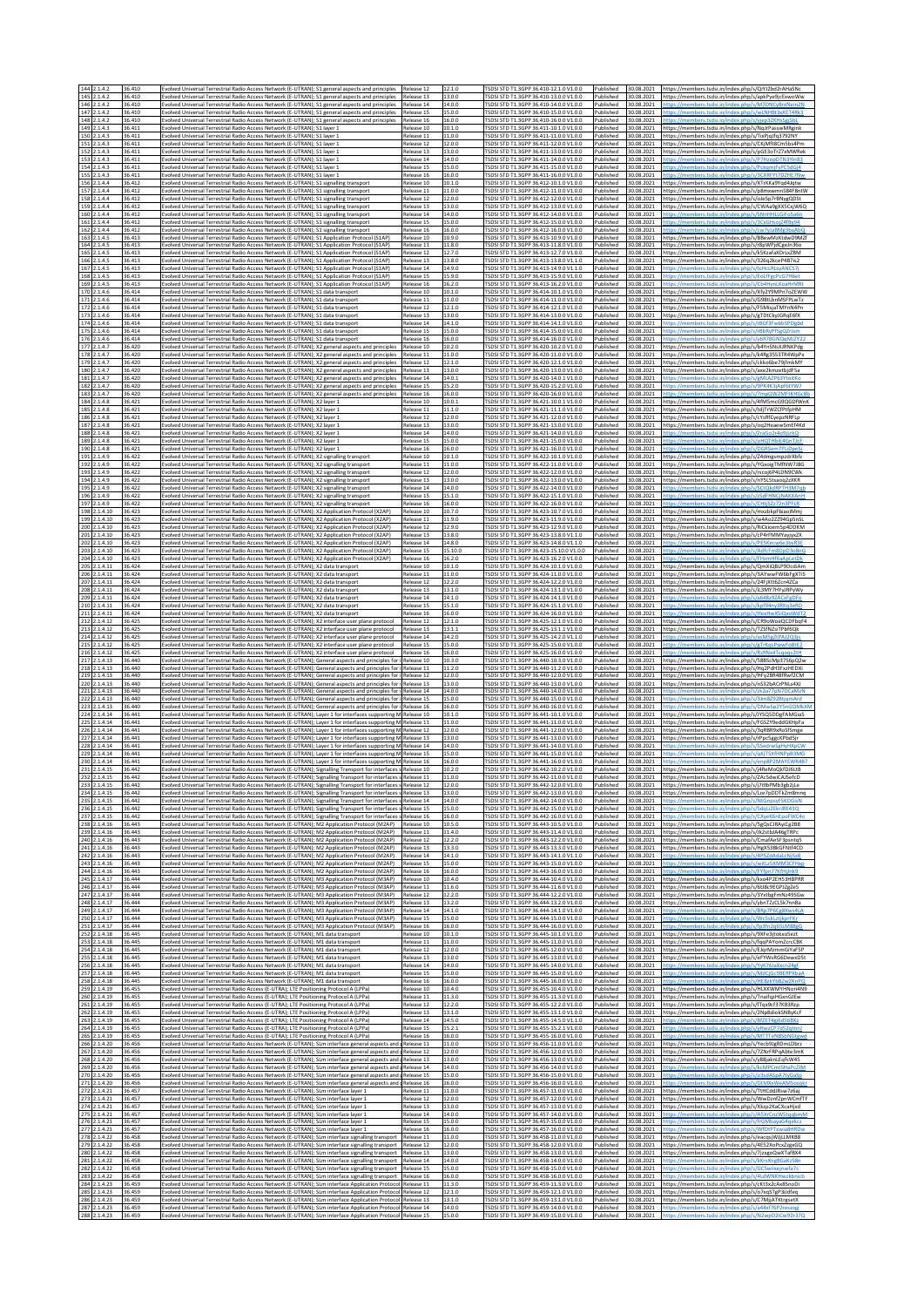| 289 2.1.4.23<br>290 2.1.4.24                       | 36.459<br>36.461           | Evolved Universal Terrestrial Radio Access Network (E-UTRAN); SLm interface Application Protocol Release 16<br>Evolved Universal Terrestrial Radio Access Network (E-UTRAN) and Wireless LAN (WLAN); Xw layer Release 13                                                                                                                           |                                        | 16.0.0<br>13.0.0              | TSDSI STD T1.3GPP 36.459-16.0.0 V1.0.0<br>TSDSI STD T1.3GPP 36.461-13.0.0 V1.0.0                                                                   | Published<br>Published                         | 30.08.2021<br>ttps://members.tsdsi.in/index.php/s/WpS6xsiFxFwW9MT<br>30.08.2021<br>https://members.tsdsi.in/index.php/s/JbYGd9LLmMWmDbo                                                                        |
|----------------------------------------------------|----------------------------|----------------------------------------------------------------------------------------------------------------------------------------------------------------------------------------------------------------------------------------------------------------------------------------------------------------------------------------------------|----------------------------------------|-------------------------------|----------------------------------------------------------------------------------------------------------------------------------------------------|------------------------------------------------|----------------------------------------------------------------------------------------------------------------------------------------------------------------------------------------------------------------|
| 291 2.1.4.24<br>292<br>2.1.4.24<br>293 2.1.4.24    | 36.461<br>36.461<br>36.461 | Evolved Universal Terrestrial Radio Access Network (E-UTRAN) and Wireless LAN (WLAN); Xw layer Release 14<br>Evolved Universal Terrestrial Radio Access Network (E-UTRAN) and Wireless LAN (WLAN); Xw layer<br>Evolved Universal Terrestrial Radio Access Network (E-UTRAN) and Wireless LAN (WLAN); Xw layer Release 16                           | Release 15                             | 14.0.0<br>15.0.0<br>16.0.0    | FSDSI STD T1.3GPP 36.461-14.0.0 V1.0.0<br>TSDSI STD T1.3GPP 36.461-15.0.0 V1.0.0<br>TSDSI STD T1.3GPP 36.461-16.0.0 V1.0.0                         | Published<br>Published<br>Published            | 30.08.2021<br>https://members.tsdsi.in/index.php/s/NNHqqz3RNWGoGs3<br>30.08.2021<br>30.08.2021                                                                                                                 |
| 294 2.1.4.25<br>295<br>2.1.4.25<br>296<br>2.1.4.25 | 36.462<br>36.462<br>36.462 | Evolved Universal Terrestrial Radio Access Network (E-UTRAN) and Wireless LAN (WLAN); Xw signa Release 13<br>Evolved Universal Terrestrial Radio Access Network (E-UTRAN) and Wireless LAN (WLAN); Xw signa Release 14<br>Evolved Universal Terrestrial Radio Access Network (E-UTRAN) and Wireless LAN (WLAN); Xw signa Release 15                |                                        | 13.0.0<br>14.0.0<br>15.0.0    | TSDSI STD T1.3GPP 36.462-13.0.0 V1.0.0<br>SDSI STD T1.3GPP 36.462-14.0.0 V1.0.0<br>TSDSI STD T1.3GPP 36.462-15.0.0 V1.0.0                          | Published<br>Published<br>Published            | 30.08.2021<br>https://members.tsdsi.in/index.php/s/9ZsqwsbHkciyW5S<br>30.08.2021<br>30.08.2021                                                                                                                 |
| 297 2.1.4.25<br>298<br>2.1.4.26                    | 36.462<br>36.463           | Evolved Universal Terrestrial Radio Access Network (E-UTRAN) and Wireless LAN (WLAN); Xw signa Release 16<br>Evolved Universal Terrestrial Radio Access Network (E-UTRAN) and Wireless Local Area Network (V                                                                                                                                       |                                        | 16.0.0<br>13.1.0              | TSDSI STD T1.3GPP 36.462-16.0.0 V1.0.0<br>SDSI STD T1.3GPP 36.463-13.1.0 V1.0.0                                                                    | Published<br>Published                         | 30.08.2021<br>ttps://members.tsdsi.in/index.php/s/G7XwpExMFLAZH4I<br>30.08.2021<br>https://members.tsdsi.in/index.php/s/SAB8mEdF5nfyiY                                                                         |
| 299 2.1.4.26<br>300 2.1.4.26<br>301 2.1.4.26       | 36.463<br>36.463<br>36.463 | Evolved Universal Terrestrial Radio Access Network (E-UTRAN) and Wireless Local Area Network (W Release 14<br>Evolved Universal Terrestrial Radio Access Network (E-UTRAN) and Wireless Local Area Network (W Release 15<br>Evolved Universal Terrestrial Radio Access Network (E-UTRAN) and Wireless Local Area Network (W Release 16             |                                        | 14.2.0<br>15.0.0<br>16.0.0    | SDSI STD T1.3GPP 36.463-14.2.0 V1.0.0<br>SDSI STD T1.3GPP 36.463-15.0.0 V1.0.0<br>SDSI STD T1.3GPP 36.463-16.0.0 V1.0.0                            | Published<br>Published<br>Published            | 30.08.2021<br>30.08.2021<br>ttps://members.tsdsi.in/index.php/s/MFem6Kc<br>30.08.2021                                                                                                                          |
| 302 2.1.4.27<br>303 2.1.4.27<br>304 2.1.4.27       | 36,464<br>36.464<br>36.464 | Evolved Universal Terrestrial Radio Access Network (E-UTRAN) and Wireless Local Area Network (W Release 13<br>Evolved Universal Terrestrial Radio Access Network (E-UTRAN) and Wireless Local Area Network (W Release 14<br>Evolved Universal Terrestrial Radio Access Network (E-UTRAN) and Wireless Local Area Network (W Release 15             |                                        | 13.3.0<br>14.2.0<br>15.0.0    | TSDSI STD T1.3GPP 36.464-13.3.0 V1.0.0<br>SDSI STD T1.3GPP 36.464-14.2.0 V1.0.0<br>SDSI STD T1.3GPP 36.464-15.0.0 V1.0.0                           | Published<br>Published<br>Published            | 30.08.2021<br>https://members.tsdsi.in/index.php/s/BYY38Ed6bLLt9rC<br>30.08.2021<br>ittps://members.tsdsi.in/index.php/s/8KebCeGkLS8R8b<br>30.08.2021                                                          |
| 305 2.1.4.27<br>306 2.1.4.28<br>307 2.1.4.28       | 36.464<br>36.465<br>36.465 | Evolved Universal Terrestrial Radio Access Network (E-UTRAN) and Wireless Local Area Network (W Release 16<br>Evolved Universal Terrestrial Radio Access Network (E-UTRAN) and Wireless Local Area Network (W Release 13<br>Evolved Universal Terrestrial Radio Access Network (E-UTRAN) and Wireless Local Area Network (W Release 14             |                                        | 16.0.0<br>13.2.0<br>14.3.0    | TSDSI STD T1.3GPP 36.464-16.0.0 V1.0.0<br>SDSI STD T1.3GPP 36.465-13.2.0 V1.0.0<br>SDSI STD T1.3GPP 36.465-14.3.0 V1.1.0                           | Published<br>Published<br>Published            | 30.08.2021<br>30.08.2021<br>https://members.tsdsi.in/index.php/s/JApjdLQbtRx7e8A<br>30.08.2021                                                                                                                 |
| 308 2.1.4.28<br>309 2.1.4.28<br>310 2.1.4.29       | 36.465<br>36.465<br>37.460 | Evolved Universal Terrestrial Radio Access Network (E-UTRAN) and Wireless Local Area Network (W Release 15<br>Evolved Universal Terrestrial Radio Access Network (E-UTRAN) and Wireless Local Area Network (W Release 16<br>uant interface: General aspects and principles                                                                         | elease 10                              | 15.0.0<br>16.0.0<br>10.1.0    | TSDSI STD T1.3GPP 36.465-15.0.0 V1.0.0<br>SDSI STD T1.3GPP 36.465-16.0.0 V1.0.0<br>SDSI STD T1.3GPP 37.460-10.1.0 V1.0.0                           | Published<br>Published<br>Published            | 30.08.2021<br>30.08.2021<br>30.08.2021<br>https://members.tsdsi.in/index.php/s/RZSKyJaYKAq9fEF                                                                                                                 |
| 311 2.1.4.29<br>312 2.1.4.29                       | 37.460<br>37.460           | luant interface: General aspects and principle:<br>luant interface: General aspects and principles                                                                                                                                                                                                                                                 | Release 11<br>Release 12               | 11.1.0<br>12.1.0              | ISDSI STD T1.3GPP 37.460-11.1.0 V1.0.0<br>SDSI STD T1.3GPP 37.460-12.1.0 V1.0.0                                                                    | Published<br>Published                         | 30.08.2021<br>https://members.tsdsi.in/index.php/s/ed2324f5sQap9y<br>30.08.2021<br>https://members.tsdsi.in/index.php/s/6o6wYKn9ApFyHc                                                                         |
| 313 2.1.4.29<br>314 2.1.4.29<br>315 2.1.4.29       | 37.460<br>37.460<br>37.460 | luant interface: General aspects and principles<br>luant interface: General aspects and principle:<br>Iuant interface: General aspects and principles                                                                                                                                                                                              | Release 13<br>Release 14<br>Release 15 | 13.1.0<br>14.1.0<br>15.2.0    | SDSI STD T1.3GPP 37.460-13.1.0 V1.0.0<br>TSDSI STD T1.3GPP 37.460-14.1.0 V1.0.0<br>SDSI STD T1.3GPP 37.460-15.2.0 V1.0.0                           | Published<br>Published<br>Published            | 30.08.2021<br>https://members.tsdsi.in/index.php/s/BbWjkYcaXK7HEjy<br>30.08.2021<br>ttns://members.tsdsi.in/index.php/s/oEPaP5L7777A54<br>30.08.2021<br>ttps://members.tsdsi.in/index.php/s/C3SDXoFxkzmPeeM    |
| 316 2.1.4.29<br>317 2.1.4.30<br>318 2.1.4.30       | 37.460<br>37.461<br>37.461 | luant interface: General aspects and principles<br>uant interface: Layer 1<br>luant interface: Layer 1                                                                                                                                                                                                                                             | Release 16<br>telease 10<br>Release 11 | 16.0.0<br>10.3.0<br>11.3.0    | [SDSI STD T1.3GPP 37.460-16.0.0 V1.0.0<br>SDSI STD T1.3GPP 37.461-10.3.0 V1.0.0<br>ISDSI STD T1.3GPP 37.461-11.3.0 V1.0.0                          | Published<br>Published<br>Published            | 30.08.2021<br>ttps://members.tsdsi.in/index.php/s/3HG7csB4NabyzNC<br>30.08.2021<br>https://members.tsdsi.in/index.php/s/qWekbjrDTY7k7sM<br>30.08.2021<br>https://members.tsdsi.in/index.php/s/pmJ3NgrBWWPqyzq  |
| 319 2.1.4.30<br>320<br>2.1.4.30<br>321 2.1.4.30    | 37.461<br>37.461<br>37.461 | luant interface: Layer 1<br>Iuant interface: Layer 1<br>luant interface: Layer 1                                                                                                                                                                                                                                                                   | Release 12<br>telease 13<br>telease 14 | 12.2.0<br>13.2.0<br>14.2.0    | TSDSI STD T1.3GPP 37.461-12.2.0 V1.0.0<br>SDSI STD T1.3GPP 37.461-13.2.0 V1.0.0<br>TSDSI STD T1.3GPP 37.461-14.2.0 V1.0.0                          | Published<br>Published<br>Published            | 30.08.2021<br>https://members.tsdsi.in/index.php/s/27danogXaPN2ZPb<br>30.08.2021<br>https://members.tsdsi.in/index.php/s/Co4p6378eSQZfM9<br>30.08.2021<br>https://members.tsdsi.in/index.php/s/DGMnMbJ7kD22BNI |
| 322 2.1.4.30<br>323<br>2.1.4.30<br>324<br>2.1.4.31 | 37.461<br>37.461<br>37.462 | luant interface: Layer 1<br>uant interface: Layer 1<br>luant interface: Signalling transport                                                                                                                                                                                                                                                       | Release 15<br>telease 16<br>Release 10 | 15.4.0<br>16.0.0<br>10.2.0    | TSDSI STD T1.3GPP 37.461-15.4.0 V1.0.0<br>ISDSI STD T1.3GPP 37.461-16.0.0 V1.0.0<br>TSDSI STD T1.3GPP 37.462-10.2.0 V1.0.0                         | Published<br>Published<br>Published            | 30.08.2021<br>https://members.tsdsi.in/index.php/s/pkmKkZQZ5gE5dGT<br>30.08.2021<br>30.08.2021<br>https://members.tsdsi.in/index.php/s/r2eR3mwdwBPfojQ                                                         |
| 325<br>2.1.4.31<br>2.1.4.31<br>326<br>327 2.1.4.31 | 37.462<br>37.462<br>37,462 | luant interface: Signalling transport<br>luant interface: Signalling transport<br>luant interface: Signalling transport                                                                                                                                                                                                                            | Release 11<br>Release 12<br>Release 13 | 11.1.0<br>12.1.0<br>13.1.0    | TSDSI STD T1.3GPP 37.462-11.1.0 V1.0.0<br>TSDSI STD T1.3GPP 37.462-12.1.0 V1.0.0<br>TSDSI STD T1.3GPP 37.462-13.1.0 V1.0.0                         | Published<br>Published<br>Published            | 30.08.2021<br>https://members.tsdsi.in/index.php/s/HNjdnmFpTQjoDdW<br>30.08.2021<br>https://members.tsdsi.in/index.php/s/KgmLRoto8w3s4Q9<br>30.08.2021<br>https://members.tsdsi.in/index.php/s/Tq7kjwYTqCACRQF |
| 328<br>2.1.4.31<br>329<br>2.1.4.31<br>330 2.1.4.31 | 37.462<br>37.462<br>37.462 | luant interface: Signalling transport<br>luant interface: Signalling transport                                                                                                                                                                                                                                                                     | Release 14<br>Release 15<br>Release 16 | 14.1.0<br>15.2.0<br>16.0.0    | TSDSI STD T1.3GPP 37.462-14.1.0 V1.0.0<br>SDSI STD T1.3GPP 37.462-15.2.0 V1.0.0<br>[SDSI STD T1.3GPP 37.462-16.0.0 V1.0.0                          | Published<br>Published<br>Published            | 30.08.2021<br>nttps://members.tsdsi.in/index.php/s/pf8jg3oka9ea2K5<br>30.08.2021<br>30.08.2021                                                                                                                 |
| 331 2.1.4.32<br>2.1.4.32<br>332                    | 37.466<br>37.466           | luant interface: Signalling transport<br>uant interface: Application part<br>Iuant interface: Application part                                                                                                                                                                                                                                     | telease 10<br>Release 11               | 10.4.0<br>11.4.0              | SDSI STD T1.3GPP 37.466-10.4.0 V1.0.0<br>SDSI STD T1.3GPP 37.466-11.4.0 V1.0.0                                                                     | Published<br>Published                         | 30.08.2021<br>https://members.tsdsi.in/index.php/s/RM9jpi7fFeNSH7p<br>30.08.2021<br>https://members.tsdsi.in/index.php/s/7e2iWg7LsZXMboC                                                                       |
| 333 2.1.4.32<br>334 2.1.4.32<br>335<br>2.1.4.32    | 37.466<br>37.466<br>37.466 | Iuant interface: Application part<br>luant interface: Application part<br>uant interface: Application part                                                                                                                                                                                                                                         | Release 12<br>telease 13<br>telease 14 | 12.3.0<br>13.3.0<br>14.3.0    | TSDSI STD T1.3GPP 37.466-12.3.0 V1.0.0<br>ISDSI STD T1.3GPP 37.466-13.3.0 V1.0.0<br>SDSLSTD T1 3GPP 37 466-14 3 0 V1 0 0                           | Published<br>Published<br>Published            | 30.08.2021<br>https://members.tsdsi.in/index.php/s/PWT9dawTwQ5e2jT<br>30.08.2021<br>https://members.tsdsi.in/index.php/s/9CQsExkNbGqRaTx<br>30.08.2021<br>ittps://members.tsdsi.in/index.php/s/tQyJWw7YP7yPaf4 |
| 336<br>2.1.4.32<br>337 2.1.4.32<br>338 2.1.4.33    | 37.466<br>37.466<br>25,446 | Iuant interface: Application part<br>luant interface: Application part<br>MBMS synchronisation protocol (SYNC)                                                                                                                                                                                                                                     | Release 15<br>Release 16<br>Release 10 | 15.5.0<br>16.0.0<br>10.2.0    | TSDSI STD T1.3GPP 37.466-15.5.0 V1.0.0<br>ISDSI STD T1.3GPP 37.466-16.0.0 V1.0.0<br>SDSI STD T1.3GPP 25.446-10.2.0 V1.0.0                          | Published<br>Published<br>Published            | 30.08.2021<br>ttps://members.tsdsi.in/index.php/s/EeHNBLpXRMtgdTV<br>30.08.2021<br>ttps://members.tsdsi.in/index.php/s/e8qXqTXA69FcGtF<br>30.08.2021<br>https://members.tsdsi.in/index.php/s/KDDKeC5ganfz3HJ   |
| 339<br>2.1.4.33<br>340 2.1.4.33<br>341 2.1.4.33    | 25.446<br>25.446<br>25.446 | MBMS synchronisation protocol (SYNC)<br>MBMS synchronisation protocol (SYNC)<br>MBMS synchronisation protocol (SYNC)                                                                                                                                                                                                                               | telease 11<br>Release 12<br>Release 13 | 11.0.0<br>12.2.0<br>13.1.0    | SDSI STD T1.3GPP 25.446-11.0.0 V1.0.0<br>TSDSI STD T1.3GPP 25.446-12.2.0 V1.0.0<br>SDSI STD T1.3GPP 25.446-13.1.0 V1.0.0                           | Published<br>Published<br>Published            | 30.08.2021<br>https://members.tsdsi.in/index.php/s/sGrfQC7oG64TCN2<br>30.08.2021<br>https://members.tsdsi.in/index.php/s/kGsermamLN6j6XQ<br>30.08.2021<br>https://members.tsdsi.in/index.php/s/LgGDYFkaqwEngZi |
| 342 2.1.4.33<br>343 2.1.4.33<br>344 2.1.4.33       | 25.446<br>25.446<br>25.446 | MBMS synchronisation protocol (SYNC)<br>MBMS synchronisation protocol (SYNC)<br>MBMS synchronisation protocol (SYNC)                                                                                                                                                                                                                               | telease 14<br>Release 15<br>Release 16 | 14.0.0<br>15.0.0<br>16.0.0    | SDSI STD T1.3GPP 25.446-14.0.0 V1.0.0<br>SDSI STD T1.3GPP 25.446-15.0.0 V1.0.0<br>TSDSI STD T1.3GPP 25.446-16.0.0 V1.0.0                           | Published<br>Published<br>Published            | 30.08.2021<br>30.08.2021<br>30.08.2021<br>ttps://members.tsdsi.in/index.php/s/wdQ5S98NJbJa88I                                                                                                                  |
| 345 2.1.5.1<br>346 2.1.5.1<br>347 2.1.5.1          | 36.101<br>36.101<br>36.101 | Evolved Universal Terrestrial Radio Access (E-UTRA); User Equipment (UE) radio transmission and r<br>Evolved Universal Terrestrial Radio Access (E-UTRA); User Equipment (UE) radio transmission and r Release 11<br>Evolved Universal Terrestrial Radio Access (E-UTRA); User Equipment (UE) radio transmission and r Release 12                  | Release 10                             | 10.28.0<br>11.25.0<br>12.25.0 | SDSI STD T1.3GPP 36.101-10.28.0 V1.1.0<br>SDSI STD T1.3GPP 36.101-11.25.0 V1.1.0<br>TSDSI STD T1.3GPP 36.101-12.25.0 V1.1.0                        | Published<br>Published<br>Published            | 30.08.2021<br>https://members.tsdsi.in/index.php/s/nTL8kxF2ATx5foj<br>30.08.2021<br>https://members.tsdsi.in/index.php/s/Hn8zkAcqtztAiT<br>30.08.2021<br>https://members.tsdsi.in/index.php/s/g6W7oYfXa7W8wie  |
| 348 2.1.5.1<br>349 2.1.5.1<br>350 2.1.5.1          | 36.101<br>36.101<br>36.101 | Evolved Universal Terrestrial Radio Access (E-UTRA); User Equipment (UE) radio transmission and r<br>Evolved Universal Terrestrial Radio Access (E-UTRA); User Equipment (UE) radio transmission and r Release 14<br>Evolved Universal Terrestrial Radio Access (E-UTRA); User Equipment (UE) radio transmission and r Release 15                  | Release 13                             | 13.19.1<br>14.15.0<br>15.11.0 | SDSI STD T1.3GPP 36.101-13.19.1 V1.1.0<br>[SDSI STD T1.3GPP 36.101-14.15.0 V1.1.0<br>TSDSI STD T1.3GPP 36.101-15.11.0 V1.0.0                       | Published<br>Published<br>Published            | 30.08.2021<br>https://members.tsdsi.in/index.php/s/DfMCob9FCgJmYtX<br>30.08.2021<br>ittps://members.tsdsi.in/index.php/s/caxa3KT34wSEEY<br>30.08.2021<br>ittps://members.tsdsi.in/index.php/s/LIQr8EfMsEaWip   |
| 351 2.1.5.<br>352 2.1.5.2                          | 36.101<br>36.104           | Evolved Universal Terrestrial Radio Access (E-UTRA); User Equipment (UE) radio transmission and r Release 16<br>Evolved Universal Terrestrial Radio Access (E-UTRA); Base Station (BS) radio transmission and recep Release 10                                                                                                                     |                                        | 16.6.0<br>10.13.0             | ISDSI STD T1.3GPP 36.101-16.6.0 V1.0.0<br>TSDSI STD T1.3GPP 36.104-10.13.0 V1.1.0                                                                  | Published<br>Published                         | 30.08.2021<br>ttps://members.tsdsi.in/index.php/s/N6x6E<br>30.08.2021<br>https://members.tsdsi.in/index.php/s/nEnRMRJAFqRoPwE                                                                                  |
| 353 2.1.5.2<br>354 2.1.5.2<br>355 2.1.5.2          | 36.104<br>36.104<br>36.104 | Evolved Universal Terrestrial Radio Access (E-UTRA); Base Station (BS) radio transmission and recep Release 11<br>Evolved Universal Terrestrial Radio Access (E-UTRA); Base Station (BS) radio transmission and recep Release 12<br>Evolved Universal Terrestrial Radio Access (E-UTRA); Base Station (BS) radio transmission and recep            | Release 13                             | 11.17.0<br>12.13.0<br>13.13.0 | SDSI STD T1.3GPP 36.104-11.17.0 V1.1.0<br>TSDSI STD T1.3GPP 36.104-12.13.0 V1.1.0<br>TSDSI STD T1.3GPP 36.104-13.13.0 V1.1.0                       | Published<br>Published<br>Published            | 30.08.2021<br>https://members.tsdsi.in/index.php/s/ZmDMGsAzqBnm6Db<br>30.08.2021<br>https://members.tsdsi.in/index.php/s/4ZNidotCJSLLKwN<br>30.08.2021<br>https://members.tsdsi.in/index.php/s/s92rypcJ84iWzp  |
| 356 2.1.5.2<br>357<br>2.1.5.2<br>358 2.1.5.2       | 36.104<br>36.104<br>36.104 | Evolved Universal Terrestrial Radio Access (E-UTRA); Base Station (BS) radio transmission and recep Release 14<br>Evolved Universal Terrestrial Radio Access (E-UTRA); Base Station (BS) radio transmission and recep Release 15<br>Evolved Universal Terrestrial Radio Access (E-UTRA); Base Station (BS) radio transmission and recep Release 16 |                                        | 14.9.0<br>15.9.0<br>16.6.0    | SDSI STD T1.3GPP 36.104-14.9.0 V1.1.0<br>SDSI STD T1.3GPP 36.104-15.9.0 V1.0.0<br>TSDSI STD T1.3GPP 36.104-16.6.0 V1.0.0                           | Published<br>Published<br>Published            | 30.08.2021<br>30.08.2021<br>30.08.2021                                                                                                                                                                         |
| 359 2.1.5.3<br>360 2.1.5.3<br>361 2.1.5.3          | 36.106<br>36.106<br>36.106 | Evolved Universal Terrestrial Radio Access (E-UTRA); FDD repeater radio transmission and reception Release 10<br>Evolved Universal Terrestrial Radio Access (E-UTRA); FDD repeater radio transmission and reception Release 11<br>Evolved Universal Terrestrial Radio Access (E-UTRA); FDD repeater radio transmission and reception               | Release 12                             | 10.7.0<br>11.2.0<br>12.1.0    | SDSI STD T1.3GPP 36.106-10.7.0 V1.0.0<br>SDSI STD T1.3GPP 36.106-11.2.0 V1.0.0<br>TSDSI STD T1.3GPP 36.106-12.1.0 V1.0.0                           | Published<br>Published<br>Published            | 30.08.2021<br>https://members.tsdsi.in/index.php/s/cfwmNYw2mCZ6ayl<br>30.08.2021<br>https://members.tsdsi.in/index.php/s/DFSaPy8rszqJCXG<br>30.08.2021<br>https://members.tsdsi.in/index.php/s/i9Sn7Bx9qim6on: |
| 362 2.1.5.3<br>363 2.1.5.3<br>364<br>2.1.5.3       | 36.106<br>36.106<br>36.106 | Evolved Universal Terrestrial Radio Access (E-UTRA); FDD repeater radio transmission and reception Release 13<br>Evolved Universal Terrestrial Radio Access (E-UTRA); FDD repeater radio transmission and reception Release 14<br>Evolved Universal Terrestrial Radio Access (E-UTRA); FDD repeater radio transmission and receptio                | Release 15                             | 13.0.0<br>14.0.0<br>15.0.0    | ISDSI STD T1.3GPP 36.106-13.0.0 V1.0.0<br>SDSI STD T1.3GPP 36.106-14.0.0 V1.0.0<br>SDSI STD T1.3GPP 36.106-15.0.0 V1.0.0                           | Published<br>Published<br>Published            | 30.08.2021<br>https://members.tsdsi.in/index.php/s/wCnkwcCNFGxrLbS<br>30.08.2021<br>https://members.tsdsi.in/index.php/s/GrR6Ne5MzHGGtE<br>30.08.2021                                                          |
| 365 2.1.5.3<br>366 2.1.5.4<br>367 2.1.5.4          | 36.106<br>36.111<br>36.111 | Evolved Universal Terrestrial Radio Access (E-UTRA); FDD repeater radio transmission and reception Release 16<br>Location Measurement Unit (LMU) performance specification; Network based positioning systems Release 11<br>Location Measurement Unit (LMU) performance specification; Network based positioning systems Release 12                |                                        | 16.0.0<br>11.4.0<br>12.0.0    | TSDSI STD T1.3GPP 36.106-16.0.0 V1.0.0<br>TSDSI STD T1.3GPP 36.111-11.4.0 V1.0.0<br>SDSI STD T1.3GPP 36.111-12.0.0 V1.0.0                          | Published<br>Published<br>Published            | 30.08.2021<br>ttps://members.tsdsi.in/index.php/s/AWoP6N4JdK22f<br>30.08.2021<br>https://members.tsdsi.in/index.php/s/QPepNAoczsm8SHn<br>30.08.2021<br>https://members.tsdsi.in/index.php/s/6qkGjLiQG2AH3S     |
| 368 2.1.5.4<br>369 2.1.5.4<br>370 2.1.5.4          | 36.111<br>36.111<br>36.111 | Location Measurement Unit (LMU) performance specification; Network based positioning systems Release 13<br>Location Measurement Unit (LMU) performance specification; Network based positioning systems Release 14<br>Location Measurement Unit (LMU) performance specification; Network based positioning system                                  |                                        | 13.0.0<br>14.0.0<br>15.0.0    | SDSI STD T1.3GPP 36.111-13.0.0 V1.0.0<br>TSDSI STD T1.3GPP 36.111-14.0.0 V1.0.0<br>SDSI STD T1.3GPP 36.111-15.0.0 V1.0.0                           | Published<br>Published<br>Published            | 30.08.2021<br>https://members.tsdsi.in/index.php/s/FoQwjsE8MfDJH5<br>30.08.2021<br>https://members.tsdsi.in/index.php/s/jWkce776mXggNRi<br>30.08.2021                                                          |
| 371 2.1.5.4<br>372 2.1.5.5<br>373 2.1.5.5          | 36.111<br>36.112<br>36.112 | ocation Measurement Unit (LMU) performance specification; Network based positioning systems Release 16.<br>Location Measurement Unit (LMU) conformance specification; Network based positioning system: Release 11<br>Location Measurement Unit (LMU) conformance specification; Network based positioning system: Release 12                      |                                        | 16.0.0<br>11.1.0<br>12.2.0    | SDSI STD T1.3GPP 36.111-16.0.0 V1.0.0<br>FSDSI STD T1.3GPP 36.112-11.1.0 V1.0.0<br>SDSI STD T1.3GPP 36.112-12.2.0 V1.0.0                           | Published<br>Published<br>Published            | 30.08.2021<br>30.08.2021<br>https://members.tsdsi.in/index.php/s/m3dwJrw7YnPiQBX<br>30.08.2021<br>https://members.tsdsi.in/index.php/s/pQQY8eKJc4eXjP2                                                         |
| 374 2.1.5.5<br>375 2.1.5.5                         | 36.112<br>36.112           | Location Measurement Unit (LMU) conformance specification; Network based positioning system<br>Location Measurement Unit (LMU) conformance specification; Network based positioning systems Release 14                                                                                                                                             | Release 13                             | 13.0.1<br>14.0.0              | TSDSI STD T1.3GPP 36.112-13.0.1 V1.0.0<br>SDSI STD T1.3GPP 36.112-14.0.0 V1.0.0<br>SDSI STD T1.3GPP 36.112-15.0.0 V1.0.0                           | Published<br>Published                         | 30.08.2021<br>https://members.tsdsi.in/index.php/s/WbLZReD9TjbBiyx<br>30.08.2021<br>ttps://members.tsdsi.in/index.php/s/sWYejTzg8gMJFtM                                                                        |
| 376 2.1.5.5<br>377 2155<br>378 2.1.5.6             | 36.112<br>36 112<br>36.113 | Location Measurement Unit (LMU) conformance specification; Network based positioning system: Release 15<br>nt Unit (IMU) conform<br>ce snecification: Network hased nositioning.<br>Evolved Universal Terrestrial Radio Access (E-UTRA); Base Station (BS) and repeater ElectroMagneti Release 10                                                  |                                        | 15.0.0<br>16.00<br>10.5.0     | rspsi stp T1 3GPP 36 112-16 በ በ V1 በ በ<br>TSDSI STD T1.3GPP 36.113-10.5.0 V1.0.0                                                                   | Published<br>Published                         | 30.08.2021<br>tos://members.tsdsi.in/index.php/s/S23CAr<br>30.08.2021<br>Published 30.08.2021 https://members.tsdsi.in/index.php/s/7PCn6dD3r5joj8e                                                             |
| 379 2.1.5.6<br>380 2.1.5.6<br>381 2.1.5.6          | 36.113<br>36.113<br>36.113 | Evolved Universal Terrestrial Radio Access (E-UTRA); Base Station (BS) and repeater ElectroMagneti Release 11<br>Evolved Universal Terrestrial Radio Access (E-UTRA); Base Station (BS) and repeater ElectroMagneti Release 12<br>Evolved Universal Terrestrial Radio Access (E-UTRA); Base Station (BS) and repeater ElectroMagneti Release 13    |                                        | 11.3.0<br>12.3.0<br>13.3.0    | [SDSI STD T1.3GPP 36.113-11.3.0 V1.0.0<br>TSDSI STD T1.3GPP 36.113-12.3.0 V1.0.0<br>ISDSI STD T1.3GPP 36.113-13.3.0 V1.0.0                         | Published<br>Published 30.08.2021<br>Published | 30.08.2021<br>https://members.tsdsi.in/index.php/s/6Mfwgax8qs9aFdA<br>https://members.tsdsi.in/index.php/s/nfYHcy4zzs5XE2Q<br>30.08.2021<br>https://members.tsdsi.in/index.php/s/FaGFKdCa4zZb2qK               |
| 382 2.1.5.6<br>383 2.1.5.6<br>384 2.1.5.6          | 36.113<br>36.113<br>36.113 | Evolved Universal Terrestrial Radio Access (E-UTRA); Base Station (BS) and repeater ElectroMagneti Release 14<br>Evolved Universal Terrestrial Radio Access (E-UTRA); Base Station (BS) and repeater ElectroMagneti Release 15<br>Evolved Universal Terrestrial Radio Access (E-UTRA); Base Station (BS) and repeater ElectroMagneti Release 16    |                                        | 14.2.0<br>15.4.0<br>16.2.0    | SDSI STD T1.3GPP 36.113-14.2.0 V1.0.0<br>TSDSI STD T1.3GPP 36.113-15.4.0 V1.0.0<br>TSDSI STD T1.3GPP 36.113-16.2.0 V1.0.0                          | Published<br>Published<br>Published            | https://members.tsdsi.in/index.php/s/cZo5g97EH5TyyCV<br>30.08.2021<br>30.08.2021<br>ttps://members.tsdsi.in/index.php/s/EZY3vixL8takEMD<br>30.08.2021<br>ttps://members.tsdsi.in/index.php/s/wpkcqfpYb5yYsPE   |
| 385 2.1.5.7<br>386 2.1.5.7<br>387 2.1.5.7          | 36.116<br>36.116<br>36.116 | Evolved Universal Terrestrial Radio Access (E-UTRA); Relay radio transmission and reception<br>Evolved Universal Terrestrial Radio Access (E-UTRA); Relay radio transmission and reception<br>Evolved Universal Terrestrial Radio Access (E-UTRA); Relay radio transmission and reception                                                          | Release 11<br>Release 12<br>Release 13 | 11.7.0<br>12.4.0<br>13.0.1    | SDSLSTD T1.3GPP 36.116-11.7 0 V1.0.0<br>TSDSI STD T1.3GPP 36.116-12.4.0 V1.0.0<br>TSDSI STD T1.3GPP 36.116-13.0.1 V1.0.0                           | Published<br>Published<br>Published            | https://members.tsdsi.in/index.php/s/HQeJK9RN93YZgWz<br>30.08.2021<br>30.08.2021<br>https://members.tsdsi.in/index.php/s/KBWos2P56o4kZ4c<br>30.08.2021<br>https://members.tsdsi.in/index.php/s/qLawCJ4AKs6PyQf |
| 388 2.1.5.7<br>389 2.1.5.7<br>390 2.1.5.7          | 36.116<br>36.116<br>36.116 | Evolved Universal Terrestrial Radio Access (E-UTRA); Relay radio transmission and reception<br>Evolved Universal Terrestrial Radio Access (E-UTRA); Relay radio transmission and reception<br>Evolved Universal Terrestrial Radio Access (E-UTRA); Relay radio transmission and reception                                                          | Release 14<br>Release 15<br>Release 16 | 14.0.0<br>15.0.0<br>16.0.0    | TSDSI STD T1.3GPP 36.116-14.0.0 V1.0.0<br>TSDSI STD T1.3GPP 36.116-15.0.0 V1.0.0<br>TSDSI STD T1.3GPP 36.116-16.0.0 V1.0.0                         | Published<br>Published<br>Published 30.08.2021 | 30.08.2021<br>https://members.tsdsi.in/index.php/s/TDrrzmHXirK78KQ<br>https://members.tsdsi.in/index.php/s/j3WGg2XmZrL6mT><br>30.08.2021<br>ttns://members.tsdsi.in/index.php/s/oH5nvKgMWNnPMY                 |
| 391 2.1.5.8<br>392 2.1.5.8<br>393 2.1.5.8          | 36.117<br>36.117<br>36.117 | Evolved Universal Terrestrial Radio Access (E-UTRA); Relay conformance testing<br>Evolved Universal Terrestrial Radio Access (E-UTRA); Relay conformance testing<br>Evolved Universal Terrestrial Radio Access (E-UTRA); Relay conformance testing                                                                                                 | Release 11<br>Release 12<br>Release 13 | 11.4.0<br>12.3.0<br>13.0.1    | TSDSI STD T1.3GPP 36.117-11.4.0 V1.0.0<br>TSDSI STD T1.3GPP 36.117-12.3.0 V1.0.0<br>TSDSI STD T1.3GPP 36.117-13.0.1 V1.0.0                         | Published 30.08.2021<br>Published<br>Published | https://members.tsdsi.in/index.php/s/RKnPXNDyDzkNZL4<br>30.08.2021<br>ttps://members.tsdsi.in/index.php/s/2Q4QgK9FjiMBpA!<br>30.08.2021<br>ttps://members.tsdsi.in/index.php/s/nKk4kZrBgBZvBg                  |
| 394 2.1.5.8<br>395 2.1.5.8<br>396 2.1.5.8          | 36.117<br>36.117<br>36.117 | Evolved Universal Terrestrial Radio Access (E-UTRA); Relay conformance testing<br>Evolved Universal Terrestrial Radio Access (E-UTRA); Relay conformance testing<br>Evolved Universal Terrestrial Radio Access (E-UTRA); Relay conformance testing                                                                                                 | Release 14<br>Release 15<br>Release 16 | 14.0.0<br>15.0.0<br>16.0.0    | TSDSI STD T1.3GPP 36.117-14.0.0 V1.0.0<br>TSDSI STD T1.3GPP 36.117-15.0.0 V1.0.0<br>TSDSI STD T1.3GPP 36.117-16.0.0 V1.0.0                         | Published 30.08.2021<br>Published<br>Published | https://members.tsdsi.in/index.php/s/TpYzptyRNX4J9yW<br>30.08.2021<br>30.08.2021<br>ttps://members.tsdsi.in/index.php/s/mydXyzKwNcBAb                                                                          |
| 397 2.1.5.9<br>398 2.1.5.9                         | 36.124<br>36.124           | Evolved Universal Terrestrial Radio Access (E-UTRA); Electromagnetic compatibility (EMC) requirem Release 10<br>Evolved Universal Terrestrial Radio Access (E-UTRA); Electromagnetic compatibility (EMC) requirem Release 11                                                                                                                       |                                        | 10.3.0<br>11.2.0              | TSDSI STD T1.3GPP 36.124-10.3.0 V1.0.0<br>TSDSI STD T1.3GPP 36.124-11.2.0 V1.0.0                                                                   | Published 30.08.2021<br>Published              | https://members.tsdsi.in/index.php/s/c7iXBYrAoCievZ4<br>30.08.2021                                                                                                                                             |
| 399 2.1.5.9<br>400 2.1.5.9<br>401 2.1.5.9          | 36.124<br>36.124<br>36.124 | Evolved Universal Terrestrial Radio Access (E-UTRA); Electromagnetic compatibility (EMC) requirem Release 12<br>Evolved Universal Terrestrial Radio Access (E-UTRA); Electromagnetic compatibility (EMC) requirem Release 13<br>Evolved Universal Terrestrial Radio Access (E-UTRA); Electromagnetic compatibility (EMC) requirem Release 14       |                                        | 12.1.0<br>13.1.0<br>14.1.0    | TSDSI STD T1.3GPP 36.124-12.1.0 V1.0.0<br>TSDSI STD T1.3GPP 36.124-13.1.0 V1.0.0<br>TSDSI STD T1.3GPP 36.124-14.1.0 V1.0.0                         | Published<br>Published<br>Published            | 30.08.2021<br>30.08.2021<br>https://members.tsdsi.in/index.php/s/4WgAXnjDdcnTa9i<br>30.08.2021                                                                                                                 |
| 402 2.1.5.9<br>403 2.1.5.9<br>404 2.1.5.10         | 36.124<br>36.124<br>36.133 | Evolved Universal Terrestrial Radio Access (E-UTRA); Electromagnetic compatibility (EMC) requirem Release 15<br>Evolved Universal Terrestrial Radio Access (E-UTRA); Electromagnetic compatibility (EMC) requirem Release 16<br>Evolved Universal Terrestrial Radio Access (E-UTRA); Requirements for support of radio resource m Release 10       |                                        | 15.2.0<br>16.1.0<br>10.22.0   | TSDSI STD T1.3GPP 36.124-15.2.0 V1.0.0<br>TSDSI STD T1.3GPP 36.124-16.1.0 V1.0.0<br>TSDSI STD T1.3GPP 36.133-10.22.0 V1.0.0                        | Published<br>Published<br>Published            | 30.08.2021<br>30.08.2021<br>ttps://members.tsdsi.in/index.php/s/N6x9G2LjEGBaPBQ<br>30.08.2021                                                                                                                  |
| 405 2.1.5.10<br>406 2.1.5.10<br>407 2.1.5.10       | 36.133<br>36.133<br>36.133 | Evolved Universal Terrestrial Radio Access (E-UTRA); Requirements for support of radio resource m Release 11<br>Evolved Universal Terrestrial Radio Access (E-UTRA); Requirements for support of radio resource m Release 12<br>Evolved Universal Terrestrial Radio Access (E-UTRA); Requirements for support of radio resource m Release 13       |                                        | 11.18.0<br>12.20.0<br>13.19.0 | TSDSI STD T1.3GPP 36.133-11.18.0 V1.0.0 Published 30.08.2021<br>TSDSI STD T1.3GPP 36.133-12.20.0 V1.1.0<br>FSDSI STD T1.3GPP 36.133-13.19.0 V1.1.0 | Published<br>Published                         | 30.08.2021<br>30.08.2021<br>ittps://members.tsdsi.in/index.php/s/nRpdHmLKzC8AXpr                                                                                                                               |
| 408 2.1.5.10<br>409 2.1.5.10<br>410 2.1.5.10       | 36.133<br>36.133<br>36.133 | Evolved Universal Terrestrial Radio Access (E-UTRA); Requirements for support of radio resource m Release 14<br>Evolved Universal Terrestrial Radio Access (E-UTRA); Requirements for support of radio resource m Release 15<br>Evolved Universal Terrestrial Radio Access (E-UTRA); Requirements for support of radio resource m Release 16       |                                        | 14.15.0<br>15.10.0<br>16.6.0  | TSDSI STD T1.3GPP 36.133-14.15.0 V1.1.0<br>TSDSI STD T1.3GPP 36.133-15.10.0 V1.0.0<br>TSDSI STD T1.3GPP 36.133-16.6.0 V1.0.0                       | Published<br>Published<br>Published            | 30.08.2021<br>30.08.2021<br>ttps://members.tsdsi.in/index.php/s/73KWQfo3JEp35pl<br>30.08.2021<br>ttps://members.tsdsi.in/index.php/s/mYWgapid2eefBa                                                            |
| 411 2.1.5.11<br>412 2.1.5.11<br>413 2.1.5.11       | 36.141<br>36.141<br>36.141 | Evolved Universal Terrestrial Radio Access (E-UTRA); Base Station (BS) conformance testing<br>Evolved Universal Terrestrial Radio Access (E-UTRA); Base Station (BS) conformance testing<br>Evolved Universal Terrestrial Radio Access (E-UTRA); Base Station (BS) conformance testing                                                             | Release 10<br>Release 11<br>Release 12 | 10.14.0<br>11.17.0<br>12.14.0 | TSDSI STD T1.3GPP 36.141-10.14.0 V1.1.0<br>TSDSI STD T1.3GPP 36.141-11.17.0 V1.1.0<br>FSDSI STD T1.3GPP 36.141-12.14.0 V1.1.0                      | Published<br>Published<br>Published            | 30.08.2021<br>30.08.2021<br>30.08.2021<br>ttps://members.tsdsi.in/index.php/s/iFXtz6iGL4Y6AiX                                                                                                                  |
| 414 2.1.5.11<br>415 2.1.5.11                       | 36.141<br>36.141           | Evolved Universal Terrestrial Radio Access (E-UTRA); Base Station (BS) conformance testing<br>Evolved Universal Terrestrial Radio Access (E-UTRA); Base Station (BS) conformance testing<br>Evolved Universal Terrestrial Radio Access (E-UTRA); Base Station (BS) conformance testing                                                             | Release 13<br>Release 14               | 13.14.0<br>14.11.0<br>15.9.0  | TSDSI STD T1.3GPP 36.141-13.14.0 V1.1.0<br>TSDSI STD T1.3GPP 36.141-14.11.0 V1.1.0<br>TSDSI STD T1.3GPP 36.141-15.9.0 V1.0.0                       | Published<br>Published                         | 30.08.2021<br>30.08.2021<br>ttps://members.tsdsi.in/index.php/s/wF69oCkzWgabnQ<br>30.08.2021<br>ittps://members.tsdsi.in/index.php/s/PgiavAawPecXXdc                                                           |
| 416 2.1.5.11<br>417 2.1.5.11<br>418 2.1.5.12       | 36.141<br>36.141<br>36.143 | Evolved Universal Terrestrial Radio Access (E-UTRA); Base Station (BS) conformance testing<br>Evolved Universal Terrestrial Radio Access (E-UTRA); FDD repeater conformance testing                                                                                                                                                                | Release 15<br>Release 16<br>Release 10 | 16.6.0<br>10.7.0              | TSDSI STD T1.3GPP 36.141-16.6.0 V1.0.0<br>TSDSI STD T1.3GPP 36.143-10.7.0 V1.0.0                                                                   | Published<br>Published<br>Published            | 30.08.2021<br>30.08.2021                                                                                                                                                                                       |
| 419 2.1.5.12<br>420 2.1.5.12<br>421 2.1.5.12       | 36.143<br>36.143<br>36.143 | Evolved Universal Terrestrial Radio Access (E-UTRA); FDD repeater conformance testing<br>Evolved Universal Terrestrial Radio Access (E-UTRA); FDD repeater conformance testing<br>Evolved Universal Terrestrial Radio Access (E-UTRA); FDD repeater conformance testing                                                                            | Release 11<br>Release 12<br>Release 13 | 11.2.0<br>12.1.0<br>13.0.0    | TSDSI STD T1.3GPP 36.143-11.2.0 V1.0.0<br>ISDSI STD T1.3GPP 36.143-12.1.0 V1.0.0<br>TSDSI STD T1.3GPP 36.143-13.0.0 V1.0.0                         | Published 30.08.2021<br>Published<br>Published | ittps://members.tsdsi.in/index.php/s/yECWx9K6A7rkgfX<br>30.08.2021<br>ttps://members.tsdsi.in/index.php/s/AFFxGASRwHsbtT0<br>30.08.2021                                                                        |
| 422 2.1.5.12<br>423 2.1.5.12<br>424 2.1.5.12       | 36.143<br>36.143<br>36.143 | Evolved Universal Terrestrial Radio Access (E-UTRA); FDD repeater conformance testing<br>Evolved Universal Terrestrial Radio Access (E-UTRA); FDD repeater conformance testing<br>Evolved Universal Terrestrial Radio Access (E-UTRA); FDD repeater conformance testing                                                                            | Release 14<br>Release 15<br>Release 16 | 14.0.0<br>15.0.0<br>16.0.0    | TSDSI STD T1.3GPP 36.143-14.0.0 V1.0.0<br>TSDSI STD T1.3GPP 36.143-15.0.0 V1.0.0<br>TSDSI STD T1.3GPP 36.143-16.0.0 V1.0.0                         | Published 30.08.2021<br>Published<br>Published | https://members.tsdsi.in/index.php/s/wdv6LiYad5MH8ii<br>30.08.2021<br>30.08.2021                                                                                                                               |
| 425 2.1.5.13<br>426 2.1.5.13<br>427 2.1.5.13       | 36.171<br>36.171<br>36.171 | Evolved Universal Terrestrial Radio Access (E-UTRA); Requirements for Support of Assisted Global N Release 10<br>Evolved Universal Terrestrial Radio Access (E-UTRA); Requirements for Support of Assisted Global M Release 11<br>Evolved Universal Terrestrial Radio Access (E-UTRA); Requirements for Support of Assisted Global M Release 12    |                                        | 10.2.0<br>11.1.0<br>12.1.0    | TSDSI STD T1.3GPP 36.171-10.2.0 V1.0.0<br>TSDSI STD T1.3GPP 36.171-11.1.0 V1.0.0<br>TSDSI STD T1.3GPP 36.171-12.1.0 V1.0.0                         | Published<br>Published<br>Published            | 30.08.2021<br>https://members.tsdsi.in/index.php/s/e7iTr777XQaiXRA<br>30.08.2021<br>30.08.2021                                                                                                                 |
| 428 2.1.5.13<br>429 2.1.5.13<br>430 2.1.5.13       | 36.171<br>36.171<br>36.171 | Evolved Universal Terrestrial Radio Access (E-UTRA); Requirements for Support of Assisted Global N Release 13<br>Evolved Universal Terrestrial Radio Access (E-UTRA); Requirements for Support of Assisted Global M Release 14<br>Evolved Universal Terrestrial Radio Access (E-UTRA); Requirements for Support of Assisted Global N Release 15    |                                        | 13.1.0<br>14.1.0<br>15.1.0    | ISDSI STD T1.3GPP 36.171-13.1.0 V1.1.0<br>TSDSI STD T1.3GPP 36.171-14.1.0 V1.1.0<br>TSDSI STD T1.3GPP 36.171-15.1.0 V1.0.0                         | Published<br>Published<br>Published            | 30.08.2021<br>30.08.2021<br>30.08.2021                                                                                                                                                                         |
| 431 2.1.5.13<br>432 2.1.5.14<br>433 2.1.5.14       | 36.171<br>36.307<br>36.307 | Evolved Universal Terrestrial Radio Access (E-UTRA); Requirements for Support of Assisted Global N Release 16<br>Evolved Universal Terrestrial Radio Access (E-UTRA); Requirements on User Equipments (UEs) supp Release 10<br>Evolved Universal Terrestrial Radio Access (E-UTRA); Requirements on User Equipments (UEs) supp Release 11          |                                        | 16.1.0<br>10.24.0<br>11.21.0  | ISDSI STD T1.3GPP 36.171-16.1.0 V1.0.0<br>FSDSI STD T1.3GPP 36.307-10.24.0 V1.1.0<br>TSDSI STD T1.3GPP 36.307-11.21.0 V1.1.0 Published 30.08.2021  | Published<br>Published                         | 30.08.2021<br>30.08.2021<br>https://members.tsdsi.in/index.php/s/CcJs7GG7JSQXsqG                                                                                                                               |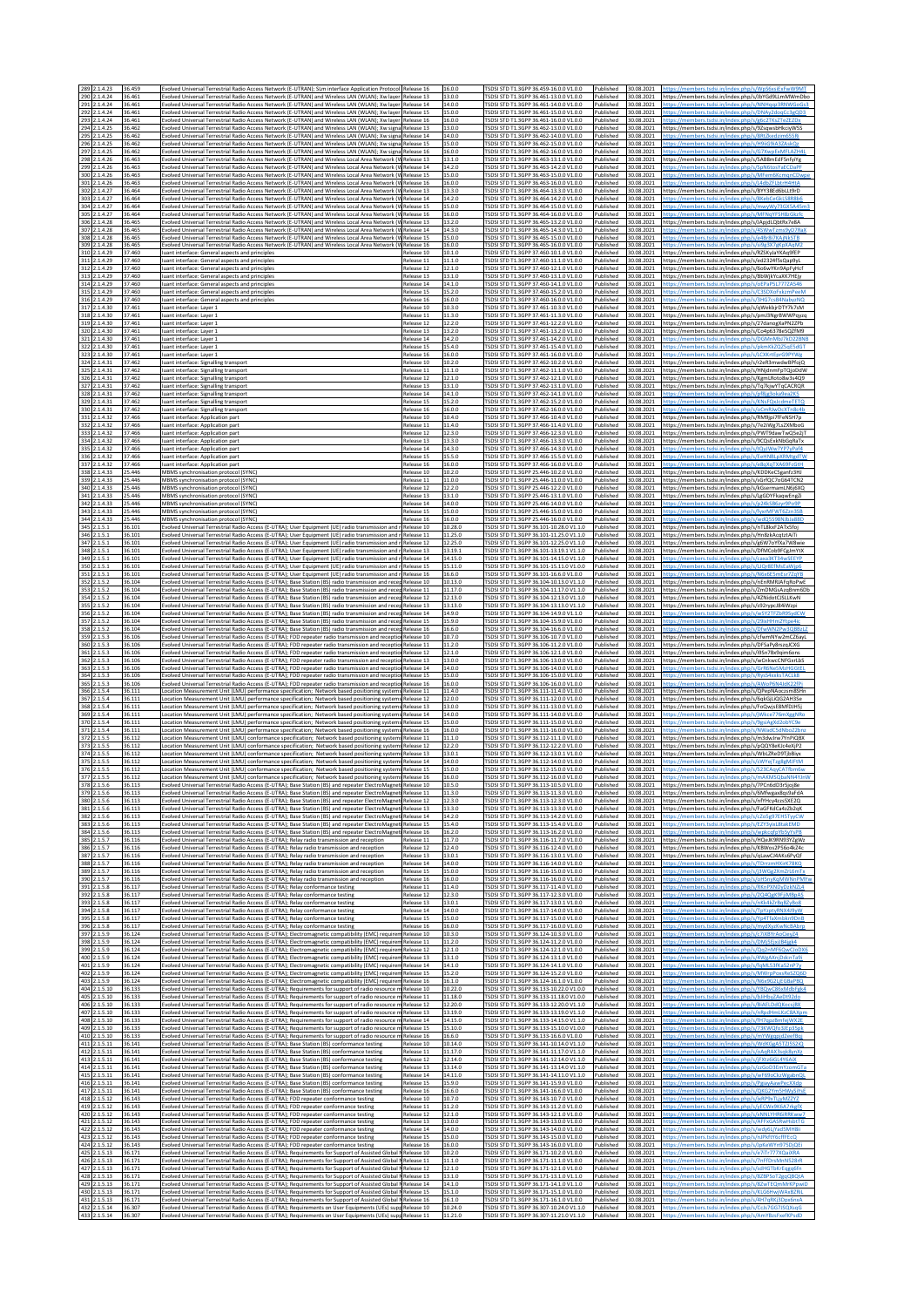|                   | 434 2.1.5.14<br>435 2.1.5.14                         | 36.307<br>36.307                             | volved Universal Terrestrial Radio Access (E-UTRA); Requirements on User Equipments (UEs) supp Release 12<br>Evolved Universal Terrestrial Radio Access (E-UTRA); Requirements on User Equipments (UEs) supp Release 13                                                                                                                         |                        |                              |                                        | 12.17.0<br>13.12.0                   | TSDSI STD T1.3GPP 36.307-12.17.0 V1.1.0<br>Published<br>SDSI STD T1.3GPP 36.307-13.12.0 V1.1.0<br>Published                                                                                                               | 30.08.2021<br>30.08.2021                             |                                                      |
|-------------------|------------------------------------------------------|----------------------------------------------|-------------------------------------------------------------------------------------------------------------------------------------------------------------------------------------------------------------------------------------------------------------------------------------------------------------------------------------------------|------------------------|------------------------------|----------------------------------------|--------------------------------------|---------------------------------------------------------------------------------------------------------------------------------------------------------------------------------------------------------------------------|------------------------------------------------------|------------------------------------------------------|
|                   | 436 2.1.5.14<br>437 2.1.5.14<br>438 2.1.5.14         | 36.307<br>36.307<br>36.307                   | Evolved Universal Terrestrial Radio Access (E-UTRA): Requirements on User Equipments (UEs) supp<br>volved Universal Terrestrial Radio Access (E-UTRA); Requirements on User Equipments (UEs) supp<br>volved Universal Terrestrial Radio Access (E-UTRA); Requirements on User Equipments (UEs) supp                                             |                        |                              | Release 14<br>Release 15<br>telease 16 | 14.9.0<br>15.6.0<br>16.2.0           | SDSI STD T1.3GPP 36.307-14.9.0 V1.1.0<br>Published<br>SDSI STD T1.3GPP 36.307-15.6.0 V1.0.0<br>Published<br>SDSI STD T1.3GPP 36.307-16.2.0 V1.0.0<br>Published                                                            | 30.08.2021<br>30.08.2021<br>30.08.2021               |                                                      |
| 440<br>441        | 439 2.1.5.15<br>.1.5.15<br>2.1.5.15                  | 37.104<br>7.104<br>37.104                    | NR, E-UTRA, UTRA and GSM/EDGE; Multi-Standard Radio (MSR) Base Station (BS) radio transmissio Release 10<br>VR. E-UTRA. UTRA and GSM/EDGE: Multi-Standard Radio (MSR) Base Station (BS) radio transmissic<br>NR, E-UTRA, UTRA and GSM/EDGE; Multi-Standard Radio (MSR) Base Station (BS) radio transmissic                                      |                        |                              | telease 11<br>Release 12               | 10.14.0<br>11.14.0<br>12.13.0        | [SDSI STD T1.3GPP 37.104-10.14.0 V1.0.0<br>Published<br>SDSI STD T1.3GPP 37.104-11.14.0 V1.0.0<br>ublished<br>SDSI STD T1.3GPP 37.104-12.13.0 V1.0.0<br>Published                                                         | 30.08.2021<br>30.08.2021<br>30.08.2021               |                                                      |
| 443<br>444        | 442 2.1.5.15<br>1.5.15<br>2.1.5.15                   | 37.104<br>37.104<br>37.104                   | NR, E-UTRA, UTRA and GSM/EDGE; Multi-Standard Radio (MSR) Base Station (BS) radio transmissio Release 13<br>VR, E-UTRA, UTRA and GSM/EDGE; Multi-Standard Radio (MSR) Base Station (BS) radio transmiss<br>NR. E-UTRA. UTRA and GSM/EDGE: Multi-Standard Radio (MSR) Base Station (BS) radio transmissic                                        |                        |                              | elease 14<br>Release 15                | 13.8.0<br>14.6.0<br>15.11.0          | [SDSI STD T1.3GPP 37.104-13.8.0 V1.0.0<br>Published<br>SDSI STD T1.3GPP 37.104-14.6.0 V1.0.0<br>ublishec<br>SDSI STD T1.3GPP 37.104-15.11.0 V1.0.0<br>Published                                                           | 30.08.2021<br>30.08.2021<br>30.08.2021               |                                                      |
| 446               | 445 2.1.5.15<br>2.1.5.16<br>447 2.1.5.16             | 37.104<br>37.105<br>37.105                   | NR, E-UTRA, UTRA and GSM/EDGE; Multi-Standard Radio (MSR) Base Station (BS) radio transmissio Release 16<br>Active Antenna System (AAS) Base Station (BS) transmission and reception<br>Active Antenna System (AAS) Base Station (BS) transmission and reception                                                                                |                        |                              | telease 13<br>Release 14               | 16.6.0<br>13.10.0<br>14.6.0          | SDSI STD T1.3GPP 37.104-16.6.0 V1.0.0<br>Published<br>SDSI STD T1.3GPP 37.105-13.10.0 V1.1.0<br>Published<br>[SDSI STD T1.3GPP 37.105-14.6.0 V1.1.0<br>Published                                                          | 30.08.2021<br>30.08.2021<br>30.08.2021               |                                                      |
| 449               | 448 2.1.5.16<br>.1.5.16<br>450 2.1.5.17              | 37.105<br>7.105<br>37.113                    | Active Antenna System (AAS) Base Station (BS) transmission and reception<br>Active Antenna System (AAS) Base Station (BS) transmission and reception<br>NR. E-UTRA, UTRA and GSM/EDGE: Multi-Standard Radio (MSR) Base Station (BS) Electromagnetic                                                                                             |                        |                              | Release 15<br>telease 16<br>Release 10 | 15.9.0<br>16.4.0<br>10.5.0           | SDSI STD T1.3GPP 37.105-15.9.0 V1.0.0<br>Published<br>SDSI STD T1.3GPP 37.105-16.4.0 V1.0.0<br>Published<br>FSDSI STD T1.3GPP 37.113-10.5.0 V1.0.0<br>Published                                                           | 30.08.2021<br>30.08.202<br>30.08.2021                |                                                      |
| 452<br>453        | 451 2.1.5.17<br>1.5.17<br>2.1.5.17                   | 37.113<br>7.113<br>37.113                    | VR, E-UTRA, UTRA and GSM/EDGE; Multi-Standard Radio (MSR) Base Station (BS) Electromagnetic (<br>NR, E-UTRA, UTRA and GSM/EDGE; Multi-Standard Radio (MSR) Base Station (BS) Electromagnetic<br>NR, E-UTRA, UTRA and GSM/EDGE; Multi-Standard Radio (MSR) Base Station (BS) Electromagnetic                                                     |                        |                              | elease 11<br>Release 12<br>telease 13  | 11.4.0<br>12.4.0<br>13.4.0           | SDSI STD T1.3GPP 37.113-11.4.0 V1.0.0<br>Published<br>SDSI STD T1.3GPP 37.113-12.4.0 V1.0.0<br>Published<br>SDSI STD T1.3GPP 37.113-13.4.0 V1.0.0<br>Published                                                            | 30.08.202<br>30.08.2021<br>30.08.2021                |                                                      |
| 455<br>456        | 454 2.1.5.17<br>.1.5.17<br>2.1.5.17                  | 37.113<br>7.113<br>37.113                    | NR. E-UTRA. UTRA and GSM/EDGE: Multi-Standard Radio (MSR) Base Station (BS) Electromagnetic (Release 14<br>VR, E-UTRA, UTRA and GSM/EDGE; Multi-Standard Radio (MSR) Base Station (BS) Electromagnetic<br>NR, E-UTRA, UTRA and GSM/EDGE; Multi-Standard Radio (MSR) Base Station (BS) Electromagnetic                                           |                        |                              | telease 15<br>Release 16               | 14.2.0<br>15.9.0<br>16.0.0           | SDSI STD T1.3GPP 37.113-14.2.0 V1.0.0<br>Published<br>SDSI STD T1.3GPP 37.113-15.9.0 V1.0.0<br>Published<br>SDSI STD T1.3GPP 37.113-16.0.0 V1.0.0<br>Published                                                            | 30.08.2021<br>30.08.2021<br>30.08.2021               |                                                      |
| 458<br>459        | 457 2.1.5.18<br>2.1.5.18<br>2.1.5.18                 | 37.114<br>37.114<br>37.114                   | Active Antenna System (AAS) Base Station (BS) Electromagnetic Compatibility (EMC)<br>Active Antenna System (AAS) Base Station (BS) Electromagnetic Compatibility (EMC)<br>Active Antenna System (AAS) Base Station (BS) Electromagnetic Compatibility (EMC)                                                                                     |                        |                              | telease 13<br>Release 14<br>Release 15 | 13.3.0<br>14.1.0<br>15.9.0           | SDSI STD T1.3GPP 37.114-13.3.0 V1.0.0<br>Published<br>SDSLSTD T1 3GPP 37 114-14 1 0 V1 0 0<br>Published<br>SDSI STD T1.3GPP 37.114-15.9.0 V1.0.0<br>Published                                                             | 30.08.2021<br>30.08.2021<br>30.08.2021               |                                                      |
| 461<br>462        | 460 2.1.5.18<br>2.1.5.19<br>2.1.5.19                 | 37.114<br>37.141<br>37.141                   | Active Antenna System (AAS) Base Station (BS) Electromagnetic Compatibility (EMC)<br>NR, E-UTRA, UTRA and GSM/EDGE; Multi-Standard Radio (MSR) Base Station (BS) conformance te<br>NR, E-UTRA, UTRA and GSM/EDGE; Multi-Standard Radio (MSR) Base Station (BS) conformance te                                                                   |                        |                              | telease 16<br>Release 10<br>elease 11  | 16.0.0<br>10.14.0<br>11.15.0         | SDSI STD T1.3GPP 37.114-16.0.0 V1.0.0<br>Published<br>SDSI STD T1.3GPP 37.141-10.14.0 V1.0.0<br>Published<br>SDSI STD T1.3GPP 37.141-11.15.0 V1.0.0<br>ublished                                                           | 30.08.2021<br>30.08.2021<br>30.08.2021               |                                                      |
| 463<br>464<br>465 | 2.1.5.19<br>2.1.5.19<br>.1.5.19                      | 37.141<br>37.141<br>37.141                   | NR, E-UTRA, UTRA and GSM/EDGE; Multi-Standard Radio (MSR) Base Station (BS) conformance tes<br>NR. E-UTRA, UTRA and GSM/EDGE: Multi-Standard Radio (MSR) Base Station (BS) conformance test<br>NR, E-UTRA, UTRA and GSM/EDGE; Multi-Standard Radio (MSR) Base Station (BS) conformance tes                                                      |                        |                              | Release 12<br>Release 13<br>telease 14 | 12.13.0<br>13.13.0<br>14.11.0        | SDSI STD T1.3GPP 37.141-12.13.0 V1.0.0<br>Published<br>SDSI STD T1.3GPP 37.141-13.13.0 V1.1.0<br>Published<br>SDSI STD T1.3GPP 37.141-14.11.0 V1.1.0<br>ublished                                                          | 30.08.2021<br>30.08.2021<br>30.08.2021               |                                                      |
| 466<br>468        | 2.1.5.19<br>467 2.1.5.19<br>1.5.20                   | 37.141<br>37.141<br>7.144                    | NR, E-UTRA, UTRA and GSM/EDGE; Multi-Standard Radio (MSR) Base Station (BS) conformance test<br>NR, E-UTRA, UTRA and GSM/EDGE; Multi-Standard Radio (MSR) Base Station (BS) conformance tes! Release 16<br>Jser Equipment (UE) and Mobile Station (MS) GSM, UTRA and E-UTRA over the air performance re                                         |                        |                              | Release 15<br>elease 13                | 15.11.0<br>16.6.0<br>13.0.0          | SDSI STD T1.3GPP 37.141-15.11.0 V1.0.0<br>Published<br>ISDSI STD T1.3GPP 37.141-16.6.0 V1.0.0<br>Published<br>SDSI STD T1.3GPP 37.144-13.0.0 V1.0.0<br>ublishec                                                           | 30.08.2021<br>30.08.2021<br>30.08.2021               |                                                      |
|                   | 469 2.1.5.20<br>470 2.1.5.20                         | 37.144<br>37.144<br>37.144                   | Jser Equipment (UE) and Mobile Station (MS) GSM, UTRA and E-UTRA over the air performance n<br>Jser Equipment (UE) and Mobile Station (MS) GSM, UTRA and E-UTRA over the air performance re Release 15                                                                                                                                          |                        |                              | telease 14                             | 14.7.0<br>15.0.0                     | SDSI STD T1.3GPP 37.144-14.7.0 V1.1.0<br>Published<br>ISDSI STD T1.3GPP 37.144-15.0.0 V1.0.0<br>Published                                                                                                                 | 30.08.2021<br>30.08.2021                             |                                                      |
| 471               | 2.1.5.20<br>472 2.1.5.21<br>473 2.1.5.21             | 37.145-1<br>37.145-1                         | Jser Equipment (UE) and Mobile Station (MS) GSM, UTRA and E-UTRA over the air performance re<br>Active Antenna System (AAS) Base Station (BS) conformance testing; Part 1: conducted conforma<br>Active Antenna System (AAS) Base Station (BS) conformance testing; Part 1: conducted conforma                                                  |                        |                              | Release 16<br>Release 13<br>Release 14 | 16.0.0<br>13.10.0<br>14.8.0          | SDSI STD T1.3GPP 37.144-16.0.0 V1.0.0<br>Published<br>SDSI STD T1.3GPP 37.145-1-13.10.0 V1.1.0<br>Published<br>SDSI STD T1.3GPP 37.145-1-14.8.0 V1.1.0<br>Published                                                       | 30.08.2021<br>30.08.2021<br>30.08.2021               |                                                      |
| 474               | 2.1.5.21<br>475 2.1.5.21<br>476 2.1.5.22             | 7.145-1<br>37.145-1<br>7.145-2               | Active Antenna System (AAS) Base Station (BS) conformance testing; Part 1: conducted conforman<br>Active Antenna System (AAS) Base Station (BS) conformance testing; Part 1: conducted conforma<br>ctive Antenna System (AAS) Base Station (BS) conformance testing; Part 2: radiated conformanc                                                |                        |                              | Release 15<br>Release 16<br>elease 13  | 15.7.0<br>16.4.0<br>13.12.0          | SDSI STD T1.3GPP 37.145-1-15.7.0 V1.0.0<br>Published<br>TSDSI STD T1.3GPP 37.145-1-16.4.0 V1.0.0<br>Published<br>SDSI STD T1.3GPP 37.145-2-13.12.0 V1.1.0<br>ublished                                                     | 30.08.2021<br>30.08.2021<br>30.08.2021               |                                                      |
| 477               | 2.1.5.22<br>478 2.1.5.22<br>479 2.1.5.22             | 7.145-2<br>37.145-2<br>37.145-2              | Active Antenna System (AAS) Base Station (BS) conformance testing; Part 2: radiated conformance<br>Active Antenna System (AAS) Base Station (BS) conformance testing; Part 2: radiated conformanc<br>ictive Antenna System (AAS) Base Station (BS) conformance testing; Part 2: radiated conformance                                            |                        |                              | Release 14<br>elease 15<br>elease 16   | 14.10.0<br>15.7.0<br>16.4.0          | SDSI STD T1.3GPP 37.145-2-14.10.0 V1.1.0<br>Published<br>TSDSI STD T1.3GPP 37.145-2-15.7.0 V1.0.0<br>Published<br>SDSI STD T1.3GPP 37.145-2-16.4.0 V1.0.0<br>Published                                                    | 30.08.2021<br>30.08.2021<br>30.08.2021               |                                                      |
| 481               | 480 2.1.5.23<br>2.1.5.23<br>482 2.1.5.23             | 7.171<br>37.171<br>37.171                    | Iniversal Terrestrial Radio Access (UTRA) and Evolved UTRA (E-UTRA); User Equipment (UE) perfor Release 13<br>Jniversal Terrestrial Radio Access (UTRA) and Evolved UTRA (E-UTRA); User Equipment (UE) perfor<br>Jniversal Terrestrial Radio Access (UTRA) and Evolved UTRA (E-UTRA); User Equipment (UE) perfor Release 15                     |                        |                              | Release 14                             | 13.1.0<br>14.6.0<br>15.3.0           | SDSI STD T1.3GPP 37.171-13.1.0 V1.0.0<br>Published<br>SDSI STD T1.3GPP 37.171-14.6.0 V1.1.0<br>Published<br>SDSI STD T1.3GPP 37.171-15.3.0 V1.0.0<br>Published                                                            | 30.08.2021<br>30.08.2021<br>30.08.2021               |                                                      |
| 484               | 483 2.1.5.23<br>2.1.6.1<br>485 2.1.6.1               | 37.171<br>36.508<br>36.508                   | Universal Terrestrial Radio Access (UTRA) and Evolved UTRA (E-UTRA); User Equipment (UE) perfor Release 16<br>volved Universal Terrestrial Radio Access (E-UTRA) and Evolved Packet Core (EPC); Common test<br>Volved Universal Terrestrial Radio Access (E-UTRA) and Evolved Packet Core (EPC); Common test                                    |                        |                              | elease 10<br>Release 11                | 16.0.0<br>10.5.0<br>11.4.0           | SDSI STD T1.3GPP 37.171-16.0.0 V1.0.0<br>Published<br>SDSI STD T1.3GPP 36.508-10.5.0 V1.0.0<br>ublished<br>SDSI STD T1.3GPP 36.508-11.4.0 V1.0.0<br>Published                                                             | 30.08.2021<br>30.08.2021<br>30.08.2021               |                                                      |
| 487               | 486 2.1.6.1<br>2.1.6.1<br>488 2.1.6.                 | 36.508<br>36.508<br>36.508                   | Evolved Universal Terrestrial Radio Access (E-UTRA) and Evolved Packet Core (EPC); Common test e<br>volved Universal Terrestrial Radio Access (E-UTRA) and Evolved Packet Core (EPC): Common test<br>volved Universal Terrestrial Radio Access (E-UTRA) and Evolved Packet Core (EPC); Common test                                              |                        |                              | Release 12<br>elease 13<br>Release 14  | 12.11.0<br>13.3.1<br>14.5.0          | SDSI STD T1.3GPP 36.508-12.11.0 V1.0.0<br>Published<br>SDSI STD T1.3GPP 36.508-13.3.1 V1.0.0<br>ublished<br>SDSI STD T1.3GPP 36.508-14.5.0 V1.1.0<br>Published                                                            | 30.08.2021<br>30.08.2021<br>30.08.2021               |                                                      |
| 490<br>491        | 489 2.1.6.<br>2.1.6.1<br>2.1.6.2                     | 36.508<br>36.508<br>36.509                   | volved Universal Terrestrial Radio Access (E-UTRA) and Evolved Packet Core (EPC); Common test<br>ivolved Universal Terrestrial Radio Access (E-UTRA) and Evolved Packet Core (EPC); Common test<br>Volved Universal Terrestrial Radio Access (E-UTRA) and Evolved Packet Core (EPC); Special confor                                             |                        |                              | Release 15<br>telease 16<br>Release 10 | 15.6.0<br>16.5.0<br>10.3.0           | SDSI STD T1.3GPP 36.508-15.6.0 V1.0.0<br>Published<br>SDSI STD T1.3GPP 36.508-16.5.0 V1.0.0<br>Published<br>SDSI STD T1.3GPP 36.509-10.3.0 V1.0.0<br>Published                                                            | 30.08.2021<br>30.08.2021<br>30.08.2021               |                                                      |
| 493               | 492 2.1.6.2<br>2.1.6.2<br>494 2.1.6.2                | 36.509<br>6.509<br>36.509                    | Evolved Universal Terrestrial Radio Access (E-UTRA) and Evolved Packet Core (EPC); Special conform Release 11<br>Volved Universal Terrestrial Radio Access (E-UTRA) and Evolved Packet Core (EPC); Special confori<br>Evolved Universal Terrestrial Radio Access (E-UTRA) and Evolved Packet Core (EPC); Special confor                         |                        |                              | Release 12<br>Release 13               | 11.0.0<br>12.4.0<br>13.8.0           | SDSI STD T1.3GPP 36.509-11.0.0 V1.0.0<br>Published<br>SDSI STD T1.3GPP 36.509-12.4.0 V1.0.0<br>Published<br>SDSI STD T1.3GPP 36.509-13.8.0 V1.1.0<br>Published                                                            | 30.08.2021<br>30.08.2021<br>30.08.2021               |                                                      |
| 496               | 495 2.1.6.2<br>2.1.6.2<br>497 2.1.6.2                | 36.509<br>36.509<br>36.509                   | Evolved Universal Terrestrial Radio Access (E-UTRA) and Evolved Packet Core (EPC); Special conform Release 14<br>volved Universal Terrestrial Radio Access (E-UTRA) and Evolved Packet Core (EPC); Special conform<br>Evolved Universal Terrestrial Radio Access (E-UTRA) and Evolved Packet Core (EPC); Special confor                         |                        |                              | Release 15<br>Release 16               | 14.7.0<br>15.3.0<br>16.0.0           | SDSI STD T1.3GPP 36.509-14.7.0 V1.1.0<br>Published<br>SDSI STD T1.3GPP 36.509-15.3.0 V1.0.0<br>Published<br>SDSI STD T1.3GPP 36.509-16.0.0 V1.0.0<br>Published                                                            | 30.08.2021<br>30.08.2021<br>30.08.2021               |                                                      |
| 499               | 498 2.1.6.3<br>2.1.6.3<br>500 2.1.6.3                | 36.521-1<br>36.521-1<br>36.521-1             | volved Universal Terrestrial Radio Access (E-UTRA); User Equipment (UE) conformance specificat<br>volved Universal Terrestrial Radio Access (E-UTRA); User Equipment (UE) conformance specificati<br>Evolved Universal Terrestrial Radio Access (E-UTRA); User Equipment (UE) conformance specificat                                            |                        |                              | Release 10<br>telease 11<br>telease 12 | 10.6.0<br>11.4.0<br>12.9.0           | SDSI STD T1.3GPP 36.521-1-10.6.0 V1.0.0<br>Published<br>SDSI STD T1.3GPP 36.521-1-11.4.0 V1.0.0<br>Published<br>SDSI STD T1.3GPP 36.521-1-12.9.0 V1.0.0<br>Published                                                      | 30.08.2021<br>30.08.2021<br>30.08.2021               |                                                      |
| 502<br>503        | 501 2.1.6.3<br>.1.6.3<br>2.1.6.3                     | $6.521 - 1$<br>$6.521 - 1$<br>36.521-1       | volved Universal Terrestrial Radio Access (E-UTRA); User Equipment (UE) conformance specificat<br>volved Universal Terrestrial Radio Access (E-UTRA); User Equipment (UE) conformance specificat<br>volved Universal Terrestrial Radio Access (E-UTRA); User Equipment (UE) conformance specificati                                             |                        |                              | telease 13<br>elease 14<br>telease 15  | 13.4.0<br>14.6.0<br>15.6.0           | SDSI STD T1.3GPP 36.521-1-13.4.0 V1.0.0<br>ublished<br>SDSI STD T1.3GPP 36.521-1-14.6.0 V1.1.0<br>Published<br>SDSI STD T1.3GPP 36.521-1-15.6.0 V1.0.0<br>Published                                                       | 30.08.2021<br>30.08.2021<br>30.08.2021               |                                                      |
| 505<br>506        | 504 2.1.6.3<br>2.1.6.4<br>2.1.6.4                    | 36.521-1<br>36.521-2<br>36.521-2             | volved Universal Terrestrial Radio Access (E-UTRA); User Equipment (UE) conformance specificatio<br>volved Universal Terrestrial Radio Access (E-UTRA); User Equipment (UE) conformance specificat<br>volved Universal Terrestrial Radio Access (E-UTRA); User Equipment (UE) conformance specificat                                            |                        |                              | telease 16<br>Release 10<br>Release 11 | 16.5.0<br>10.6.0<br>11.4.0           | SDSI STD T1.3GPP 36.521-1-16.5.0 V1.0.0<br>Published<br>SDSI STD T1.3GPP 36.521-2-10.6.0 V1.0.0<br>Published<br>FSDSI STD T1.3GPP 36.521-2-11.4.0 V1.0.0<br>Published                                                     | 30.08.2021<br>30.08.2021<br>30.08.2021               |                                                      |
| 509               | 507 2.1.6.4<br>508 2.1.6.4<br>2.1.6.4                | 36.521-2<br>36.521-2<br>36.521-2             | volved Universal Terrestrial Radio Access (E-UTRA); User Equipment (UE) conformance specificati<br>Evolved Universal Terrestrial Radio Access (E-UTRA); User Equipment (UE) conformance specificati: Release 13<br>volved Universal Terrestrial Radio Access (E-UTRA); User Equipment (UE) conformance specificat                               |                        |                              | telease 12<br>elease 14                | 12.9.0<br>13.4.0<br>14.6.0           | SDSI STD T1.3GPP 36.521-2-12.9.0 V1.0.0<br>Published<br>SDSI STD T1.3GPP 36.521-2-13.4.0 V1.0.0<br>Published<br>SDSI STD T1.3GPP 36.521-2-14.6.0 V1.1.0<br>Published                                                      | 30.08.2021<br>30.08.2021<br>30.08.2021               |                                                      |
| 512               | 510 2.1.6.4<br>511 2.1.6.4<br>1.6.5                  | 36.521-2<br>36.521-2<br>36.521-3             | volved Universal Terrestrial Radio Access (E-UTRA); User Equipment (UE) conformance specificati<br>Evolved Universal Terrestrial Radio Access (E-UTRA); User Equipment (UE) conformance specificati: Release 16<br>volved Universal Terrestrial Radio Access (E-UTRA); User Equipment (UE) conformance specificat                               |                        |                              | Release 15<br>elease 10                | 15.6.0<br>16.5.0<br>10.5.0           | SDSI STD T1.3GPP 36.521-2-15.6.0 V1.0.0<br>Published<br>FSDSI STD T1.3GPP 36.521-2-16.5.0 V1.0.0<br>Published<br>SDSI STD T1.3GPP 36.521-3-10.5.0 V1.0.0                                                                  | 30.08.2021<br>30.08.2021<br>30.08.202                |                                                      |
| 515               | 513 2.1.6.5<br>514 2.1.6.5<br>1.6.5                  | 36.521-3<br>36.521-3<br>$6.521 - 3$          | volved Universal Terrestrial Radio Access (E-UTRA); User Equipment (UE) conformance specificati<br>Volved Universal Terrestrial Radio Access (E-UTRA); User Equipment (UE) conformance specificatii Release 12<br>volved Universal Terrestrial Radio Access (E-UTRA); User Equipment (UE) conformance specificat                                |                        |                              | Release 11                             | 11.4.0<br>12.12.0<br>13.2.0          | SDSI STD T1.3GPP 36.521-3-11.4.0 V1.0.0<br>Published<br>SDSI STD T1.3GPP 36.521-3-12.12.0 V1.0.0<br>Published<br>SDSI STD T1.3GPP 36.521-3-13.2.0 V1.0.0                                                                  | 30.08.2021<br>30.08.2021<br>30.08.2021               |                                                      |
| 518               | 516 2.1.6.5<br>517 2.1.6.5<br>2.1.6.5                | 36.521-3<br>36.521-3<br>36.521-3             | volved Universal Terrestrial Radio Access (E-UTRA); User Equipment (UE) conformance specificat<br>volved Universal Terrestrial Radio Access (E-UTRA); User Equipment (UE) conformance specificatii Release 15<br>Volved Universal Terrestrial Radio Access (E-UTRA); User Equipment (UE) conformance specificat                                 |                        |                              | telease 14<br>elease 16                | 14.5.0<br>15.6.0<br>16.5.0           | SDSLSTD T1 3GPP 36 521-3-14 5 0 V1 1 0<br>Publisher<br>SDSI STD T1.3GPP 36.521-3-15.6.0 V1.0.0<br>Published<br>SDSI STD T1.3GPP 36.521-3-16.5.0 V1.0.0                                                                    | 30.08.2021<br>30.08.2021<br>30.08.2021               |                                                      |
|                   | 519 2.1.6.6<br>520 2.1.6.6<br>521 2.1.6.6            | 36.523-1<br>36.523-1<br>36.523-1             | Evolved Universal Terrestrial Radio Access (E-UTRA) and Evolved Packet Core (EPC): User Equipme<br>volved Universal Terrestrial Radio Access (E-UTRA) and Evolved Packet Core (EPC); User Equipmer<br>volved Universal Terrestrial Radio Access (E-UTRA) and Evolved Packet Core (EPC); User Equipmer Release 12                                |                        |                              | Release 10<br>Release 11               | 10.4.0<br>11.7.0<br>12.10.0          | SDSLSTD T1 3GPP 36 523-1-10 4 0 V1 0 0<br>Published<br>SDSI STD T1.3GPP 36.523-1-11.7.0 V1.0.0<br>Published<br>SDSI STD T1.3GPP 36.523-1-12.10.0 V1.0.0 Published                                                         | 30.08.2021<br>30.08.202<br>30.08.2021                |                                                      |
|                   | 166<br>523 2.1.6.6<br>524 2.1.6.6                    | 36 523-1<br>36.523-1<br>36.523-1             | Evolved Universal Terrestrial Radio Access (E-UTRA) and Evolved Packet Core (EPC); User Equipmer Release 14<br>volved Universal Terrestrial Radio Access (E-UTRA) and Evolved Packet Core (EPC): User Equipmer Release 15:                                                                                                                      | >ss (F-UTRA) and Evolv | d Packet Core (EPC): User En |                                        | 13.50<br>14.4.0<br>15.6.1            | SDSLSTD T1 3GPP 36 523-1-13 5 0 V1 0 0<br>TSDSI STD T1.3GPP 36.523-1-14.4.0 V1.1.0 Published<br>SDSI STD T1.3GPP 36.523-1-15.6.1 V1.0.0<br>Published                                                                      | 30.08.202<br>30.08.2021<br>30.08.2021                |                                                      |
| 527               | 525 2.1.6.6<br>526 2.1.6.7<br>2.1.6.7                | 36.523-1<br>36.523-2<br>$6.523 - 2$          | ivolved Universal Terrestrial Radio Access (E-UTRA) and Evolved Packet Core (EPC); User Equipmer Release 16<br>volved Universal Terrestrial Radio Access (E-UTRA) and Evolved Packet Core (EPC); User Equipmer Release 10<br>volved Universal Terrestrial Radio Access (E-UTRA) and Evolved Packet Core (EPC); User Equipmer                    |                        |                              | Release 11                             | 16.5.0<br>10.3.0<br>11.6.0           | FSDSI STD T1.3GPP 36.523-1-16.5.0 V1.0.0 Published<br>SDSI STD T1.3GPP 36.523-2-10.3.0 V1.0.0<br>Published<br>SDSI STD T1.3GPP 36.523-2-11.6.0 V1.0.0<br>Published                                                        | 30.08.2021<br>30.08.2021<br>30.08.2021               |                                                      |
|                   | 528 2.1.6.7<br>529 2.1.6.7<br>530 2.1.6.7            | 36.523-2<br>36.523-2<br>36.523-2             | Evolved Universal Terrestrial Radio Access (E-UTRA) and Evolved Packet Core (EPC); User Equipmer Release 12<br>Evolved Universal Terrestrial Radio Access (E-UTRA) and Evolved Packet Core (EPC); User Equipmer Release 13<br>volved Universal Terrestrial Radio Access (E-UTRA) and Evolved Packet Core (EPC): User Equipmer Release 14        |                        |                              |                                        | 12.10.0<br>13.4.0<br>14.5.0          | FSDSI STD T1.3GPP 36.523-2-12.10.0 V1.0.0 Published<br>FSDSI STD T1.3GPP 36.523-2-13.4.0 V1.0.0 Published<br>SDSI STD T1.3GPP 36.523-2-14.5.0 V1.1.0<br>Published                                                         | 30.08.2021<br>30.08.2021<br>30.08.2021               |                                                      |
|                   | 531 2.1.6.7<br>532 2.1.6.7<br>533 2.1.6.8            | 36.523-2<br>36.523-2<br>36.523-3             | Evolved Universal Terrestrial Radio Access (E-UTRA) and Evolved Packet Core (EPC); User Equipmer Release 15<br>Evolved Universal Terrestrial Radio Access (E-UTRA) and Evolved Packet Core (EPC): User Equipmer Release 16<br>Evolved Universal Terrestrial Radio Access (E-UTRA) and Evolved Packet Core (EPC); User Equipmer Release 10       |                        |                              |                                        | 15.6.0<br>16.5.0<br>10.5.1           | TSDSI STD T1.3GPP 36.523-2-15.6.0 V1.0.0 Published<br>SDSI STD T1.3GPP 36.523-2-16.5.0 V1.0.0<br>Published<br>FSDSI STD T1.3GPP 36.523-3-10.5.1 V1.0.0<br>Published                                                       | 30.08.2021<br>30.08.2021<br>30.08.2021               | ttns://members.tsdsi.in/index.php/s/nitCdPtgsenrSG   |
|                   | 534 2.1.6.8<br>535 2.1.6.8<br>536 2.1.6.8            | 36.523-3<br>36.523-3<br>36.523-3             | volved Universal Terrestrial Radio Access (E-UTRA) and Evolved Packet Core (EPC); User Equipmer<br>Evolved Universal Terrestrial Radio Access (E-UTRA) and Evolved Packet Core (EPC); User Equipmer Release 12<br>Evolved Universal Terrestrial Radio Access (E-UTRA) and Evolved Packet Core (EPC); User Equipmer Release 13                   |                        |                              | Release 11                             | 11.7.0<br>12.8.0<br>13.4.0           | TSDSI STD T1.3GPP 36.523-3-11.7.0 V1.0.0<br>Published<br>FSDSI STD T1.3GPP 36.523-3-12.8.0 V1.0.0 Published<br>TSDSI STD T1.3GPP 36.523-3-13.4.0 V1.0.0<br>Published                                                      | 30.08.2021<br>30.08.2021<br>30.08.2021               | tns://members.tsdsi.in/index.php/s/RWRcYOOY8wRz2bH   |
| 537               | 2.1.6.8<br>538 2.1.6.8                               | 36.523-3<br>36.523-3                         | volved Universal Terrestrial Radio Access (E-UTRA) and Evolved Packet Core (EPC); User Equipmer<br>Evolved Universal Terrestrial Radio Access (E-UTRA) and Evolved Packet Core (EPC); User Equipmer Release 15                                                                                                                                  |                        |                              | Release 14                             | 14.5.0<br>15.4.0                     | SDSI STD T1.3GPP 36.523-3-14.5.0 V1.1.0<br>Published<br>FSDSI STD T1.3GPP 36.523-3-15.4.0 V1.0.0 Published                                                                                                                | 30.08.2021<br>30.08.2021                             |                                                      |
| 540               | 539 2.1.6.8<br>2.1.6.9<br>541 2.1.6.9<br>542 2.1.6.9 | 36.523-3<br>36.579-1<br>36.579-1<br>36.579-1 | Evolved Universal Terrestrial Radio Access (E-UTRA) and Evolved Packet Core (EPC); User Equipmer Release 16<br>Mission Critical (MC) services over LTE; Part 1: Common test environment<br>Mission Critical (MC) services over LTE; Part 1: Common test environment<br>Mission Critical (MC) services over LTE; Part 1: Common test environment |                        |                              | Release 14<br>Release 15               | 16.5.1<br>13.3.0<br>14.7.0<br>15.0.0 | TSDSI STD T1.3GPP 36.523-3-16.5.1 V1.0.0 Published<br>SDSI STD T1.3GPP 36.579-1-13.3.0 V1.1.0<br>Published<br>TSDSI STD T1.3GPP 36.579-1-14.7.0 V1.1.0<br>Published<br>TSDSI STD T1.3GPP 36.579-1-15.0.0 V1.0.0 Published | 30.08.2021<br>30.08.2021<br>30.08.2021<br>30.08.2021 |                                                      |
|                   | 543 2.1.6.10<br>544 2.1.6.10<br>545 2.1.6.11         | 36.579-2<br>36.579-2<br>36.579-3             | Mission Critical (MC) services over LTE; Part 2: Mission Critical Push To Talk (MCPTT) User Equipmer<br>Mission Critical (MC) services over LTE; Part 2: Mission Critical Push To Talk (MCPTT) User Equipmer Release 14<br>Mission Critical (MC) services over LTE; Part 3: Mission Critical Push To Talk (MCPTT) Server Applica                |                        |                              | Release 13<br>Release 13               | 13.3.0<br>14.7.0<br>13.1.0           | TSDSI STD T1.3GPP 36.579-2-13.3.0 V1.1.0<br>Published<br>FSDSI STD T1.3GPP 36.579-2-14.7.0 V1.1.0 Published<br>TSDSI STD T1.3GPP 36.579-3-13.1.0 V1.1.0<br>Published                                                      | 30.08.2021<br>30.08.2021<br>30.08.2021               |                                                      |
| 546               | 2.1.6.12<br>547 2.1.6.12<br>548 2.1.6.13             | 36.579-4<br>36.579-4<br>36.579-5             | Mission Critical (MC) services over LTE; Part 4: Test Applicability and Implementation Conformance Release 13<br>Mission Critical (MC) services over LTE; Part 4: Test Applicability and Implementation Conformance Release 14<br>Mission Critical (MC) services over LTE; Part 5: Abstract test suite (ATS)                                    |                        |                              | Release 13                             | 13.2.0<br>14.3.0<br>13.6.0           | SDSI STD T1.3GPP 36.579-4-13.2.0 V1.1.0<br>Published<br>TSDSI STD T1.3GPP 36.579-4-14.3.0 V1.1.0 Published<br>TSDSI STD T1.3GPP 36.579-5-13.6.0 V1.1.0<br>Published                                                       | 30.08.2021<br>30.08.2021<br>30.08.2021               |                                                      |
|                   | 549 2.1.6.13<br>550 2.1.6.14<br>551 2.1.6.15         | 36.579-5<br>36.579-6<br>36.579-7             | Mission Critical (MC) services over LTE; Part 5: Abstract test suite (ATS)<br>Mission Critical (MC) services over LTE; Part 6: Mission Critical Video (MCVideo) User Equipment (U Release 14<br>Mission Critical (MC) services over LTE; Part 7: Mission Critical Data (MCData) User Equipment (UE) Release 14                                  |                        |                              | Release 14                             | 14.0.0<br>14.0.0<br>14.0.0           | SDSI STD T1.3GPP 36.579-5-14.0.0 V1.0.0<br>Published<br>TSDSI STD T1.3GPP 36.579-6-14.0.0 V1.0.0 Published<br>TSDSI STD T1.3GPP 36.579-7-14.0.0 V1.0.0<br>Published                                                       | 30.08.2021<br>30.08.2021<br>30.08.2021               |                                                      |
|                   | 552 2.1.6.16<br>553 2.1.6.16                         | 37.544<br>37.544<br>37.544                   | Jniversal Terrestrial Radio Access (UTRA) and Evolved UTRA (E-UTRA); User Equipment (UE) Over T Release 14<br>Universal Terrestrial Radio Access (UTRA) and Evolved UTRA (E-UTRA); User Equipment (UE) Over T Release 15                                                                                                                        |                        |                              |                                        | 14.7.0<br>15.0.0                     | SDSI STD T1.3GPP 37.544-14.7.0 V1.1.0<br>Published<br>ISDSI STD T1.3GPP 37.544-15.0.0 V1.0.0<br>Published                                                                                                                 | 30.08.2021<br>30.08.2021                             |                                                      |
| 556               | 554 2.1.6.16<br>555 2.1.6.17<br>2.1.6.17             | 37.571-1<br>37.571-1                         | Universal Terrestrial Radio Access (UTRA) and Evolved UTRA (E-UTRA); User Equipment (UE) Over T Release 16<br>User Equipment (UE) conformance specification for UE positioning: Part 1: Conformance test speci<br>User Equipment (UE) conformance specification for UE positioning; Part 1: Conformance test speci Release 11                   |                        |                              | Release 10                             | 16.0.0<br>10.8.0<br>11.3.0           | TSDSI STD T1.3GPP 37.544-16.0.0 V1.0.0<br>Published<br>SDSI STD T1.3GPP 37.571-1-10.8.0 V1.0.0<br>Published<br>FSDSI STD T1.3GPP 37.571-1-11.3.0 V1.0.0<br>Published                                                      | 30.08.2021<br>30.08.2021<br>30.08.2021               |                                                      |
|                   | 557 2.1.6.17<br>558 2.1.6.17<br>559 2.1.6.17         | 37.571-1<br>37.571-1<br>37.571-1             | Jser Equipment (UE) conformance specification for UE positioning; Part 1: Conformance test speci<br>User Equipment (UE) conformance specification for UE positioning; Part 1: Conformance test speci Release 13<br>Jser Equipment (UE) conformance specification for UE positioning; Part 1: Conformance test spec                              |                        |                              | Release 12<br>Release 14               | 12.8.0<br>13.3.0<br>14.5.0           | SDSI STD T1.3GPP 37.571-1-12.8.0 V1.0.0<br>Published<br>[SDSI STD T1.3GPP 37.571-1-13.3.0 V1.0.0<br>Published<br>SDSI STD T1.3GPP 37.571-1-14.5.0 V1.1.0<br>Published                                                     | 30.08.2021<br>30.08.2021<br>30.08.2021               |                                                      |
| 562               | 560 2.1.6.17<br>561 2.1.6.17<br>2.1.6.18             | 37.571-1<br>37.571-1<br>37.571-2             | Jser Equipment (UE) conformance specification for UE positioning; Part 1: Conformance test speci Release 15<br>Jser Equipment (UE) conformance specification for UE positioning; Part 1: Conformance test speci Release 16<br>Jser Equipment (UE) conformance specification for UE positioning; Part 2: Protocol conformance                    |                        |                              | telease 10                             | 15.6.0<br>16.5.0<br>10.10.0          | TSDSI STD T1.3GPP 37.571-1-15.6.0 V1.0.0<br>Published<br>FSDSI STD T1.3GPP 37.571-1-16.5.0 V1.0.0<br>Published<br>SDSI STD T1.3GPP 37.571-2-10.10.0 V1.0.0<br>Published                                                   | 30.08.2021<br>30.08.2021<br>30.08.2021               |                                                      |
| 565               | 563 2.1.6.18<br>564 2.1.6.18<br>2.1.6.18             | 37.571-2<br>37.571-2<br>37.571-2             | Jser Equipment (UE) conformance specification for UE positioning; Part 2: Protocol conformance<br>Jser Equipment (UE) conformance specification for UE positioning; Part 2: Protocol conformance Release 12<br>Iser Equipment (UE) conformance specification for UE positioning; Part 2: Protocol conformance                                   |                        |                              | Release 11<br>Release 13               | 11.1.0<br>12.7.0<br>13.3.0           | SDSI STD T1.3GPP 37.571-2-11.1.0 V1.0.0<br>Published<br>FSDSI STD T1.3GPP 37.571-2-12.7.0 V1.0.0 Published<br>SDSI STD T1.3GPP 37.571-2-13.3.0 V1.0.0<br>Published                                                        | 30.08.2021<br>30.08.2021<br>30.08.2021               |                                                      |
|                   | 566 2.1.6.18<br>567 2.1.6.18<br>568 2.1.6.18         | 37.571-2<br>37.571-2<br>37.571-2             | Jser Equipment (UE) conformance specification for UE positioning; Part 2: Protocol conformance<br>Jser Equipment (UE) conformance specification for UE positioning; Part 2: Protocol conformance Release 15<br>Iser Equipment (UE) conformance specification for UE positioning; Part 2: Protocol conformance                                   |                        |                              | Release 14<br>Release 16               | 14.4.0<br>15.6.0<br>16.4.0           | SDSI STD T1.3GPP 37.571-2-14.4.0 V1.1.0<br>Published<br>TSDSI STD T1.3GPP 37.571-2-15.6.0 V1.0.0 Published<br>TSDSI STD T1.3GPP 37.571-2-16.4.0 V1.0.0<br>Published                                                       | 30.08.2021<br>30.08.2021<br>30.08.2021               |                                                      |
| 571               | 569 2.1.6.19<br>570 2.1.6.19<br>2.1.6.19             | 37.571-3<br>37.571-3<br>37.571-3             | User Equipment (UE) conformance specification for UE positioning; Part 3: Implementation Confor Release 10<br>Jser Equipment (UE) conformance specification for UE positioning; Part 3: Implementation Confor Release 11<br>Jser Equipment (UE) conformance specification for UE positioning; Part 3: Implementation Confor                     |                        |                              | Release 12                             | 10.8.0<br>11.1.0<br>12.9.0           | TSDSI STD T1.3GPP 37.571-3-10.8.0 V1.0.0 Published<br>FSDSI STD T1.3GPP 37.571-3-11.1.0 V1.0.0<br>Published<br>TSDSI STD T1.3GPP 37.571-3-12.9.0 V1.0.0<br>Published                                                      | 30.08.2021<br>30.08.2021<br>30.08.2021               | https://members.tsdsi.in/index.php/s/L3nHCnJqaJg92cC |
|                   | 572 2.1.6.19<br>573 2.1.6.19<br>574 2.1.6.19         | 37.571-3<br>37.571-3<br>7.571-3              | User Equipment (UE) conformance specification for UE positioning; Part 3: Implementation Confor<br>Jser Equipment (UE) conformance specification for UE positioning; Part 3: Implementation Confor<br>Iser Equipment (UE) conformance specification for UE positioning; Part 3: Implementation Confor                                           |                        |                              | Release 13<br>Release 14<br>Release 15 | 13.3.0<br>14.4.0<br>15.6.0           | TSDSI STD T1.3GPP 37.571-3-13.3.0 V1.0.0<br>Published<br>FSDSI STD T1.3GPP 37.571-3-14.4.0 V1.1.0<br>Published<br>SDSI STD T1.3GPP 37.571-3-15.6.0 V1.0.0<br>Published                                                    | 30.08.2021<br>30.08.2021<br>30.08.2021               |                                                      |
|                   | 575 2.1.6.19<br>576 2.1.6.20<br>577 2.1.6.20         | 37.571-3<br>37.571-4<br>37.571-4             | User Equipment (UE) conformance specification for UE positioning; Part 3: Implementation Confor<br>Iser Equipment (UE) conformance specification for UE positioning; Part 4: Test suites<br>Jser Equipment (UE) conformance specification for UE positioning; Part 4: Test suites                                                               |                        |                              | Release 16<br>Release 10<br>Release 11 | 16.5.0<br>10.10.0<br>11.1.0          | TSDSI STD T1.3GPP 37.571-3-16.5.0 V1.0.0 Published<br>SDSI STD T1.3GPP 37.571-4-10.10.0 V1.0.0 Published<br>SDSI STD T1.3GPP 37.571-4-11.1.0 V1.0.0 Published                                                             | 30.08.2021<br>30.08.2021<br>30.08.2021               | https://members.tsdsi.in/index.php/s/6YixRnkgcyH5Cxn |
|                   | 578 2.1.6.20                                         | 37.571-4                                     | User Equipment (UE) conformance specification for UE positioning; Part 4: Test suites                                                                                                                                                                                                                                                           |                        |                              | Release 12                             | 12.6.0                               | TSDSI STD T1.3GPP 37.571-4-12.6.0 V1.0.0<br>Published                                                                                                                                                                     | 30.08.2021                                           |                                                      |